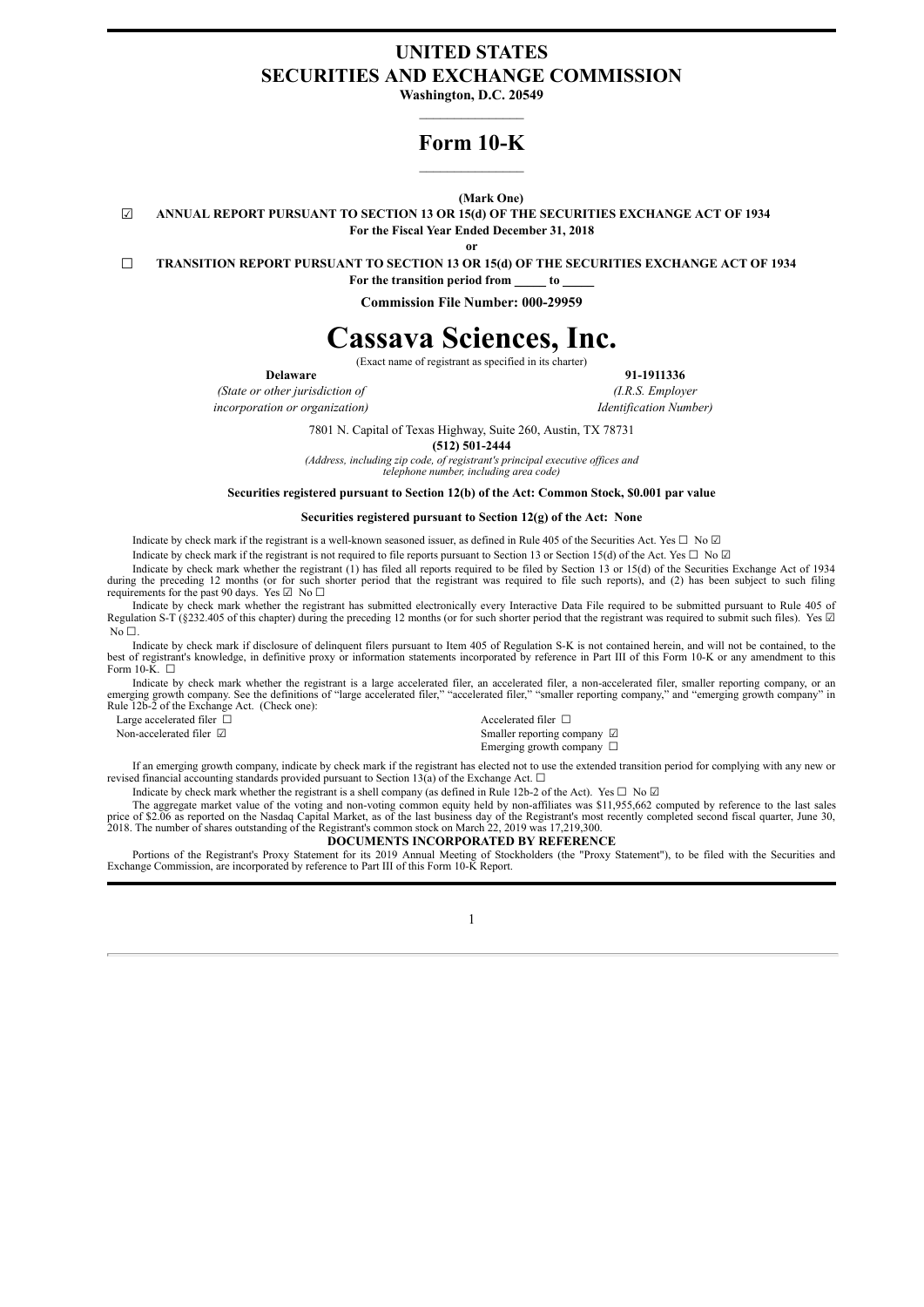# **CASSAVA SCIENCES, INC.**

# **FORM 10-K INDEX**

**Page**

|             | <b>PART I</b>                                                                                     |        |
|-------------|---------------------------------------------------------------------------------------------------|--------|
| Item 1.     | <b>Business</b>                                                                                   | 5      |
| Item 1A.    | <b>Risk Factors</b>                                                                               | $22\,$ |
| Item 1B.    | <b>Unresolved Staff Comments</b>                                                                  | 58     |
| Item 2.     | <b>Properties</b>                                                                                 | 58     |
| Item 3.     | <b>Legal Proceedings</b>                                                                          | 58     |
| Item 4.     | <b>Mine Safety Disclosures</b>                                                                    | 58     |
|             | <b>PART II</b>                                                                                    |        |
| Item 5.     | Market for Registrant's Common Equity, Related Stockholder Matters and Issuer Purchases of Equity |        |
|             | <b>Securities</b>                                                                                 | 59     |
| Item 6.     | <b>Selected Financial Data</b>                                                                    | 59     |
| Item 7.     | <u>Management's Discussion and Analysis of Financial Condition and Results of Operations</u>      | 60     |
| Item 7A.    | Quantitative and Qualitative Disclosures About Market Risk                                        | 67     |
| Item 8.     | <b>Financial Statements and Supplementary Data</b>                                                | 67     |
| Item 9.     | Changes in and Disagreements with Accountants on Accounting and Financial Disclosure              | 82     |
| Item 9A.    | <b>Controls and Procedures</b>                                                                    | 82     |
| Item 9B.    | Other Information                                                                                 | 82     |
|             | <b>PART III</b>                                                                                   |        |
| Item $10$ . | Directors and Executive Officers and Corporate Governance                                         | 83     |
| Item 11.    | <b>Executive Compensation</b>                                                                     | 83     |
| Item 12.    | Security Ownership of Certain Beneficial Owners and Management and Related Stockholder Matters    | 83     |
| Item 13.    | <b>Certain Relationships and Related Transactions and Director Independence</b>                   | 84     |
| Item 14.    | <b>Principal Accountant Fees and Services</b>                                                     | 84     |
|             | <b>PART IV</b>                                                                                    |        |
| Item 15.    | <b>Exhibits and Financial Statement Schedules</b>                                                 | 85     |
| Item 16.    | Form 10-K Summary                                                                                 | 86     |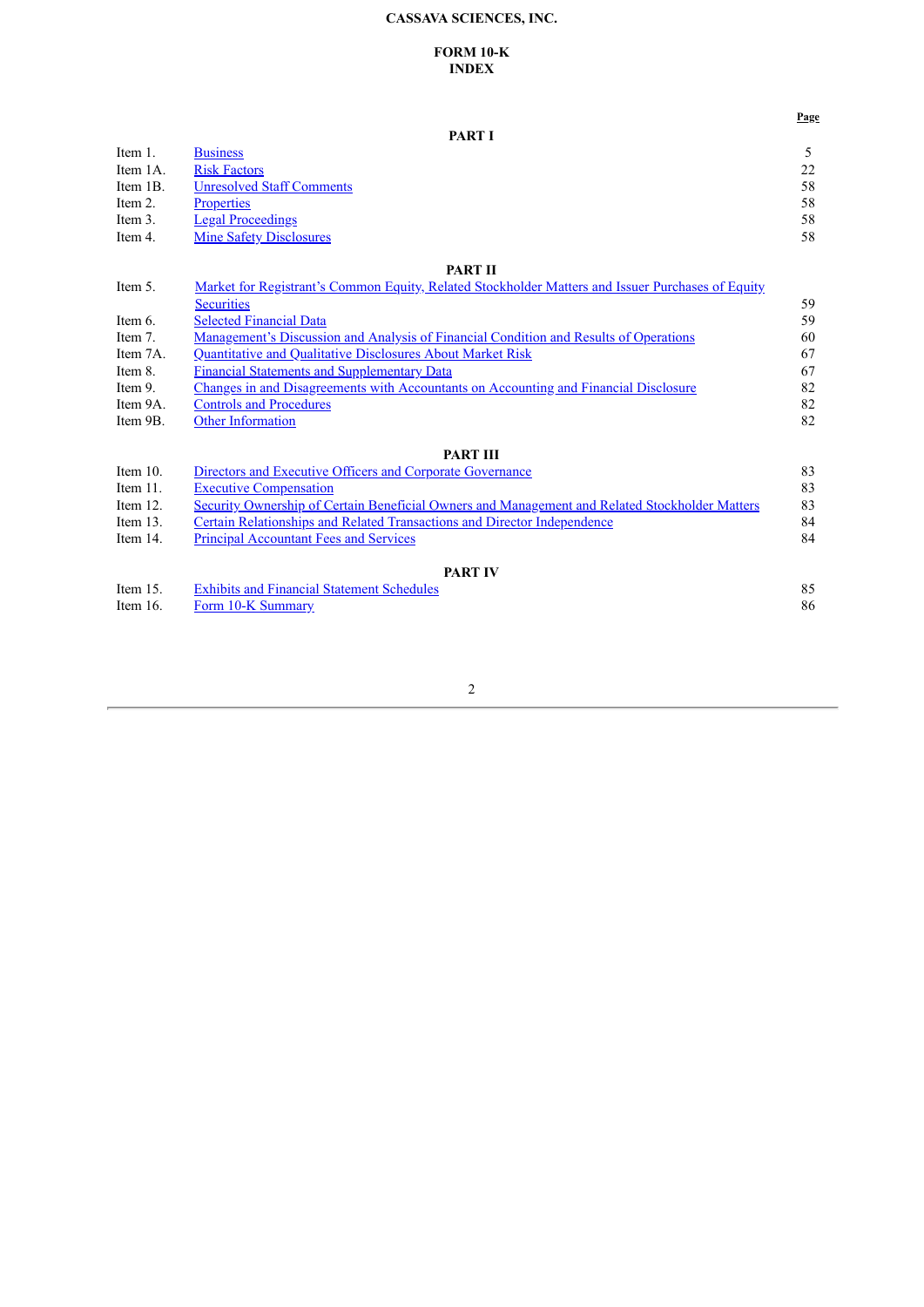#### **PART I**

This annual report contains certain statements that are considered forward-looking statements within the meaning of the Private Securities Reform Act of 1995. We intend that such statements be protected by the safe harbor created thereby. Forwardlooking statements relate to expectations, beliefs, projections, future plans and strategies, anticipated events or trends and similar expressions concerning matters that are not historical facts. In some cases, you can identify forward-looking statements by terms such as "anticipate," "believe," "could," "estimate," "expect," "intend," "may," "plan," "potential," "should," "will" and "would" or the negatives of these terms or other comparable terminology.

The forward-looking statements are based on our beliefs, assumptions and expectations of our future performance, taking into account all information currently available to us. Forward-looking statements involve risks and uncertainties and our actual results and the timing of events may differ significantly from the results discussed in the forward-looking statements. Examples of such forward-looking statements include, but are not limited to statements about

- · Our ability to initiate, conduct or complete clinical studies with PTI-125 or PTI-125Dx, our product candidates targeted at Alzheimer's disease and other neurodegenerative diseases, including our anticipated timeline for initiating a Phase IIb study of PTI-125;
- any potential benefits of our product candidates, such as PTI-125 or PTI-125Dx, including the potential ability of PTI-125 to prevent or reverse amyloid-related damage or PTI-125Dx to diagnose Alzheimer's disease;
- · discussions with potential strategic partners for the development and commercialization of our product candidates;
- the utility of protection, or the sufficiency, of our intellectual property;
- · potential competitors or competitive products;
- expected future sources of revenue and capital and increasing cash needs;
- · market acceptance of our potential product candidates;
- expectations regarding trade secrets, technological innovations, licensing agreements and outsourcing of certain business functions;
- expenses increasing or fluctuations in our financial or operating results;
- · operating losses and anticipated operating and capital expenditures;
- expectations regarding the issuance of shares of common stock to employees pursuant to equity compensation awards, net of employment taxes;
- · our ability to maintain compliance with the ongoing listing requirements for the Nasdaq Capital Market;
- anticipated hiring and development of our internal systems and infrastructure;
- · the sufficiency of our current resources to fund our operations over the next 12 months; and
- · assumptions and estimates used for our disclosures regarding stock-based compensation.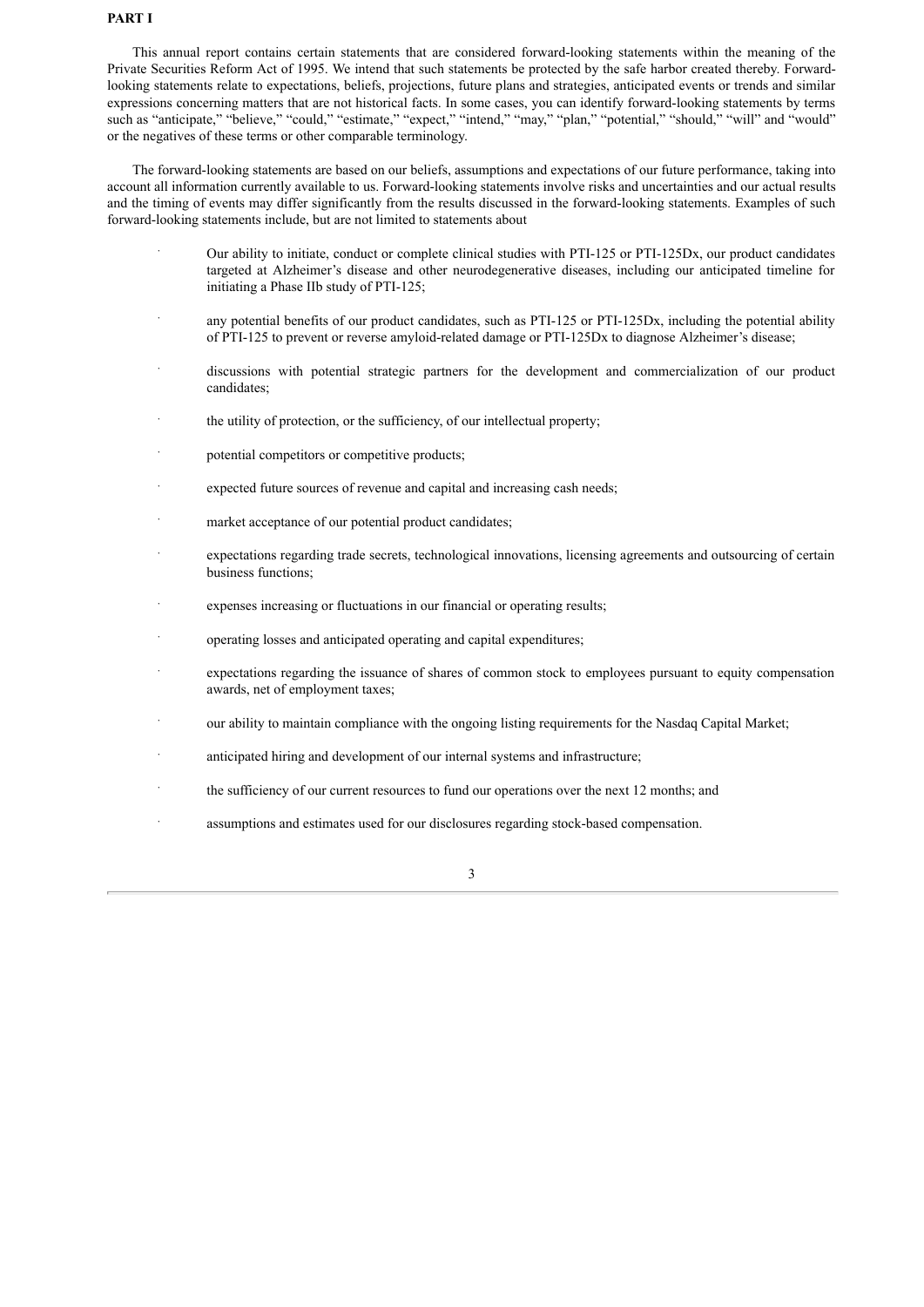Such forward-looking statements and our business are subject to numerous risks and uncertainties that you should consider before investing in our Company. These risks are described more fully in the section titled "Risk Factors." These risks include, but are not limited to, the following:

- We are in the early stages of clinical drug development and have a limited operating history in our business targeting Alzheimer's disease and no products approved for commercial sale.
- We have incurred significant net losses in each period since our inception and anticipate that we will continue to incur net losses for the foreseeable future.
- Development of biopharmaceutical products is a highly uncertain undertaking and involves a substantial degree of risk.
- We will need to obtain substantial additional financing to complete the development and any commercialization of our product candidates.
- Research and development of biopharmaceutical products is inherently risky. Our business is heavily dependent on the successful development of our product candidates.
- We may not be successful in our efforts to continue to develop product candidates or to develop commercially successful products.
- We may not be successful in our efforts to expand indications for product candidates.
- We are concentrating a substantial portion of our research and development efforts on the diagnosis and treatment of Alzheimer's disease, an area of research that has recorded many clinical failures.
- We may encounter substantial delays in our clinical trials or may not be able to conduct or complete our clinical trials on the timelines we expect, if at all.
- Our clinical trials may fail to demonstrate evidence of the safety and efficacy of our product candidates, which would prevent, delay, or limit the scope of regulatory approval and the commercialization of our product candidates.
- We may be unable to protect our intellectual property rights or trade secrets.
- We may be subject to third-party claims of intellectual property infringement.
- We may not succeed in our maintenance or pursuit of licensing rights or third-party intellectual property necessary for the development of our product candidates.
- Enacted or future legislation or regulatory actions may adversely affect our product pricing, or limit the reimbursement we may receive for our products.
- · A significant breakdown, security breach or interruption affecting our internal computer systems, or those used by our third-party research collaborators, may compromise the confidentiality of our financial or proprietary information, result in material disruptions of our products and operations and adversely affect our reputation.
- · We may be unsuccessful at hiring and retaining qualified personnel.
- We may not be successful in transitioning our business operations from our prior focus on analgesic drug development to a new focus on drug development for neurodegeneration, such as Alzheimer's disease.

We cannot assure you that we will realize the results or developments we expect or anticipate or, even if substantially realized, that they will result in the consequences or affect us or our operations in the way we expect. The forward-looking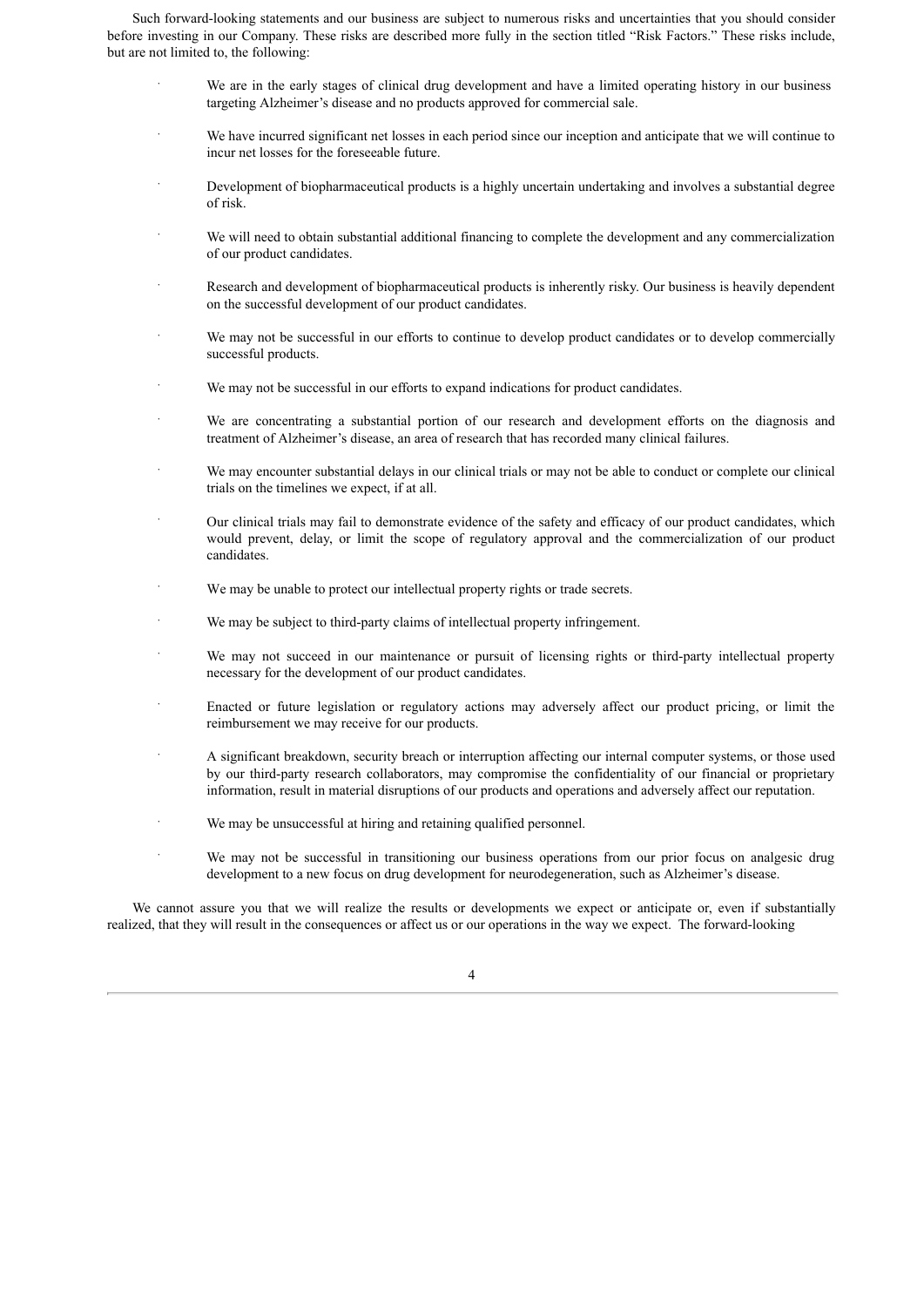statements included in this Annual Report on Form 10-K are made only as of the date hereof. We undertake no obligation to publicly update or revise any forward-looking statement as a result of new information, future events or otherwise, except as otherwise required by law.

All information in this Annual Report on Form 10-K has been retroactively adjusted to reflect the ratio of a 7-for-1 reverse stock split that took effect on May 10, 2017, except as otherwise described or as required by law.

#### <span id="page-4-0"></span>**Item 1.** *Business*

#### **Overview**

Cassava Sciences, Inc. is a clinical-stage drug development company. Our expertise is to develop new product candidates and to guide these through various regulatory and development pathways in preparation for their potential commercialization. Since our inception, we have generally focused our drug development efforts on disorders of the central nervous system. We are currently conducting a Phase II clinical program for patients with Alzheimer's disease. By necessity, the conduct of drug development is complex, lengthy, expensive and risky. The U.S. Food and Drug Administration (the "FDA") has not yet established the safety or efficacy of our product candidates.

Our overall strategy is to leverage our unique scientific/clinical platform to develop a first-in-class program for neurodegeneration. Our goal is to address Alzheimer's disease and other neurodegenerative diseases, particularly those with a strong neuroinflammation component, with PTI-125, our drug product candidate and a diagnostic product candidate, PTI-125Dx, to detect Alzheimer's disease.

We seek to develop and gain regulatory approval for PTI-125 for the treatment of Alzheimer's disease and PTI-125Dx for the diagnosis of Alzheimer's disease. The following is a summary of our clinical-stage biopharmaceutical assets:

**PTI-125** – PTI-125 is the name of our product candidate for the treatment of Alzheimer's disease. This proprietary small molecule drug represents an entirely new target to treat Alzheimer's disease. PTI-125 benefits from a strong scientific rationale, peer-reviewed publications in prestigious academic journals and multiple peer-reviewed research grant awards from the National Institutes of Health ("NIH"), the primary agency of the U.S. government for biomedical research.

In 2018, we initiated a Phase II clinical program in patients with Alzheimer's disease using PTI-125. Our Phase II clinical program with PTI-125 is substantially funded by research grant awards from the NIH. PTI-125 was discovered and designed inhouse and was characterized by our academic collaborators during research activities that were conducted from approximately 2008 to date. We own exclusive, worldwide rights to PTI-125, without royalty obligations to any third party.

**PTI-125Dx** – We are developing PTI-125Dx as a blood-based biomarker/diagnostic to detect Alzheimer's disease. The goal of PTI-125Dx is to make the detection of Alzheimer's disease as simple as getting a blood test. This clinical-stage program is substantially funded by research grant awards from the NIH. PTI-125Dx was discovered and designed in-house and was characterized by our academic collaborators during research activities that were conducted from approximately 2008 to date. We own exclusive, worldwide rights to PTI-125Dx, without royalty obligations to any third party.

#### **Our scientific approach is different.**

For over 100 years, scientists have ascribed various neurodegenerative diseases to pathological proteins that misfold. Misfolded proteins are also altered or they aggregate, such as amyloid and tau in the case of Alzheimer's disease. Destruction of neuronal synapses, accelerated nerve cell death, and dysfunction of the brain support cells, are all widely believed to be a direct consequence of misfolded proteins.

Historically, the drug industry has attempted to treat Alzheimer's disease by developing drugs that block the synthesis of, or remove or dis-aggregate, beta amyloid and, more recently, tau. Essentially, the prevailing doctrine said that amyloid must be cleared out of the brain. This scientific approach – known as the amyloid hypothesis - has been repeatedly tested by our competitors in late stage clinical trials using a variety of antibody backbones, epitopes, target conformations, biomarkers and in various stages of disease. Such studies have all failed to yield therapeutic benefit for patients with Alzheimer's disease. More recently, experimental efforts have been proposed to ramp up the brain's immune system in people with Alzheimer's disease to remove amyloid or tau, an approach known as immunotherapy. Current attempts to use immunotherapy to treat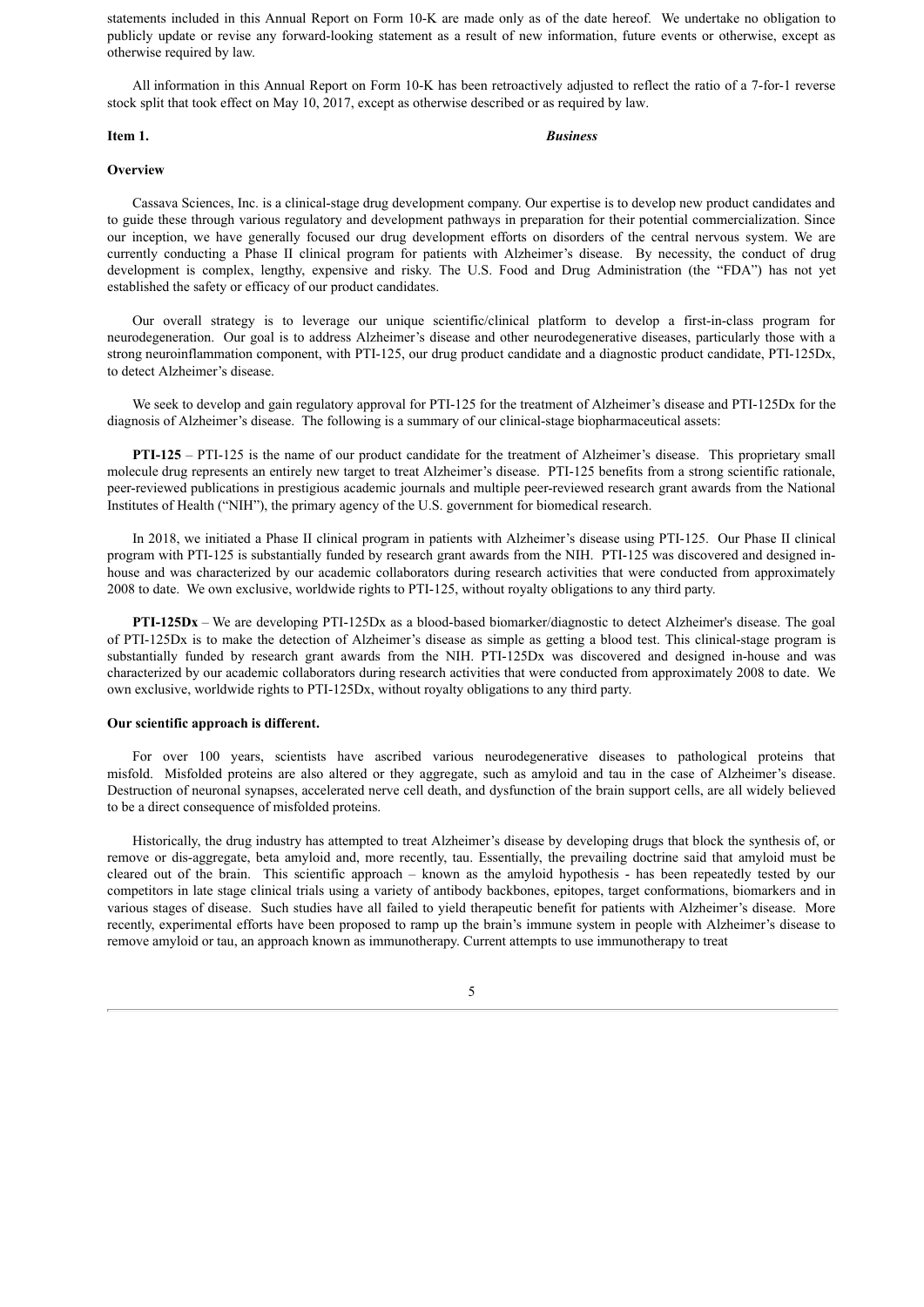Alzheimer's disease may yet work, but for over 20 years this approach has also consistently failed due to lack of efficacy and/or for safety reasons. For example, older adults who receive active immunotherapy treatment often show reduced responsiveness of the immune system, and patients who do improve sometimes develop a life-threatening brain inflammation called aseptic meningitis. More generally, even when active or passive immunization against amyloid beta has reduced the brain's amyloid load, such effects resulted in no therapeutic benefit to patients with Alzheimer's disease.

Since drug innovation is a trial-and-error process, clinical failures represent important learning opportunities. In the case of Alzheimer's disease, we believe the biopharmaceutical industry's track record of persistent failure reflects a need to consider more recent and innovative approaches regarding the neurobiology of Alzheimer's disease. We believe such scientific approaches may broaden the range of possible treatment approaches.

Over the last ten years, we have developed a new and promising scientific approach for the treatment and diagnosis of neurodegeneration, particularly Alzheimer's disease.

Importantly, we do not seek to clear amyloid out of the brain. Our approach is to stabilize a critical protein in the brain.

"Proteopathy" refers to a disease in which a protein becomes structurally abnormal, assembles and aggregates, and therefore loses its normal function and disrupts or injures the function of surrounding cells, tissues and organs. Through years of basic research, we have identified a structurally altered protein in the brain. We believe our experimental evidence demonstrates that this proteopathy plays a critical role in the development of neurodegenerative diseases, including the neurodegeneration observed in Alzheimer's disease. Using scientific insight and advanced tools in biochemistry, bioinformatics and imaging, we have elucidated this protein dysfunction. We have engineered a family of high-affinity small molecules to target the structurally altered protein and restore the protein to its normal shape and function. This family of small molecules, including PTI-125, was designed in-house and characterized by our academic collaborators.

The target of PTI-125 is an altered form of a scaffolding protein called filamin A ("FLNA"). Altered FLNA causes a cascade of toxic effects in the brain. Altered FLNA is a proteopathy, which means that this protein is no longer capable of executing a stable, beneficial and protective role and instead becomes harmful and destructive to the brain. By reversing the alteration of FLNA, its pathology ceases to adversely affect surrounding cells in the brain. In animal models of disease, restoring normal FLNA resulted in a multitude of therapeutic effects, including normalizing neurotransmission, decreasing neuroinflammation and restoring memory and cognition. By restoring function to multiple receptors and exerting powerful anti-inflammatory effects, we believe our approach has potential to slow the progression of neurodegeneration in humans. Thus, we have designed product candidates, such as PTI-125, with the goal of slowing or, potentially, even reversing the deterioration of brain cells. We believe the ability to simultaneously improve many vital functions in the brain represents a new, different and crucial approach to address neurodegeneration.

Importantly, since PTI-125 has a unique mechanism of action, we believe its potential therapeutic effects may be additive or synergistic with that of other therapeutic candidates aimed at the treatment of neurodegeneration.

#### **Our mission is to detect and treat Alzheimer's disease.**

Our lead therapeutic product candidate, called PTI-125, is initially aimed at Alzheimer's disease. PTI-125 is a small molecule drug with a novel mechanism of action. This drug candidate has demonstrated both cognitive improvement and slowing of disease progression in animal models of disease. PTI-125 is in Phase II clinical stage of development, with substantial support from the *National Institute on Aging* ("NIA"), a division of the NIH.

The target of PTI-125 is an altered form of filamin A ("FLNA"). FLNA is a scaffold protein that is widely found throughout the body. The function of a scaffold protein is to bring multiple other proteins together for them to interact. However, an altered, and highly toxic, form of FLNA is found in the Alzheimer's brain. Altered FLNA contributes to Alzheimer's disease by disrupting the normal function of neurons, leading to neurodegeneration and brain inflammation. Our product candidate, PTI-125, is aimed at countering the altered and toxic form of FLNA in the brain, thus restoring the normal function of this critical protein.

PTI-125 binds to altered FLNA with very high affinity. In doing so, PTI-125 restores the normal shape of FLNA and the normal function of three brain receptors: the alpha-7 nicotinic acetylcholine receptor; the N-methyl-D-aspartate ("NMDA") receptor; and the insulin receptor. These receptors have pivotal roles in brain cell survival, cognition and memory. In animal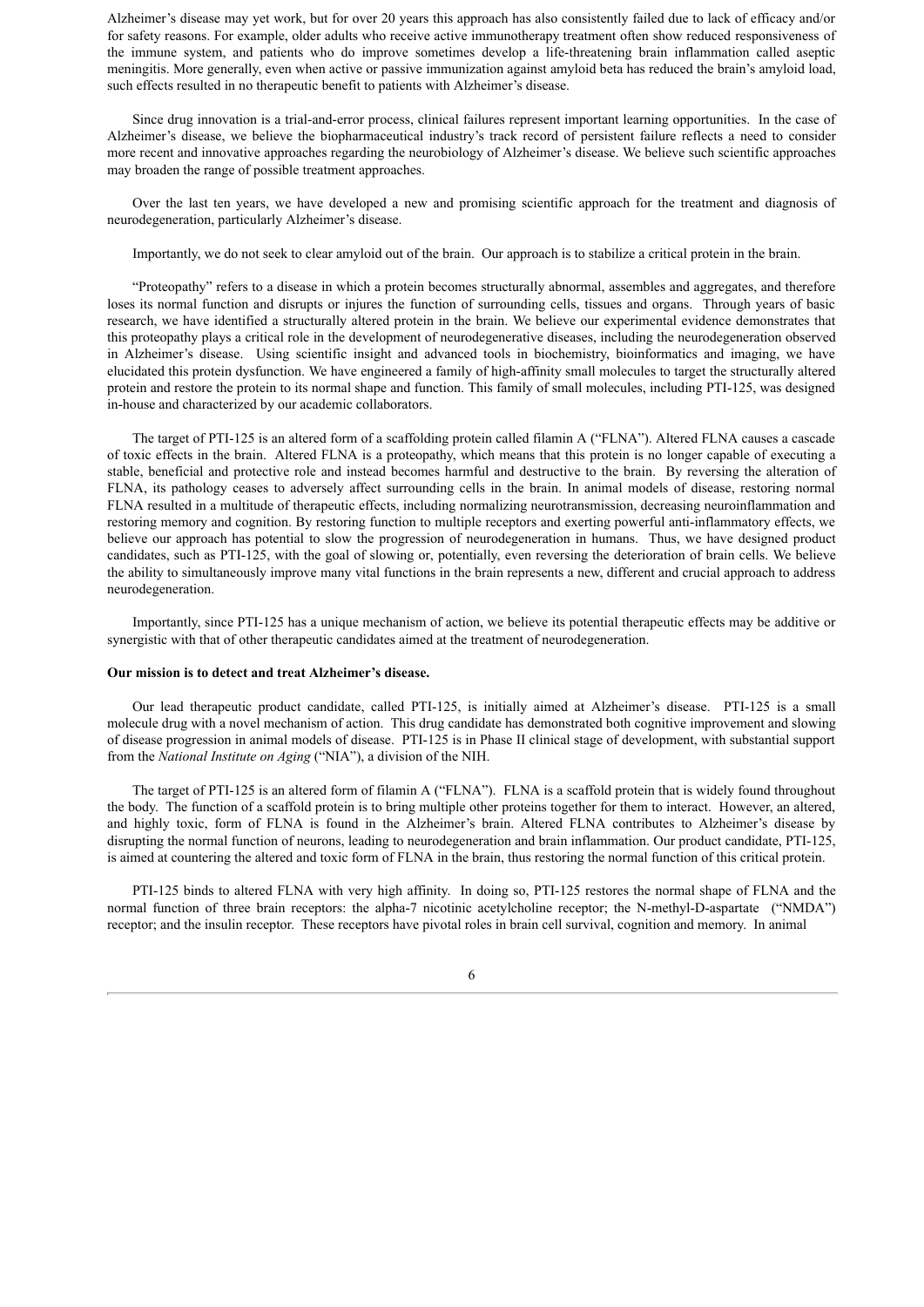models, treatment with PTI-125 resulted in dramatic improvements in brain health, such as reduced amyloid and tau deposits, improved insulin receptor signaling and improved learning and memory. In addition, PTI-125 has another beneficial treatment effect of significantly reducing inflammatory cytokines in the brain. In animal models of disease, treatment with PTI-125 abolished IL-6 production and suppressed TNF-alpha and IL-1beta levels by 86% and 80%, respectively, illustrating a powerful anti-neuroinflammatory effect.

Our science is published in peer-reviewed academic journals. In addition, our research has been supported by the NIH under multiple research grant awards. Each grant was awarded following an in-depth, competitive, peer-reviewed evaluation of our approach for scientific and technical merit by a panel of outside experts in the field. Strong, long-term support from the NIH has allowed us to advance our two product candidates for neurodegeneration, PTI-125 and PTI-125Dx, into clinical development.

#### *Overview of Alzheimer's disease.*

Alzheimer's disease is a progressive neurodegenerative disorder that affects cognition, function and behavior. Most cases of Alzheimer's disease are age-related. Alzheimer's disease has become markedly more common with the aging of the U.S. population. Over 44 million individuals worldwide suffered from dementia in 2014, and approximately 34 million individuals are affected by Alzheimer's disease, according to *Alzheimer's Disease International*. The prevalence of Alzheimer's disease is widely expected to increase over time, with 13.8 million people age 65 and older projected to have the disease by 2050 in the U.S., up from 5.6 million in 2019. This projection does not include Alzheimer's disease patients under the age of 65, who currently account for approximately 3% of the overall Alzheimer's disease population according to the Alzheimer's Association.

In addition to its debilitating effect on patients' cognition, memory and day-to-day functioning, Alzheimer's disease places a significant burden on the healthcare system. According to the Alzheimer's Association, the aggregate cost of care in 2018 for patients with Alzheimer's disease and other types of dementia in the U.S. was estimated to be \$234 billion, over half of which is borne by the Medicare system. If the prevalence of Alzheimer's disease nearly triples in the U.S. between now and 2050, as is widely believed will happen, there is potential for the disease to cause a major financial drain on the national economy.

Alzheimer's disease is often grouped into three categories based on severity: mild, moderate and severe. Although the relative prevalence of each of these categories is not well-defined in the literature, a report published by the Alzheimer's Society, a leading care and research charity in the United Kingdom for individuals and families that suffer from dementia, estimates that between 70% and 90% of all Alzheimer's disease patients age 65 and older have mild-to-moderate Alzheimer's disease.

#### *Currently marketed drug therapies for Alzheimer's disease are limited in scope and therapeutic ef ect.*

There are no disease-modifying drug therapies to treat Alzheimer's disease. The FDA has not approved any new drugs for Alzheimer's disease since 2003. Currently marketed drug therapies focus solely on treating symptoms, mostly in patients with mild-to-moderate Alzheimer's disease. At the time of diagnosis, patients are initiated on a class of drugs called cholinesterase inhibitors. The Alzheimer's brain has low levels of a neurotransmitter called acetylcholine. Cholinesterase inhibitors prevent an enzyme in the brain, called acetylcholinesterase, from breaking down acetylcholine. Currently marketed cholinesterase inhibitors include donepezil (marketed by Eisai Co., Ltd. and Pfizer, Inc. as Aricept®), rivastigmine (marketed by Novartis AG as Exelon®) and galantamine (marketed by Janssen Pharmaceuticals, Inc. as Razadyne ® ). Cholinesterase inhibitors may enhance cognition for some patients for several months, after which the targeted brain receptors are desensitized, and drug efficacy is lost.

#### *Our science is based on stabilizing a critical protein in the brain.*

Our scientific approach is to treat neurodegeneration by targeting an altered form of a scaffolding protein called filamin A ("FLNA"). Scaffolding proteins are essential for cell function because they participate in virtually every process within the cell. If their function is impaired, the consequences can be devastating. Technological advances in medicine and improvements in lifestyle are making our lives longer. But with age, genetic mutations and other factors conspire against healthy cells, resulting in altered proteins. Sometimes a cell can rid itself of altered proteins. However, when disease changes the shape and function of critical proteins, multiple downstream processes are impaired. There are many clinical conditions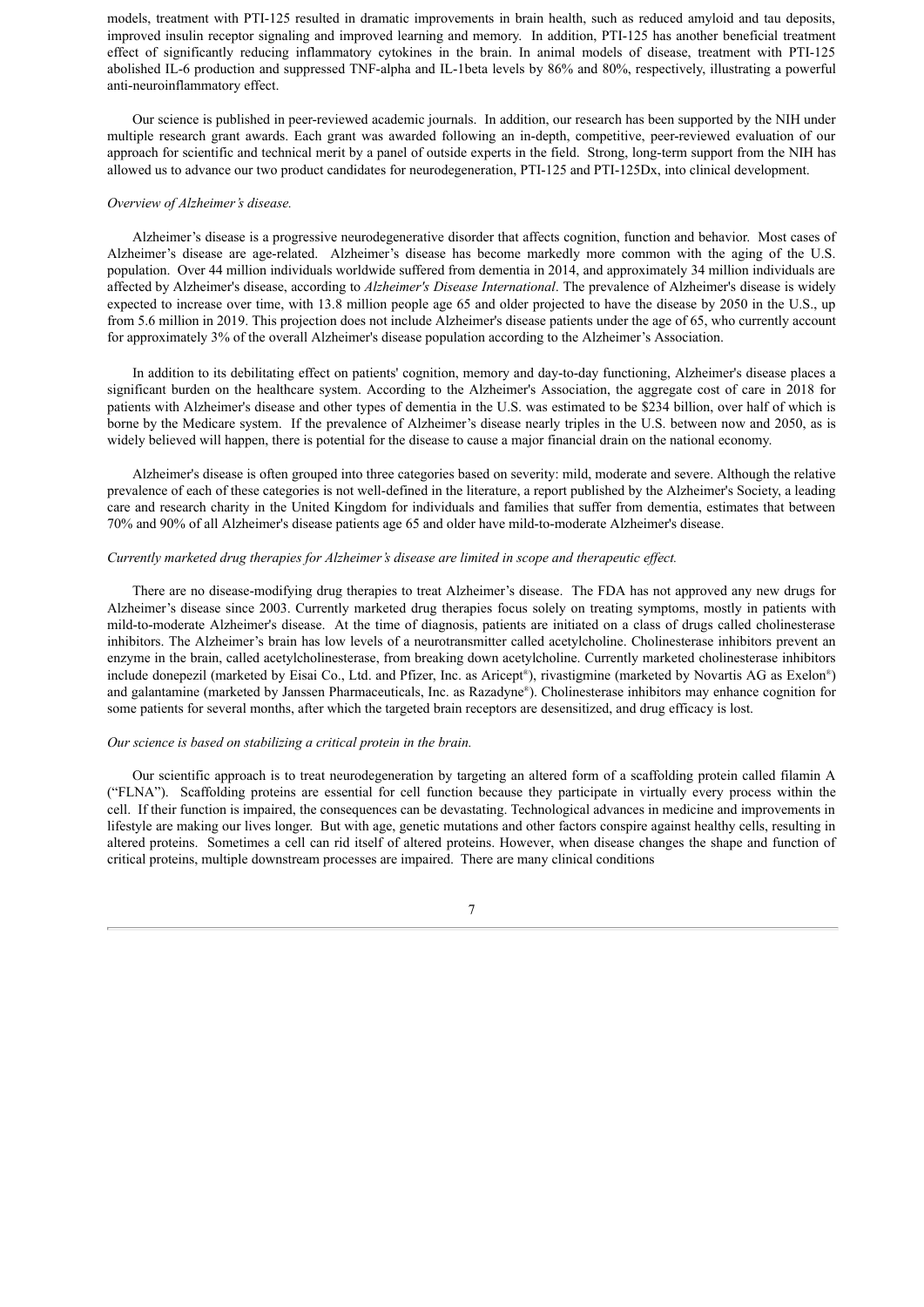in which proteins become structurally altered and impair the normal function of cells, tissues and organs, leading to disease. Conversely, restoring altered proteins back to health – which is called proteostasis – is a well-accepted therapeutic strategy in clinical medicine.

Accumulation of altered proteins is common in age-related brain disorders. The most common is Alzheimer's disease. Altered proteins observed in the aging brain include hyperphosphorylated tau and beta amyloid, both hallmarks of Alzheimer's disease. Our scientists and outside collaborators have demonstrated that an altered, and highly toxic, form of the scaffolding protein FLNA exists in the Alzheimer's brain. Critically, altered FLNA enables the toxicity of both beta amyloid and tau proteins. This toxic cascade impairs brain health, leading to worsening symptoms of Alzheimer's disease over time. In addition to impairing brain cell function, altered FLNA enables persistent inflammation in the Alzheimer's brain. We have shown that altered FLNA also promotes neuroinflammation via toll-like receptor 4 ("TLR4"), an immune receptor that causes release of proinflammatory cytokines. Our therapeutic approach is designed to counteract these brain pathologies by restoring altered FLNA protein back to its normal, non-diseased conformation with PTI-125. Treatment with PTI-125 has been shown to restore the normal function of three brain receptors critical to brain cell survival, cognition and memory, i.e., the alpha-7 nicotinic acetylcholine receptor; the NMDA receptor; and the insulin receptor. Treatment with PTI-125 has also been shown to dramatically reduce inflammatory cytokine levels in brains of mice with Alzheimer's disease mutations, thus reducing the neuroinflammation that also characterizes Alzheimer's disease.

#### **PTI-125 is our proprietary drug for the treatment of Alzheimer's disease.**

We believe there is experimental evidence for improving brain health by restoring altered FLNA with PTI-125, our lead product candidate. PTI-125 is a proprietary small molecule drug that represents an entirely new scientific approach to treat neurodegeneration. Published studies have demonstrated that PTI-125 targets an altered form of a protein called FLNA that is widely found in the Alzheimer's brain. Altered FLNA causes neuronal dysfunction, neuronal degeneration and neuroinflammation. Our drug therapy, PTI-125, is aimed at countering the toxic shape of FLNA by reverting it back to its native, healthy confirmation. Importantly, PTI-125 is not dependent on clearing amyloid from the brain. The following is a summary profile of PTI-125.

#### *IND submission to FDA.*

Over the past ten years, we successfully conducted basic research, and in vitro and preclinical studies in support of an Investigational New Drug ("IND") submission to the FDA for PTI-125, including requisite studies around safety pharmacology, genetic toxicology and bioanalytical methods. In 2017 we filed an IND submission to the FDA for PTI-125.

#### *Clinical safety of PTI-125 in a Phase I study.*

Following FDA acceptance of our IND in 2017, we then investigated the safety, dosing and pharmacokinetic profile of PTI-125 in healthy human volunteers. The design of our first-in-human Phase I study was based on regulatory feedback, clinical and scientific rationale and observations from previously conducted preclinical and in vitro studies. In a Phase I study, PTI-125 was evaluated in 24 healthy human volunteers in a single-site in the U.S. for safety, tolerability and pharmacokinetics. Study subjects were administered a single oral dose of 50, 100 or 200 mg of PTI-125. The drug was well-tolerated. Importantly, in this study PTI-125 showed no treatment-related adverse effects and no dose-limiting safety findings. Pharmacokinetic measurements demonstrated that PTI-125, a small molecule, was rapidly absorbed, with no accumulation. Dose-proportionality outcomes were observed over the entire dose range of 50 to 200 mg. Full results of this Phase I study were presented at the  $10<sup>th</sup>$  Annual International Conference on Clinical Trials on Alzheimer's Disease, in Boston, MA in 2017.

Given the absence of dose-limiting effects in healthy adults in a Phase I study, a strong scientific rationale, and multiple peerreviewed publications and research grant awards, we believe this program demonstrated favorable proof-of-principle for the development of PTI-125 in Alzheimer's disease. In 2018, we mapped out, in collaboration with outside science advisors and medical experts, a strategic clinical plan to advance PTI-125 into a comprehensive Phase II clinical development program.

*Phase II clinical development program for PTI-125.*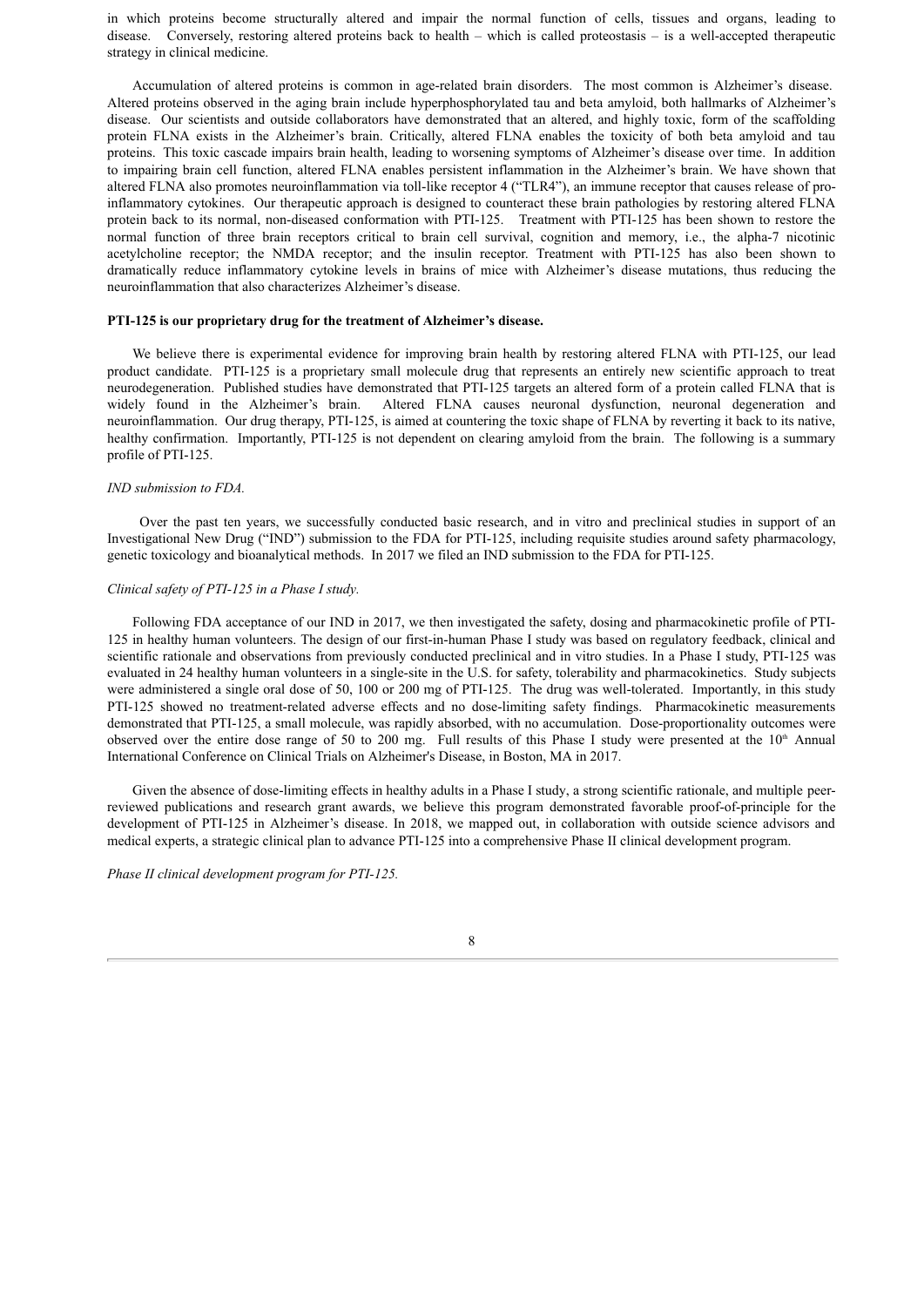The general objective of our Phase II program with PTI-125 is to gain an initial estimate of the safety, tolerability and biological activity of this drug candidate in patients with Alzheimer's disease. We believe meaningful Phase II data may also enable us to seek one or more strategic collaborations with pharmaceutical or biotechnology companies.

Our Phase II program for PTI-125 is staged in two parts. In part one, we initiated a Phase IIa safety study in the fourth quarter of 2018. In part two, we expect to initiate a Phase IIb study in approximately the second half of 2019.

The first part of our Phase II clinical development program consists of an open-label pharmacokinetics and safety study. In this Phase IIa safety study, 12 patients with mild-to-moderate Alzheimer's disease will be exposed to PTI-125 twice-daily over a continuous four-week period. Certain pharmacokinetics parameters will be measured (e.g. half-life, clearance, peak and trough concentrations in blood, as well as the brain to blood ratio shortly after dosing). Additional clinical endpoints for our Phase IIa study include objective measurements of safety and tolerability and, potentially, confirmation of target engagement via certain biomarkers of neurodegeneration and neuroinflammation consistent with Alzheimer's disease.

The second part of our Phase II clinical development program consists of a randomized, placebo-controlled study. In this Phase IIb study, 36 patients with mild-to-moderate Alzheimer's disease will be either exposed to PTI-125 or a placebo twicedaily over a continuous three-month period. The clinical endpoints for the Phase IIb study are objective measurements of safety and tolerability, and, potentially, confirmation of target engagement via relevant biomarkers of neurodegeneration and neuroinflammation, and cognitive testing.

By design, and based on feedback from our scientific collaborators, our Phase II program aims to enroll a limited number of patients (N=12 and N=36, for our Phase IIa study and Phase IIb study, respectively). Consequently, we do not expect our Phase II program to generate data that is generally considered 'statistically significant' (i.e., p<0.05) on parameters of interest.

#### **PTI-125Dx is our blood-based diagnostic to detect Alzheimer's disease.**

Our initial diagnostic effort is focused on detecting Alzheimer's disease from a small sample of blood, possibly years before the overt appearance of clinical symptoms. The goal of PTI-125Dx is to make the detection of Alzheimer's disease as simple as getting a blood test. We are developing PTI-125Dx as a fast, accurate and quantitative blood-based biomarker/diagnostic to detect and monitor Alzheimer's disease. If successful, we believe PTI-125Dx has potential to make obsolete many of the current approaches for diagnosing Alzheimer's disease.

Over the past ten years, we discovered that altered FLNA is a hallmark feature of brain pathology in patients with Alzheimer's disease. We believe PTI-125Dx, which is a complex and unique detection system for altered FLNA, can reveal early traces of the disease, potentially even before the overt appearance of disease symptoms, such as memory loss. In September 2017, we announced a \$1.8 million research grant award from the NIH for PTI-125Dx. The NIH awarded us this research grant following a confidential, competitive and in-depth evaluation of PTI-125Dx technology for scientific and technical merit. This is a technical milestone-based grant award that will enable us to work collaboratively with leaders in the field to develop and test on clinical samples a blood-based diagnostic for Alzheimer's disease.

A diagnostic, which is also sometimes also called a biomarker, is a measurement of a biological indicator of disease. A deep understanding of the biology of disease is required to identify and develop a diagnostic. A valid diagnostic has certain baseline characteristics to be functional and useful for clinical practice. It must detect disease in patients with disease and, conversely, not detect disease in healthy subjects; it must preferably be quantitative; and it must show some biological information related to disease. Collectively, the ability to selectively detect disease indicators can be useful to provide diagnostic information (i.e., detect the disease) or prognostic information (i.e., predict the course of disease).

Currently, the most definitive method to diagnose Alzheimer's disease is through autopsy after death, which is not particularly helpful. Methods to detect Alzheimer's disease in the living years may be expensive, invasive, subjective, risky or uncomfortable. Importantly, because of the expense and invasiveness of current tests, most people are not tested until they show obvious cognitive decline. Current approaches for diagnosing Alzheimer's disease include measurement of amyloid-β (specifically, Aβ<sup>42</sup> ), total tau ("T-tau") or phosphorylated tau ("P-tau") levels in cerebrospinal fluid ("CSF"); structural neuroimaging techniques, including magnetic resonance imaging ("MRI") or computerized tomography ("CT"); positronemission tomography ("PET") imaging of brain amyloid (AmyVid<sup>®</sup>); and batteries of cognitive tests. Usually, a combination of more than one test is often necessary to provide a working diagnosis. When such tests and techniques are used in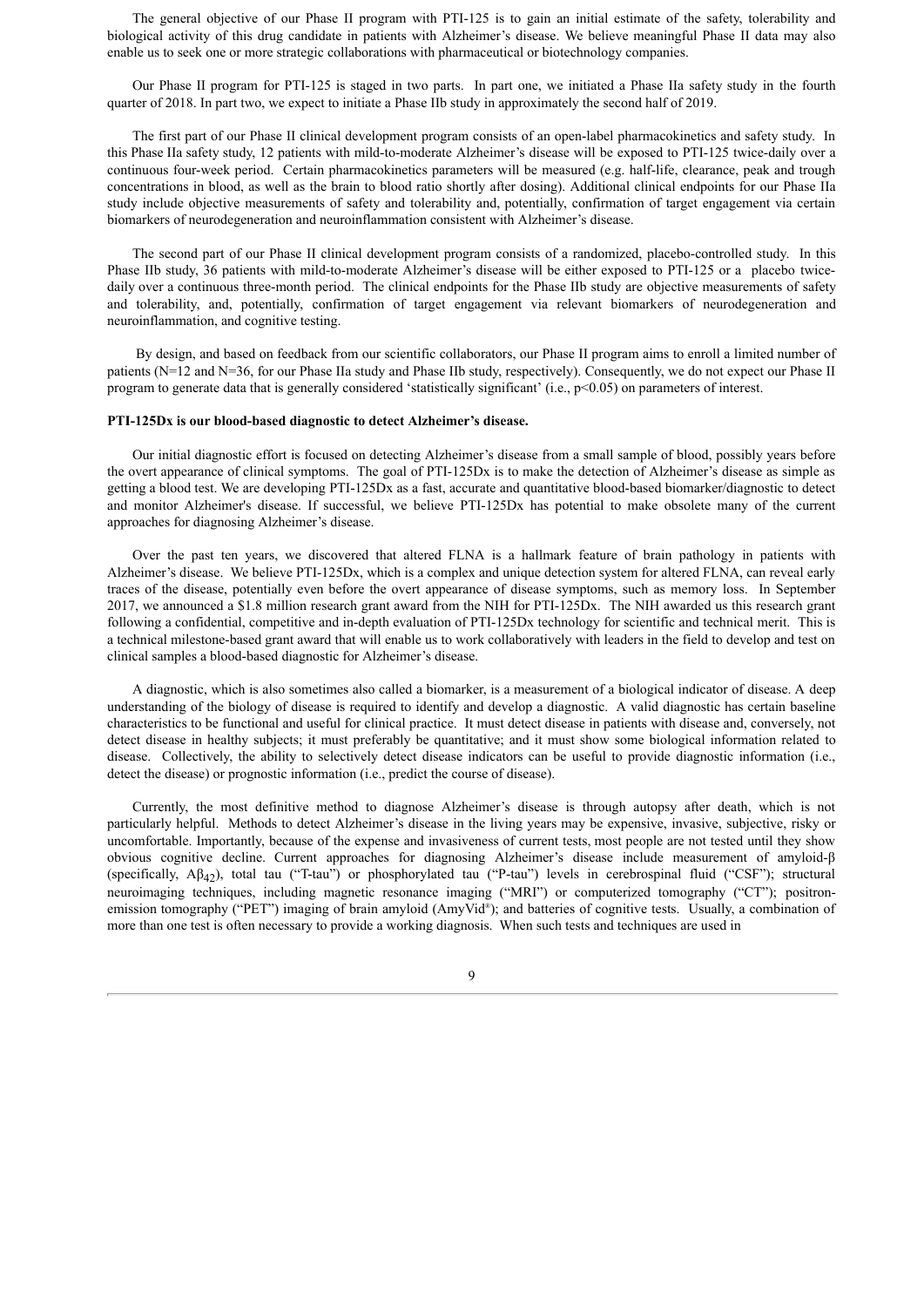combination, the totality of data can be sensitive and specific for the detection of Alzheimer's disease. In practice, however, such tests and techniques are only used after the overt appearance of symptoms, such as memory loss.

We believe there is a profound need for a blood-based diagnostic test for Alzheimer's disease. A quick, simple, inexpensive test may provide advantages to the medical community and to society at large. Advantages may include confirming the presence of Alzheimer's disease when cognition is mildly impaired, or conversely, to rule out Alzheimer's disease when memory loss occurs. Other potential benefits include discriminating Alzheimer's disease from other root causes of dementias; stratifying patients by stage of Alzheimer's disease; selection and enrollment of the appropriate patients into studies with experimental product candidates; and better alignment of a patient's specific diagnosis with a targeted therapeutic.

It is widely accepted that in Alzheimer's disease, pathological changes in the brain occur at least 10-15 years before clinical symptoms become apparent. These "pre-symptomatic" changes include depositions in the brain containing beta amyloid and tau. Our long-term goal with PTI-125Dx is to identify people with Alzheimer's disease, potentially long before clinical symptoms occur. In such a case, it may then be possible to cease - or at least slow down - brain damage before it is too late. Importantly, a non-invasive screen for latent Alzheimer's disease prior to the appearance of symptoms could be conducted as a general health screen, not just in patients at risk by family history or in patients already showing cognitive impairment. Once a diseasemodifying treatment is found, early detection will be important. Early detection may also enable the approval of a diseasemodifying treatment, as some people believe one reason for clinical trial failures in Alzheimer's disease is that treatment is started too late to make a difference in the course of the disease.

Moreover, with repeat measurements over time, PTI-125Dx may provide a probability of cognitive decline or disease progression. Even if PTI-125Dx does not provide a precise cutoff numerical value for Alzheimer's disease, we believe it may be important to incorporate data from PTI-125Dx into the overall diagnostic framework for neurodegeneration, including Alzheimer's disease. As with any method of detecting disease, some people may embrace a way to detect Alzheimer's disease long before clinical symptoms appear, while others may prefer not to know – at least until a treatment is found.

# **We own worldwide rights to our neurodegeneration program.**

We own intellectual property, including patents, patent applications, technology, trade secrets and know-how in the U.S. and other countries. The protection of patents, designs, trademarks and other proprietary rights that we own or license is critical to our success and competitive position. We consider the overall protection of our patents and other intellectual property rights to be of material value and act to protect these rights from infringement.

We seek to protect our technology by, among other methods, filing and prosecuting U.S. and foreign patents and patent applications with respect to our technology and products and their uses. The focus of our patent strategy is to secure and maintain intellectual property rights to technology for our program in neurodegeneration.

PTI-125 and PTI-125Dx were both discovered and designed in-house and were characterized by our academic collaborators during research activities that were conducted from approximately 2008 to date. We own exclusive, worldwide rights to these drug assets and related technologies, without royalty obligations to any third party. Our intellectual property protection in this area currently runs through 2034, plus extensions, and includes six issued patents and related patent filings and applications.

#### **Our Development Team**

Our product development team is led by seasoned professionals with a proven track record of innovation in drug discovery and development, as well as substantial business expertise. Our Founder and Chief Executive Officer, Remi Barbier, has over 25 years of biopharmaceutical industry experience and has led teams responsible for pioneering several pharmaceutical innovations, including abuse deterrent opioid drugs; the clinical development of the pain drugs  $REMOXY<sup>®</sup> and  $FENROCK^{\omega}$ ; and$ other programs in neuroscience and other therapeutics areas. Before founding Cassava Sciences (formerly known as Pain Therapeutics, Inc.), he held leadership roles and was founder or co-founder of four life science companies, three of which are now publicly traded. Our Chief Medical Officer, Nadav Friedmann Ph.D., M.D., has eight prior FDA drug approvals and previously served as CEO of Daiichi Pharmaceuticals USA and Head of Johnson & Johnson's Biotechnology Research Center. Lindsay Burns, Ph.D., VP, Neuroscience, worked on the development of several product candidates in neuroscience and other therapeutics areas while at Neurex (acquired by Elan Pharmaceuticals) and Abgenix (acquired by Amgen). Michael Zamloot, SVP of Technology Operations, has four prior FDA drug approvals and has worked in drug operations and supply chain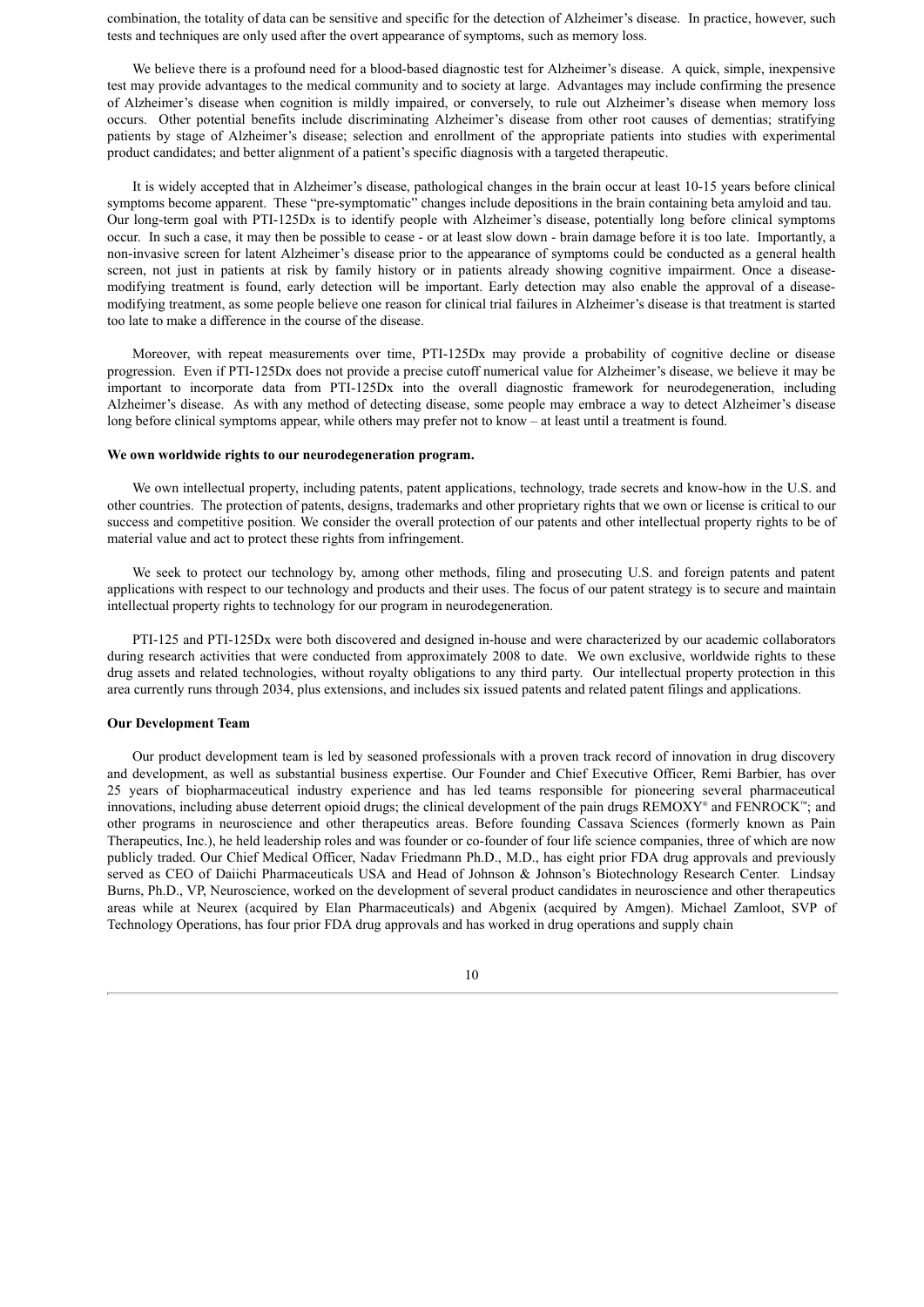management at Boehringer Mannheim (acquired by Roche Diagnostics), Athena Neuroscience (acquired by Elan Pharmaceuticals) and Ciba-Geigy (acquired by Novartis).

Our team is further supported by a group of scientific advisors that share our commitment to advancing new treatments for Alzheimer's disease. Some of the leading experts in the field who advise us include:

- Jeff Cummings, MD, Director of Cleveland Clinic Lou Ruvo Center for Brain Health and Professor of Neurotherapeutics and Drug Development, Cleveland Clinic.
- · Hoau-Yan Wang, PhD, Tenured Associate Medical Professor at CUNY Medical School; co-lead scientist on discovery & development of PTI-125.
- Steven E. Arnold, M.D., Translational Neurology Head of the Interdisciplinary Brain Center, Massachusetts General Hospital, Harvard Medical School.
- · Barbara Sahakian, FBA, FMedSci, Professor of Clinical Neuropsychology at the Department of Psychiatry and Medical Research Council /Wellcome Trust Behavioral and Clinical Neuroscience Institute, University of Cambridge.
- · Trevor William Robbins, CBE FRS FMedSci, Professor of Cognitive neuroscience and former Head of the Department of Psychology at the University of Cambridge.

# *Our Strategy*

Our goal is to develop product candidates to diagnose and treat neurodegeneration, such as Alzheimer's disease. Key elements of our business strategy to achieve this mission include:

- · building a lean company that is narrowly focused on developing innovative product candidates for Alzheimer's disease and other areas of neurodegeneration;
- · validating our unique scientific approach with competitive research grants and publishing our scientific data in peer-reviewed journals;
- applying our development capabilities to advance our product candidates through clinical proof-of-concept studies and beyond;
- using our expertise and experience to continue to focus on discovering new indications and product candidates, validated by experimental evidence and leading experts in the field;
- · continuing to outsource preclinical studies, clinical trials and formulation development activities in order to allow more efficient deployment of our resources

We also conduct basic research and development in collaboration with academic and other partners. Our research and development expenses were \$3.0 million and \$7.6 million for the year ended December 31, 2018 and 2017, respectively. See *"Item 7 Management's Discussion and Analysis of Financial Condition and Results of Operations*" for additional details regarding our research and development activities.

#### **Competition**

The drug discovery and development industry is characterized by rapidly advancing technologies, intense competition and a strong emphasis on proprietary products. We face potential competition from many different sources, including pharmaceutical and biotechnology companies, academic institutions and governmental agencies and public and private research institutions. Any product candidates that we successfully develop and commercialize, such as PTI-125 or PTI-125Dx, may compete with existing therapies and new therapies that may become available in the future.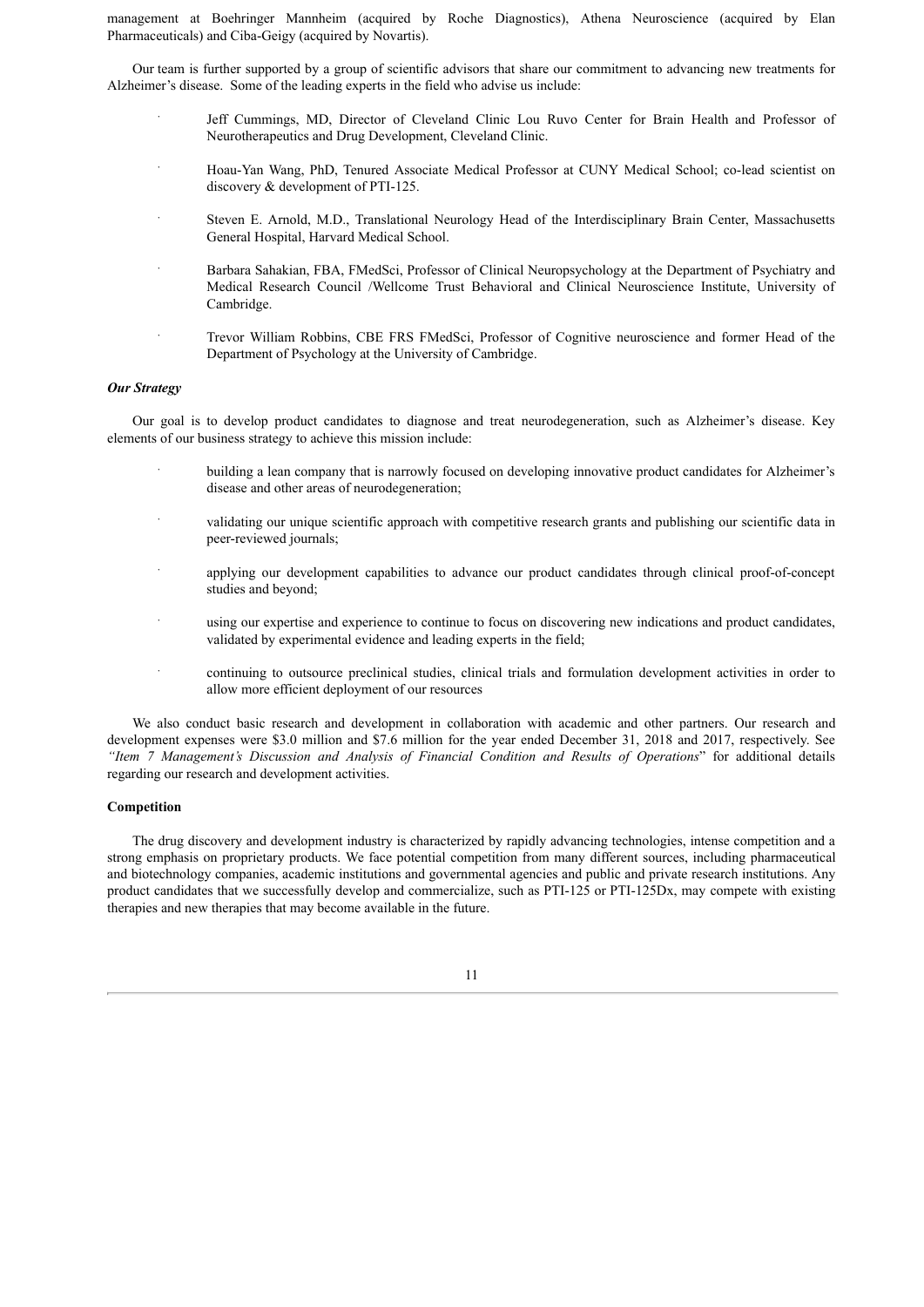Our competitors may have significantly greater financial resources, an established presence in the market, expertise in research and development, manufacturing, preclinical and clinical testing, obtaining regulatory approvals and reimbursement and marketing-approved products. These competitors also compete with us in recruiting and retaining qualified scientific and technical personnel, establishing clinical trial sites and patient registration for clinical trials, as well as in acquiring or developing technologies complementary to, or necessary for, our programs. Smaller or early-stage companies may also prove to be significant competitors, particularly through collaborative arrangements with large and established companies.

The key competitive factors affecting the success of PTI-125, and any other product candidates that we develop to address neurodegenerative disorders, if approved, are likely to be their efficacy, safety, convenience, price, the level of generic competition, patience and physician acceptance and the availability of reimbursement from government and other third-party payors. Our commercial opportunity could be reduced or eliminated if our competitors develop and commercialize products that are more effective, have fewer or less severe side effects, are more convenient or are less expensive than any products that we may develop. Our competitors also may obtain FDA or other regulatory approval for their products more rapidly than we may obtain approval for ours. In addition, our ability to compete may be affected in many cases by insurers or other third-party payors seeking to encourage the use of generic products.

Our competitors are large pharmaceutical companies that are developing product candidates for Alzheimer's disease, including Eisai; Biogen; Eli Lilly; Janssen; Merck; Novartis; Allergan; Amgen; Roche; Genentech; and others. Small to mid-size companies that are developing product candidates for Alzheimer's disease are also a source of intense competition for us, including Alector, Inc; Alzheon, Inc.; AC Immune; Proclara Biosciences; Tau Rx Therapeutics; vTv Therapeutics; Avanir; AZTherapeutics; Axsome Therapeutics; Anavex Life Sciences; Charsire Biotechnology; Neurotrope Bioscience; Cognition Therapeutics; Cortexyme: M3 Biotechnology; NeuroTherapeia; PharmatrophiX; Tetra Discovery; Yumanity Therapeutics; and others. Competing product candidates are in various stages of development, from pre-clinical research to Phase III.

In recent years, we have observed ramped-up worldwide efforts aimed at developing blood-based techniques to detect and monitor Alzheimer's disease. The key competitive factors affecting the success of PTI-125Dx, and any other product candidates that we develop to diagnose neurodegeneration, if approved, are likely to be their measure of accuracy, such as specificity and sensitivity, as well as their convenience, patience acceptance, price and the availability of reimbursement from government and other third-party payors. Our competitors in the diagnostic area are pharmaceutical and biotechnology companies, academic institutions and governmental agencies and public and private research institutions. For example, in 2019, a team of researchers at King's College (London, England) announced they had identified a panel of blood proteins that may identify asymptomatic patients who may be expected to develop neuropathology. Also, in 2019, an international consortium of researchers led by the Center for Neurodegenerative Diseases (Tubingen, Germany) published data showing that a protein called 'neurofilament light chain' may be a non-specific biomarker for neuropathology. Also, in 2018, researchers at the Center for Development of Advanced Medicine for Dementia (Aichi Prefecture, Japan) announced that they had identified a panel of blood-based biomarkers that may help detect and monitor Alzheimer's disease. Despite increased research effort, the field has generally been hampered by lack of reproducibility and an unclear path on how to move academic discoveries into clinical utilization.

In addition to blood-based techniques to detect Alzheimer's disease, competitors are examining the use of novel tracing agents and imaging techniques to map the course of neurodegeneration. In 2012 the FDA approved Amyvid<sup>®</sup> (Eli Lilly Pharmaceuticals), which is a radioactive diagnostic agent for brain imaging of amyloid plaque. Amyvid's can rule out Alzheimer's disease but does not confirm its presence. That is, a negative scan means little or no plaque is present; however, a positive scan does not necessarily indicate Alzheimer's disease. In addition, Amyvid cannot be used to stage Alzheimer's disease because some people take years to show cognitive decline after amyloid plaque develops, while other others rapidly develop advanced Alzheimer's disease within months. Amyvid has had modest clinical utilization due to its high cost, lack of reimbursement, need for specialized training, all of which resulting in the product making an overall limited contribution to a clinical diagnosis. Other companies that have announced development programs for new imaging techniques include 3SCAN, Inc. (San Francisco, CA), which uses detailed representations of anatomical structures to make non-invasive maps of the brain; Alzeca Biosciences, Inc. (Houston, TX), which employs targeted MRI agents to detect neurodegeneration; BioArtic AB (Stockholm, Sweden), which is studying the use of certain amyloid beta proteins to diagnose neurodegeneration; and others.

#### **Manufacturing**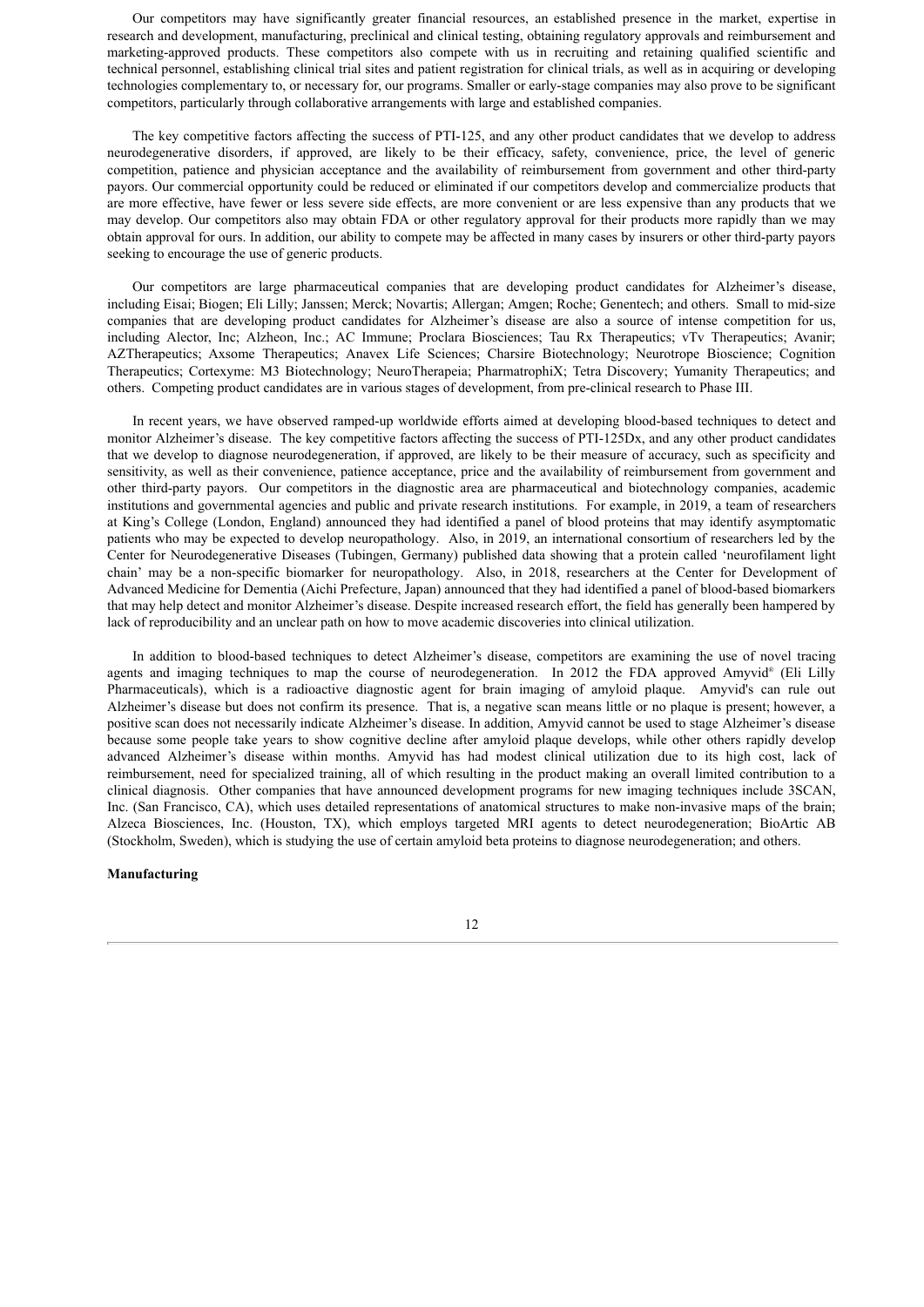We do not own or lease any manufacturing facilities. We outsource formulation, manufacturing and related activities to third parties. For the foreseeable future, we will continue to rely on third parties to conduct certain quality control and assurance testing, shipping or storage of our product candidates.

We currently rely on contract development and manufacturing organizations ("CDMOs") for the manufacture of all our materials for preclinical studies and clinical trials and expect to continue to do so for preclinical studies, clinical trials, and for commercial supply of any product candidates that we may develop. We currently have established relationships with several CDMOs for the manufacturing of our product candidates.

Our suppliers must comply with current good manufacturing practices ("cGMP") enforced by the FDA and other government agencies such as the U.S. Drug Enforcement Administration ("DEA"). Our suppliers are subject to unannounced inspection by regulators, including pre-approval inspections by the FDA and the DEA, to ensure they are in strict compliance with government regulations and standards. Our suppliers may be forced to stop producing, storing, shipping or testing our drug products if they fall out of compliance with government regulations and standards.

We have no control over our suppliers' compliance, or lack thereof, with the multitude of regulations and standards that affect our drug products. We cannot control decisions by our suppliers that affect their ability or willingness to continue to supply us on acceptable terms, or at all.

We may not be able to replace a commercial supplier on commercially reasonable terms, or at all. Replacing any of our commercial suppliers will be expensive and time consuming. Further, if any of our product candidates are approved for commercialization, our suppliers may encounter difficulties in achieving high volumes of production to satisfy commercial demands. Failure by any of our suppliers to perform as expected could delay or prevent commercialization of our product candidates or result in shortages, cost overruns, or other problems and would materially harm our business.

#### **Strategic Shift Away from Analgesic Drug Development**

Historically, our focus was on analgesic drug development. During that time, we conceived, formulated, developed, tested and patented various analgesic drug candidates with robust abuse-deterrent properties, including REMOXY® ER (extendedrelease oxycodone capsules CII) and FENROCK ™ (transdermal fentanyl patch CII).

In late 2018, we announced a strategic shift away from analgesic drug development. In March 2019, we announced an intention to rebrand the Company around neurodegenerative diseases, such as Alzheimer's disease. Our rebranding plan includes a new company name, logo, NASDAQ ticker symbol and website.

On March 20, 2019, we gave Durect Corporation, a prior collaborator, written notice of termination of a licensing agreement for REMOXY. This action effectively ends our development of REMOXY. We continue to conduct certain pre-clinical activities with FENROCK, a product candidate that we own without royalty obligations to any third-party. Our FENROCK related activities are substantially funded by NIH. Now that our primary focus on our product candidates for neurodegeneration, we anticipate providing updates regarding our activities on FENROCK only if and when material developments occur.

#### **Government Regulation**

Government authorities in the U.S. at the federal, state and local level and in other countries regulate, among other things, the research, development, testing, manufacture, quality control, approval, labeling, packaging, storage, record-keeping, promotion, advertising, distribution, post-approval monitoring and reporting, marketing and export and import of drug and diagnostic products. Generally, before a new drug or diagnostic can be marketed, considerable data demonstrating its quality, safety and efficacy and/or specificity must be obtained, organized into a format specific for each regulatory authority, submitted for review and approved by the regulatory authority.

#### *U.S. Drug Development*

In the U.S., the FDA regulates drugs under the Food, Drug, and Cosmetic Act ("FDCA"). Both drugs and diagnostics also are subject to other federal, state and local statutes and regulations. The process of obtaining regulatory approvals and the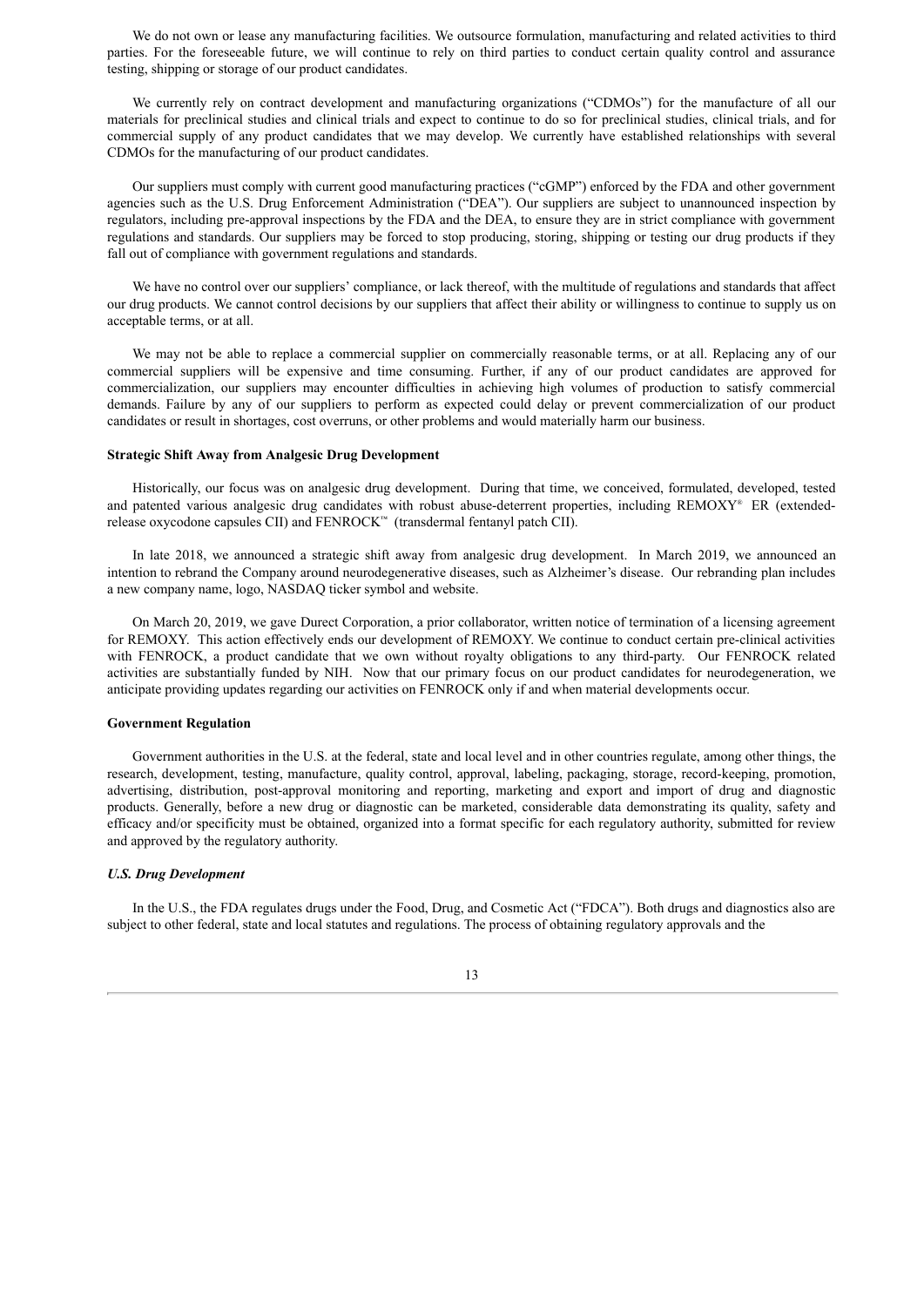subsequent compliance with appropriate federal, state, local and foreign statutes and regulations requires the expenditure of substantial time and financial resources. Failure to comply with the applicable U.S. requirements at any time during the product development process, approval process or post-market may subject an applicant to administrative or judicial sanctions. These sanctions could include, among other actions, the FDA's refusal to approve pending applications, withdrawal of an approval, a clinical hold, untitled or warning letters, product recalls or market withdrawals, product seizures, total or partial suspension of production or distribution, injunctions, fines, refusals of government contracts, restitution, disgorgement and civil or criminal penalties. Any agency or judicial enforcement action could have a material adverse effect on us.

Any future product candidates must be approved by the FDA through the NDA process before they may be legally marketed in the U.S. The NDA process generally involves the following:

- Completion of extensive preclinical studies in accordance with applicable regulations, including studies conducted in accordance with good laboratory practice;
- Submission to the FDA of an IND, which must become effective before human clinical trials may begin;
- · Approval by an independent institutional review board ("IRB") or ethics committee before each trial may be initiated<sup>.</sup>
- Performance of adequate and well-controlled human clinical trials in accordance with applicable IND regulations, code of good clinical practice ("cGCP"), requirements and other clinical trial-related regulations to establish the safety and efficacy of the investigational product for each proposed indication;
- Submission to the FDA of an NDA;
- A determination by the FDA within 60 days of its receipt of an NDA to accept the filing for review;
- Satisfactory completion of an FDA pre-approval inspection of the manufacturing facility or facilities where the drug will be produced to assess compliance with cGMP, requirements to assure that the facilities, methods and controls are adequate to preserve the drug's identity, strength, quality and purity;
- Potential FDA audit of the preclinical study and/or clinical trial sites that generated the data in support of the NDA;
- · FDA review and approval of the NDA, including consideration of the views of any FDA advisory committee, prior to any commercial marketing or sale of the drug in the U.S.; and
- · Compliance with any post-approval requirements, including the potential requirement to implement a Risk Evaluation and Mitigation Strategy ("REMS"), and the potential requirement to conduct post-approval studies.

The data required to support an NDA are generated in two distinct developmental stages: preclinical and clinical. The preclinical and clinical testing and approval process requires substantial time, effort and financial resources, and we cannot be certain that any approvals for any future product candidates will be granted on a timely basis, or at all.

#### *Preclinical Studies and IND*

The preclinical developmental stage generally involves laboratory evaluations of drug chemistry, formulation and stability, as well as studies to evaluate toxicity in animals, which support subsequent clinical testing. As sponsor, we must submit the results of the preclinical studies, together with manufacturing information, analytical data, any available clinical data or literature and a proposed clinical protocol, to the FDA as part of the IND. An IND is a request for authorization from the FDA to administer an investigational product to humans and must become effective before human clinical trials may begin.

Preclinical studies include laboratory evaluation of product chemistry and formulation, as well as in vitro and animal studies to assess the potential for adverse events and in some cases to establish a rationale for therapeutic use. The conduct of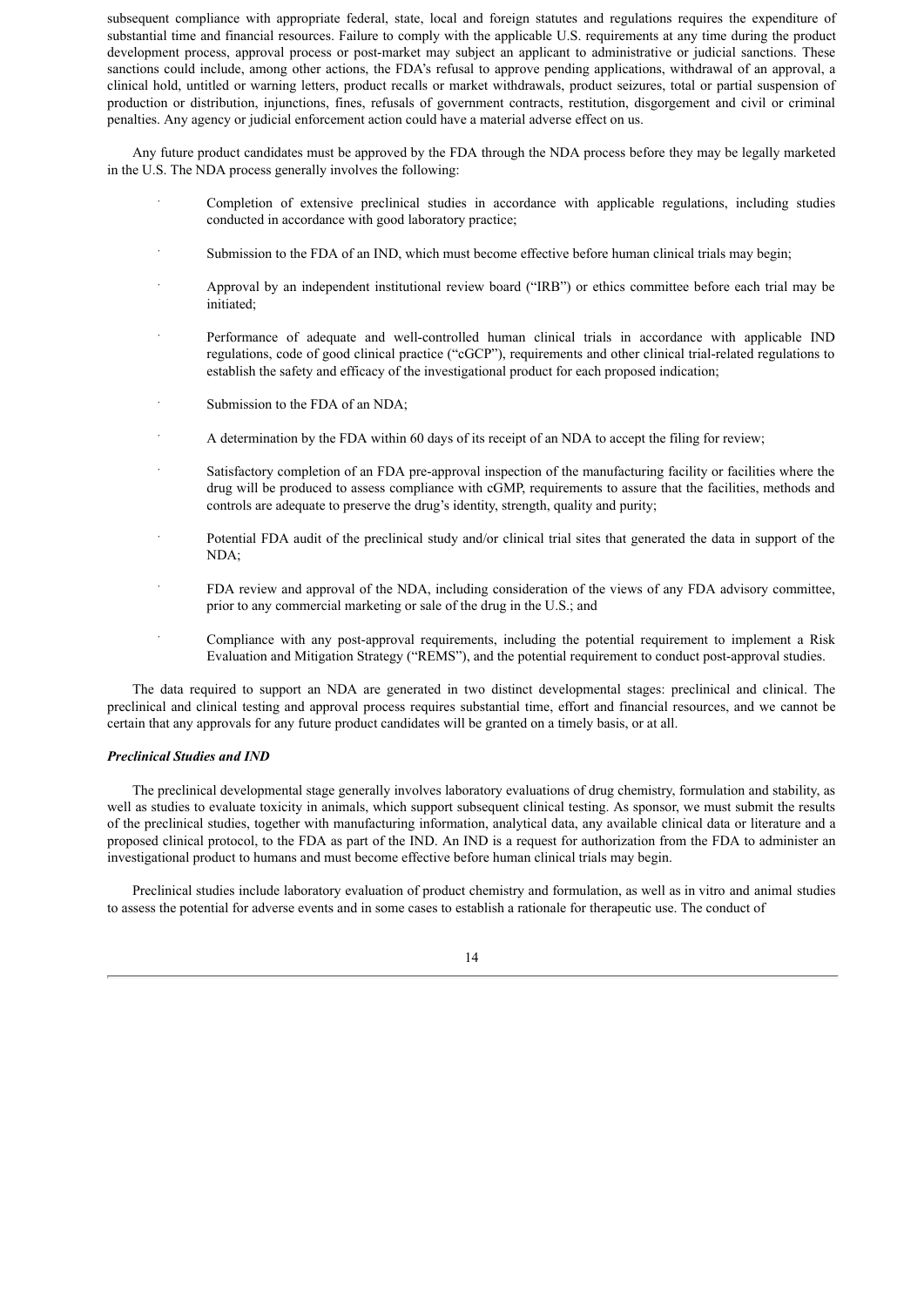preclinical studies is subject to federal regulations and requirements, including cGCP regulations for safety/toxicology studies. An IND sponsor must submit the results of the preclinical tests, together with manufacturing information, analytical data, any available clinical data or literature and plans for clinical studies, among other things, to the FDA as part of an IND. Some longterm preclinical testing, such as animal tests of reproductive adverse events and carcinogenicity, may continue after the IND is submitted. An IND automatically becomes effective 30 days after receipt by the FDA, unless before that time the FDA raises concerns or questions related to one or more proposed clinical trials and places the trial on clinical hold. In such a case, the IND sponsor and the FDA must resolve any outstanding concerns before the clinical trial can begin.

## *Clinical Trials*

The clinical stage of development involves the administration of the investigational product to healthy volunteers or patients under the supervision of qualified investigators, generally physicians not employed by or under the trial sponsor's control, in accordance with cGCP requirements, which include the requirement that all research subjects provide their informed consent for their participation in any clinical trial. Clinical trials are conducted under protocols detailing, among other things, the objectives of the clinical trial, dosing procedures, subject selection and exclusion criteria and the parameters to be used to monitor subject safety and assess efficacy. Each protocol, and any subsequent amendments to the protocol, must be submitted to the FDA as part of the IND. Furthermore, each clinical trial must be reviewed and approved by an IRB for each institution at which the clinical trial will be conducted to ensure that the risks to individuals participating in the clinical trials are minimized and are reasonable in relation to anticipated benefits. The IRB also approves the informed consent form that must be provided to each clinical trial subject or his or her legal representative and must monitor the clinical trial until completed. There also are requirements governing the reporting of ongoing clinical trials and completed clinical trial results to public registries.

A sponsor who wishes to conduct a clinical trial outside of the U.S. may, but need not, obtain FDA authorization to conduct the clinical trial under an IND. If a foreign clinical trial is not conducted under an IND, the sponsor may submit data from the clinical trial to the FDA in support of an NDA. The FDA may accept a well-designed and well-conducted foreign clinical trial not conducted under an IND if the trial was conducted in accordance with cGCP requirements and the FDA is able to validate the data through an onsite inspection if deemed necessary.

Clinical trials in the U.S. generally are conducted in three sequential phases, known as Phase I, Phase II and Phase III, and may overlap.

- Phase I clinical trials generally involve a small number of healthy volunteers or disease-affected patients who are initially exposed to a single dose and then multiple doses of the product candidate. The primary purpose of these clinical trials is to assess the metabolism, pharmacologic action, tolerability and safety of the drug.
- Phase II clinical trials involve studies in disease-affected patients to determine the dose required to produce the desired benefits. At the same time, safety and further pharmacokinetic and pharmacodynamic information is collected, possible adverse effects and safety risks are identified, and a preliminary evaluation of efficacy is conducted.
- Phase III clinical trials generally involve many patients at multiple sites and are designed to provide the data necessary to demonstrate the effectiveness of the product for its intended use, its safety in use and to establish the overall benefit/risk relationship of the product and provide an adequate basis for product approval. These trials may include comparisons with placebo and/or other comparator treatments. The duration of treatment is often extended to mimic the actual use of a product during marketing.

Post-approval trials, sometimes referred to as Phase 4 clinical trials, may be conducted after initial marketing approval. These trials are used to gain additional experience from the treatment of patients in the intended therapeutic indication. In certain instances, the FDA may mandate the performance of Phase 4 clinical trials as a condition of approval of an NDA.

Progress reports detailing the results of the clinical trials, among other information, must be submitted at least annually to the FDA. Written safety reports and the investigators for serious and unexpected adverse events, or any other findings suggesting a significant risk to humans exposed to the drug must be submitted to the FDA.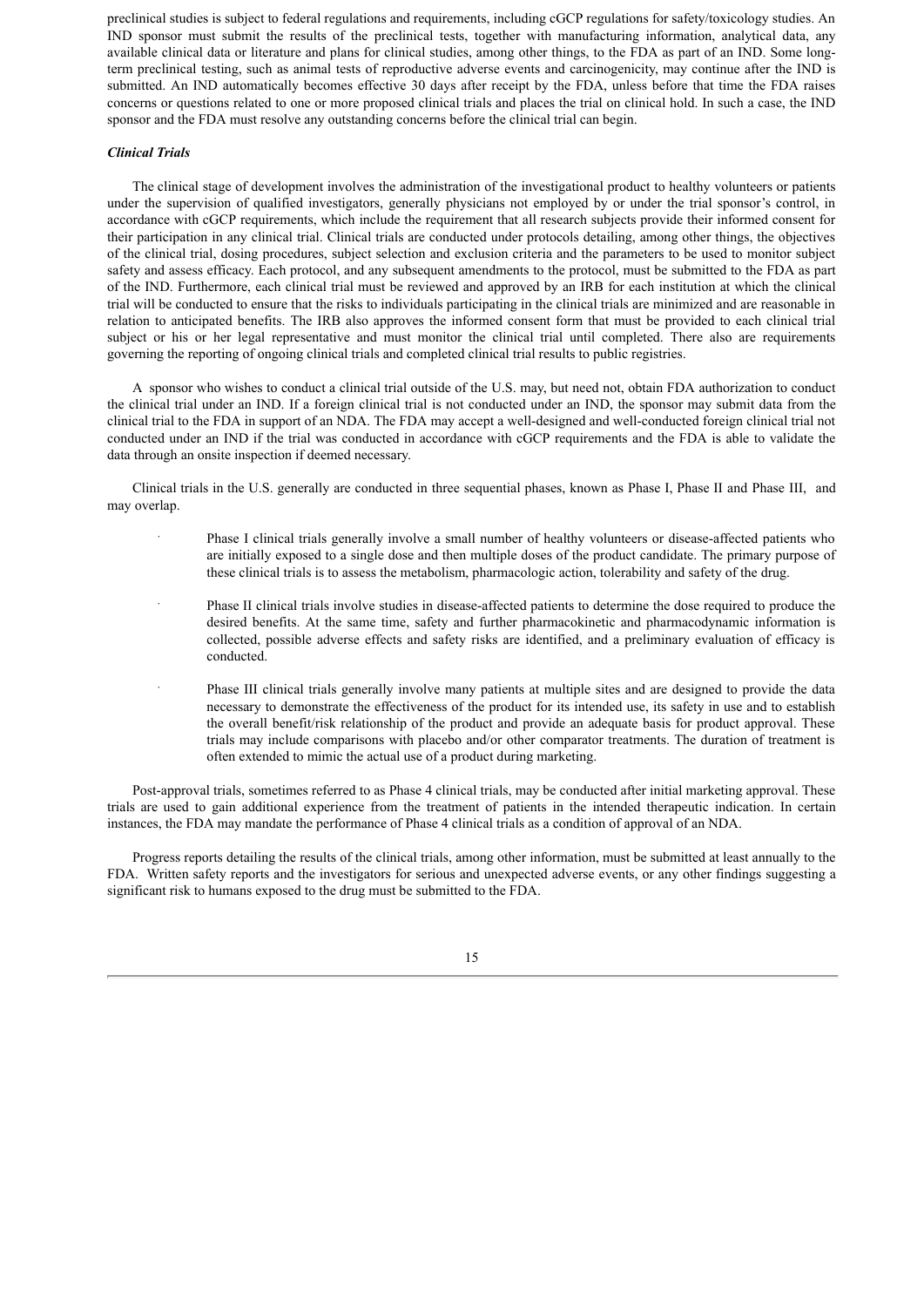Phase I, Phase II, and Phase III clinical trials may not be completed successfully within any specified period, if at all. The FDA or the sponsor may suspend or terminate a clinical trial at any time on various grounds, including a finding that the research subjects or patients are being exposed to an unacceptable health risk. Similarly, an IRB can suspend or terminate approval of a clinical trial at its institution if the clinical trial is not being conducted in accordance with the IRB's requirements or if the drug has been associated with unexpected serious harm to patients. Additionally, some clinical trials are overseen by an independent group of qualified experts organized by the clinical trial sponsor, known as a data safety monitoring board or committee. This group provides authorization for whether a trial may move forward at designated check-points based on access to certain data from the trial. Concurrent with clinical trials, companies usually complete additional animal studies and must develop additional information about the chemistry and physical characteristics of the drug as well as finalize a process for manufacturing the product in commercial quantities in accordance with cGMP requirements. The manufacturing process must be capable of consistently producing quality batches of the product and, among other things, companies must develop methods for testing the identity, strength, quality and purity of the final product. Additionally, appropriate packaging must be selected and tested, and stability studies must be conducted to demonstrate that our product candidates do not undergo unacceptable deterioration over their shelf life.

#### *NDA Review Process*

Following completion of the clinical trials, data is analyzed to assess whether the investigational product is safe and effective for the proposed indicated use or uses. The results of preclinical studies and clinical trials are then submitted to the FDA as part of an NDA, along with proposed labeling, chemistry and manufacturing information to ensure product quality and other relevant data. In short, the NDA is a request for approval to market a drug for one or more specified indication and must contain proof of safety and efficacy for a drug's purity and potency. The application may include both negative and ambiguous results of preclinical studies and clinical trials, as well as positive findings. Data may come from company-sponsored clinical trials intended to test the safety and efficacy of a product's use or from several alternative sources, including studies initiated by investigators. To support marketing approval, the data submitted must be sufficient in quality and quantity to establish the safety and efficacy of the investigational product to the satisfaction of FDA. FDA approval of an NDA must be obtained before a drug may be marketed in the U.S.

Under the Prescription Drug User Fee Act ("PDUFA"), as amended, each NDA must be accompanied by a user fee. FDA adjusts the PDUFA user fees on an annual basis. According to the FDA's fiscal year 2019 fee schedule, effective through September 30, 2019, the user fee for an application requiring clinical data, such as an NDA, is approximately \$2.6 million. Fee waivers or reductions are available in certain circumstances, including a waiver of the application fee for the first application filed by a small business. Additionally, no user fees are assessed on NDAs for products designated as orphan drugs, unless the product also includes a non-orphan indication.

The FDA reviews all submitted NDAs before it accepts them for filing and may request additional information rather than accept the NDA for filing. The FDA must decide on accepting an NDA for filing within 60 days of receipt. Once the submission is accepted for filing, the FDA begins an in-depth review of the NDA. Under the goals and policies agreed to by the FDA under PDUFA, the FDA has 10 months, from the filing date, in which to complete its initial review of a new molecular-entity NDA and respond to the applicant, and six months from the filing date of a new molecular-entity NDA designated for priority review. The FDA does not always meet its PDUFA goal dates for standard and priority NDAs, and the review process is often extended by FDA requests for additional information or clarification.

Before approving an NDA, the FDA may conduct a pre-approval inspection of the manufacturing facilities for the new product to determine whether they comply with cGMP requirements. The FDA will not approve the product unless it determines that the manufacturing processes and facilities fully comply with cGMP requirements and are adequate to assure consistent production of the product within required specifications. The FDA also may audit data from clinical trials to ensure compliance with cGCP requirements. Additionally, the FDA may refer applications for novel product candidates which present difficult questions of safety or efficacy to an advisory committee, typically a panel that includes clinicians and other experts, for review, evaluation and a recommendation as to whether the application should be approved and under what conditions, if any. The FDA is not bound by recommendations of an advisory committee, but it considers such recommendations when making decisions on approval. The FDA likely will reanalyze the clinical trial data, which could result in extensive discussions between the FDA and the applicant during the review process. After the FDA evaluates an NDA, it will issue either an approval letter or a Complete Response Letter ("CRL"). An approval letter authorizes commercial marketing of the drug with specific prescribing information for specific indications. A CRL indicates that the FDA's review of the application is complete and the application cannot be approved in its present form. A CRL usually describes the specific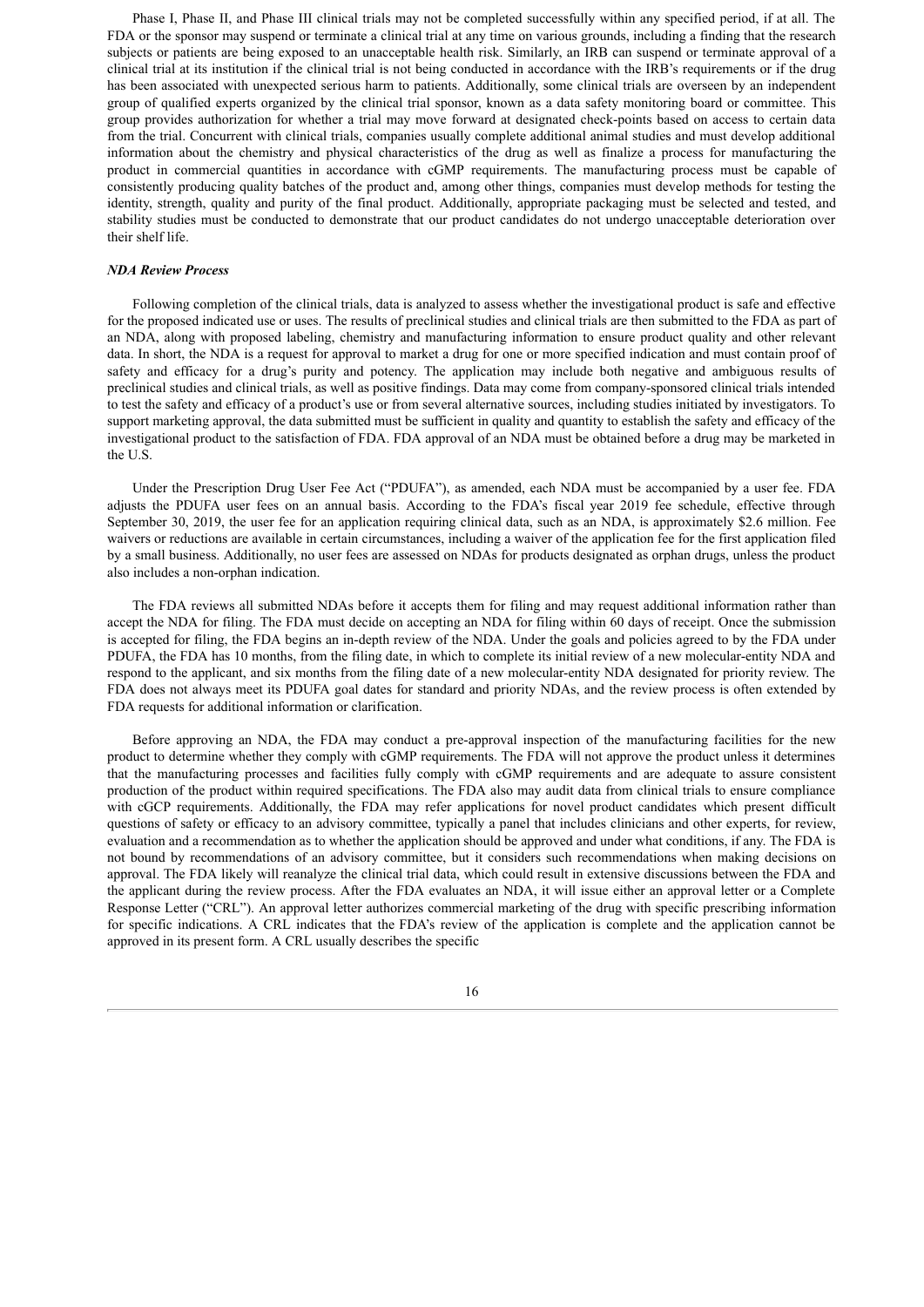deficiencies in the NDA identified by the FDA. The CRL may require additional clinical data, additional pivotal Phase III clinical trial(s) and/or other significant and time-consuming requirements related to clinical trials, preclinical studies or manufacturing. If a CRL is issued, the applicant may either resubmit the NDA, addressing all the deficiencies identified in the CRL, or withdraw the application. Even if such data and information are submitted, the FDA may decide that the NDA does not satisfy the criteria for approval. Data obtained from clinical trials are not always conclusive and the FDA may interpret data differently than we interpret the same data.

#### *Advertising and Promotion*

The FDA and other federal regulatory agencies closely regulate the marketing and promotion of drugs through, among other things, standards and regulations for direct-to-consumer advertising, communications regarding unapproved uses, industry‑sponsored scientific and educational activities, and promotional activities involving the Internet. None of our product candidates can be commercially promoted before receiving FDA approval. After approval, product promotion can include only those claims relating to safety and effectiveness that are consistent with the labeling approved by the FDA. Healthcare providers are permitted to prescribe drugs for "off-label" uses — that is, uses not approved by the FDA and therefore not described in the drug's labeling — because the FDA does not regulate the practice of medicine. However, FDA regulations impose stringent restrictions on manufacturers' communications regarding off‑label uses. Failure to comply with applicable FDA requirements and restrictions in this area may subject us to adverse publicity and enforcement action by the FDA, the U.S. Department of Justice, or the Office of the Inspector General of the HHS, as well as state authorities. This could subject us to a range of penalties that could have a significant commercial impact, including civil and criminal fines and agreements that materially restrict the manner in which we promote or distribute our product candidates.

#### *Post*‑*Approval Requirements*

After a product candidate receives regulatory approval, it is often subject to pervasive and continuing regulation by the FDA, including, among other things, requirements relating to drug listing and registration, recordkeeping, periodic reporting, product sampling and distribution, adverse event reporting and advertising, marketing and promotion restrictions.

Adverse event reporting and submission of periodic reports is required following FDA approval of an NDA. The FDA also may require post-market testing, known as Phase 4 testing, or a REMS, or surveillance to monitor the effects of an approved product that is also a known drug of abuse, or the FDA may place conditions on an approval that could restrict the distribution or use of the product. In addition, quality control, drug manufacture, packaging, and labeling procedures must continue to conform to cGMP after approval. Drug manufacturers and certain of their subcontractors are required to register their establishments with the FDA and certain state agencies. Registration subjects entities to periodic announced or unannounced inspections by the FDA or these state agencies, during which the agency inspects manufacturing facilities to assess compliance with cGMP. Accordingly, manufacturers must continue to expend time, money, and effort in the areas of production and quality control to maintain compliance with cGMP. Regulatory authorities may withdraw product approvals or request product recalls if a company fails to comply with regulatory standards, if it encounters problems following initial marketing, or if previously unrecognized problems are subsequently discovered. In addition, other regulatory actions may be taken, including, among other things, warning letters, the seizure of products, injunctions, consent decrees placing significant restrictions on or suspending manufacturing operations, refusal to approve pending applications or supplements to approved applications, civil penalties, and criminal prosecution.

The FDA may require post-approval studies and clinical trials if the FDA finds that scientific data, including information regarding related drugs, deem it appropriate. The purpose of such studies would be to assess a known serious risk or signals of serious risk related to the drug or to identify an unexpected serious risk when available data indicate the potential for a serious risk. The FDA may also require a labeling change if it becomes aware of new safety information that it believes should be included in the labeling of a drug.

#### *The Hatch*‑*Waxman Amendments*

#### *Orange Book Listing*

In seeking approval for our product candidates through an NDA, we will be required to list with the FDA each patent whose claims cover the drug product. Upon receiving regulatory approval, each of the patents listed in the application for this drug is then published in the FDA's Approved Drug Products with Therapeutic Equivalence Evaluations, commonly known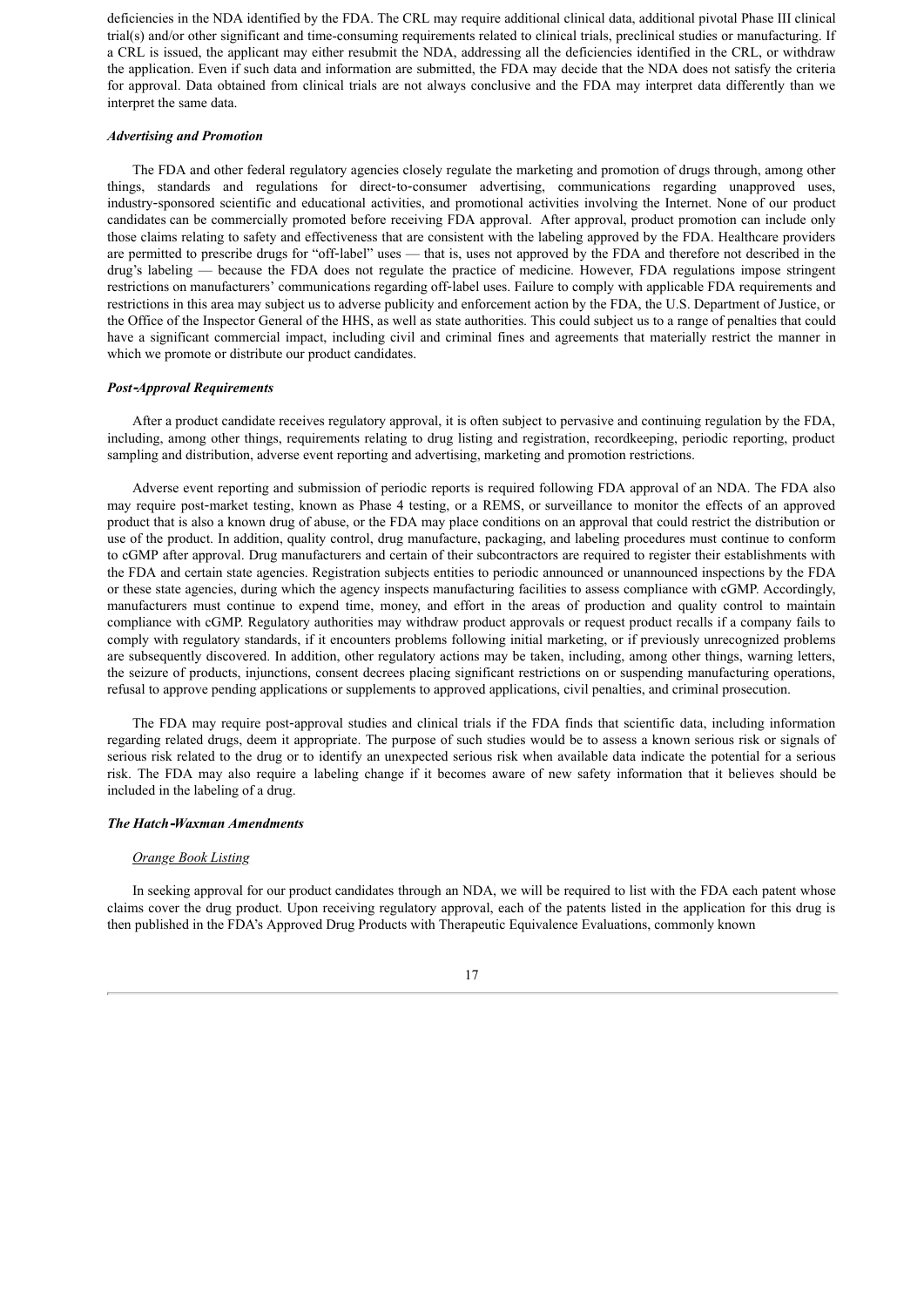as the "Orange Book". Drugs listed in the Orange Book can, in turn, be cited by potential generic competitors in support of approval of an abbreviated NDA, or ANDA. An ANDA provides for marketing of a drug product that has the same active ingredient in the same strengths and dosage form as the listed drug and has been shown through bioequivalence testing to be therapeutically equivalent to the listed drug. Other than the requirement for bioequivalence testing, ANDA applicants are not required to conduct, or submit results of, preclinical or clinical tests to prove the safety or efficacy of their drug product. Drugs approved in this way are commonly referred to as "generic equivalents" to the listed drug, and can often be substituted by pharmacists under prescriptions written for the original listed drug.

The ANDA applicant is required to make certain certifications to the FDA concerning any patents listed for the approved product in the FDA's Orange Book. Specifically, the applicant must certify that: (i) the required patent information has not been filed; (ii) the listed patent has expired; (iii) the listed patent has not expired but will expire on a particular date and approval is sought after patent expiration; or (iv) the listed patent is invalid or will not be infringed by the new product. The ANDA applicant may also elect to submit a section viii statement certifying that its proposed ANDA label does not contain (or carves out) any language regarding the patented method-of-use rather than make certifications concerning a listed method-of-use patent. If the applicant does not challenge the listed patents, the ANDA application will not be approved until all the listed patents claiming the referenced product have expired.

A certification that the new product will not infringe the already approved product's listed patents, or that such patents are invalid, is called a Paragraph IV certification. If the ANDA applicant has provided a Paragraph IV certification to the FDA, the applicant must also send notice of the Paragraph IV certification to the NDA and patent holders once the ANDA has been accepted for filing by the FDA. The NDA and patent holders may then initiate a patent infringement lawsuit in response to the notice of the Paragraph IV certification. The filing of a patent infringement lawsuit within 45 days of the receipt of a Paragraph IV certification automatically prevents the FDA from approving the ANDA until the earlier of 30 months, expiration of the patent, settlement of the lawsuit, or a decision in the infringement case that is favorable to the ANDA applicant. The ANDA application also will not be approved until any applicable non-patent exclusivity listed in the Orange Book for the referenced product has expired.

#### *Exclusivity*

Upon NDA approval of a new chemical entity, or NCE, which is a drug that contains no active moiety that has been approved by the FDA in any other NDA, that drug receives five years of marketing exclusivity during which the FDA cannot receive any ANDA seeking approval of a generic version of that drug or any Section 505(b)(2) NDA that relies on the FDA's findings regarding that drug. A drug may obtain a three‑year period of exclusivity for a change to the drug, such as the addition of a new indication to the labeling or a new formulation, during which the FDA cannot approve an ANDA or any Section 505(b)(2) NDA, if the supplement includes reports of new clinical trials (other than bioavailability clinical trials) essential to the approval of the supplement.

An ANDA may be submitted one year before NCE exclusivity expires if a Paragraph IV certification is filed. If there is no listed patent in the Orange Book, there may not be a Paragraph IV certification, and, thus, no ANDA may be filed before the expiration of the exclusivity period.

#### *Section 505(b)(2) NDAs*

Generally, drug products obtain FDA marketing approval pursuant to an NDA or an ANDA. A third alternative is a Section 505(b)(2) NDA, which enables the applicant to rely, in part, on data not developed by the applicant, such as the FDA's findings of safety and efficacy in the approval of a similar product or published literature in support of its application.

Section 505(b)(2) NDAs may provide an alternate path to FDA approval for new or improved formulations or new uses of previously approved products. Section 505(b)(2) permits the filing of an NDA where at least some of the information required for approval comes from clinical trials not conducted by, or for, the applicant and for which the applicant has not obtained a right of reference. If the Section 505(b)(2) applicant can establish that reliance on the FDA's previous findings of safety and efficacy is scientifically appropriate, it may eliminate the need to conduct certain preclinical or clinical trials of the new product. The FDA may also require companies to perform additional clinical trials or provide additional materials to support the change from the approved product. The FDA may then approve the new product candidate for all, or some, of the label indications for which the referenced product has been approved, as well as for any new indication sought by the Section 505(b)(2) applicant.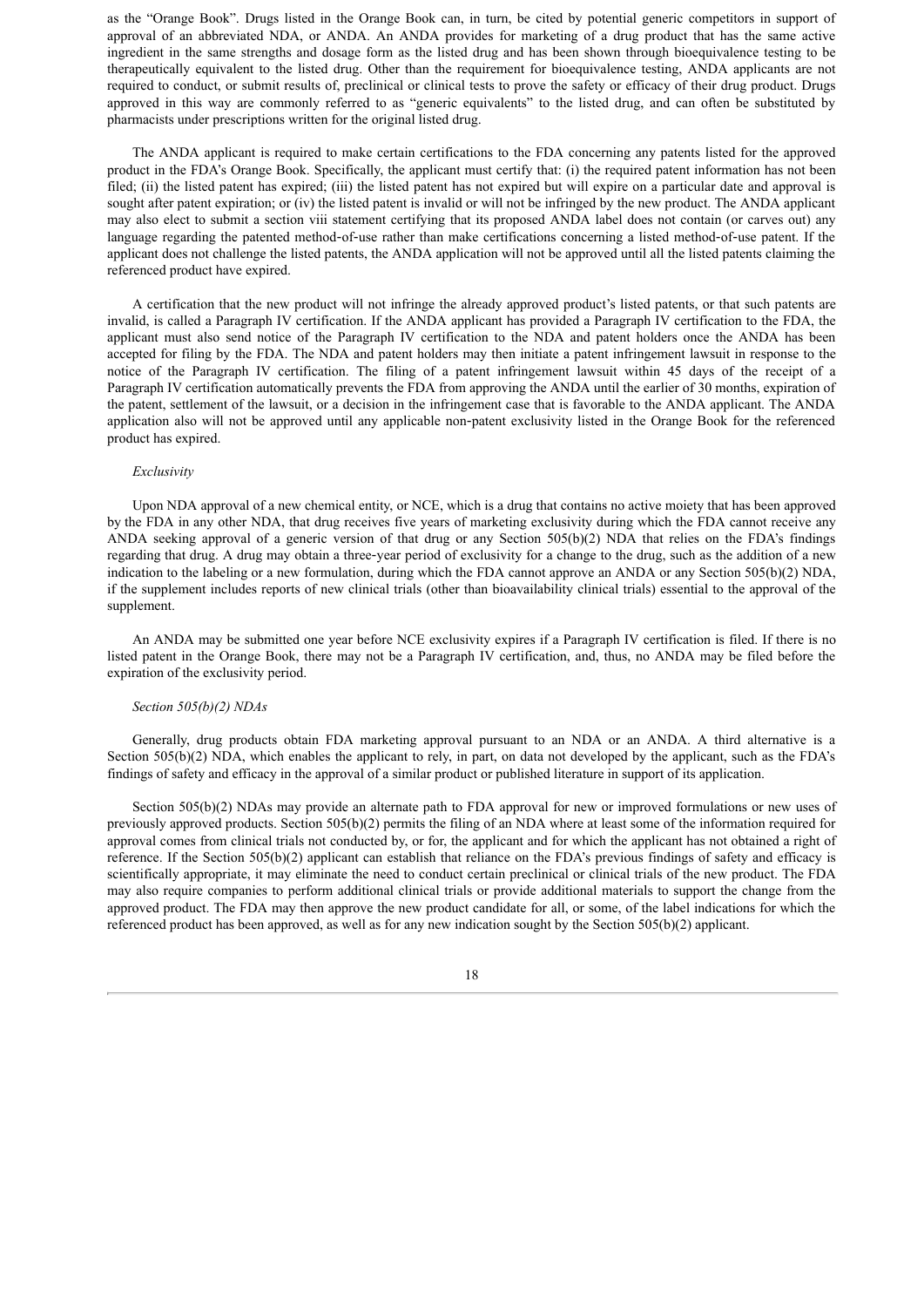To the extent that the Section 505(b)(2) applicant is relying on the FDA's findings of safety and effectiveness for an already approved product, the applicant is required to certify to the FDA concerning any patents listed for the approved product in the Orange Book to the same extent that an ANDA applicant would. Therefore, approval of a Section 505(b)(2) NDA can be stalled until all the listed patents claiming the referenced product have expired; until any non-patent exclusivity, such as exclusivity for obtaining approval of a new chemical entity, listed in the Orange Book for the referenced product has expired; and, in the case of a Paragraph IV certification and subsequent patent infringement suit, until the earlier of 30 months, settlement of the lawsuit or a decision in the infringement case that is favorable to the Section 505(b)(2) applicant. In the interim period, the FDA may grant tentative approval. Tentative approval indicates that the FDA has determined that the applicant meets the standards for approval as of the date that the tentative approval is granted. Final regulatory approval can only be granted if the FDA is assured that there is no new information that would affect final regulatory approval. As with traditional NDAs, a Section 505(b)(2) NDA may be eligible for three‑year marketing exclusivity, assuming the NDA includes reports of new clinical trials (other than bioavailability clinical trials) essential to the approval of the NDA.

#### *Disclosure of Clinical Trial Information*

Sponsors of clinical trials of FDA-regulated products, including drugs, are required to register and disclose certain clinical trial information. Information related to the product, patient population, phase of investigation, clinical trial sites and investigators, and other aspects of the clinical trial is then made public as part of the registration. Sponsors are also obligated to post certain information regarding the results of their clinical trials after completion. Disclosure of the results of these trials can be delayed until the new product or new indication being studied has been approved. Competitors may use this publicly available information to gain knowledge regarding the progress of development programs.

#### *DEA Regulatory Requirements*

Certain product candidates are regulated as a controlled substance under the Controlled Substances Act, or CSA. CSA establishes registration, security, recordkeeping, reporting, storage, distribution, importation, exportation and other requirements administered by the DEA. The DEA regulates the handling of controlled substances through a closed chain of distribution. This control extends to the equipment and raw materials used in their manufacture and packaging of a controlled substance in order to prevent loss and diversion into illicit channels of commerce.

Controlled substances under the CSA are subject to a high degree of regulation. Schedule II drugs are subject to the strictest requirements for registration, security, recordkeeping and reporting. Also, distribution and dispensing of these drugs are highly regulated. For example, all Schedule II drug prescriptions must be signed by a physician, physically presented to a pharmacist and may not be refilled without a new prescription.

Annual registration is required for any facility that manufactures, distributes, dispenses, imports or exports any controlled substance. The registration is specific to the particular location, activity and controlled substance schedule. For example, separate registrations are needed for import and manufacturing, and each registration will specify which schedules of controlled substances are authorized.

The DEA typically inspects a facility to review its security measures prior to issuing a registration. Security requirements vary by controlled substance schedule, with the most stringent requirements applying to Schedule II substances. Required security measures include background checks on employees and physical control of inventory through measures such as cages, surveillance cameras and inventory reconciliations. Records must be maintained for the handling of all controlled substances, and periodic reports made to the DEA, for example distribution reports for Schedule II controlled substances, Schedule III substances that are narcotics, and other designated substances. Reports must also be made for thefts or losses of any controlled substance, and to obtain authorization to destroy any controlled substance. In addition, special permits and notification requirements apply to imports and exports of narcotic drugs.

To enforce these requirements, the DEA conducts periodic inspections of registered establishments that handle controlled substances. Failure to maintain compliance with applicable requirements, particularly as manifested in loss or diversion, can result in administrative, civil or criminal enforcement action that could have a material adverse effect on our business, results of operations and financial condition. The DEA may seek civil penalties, refuse to renew necessary registrations or initiate administrative proceedings to revoke those registrations. In certain circumstances, violations could result in criminal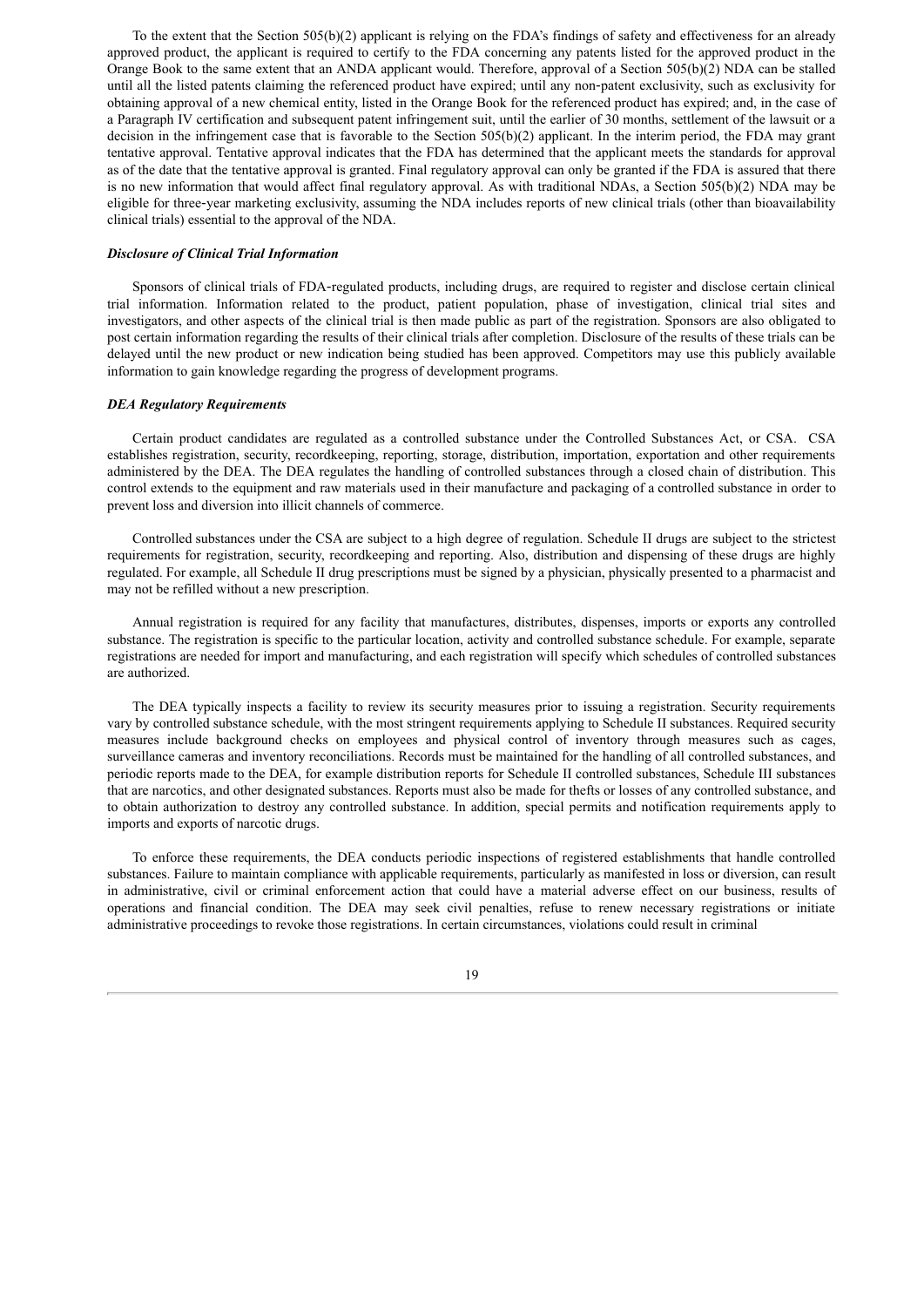proceedings. In addition, individual states also independently regulate controlled substances. We and our contract manufacturers will be subject to state regulation on distribution of these products.

#### *Other Regulatory Requirements*

We may be subject to federal, state and local environmental laws and regulations, including the Environmental Protection Act and the Clean Air Act. Although we believe that our safety procedures for handling and disposing of controlled materials comply with the standards prescribed by state and federal regulations, accidental contamination or injury from these materials may occur. In the event of such an occurrence, we could be held liable for any damages that result and any such liability could exceed our resources.

We may also be subject to regulations under other federal, state, and local laws, including the Occupational Safety and Health Act, national restrictions on technology transfer, and import, export, and customs regulations. It is possible that any portion of the regulatory framework under which we operate may change and that such change could have a negative impact on our current and anticipated operations. Failure to comply with these requirements could result, among other things, in suspension of regulatory approval, recalls, injunctions or civil or criminal sanctions.

#### *Third*‑*Party Payor Coverage and Reimbursement*

The commercial success of our product candidates, if approved, will depend, in part, upon the availability of coverage and adequate reimbursement from third-party payors at the federal, state and private levels. Third-party payors include governmental programs such as Medicare or Medicaid, private insurance plans and managed care plans. These third-party payors may deny coverage or reimbursement for our product candidates in whole or in part if they determine that our product candidates are not medically appropriate or necessary. Also, third-party payors attempt to control costs by limiting coverage through the use of formularies and other cost-containment mechanisms and the amount of reimbursement for particular procedures or drug treatments.

Some third-party payors also require pre-approval of coverage for new or innovative devices or drug therapies before they will reimburse healthcare providers who use such therapies. While we cannot predict whether any proposed cost-containment measures will be adopted or otherwise implemented in the future, these requirements or any announcement or adoption of such proposals could have a material adverse effect on our ability to obtain adequate prices for our approved product candidates to operate profitably.

#### **Reverse Stock Split**

On May 4, 2017, following stockholder approval, our board of directors (the "Board") approved a reverse stock split at a ratio of 7-for-1. On May 4, 2017, we filed with the Secretary of State of the State of Delaware a Certificate of Amendment to the Company's Amended and Restated Certificate of Incorporation to effect the 7-for-1 reverse stock split of our outstanding shares of common stock. The number of outstanding shares of common stock on the date of the reverse split was reduced from 46.1 million to 6.6 million shares. Our common stock began trading on the Nasdaq Global Market on a split-adjusted basis when the market opened for trading on May 10, 2017. As a result, all common stock share amounts included in this Annual Report on Form 10-K have been retroactively reduced by a factor of seven, and all common stock per share amounts have been increased by a factor of seven, with the exception of our common stock par value.

#### **Incorporation**

We were incorporated in Delaware in May 1998 as Pain Therapeutics, Inc. On March 26, 2019, the Company changed its name to Cassava Sciences, Inc.

# **Employees**

As of December 31, 2018, we had 9 employees. We engage numerous consultants to perform services on retainer, per diem or an hourly basis.

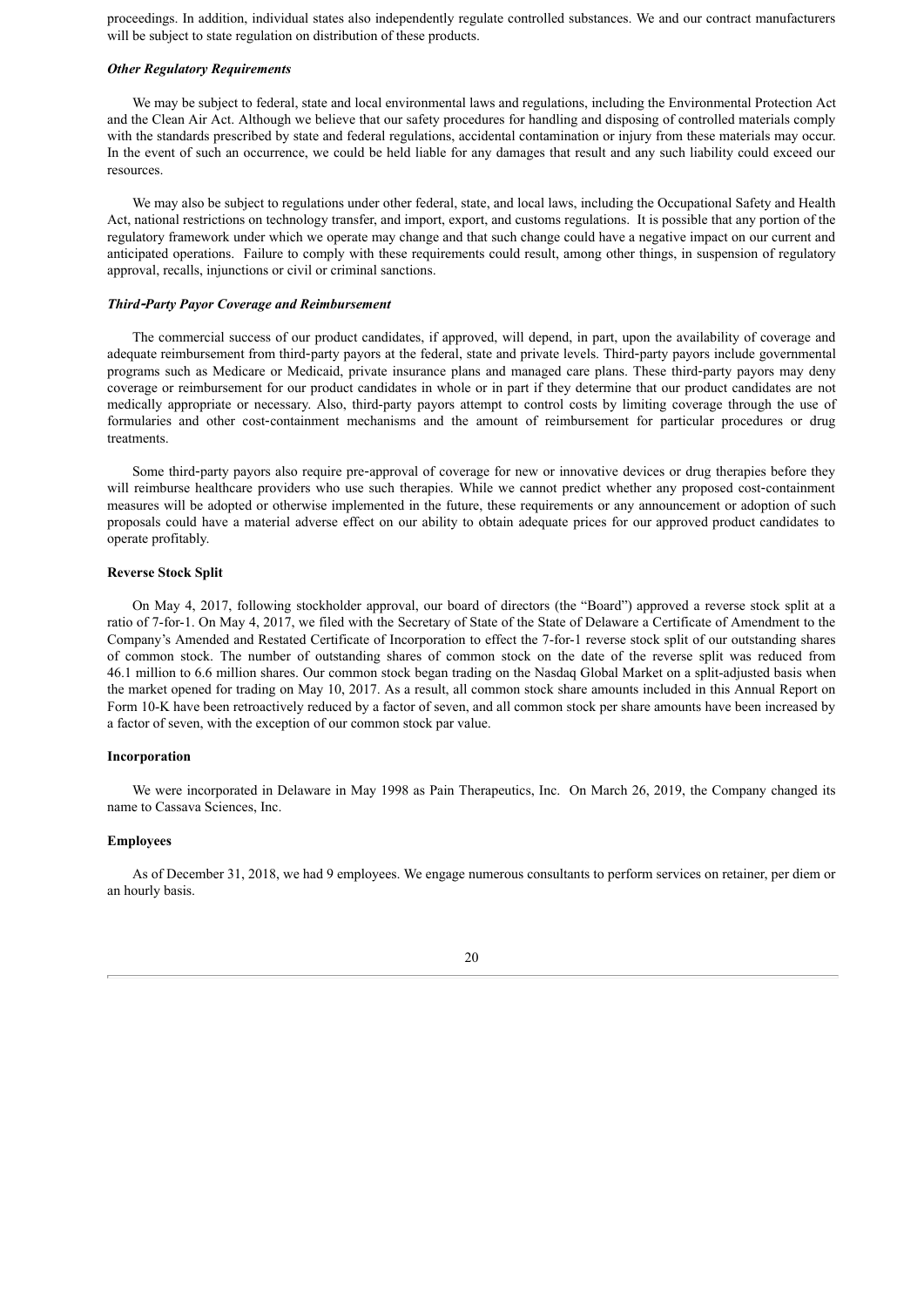#### **Available Information**

We file electronically with the Securities and Exchange Commission, or SEC, our annual reports on Form 10-K, quarterly reports on Form 10-Q and current reports on Form 8-K pursuant to Section 13(a) or 15(d) of the Securities Exchange Act of 1934. The SEC maintains an Internet site that contains reports, proxy and information statements, and other information regarding issuers that file electronically with the SEC. The address of the site is http://www.sec.gov.

You may obtain a free copy of our annual reports on Form 10-K, quarterly reports on Form 10-Q and current reports on Form 8-K and amendments to those reports on the day of filing with the SEC on our website at http://www.cassavasciences.com, by contacting our corporate offices by calling 512-501-2450 or by sending an e-mail message to IR@cassavasciences.com.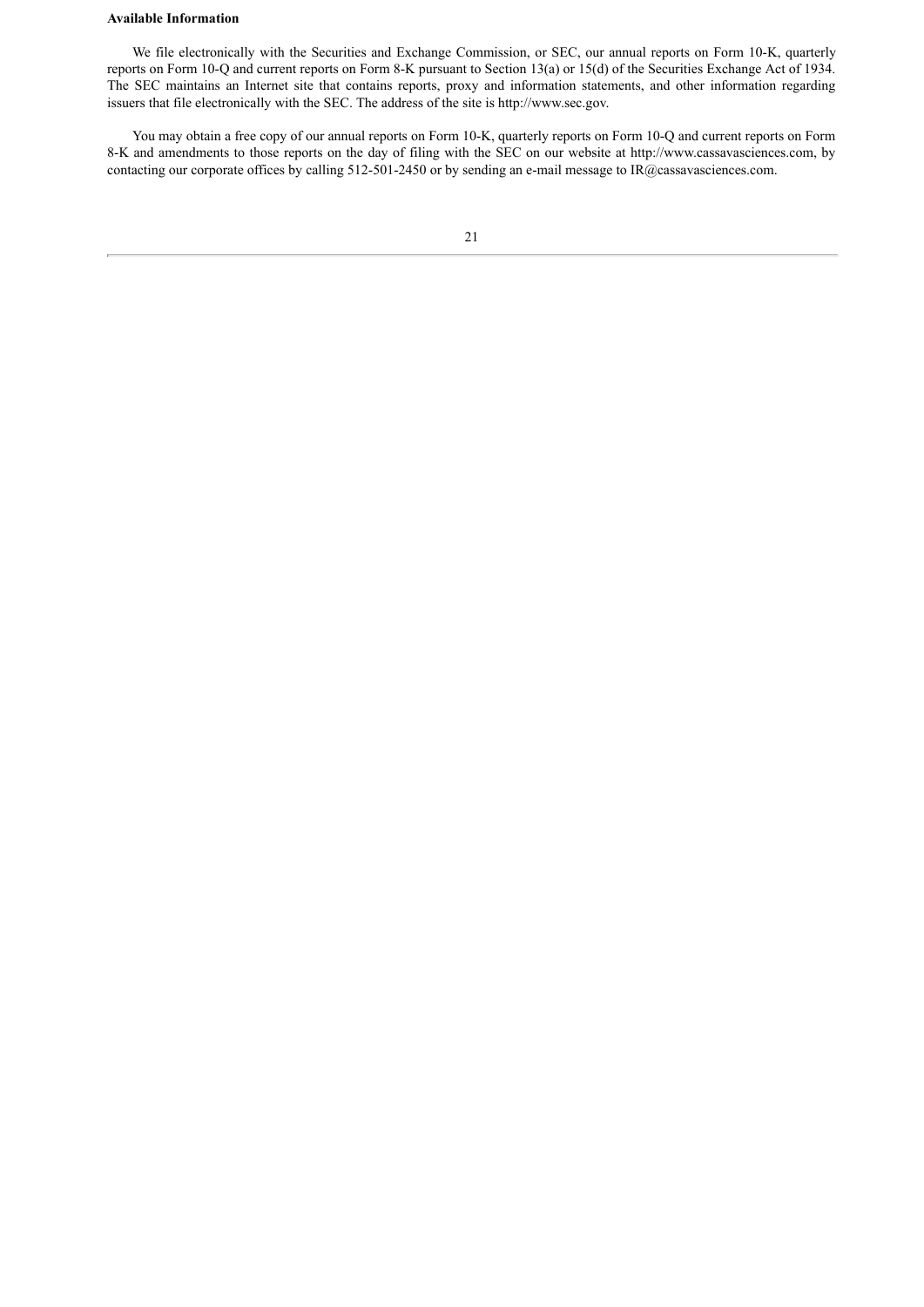### <span id="page-21-0"></span>**Item 1A.** *Risk Factors*

### **RISK FACTORS**

Investing in our common stock involves a high degree of risk. You should carefully consider the risks described below, as well as other information contained in this Annual Report on Form 10-K, including our financial statements and the related notes and the section titled "Management's Discussion and Analysis of Financial Condition and Results of Operations," before deciding whether to invest in our common stock. The occurrence of any of the events or developments described below could harm our business, financial condition, results of operations, and growth prospects. In such an event, the market price of our common stock *could decline, and you may lose all or part of your investment.*

Additional risks and uncertainties not presently known to us or that we currently deem immaterial also may impair our *business operations and the market price of our common stock.*

#### **Risks Related to Our Business, Financial Condition, and Capital Requirements**

### *We may not be successful in transitioning away from our prior focus on analgesic drug development.*

We believe our future success is dependent upon our ability to successfully develop product candidates for neurodegeneration, such as Alzheimer's disease. Importantly, in the fourth quarter of 2018, we announced the initiation of a strategic reorganization away from our historical focus on analgesic drug development, and in March 2019, we announced that we are no longer developing REMOXY and changed our Company name to Cassava Sciences, Inc. Going forward, and for the foreseeable future, we anticipate that our product candidates for neurodegeneration will be the principal focus of our business operations and such efforts will consume the vast majority of our resources. We may not be successful in transitioning to the development of product candidates for neurodegeneration, such as Alzheimer's disease, in which case our business, results of operations and financial condition will suffer, and we may need to cease our operations.

#### *We may not be successful in developing our new product candidates in neurodegeneration.*

Our product candidates in neurodegeneration are still in the early stages of development and will take several more years to develop and must undergo extensive clinical and scientific validations. Even if we are successful in developing any of our product candidates through clinical and scientific validation, we may not be able to develop a drug or a diagnostic that:

- meets applicable regulatory standards, in a timely manner or at all;
- successfully competes with other technologies and tests;
- avoids infringing the proprietary rights of others;
- are adequately reimbursed by third-party payors;
- can be performed at commercial levels or at reasonable cost; or
- can be successfully marketed

To the extent we are not successful in developing our new product candidates in neurodegeneration, our results of operations and business will be materially adversely affected.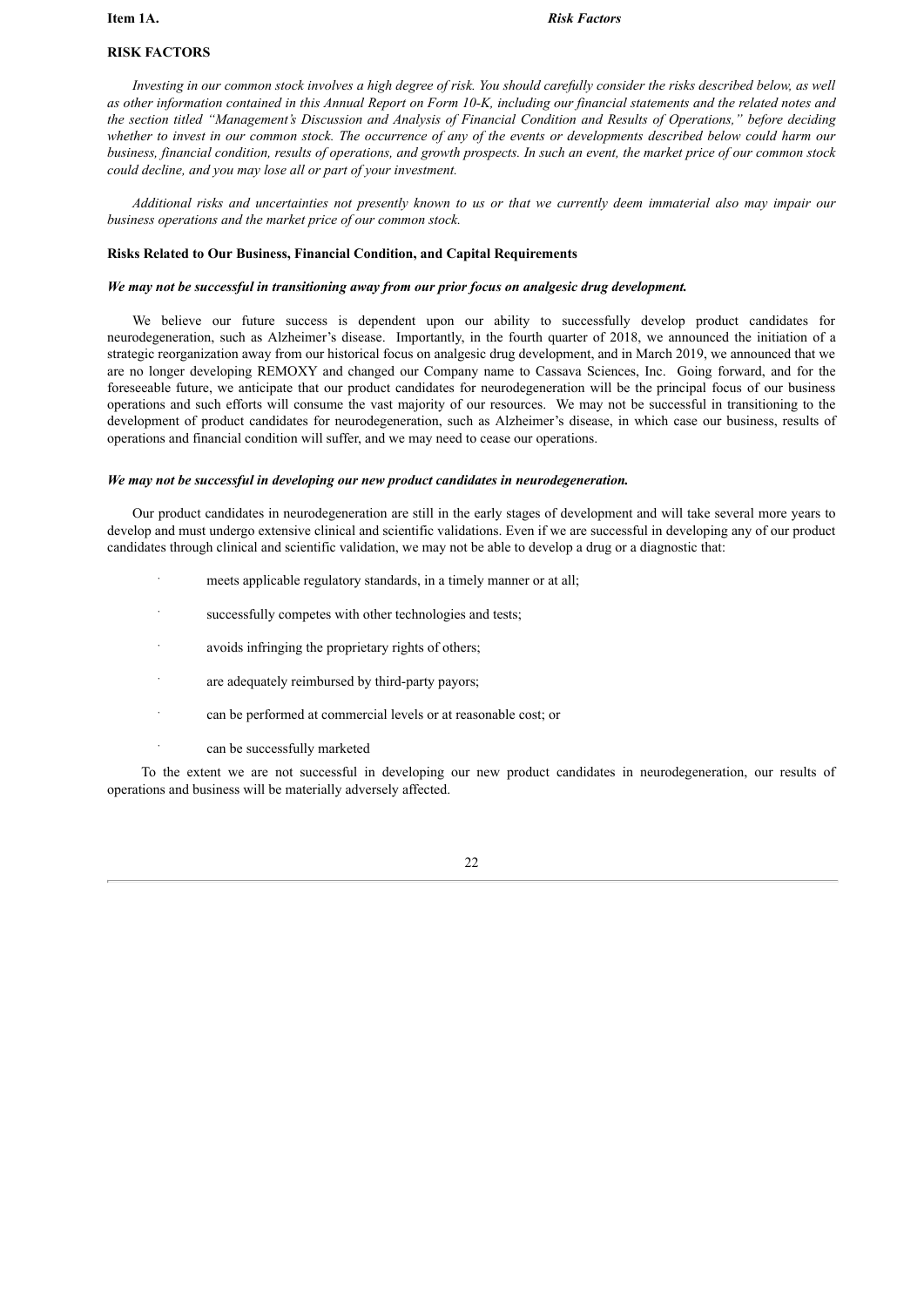#### We have a limited operating history in our business targeting Alzheimer's disease and no history of product approvals for commercial sale, which may make it difficult to evaluate our current business and predict our future success and viability.

We are an early clinical-stage biopharmaceutical company with a limited operating history in our business targeting Alzheimer's disease. Since we commenced operations in May 1998, we have had no product candidates approved for commercial sale and have not generated any revenue from product sales. Drug development is a highly uncertain undertaking and involves a substantial degree of risk. To date, we have not initiated or completed a pivotal clinical trial involving Alzheimer's disease, obtained marketing approval for any product candidates, or conducted sales and marketing activities necessary for successful product commercialization. Our long operating history as a company without product revenue makes any assessment of our future success and viability subject to significant uncertainty.

We will continue to encounter risks and difficulties frequently experienced by early-stage biopharmaceutical companies in rapidly evolving fields. We have not yet demonstrated an ability to successfully overcome such risks and difficulties. If we do not successfully address these risks and difficulties, our business, results of operations and financial condition will suffer materially.

#### We have incurred significant net losses in each period since our inception and anticipate that we will continue to incur net *losses for the foreseeable future.*

We have incurred net losses in each reporting period since our inception, including a net loss of \$6.6 million for the year ended December 31, 2018. As of December 31, 2018, we had an accumulated deficit of \$164.0 million.

We have invested significant financial resources in research and development activities for product candidates. We do not expect to generate revenue from product sales for several years, if at all. The amount of our future net losses will depend, in part, on the level of our future expenditures and revenue. Moreover, our net losses may fluctuate significantly from quarter to quarter and year to year, such that a period-to-period comparison of our results of operations may not be a good indicator of our future performance.

We expect to continue to incur significant expenses and higher operating losses for the foreseeable future. We anticipate that our expenses will increase substantially as we:

- continue our research and discovery activities;
- advance our current and any future product candidates through preclinical and clinical development;
- initiate and conduct additional preclinical, clinical, or other studies for our product candidates;
- work with our CDMO's to scale up the manufacturing processes for our product candidates;
- seek regulatory approvals and marketing authorizations for our product candidates;
- · obtain, maintain, protect, defend and enforce our intellectual property portfolio;
- attract, hire, and retain qualified personnel;
- provide additional internal infrastructure to support our continued research and development operations and any planned commercialization efforts in the future;
- · experience any delays or encounter other issues related to our operations; and
- · meet the requirements and demands of being a public company.

Our prior losses and expected future losses have had and will continue to have an adverse effect on our stockholders' equity and working capital. In any quarter, our operating results could be below the expectations of securities analysts or investors, which could cause our stock price to decline.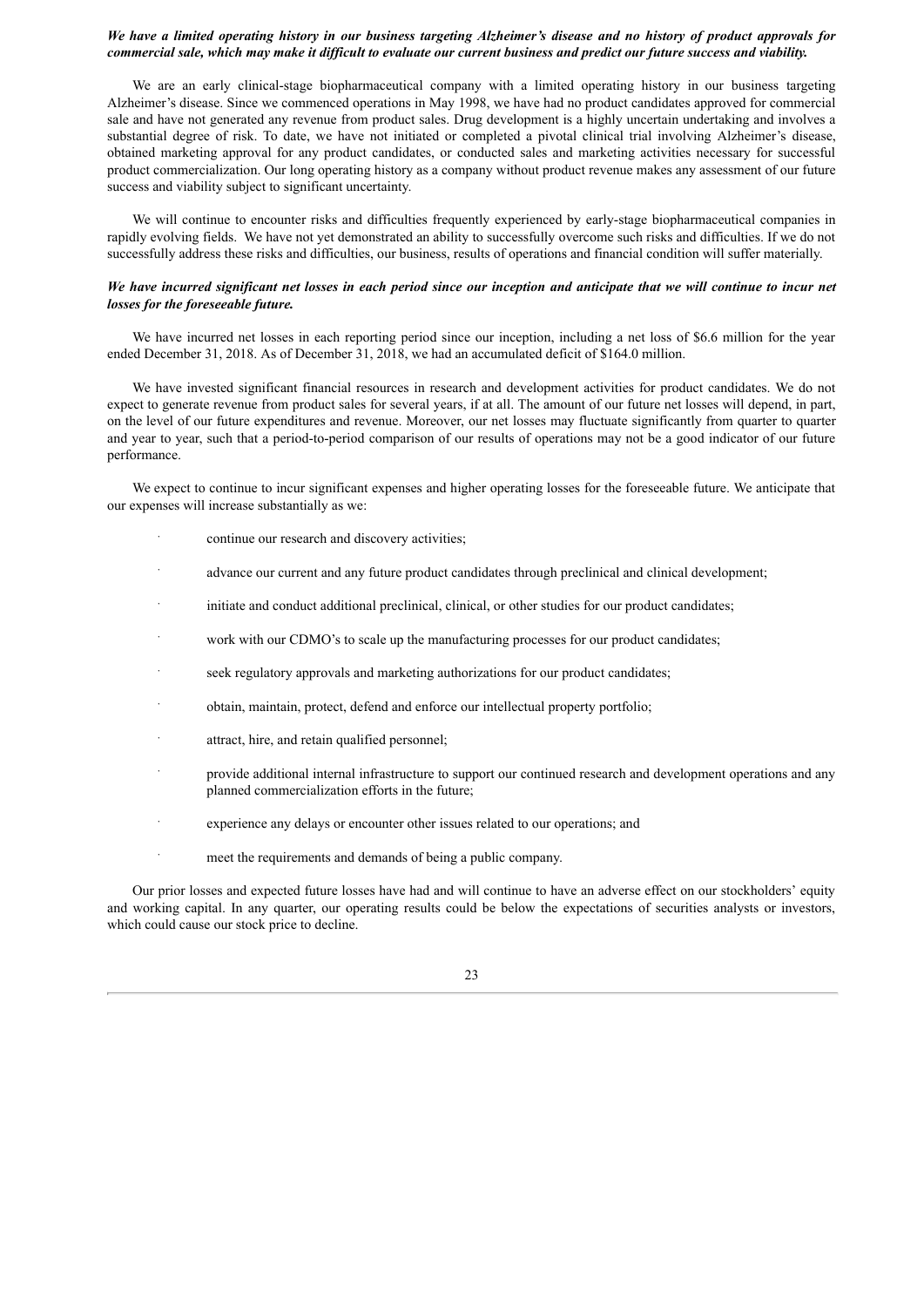#### *We have no product revenues and may never achieve revenues or profitability based on product revenues.*

We have no products approved for commercial sale. To obtain revenues from the sales of our product candidates that are significant or large enough to achieve profitability, we must succeed, either alone or with third parties, in developing, obtaining regulatory approval for, manufacturing, and marketing product candidates with significant commercial value. This is a significant endeavor that few early-stage biopharmaceutical companies can successfully achieve. Our ability to generate revenue and achieve profitability depends on many factors, including:

- · completing research and preclinical and clinical development of our product candidates;
- · obtaining regulatory approvals and marketing authorizations for product candidates for which we successfully complete clinical development;
- developing a sustainable and scalable manufacturing process for our product candidates, as well as establishing and maintaining commercially viable supply relationships with third parties that can provide adequate products and services to support clinical activities and commercial demand for our product candidates;
- identifying, assessing, acquiring, and/or developing new product candidates;
- · negotiating favorable terms in any collaboration, licensing, or other arrangements into which we may enter;
- addressing any competing technological and market developments;
- maintaining, protecting, expanding, and enforcing our portfolio of intellectual property rights, including patents, trade secrets, and know-how; and
- · attracting, hiring, and retaining qualified personnel.

Because of the numerous risks and uncertainties associated with drug development, we are unable to predict the timing or amount of our expenses, or when we will be able to generate any meaningful revenue or achieve or maintain profitability, if ever. In addition, our expenses could increase beyond our current expectations if we are required by the FDA or foreign regulatory agencies to perform studies in addition to those that we currently anticipate, or if there are any delays in any of our clinical trials or the development of any of our product candidates.

#### We will require additional capital to fund our operations and to complete the development of our product candidates. A failure to obtain this necessary capital on acceptable terms, or at all, could force us to delay, limit, reduce, or terminate our *commercialization ef orts, product development, or other operations.*

Our operations have required substantial amounts of cash since inception, and we expect our expenses to increase significantly in the foreseeable future. To date, we have financed our operations primarily through the sale of equity securities, research grants and payments received from prior third-party collaborations. Developing our product candidates and conducting clinical trials for the treatment of neurodegenerative diseases, including Alzheimer's disease, will require substantial amounts of capital. We will also require a significant amount of capital to commercialize any approved products.

As of December 31, 2018, we had cash and cash equivalents of \$19.8 million. Based on our current operating plan, we believe that our existing cash and cash equivalents will be sufficient to fund our projected operations for at least the next 12 months. Our estimate as to how long we expect our existing cash and cash equivalents to be available to fund our operations is based on assumptions that may prove inaccurate, and we could use our available capital resources sooner than we currently expect. In addition, changing circumstances may cause us to increase our spending significantly faster than we currently anticipate, and we may need to spend more money than currently expected because of circumstances beyond our control. We may need to raise additional funds sooner than we anticipate if we choose to expand more rapidly than we presently anticipate.

We will require additional capital for the further development of our product candidates. Additional capital may not be available when we need it, or on terms acceptable to us or at all. We have no committed source of additional capital. If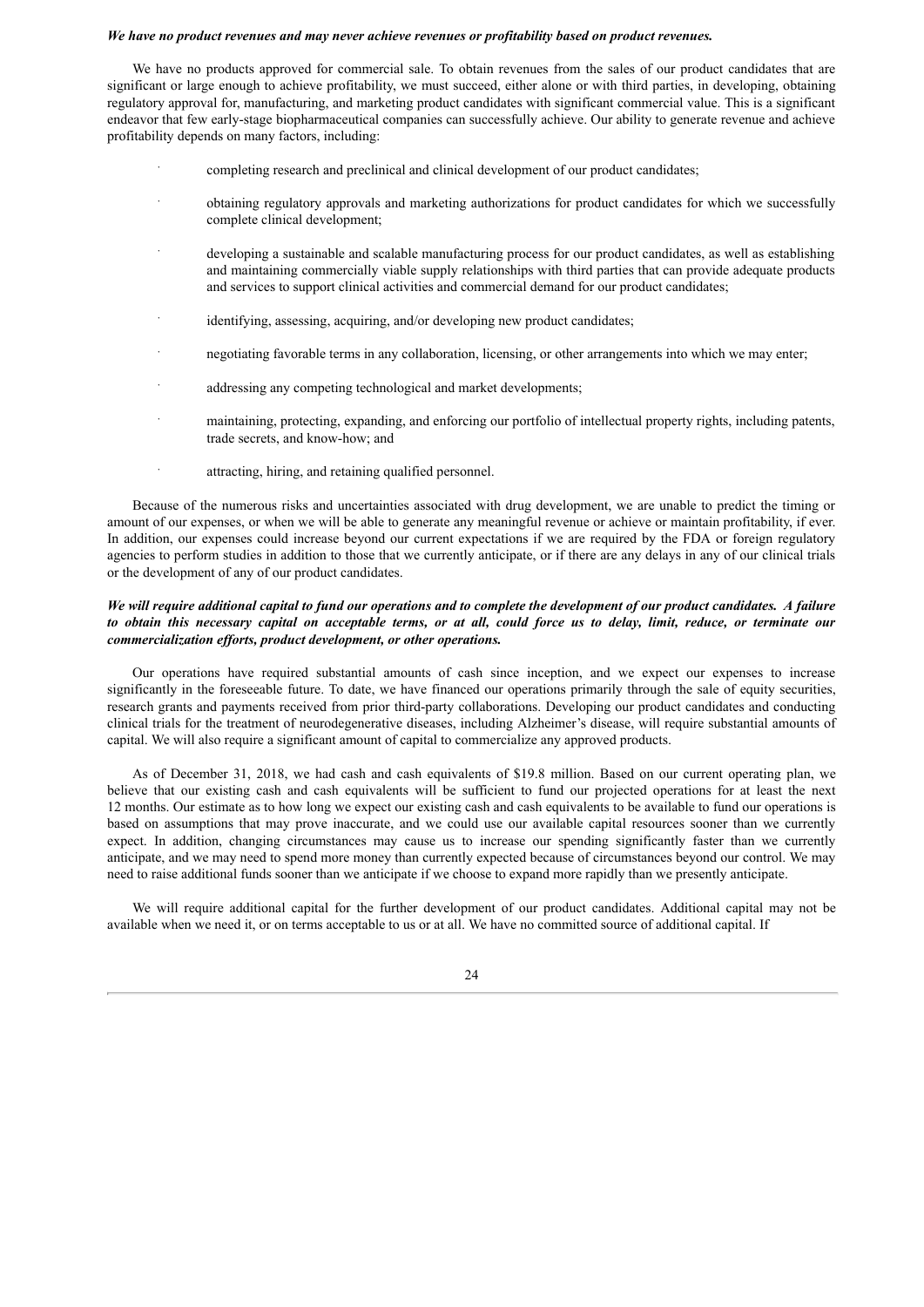adequate capital is not available to us on a timely basis, we may be required to significantly delay, limit, reduce or terminate our research and development programs or the commercialization of product candidates, if approved, or be unable to continue or expand our operations, or otherwise capitalize on our business opportunities, as desired, which could materially affect our business, financial condition, results of operations, and growth prospects and cause the price of our common stock to decline.

To the extent that we raise additional capital through the sale of equity or convertible debt securities, the ownership interest of our stockholders will be diluted, and the terms of these securities may include liquidation or other preferences that adversely affect your rights as a common stockholder. Debt financing, if available, may involve agreements that include covenants limiting or restricting our ability to take specific actions, such as incurring additional debt, making capital expenditures, or declaring dividends. If we raise additional funds through collaborations, strategic alliances, or licensing arrangements with pharmaceutical partners, we may have to relinquish valuable rights to our technologies, future revenue streams, research programs, or product candidates, or grant licenses on terms that may not be favorable to us.

# Global credit and financial market conditions could negatively impact the value of our portfolio of cash equivalents, short*term investments or long-term investments and our ability to meet our financing objectives.*

Our cash and cash equivalents are generally maintained in highly liquid investments with remaining maturities of 90 days or less at the time of purchase. Our short-term investments, if any, consist primarily of readily marketable debt securities with original maturities of greater than 90 days from the date of purchase but remaining maturities of less than one year from the balance sheet date. Our long-term investments, if any, consist primarily of readily marketable debt securities with maturities in one year or beyond from the balance sheet date. While, as of the date of this filing, we are not aware of any downgrades, material losses, or other significant deterioration in the fair value of our cash equivalents, short-term investments or long-term investments since December 31, 2018, no assurance can be given that deterioration in conditions of the global credit and financial markets would not negatively impact our current portfolio of cash equivalents, short-term investments or long-term investments or our ability to meet our financing objectives.

#### New accounting pronouncements and legislative actions may significantly impact our future financial position or results of *operations.*

Future changes in financial accounting standards may cause adverse, unexpected fluctuations in the timing of the recognition of revenues or expenses and may affect our financial position or results of operations. New pronouncements and varying interpretations of existing pronouncements have occurred with frequency, and may occur again in the future, which may require us to make changes in our accounting policies in the future. Compliance with changing regulation of corporate governance and public disclosure may result in additional expenses. Changing laws, regulations and standards relating to corporate governance and public disclosure, including the Sarbanes-Oxley Act of 2002 ("SOX"), new SEC regulations, PCAOB pronouncements and Nasdaq rules, are creating uncertainty for companies such as ours and insurance, accounting and auditing costs are high as a result of this uncertainty and other factors. We are committed to maintaining high standards of corporate governance and public disclosure. As a result, we intend to invest all reasonably necessary resources to comply with evolving standards, and this investment may result in increased general and administrative expenses and a diversion of management time and attention to compliance activities.

## **Risks Related to the Discovery, Development, and Commercialization of Our Product Candidates**

# Research and development of biopharmaceutical products is very risky. Our business is heavily dependent on the successful development of our product candidates, which are in the early stages of development. We cannot give any assurance that any of our product candidates will receive regulatory approval, which is necessary before they can be commercialized.

We are at the early stages of development of our product candidates. To date, we have invested substantial effort and financial resources to identify, procure intellectual property for, and develop our programs in neurodegeneration, including conducting preclinical studies and early-stage clinical trials for our product candidates, PTI-125 and PTI-125Dx, and providing general and administrative support for these operations. Our future success is dependent on our ability to successfully develop, obtain regulatory approval for, and then successfully commercialize our product candidates, and we may fail to do so for many reasons, including the following:

our product candidates may not successfully complete preclinical studies or clinical trials;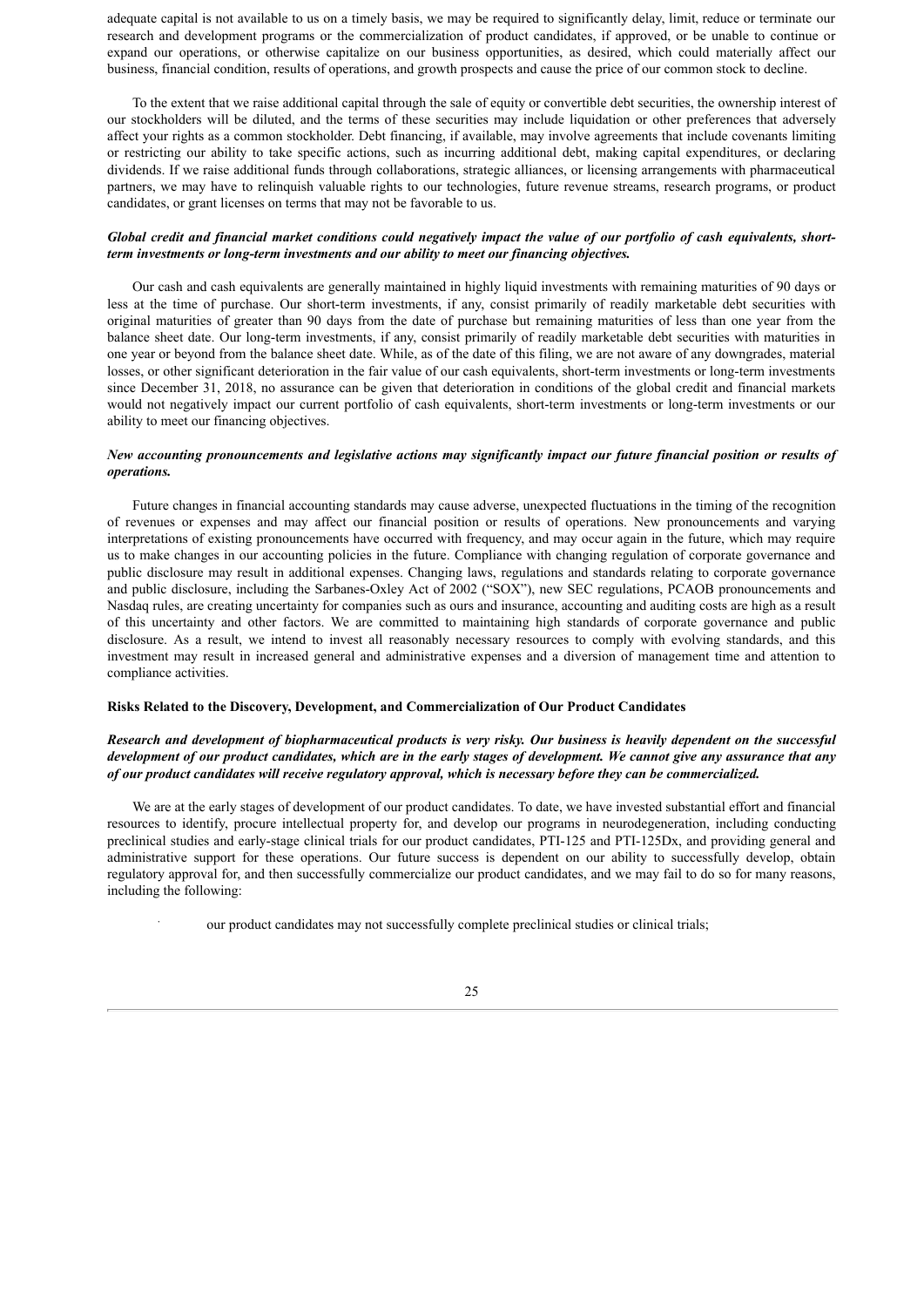- a product candidate may, on further study, be shown to have harmful side effects or other characteristics that indicate it is unlikely to be effective or otherwise does not meet applicable regulatory criteria;
- our competitors may develop therapeutics that render our product candidates obsolete or less attractive;
- · the product candidates that we develop may not be sufficiently covered by intellectual property for which we hold exclusive rights;
- · the product candidates that we develop may be covered by third parties' patents or other intellectual property or exclusive rights;
- · the market for a product candidate may change so that the continued development of that product candidate is no longer reasonable or commercially attractive;
- a product candidate may not be capable of being produced in commercial quantities at an acceptable cost, or at all;
	- if a product candidate obtains regulatory approval, we may be unable to establish sales and marketing capabilities, or successfully market such approved product candidate, to gain market acceptance; and
- · a product candidate may not be accepted as safe and effective by patients, the medical community or thirdparty payors, if applicable.

If any of these events occur, we may be forced to abandon our development efforts for a program or programs, which would have a material adverse effect on our business and could potentially cause us to cease operations.

We may not be successful in our efforts to further develop our current product candidates. We are not permitted to market or promote any of our product candidates before we receive regulatory approval from the FDA or comparable foreign regulatory authorities, and we may never receive such regulatory approval for any of our product candidates. Each of our product candidates is in the early stages of development and will require significant additional clinical development, management of preclinical, clinical, and manufacturing activities, regulatory approval, adequate manufacturing supply, a commercial organization, and significant marketing efforts before we generate any revenue from product sales, if at all.

We have never completed a product development program in neurodegeneration. None of our product candidates in neurodegeneration have advanced into late-stage development and it may be years before any such trial is initiated, if at all. Further, we cannot be certain that any of our product candidates will be successful in clinical trials. We may in the future advance product candidates into clinical trials and terminate such trials prior to their completion.

If any of our product candidates successfully complete clinical trials, we may seek regulatory approval to market our product candidates in the U.S., the European Union, and in additional foreign countries where we believe there is a viable commercial opportunity. We may never receive regulatory approval to market any product candidates even if such product candidates successfully complete clinical trials, which would adversely affect our viability. To obtain regulatory approval in countries outside the U.S., we would need to comply with numerous and varying regulatory requirements of such other countries regarding safety, efficacy, manufacturing and controls, clinical trials, commercial sales, pricing, and distribution of our product candidates. Even if we are successful in obtaining approval in one jurisdiction, we cannot ensure that we will obtain approval in any other jurisdictions. If we are unable to obtain approval for our product candidates in multiple jurisdictions, our business, financial condition, results of operations, and our growth prospects could be negatively affected.

Even if we receive regulatory approval to market any of our product candidates, whether for the treatment of neurodegenerative diseases or other diseases, we cannot provide assurance that any such product candidate will be successfully commercialized, widely accepted in the marketplace or more effective than other commercially available alternatives.

Investment in biopharmaceutical product development involves significant risk that any product candidate will fail to demonstrate adequate efficacy or an acceptable safety profile, gain regulatory approval, and become commercially viable. We cannot provide any assurance that we will be able to successfully advance any of our product candidates through the development process or, if approved, successfully commercialize any of our product candidates.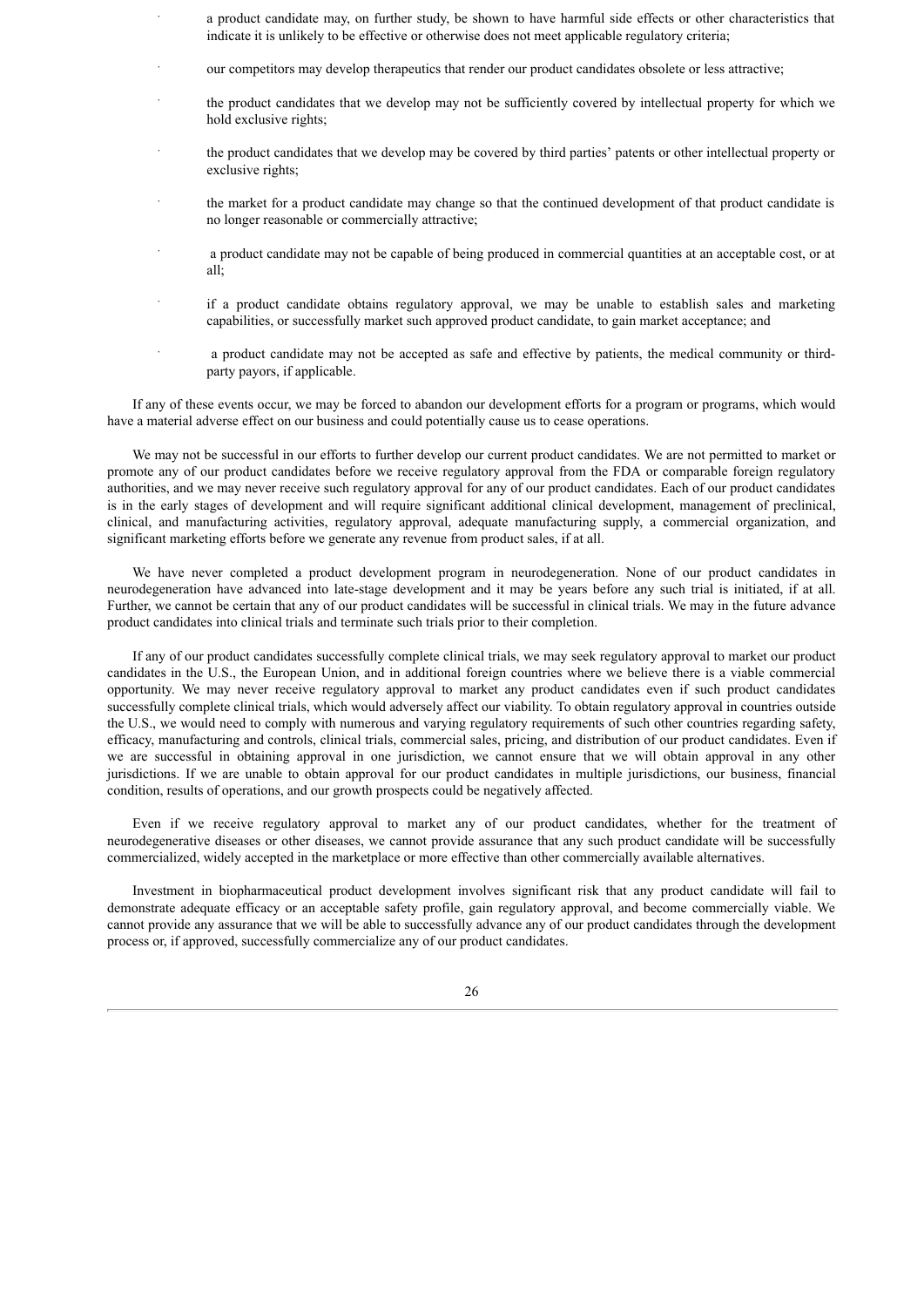We only have two product candidates in clinical development for neurodegeneration and we may not be successful in our efforts to continue to create additional product candidates. If we fail to successfully identify and develop additional product *candidates, our commercial opportunity may be limited.*

Identifying, developing, obtaining regulatory approval, and commercializing additional product candidates for the treatment of neurodegenerative diseases requires substantial funding and is prone to the risks of failure inherent in drug development. We cannot provide any assurance that we will be able to successfully identify or acquire additional product candidates, advance any additional product candidates through the development process, or assemble sufficient resources to identify, acquire, develop additional product candidates. If we are unable to successfully identify, acquire, develop, and commercialize additional product candidates, our commercial opportunity may be limited.

#### Early indications of safety from a Phase I clinical trial with PTI-125 may not predict the results of later trials

Results of a Phase I clinical trial with PTI-125 demonstrated safety, tolerability and pharmacokinetics in 24 healthy subjects exposed to 50-200 mg in a single ascending dose study. However, this was a small, "first-in-human" Phase I study designed to assess the initial safety characteristics of PTI-125 in healthy subjects and this study was not designed to evaluate safety, tolerability and efficacy of PTI-125 in patients. Additional large, well-controlled, multi-dose studies will be required to evaluate the safety, tolerability and efficacy of PTI-125 to treat patients with any indication, including Alzheimer's disease. There can be no assurance that such future studies will demonstrate the safety, tolerability or efficacy of PTI-125. The failure of PTI-125 to show safety, tolerability or efficacy in any future clinical trials would significantly harm our business.

## We have never obtained FDA approval for a diagnostic test and we may not be able to secure such approval in a timely *manner or at all.*

We are developing a blood-based diagnostic test for Alzheimer's disease, which will require FDA approval prior to commercialization. Our diagnostic product candidate, marketing, sales and development activities and manufacturing processes are subject to extensive and rigorous regulation by the FDA pursuant to the FDCA, by comparable agencies in foreign countries, and by other regulatory agencies and governing bodies. Under the FDCA, a diagnostic must receive FDA clearance or approval before it can be commercially marketed in the U.S. The process of obtaining marketing approval or clearance from the FDA or by comparable agencies in foreign countries for new products could:

- take a significant period of time:
- require the expenditure of substantial resources;
- involve rigorous pre-clinical testing, as well as increased post-market surveillance;
- require changes to products; and
- result in limitations on the indicated uses of products.

# If we do not compete effectively with scientific and commercial competitors, we may not be able to successfully develop our *diagnostic test for Alzheimer's disease.*

The field of clinical laboratory testing is highly competitive. Tests that are developed are characterized by rapid technological change. Our competitors in the U.S. and abroad are numerous and include, among others, major diagnostic companies, reference laboratories, molecular diagnostic firms, universities and other research institutions. Most of our potential competitors have considerably greater financial, technical, marketing and other resources than we do, which may allow these competitors to discover important biological markers and determine their function before we do. We could be adversely affected if we do not discover proteins or biomarkers and characterize their function, develop diagnostic and pharmaceutical and clinical services based on these discoveries, obtain required regulatory and other approvals and launch these tests and their related services before our competitors. We also expect to encounter significant competition with respect to any diagnostic tests that we may develop or commercialize. Those companies that bring to market new diagnostic tests before we do may achieve a significant competitive advantage in marketing and commercializing their tests. We may not be able to develop additional diagnostic tests successfully and we may not obtain or enforce patents covering these tests that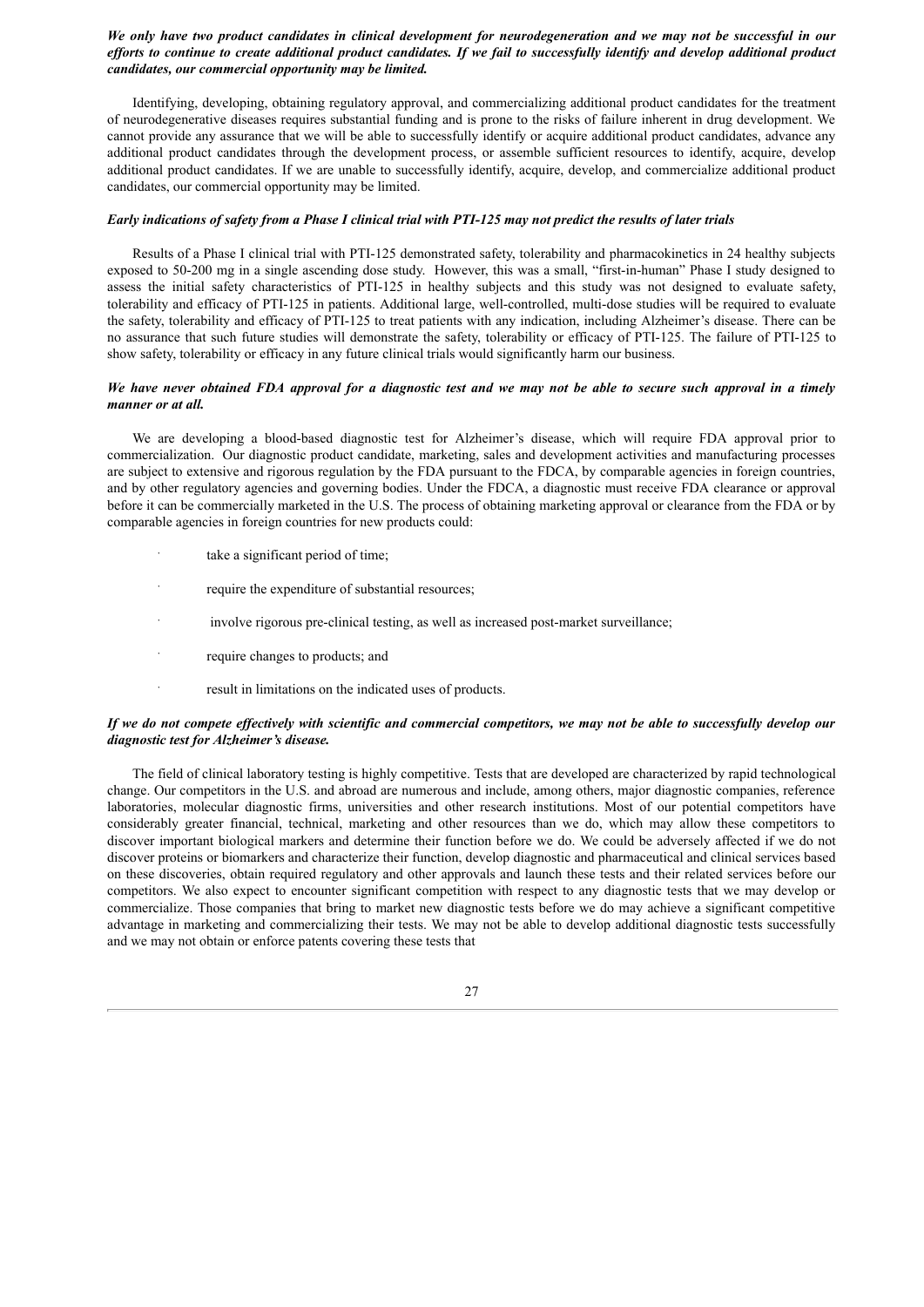provide protection against our competitors. Moreover, our competitors may succeed in developing diagnostic tests that circumvent our technologies or tests. Furthermore, our competitors may succeed in developing technologies or tests that are more effective or less costly than those developed by us or that would render our technologies or tests less competitive or obsolete. We expect competition to intensify in the fields in which we are involved as technical advances in these fields occur and become more widely known and changes in intellectual property laws generate challenges to our intellectual property position.

#### Our blood-based diagnostic to detect Alzheimer's disease, called PTI-125Dx, relies on the use of research antibodies that we source from commercial vendors. Research antibodies are not consistently available or reliable, and we will need to develop *our own proprietary antibodies to advance our diagnostic program.*

PTI-125Dx relies on the use of commercially available antibodies, which are complex molecules that can recognize and bind to an intended protein. Consistent use of commercially available antibodies is not feasible due to the presence of certain technical flaws, such as improper validation, significant batch-to-batch variations or inconsistent storage, any of which can jeopardize our studies and experiments. Because antibody underperformance can be a significant drain on time and resources, we have initiated plans to develop and validate our own, fit-for-purpose antibody for use with PTI-125Dx and such technical activities are ongoing. The complexity of developing our own antibody gives rise to a combination of technical issues that are challenging to solve, and we cannot be certain that we will be able to successfully complete any of these activities, in which case our program may be harmed.

#### We are heavily dependent on the success of PTI-125 and PTI-125Dx, our product candidates which are still under clinical *development. If these product candidates do not receive regulatory approval, our business may be harmed.*

Since inception, we have not succeeded in getting regulatory approval for our product candidates and we may never do so. In recent years we have invested a significant portion of our efforts and financial resources in the development of PTI-125 and PTI-125Dx for the treatment and detection of Alzheimer's disease, respectively. Our future success is substantially dependent on our ability to successfully complete clinical development and obtain regulatory approval for our product candidates, which may never occur. We expect that a substantial portion of our efforts and expenditures over the next few years will be devoted to PTI-125 and PTI-125Dx. This will require additional clinical development, management of clinical and manufacturing activities, regulatory approval in one or more national jurisdictions and obtaining commercial-scale manufacturing supply. Substantial investment and significant efforts will be required before we can generate any revenues from any commercial sales. We cannot be certain that we will be able to successfully complete any of these activities.

#### *We may not be successful in our ef orts to expand indications for approved product candidates.*

Our drug development strategy is to clinically test and seek regulatory approval for our product candidates in indications in which we believe there is the most evidence that we will be able to generate proof-of-concept data. We may then expand to clinical testing in other medical indications. Conducting clinical trials for additional indications for our product candidates requires substantial technical, financial, and human resources and is prone to the risks of failure inherent in drug development. We cannot provide any assurance that we will be successful in our effort to obtain regulatory approval for our product candidates for additional indications even if we obtain approval for our initial indications.

### We have concentrated a substantial portion of our research and development efforts on the treatment and detection of Alzheimer's disease, an area of research that has seen significant failure rates. Further, our product candidates are based on new scientific approaches and novel technology, which makes it difficult to predict the time and cost of product candidate *development.*

We currently focus a substantial portion of our research and development efforts on addressing Alzheimer's disease. Collectively, efforts by biopharmaceutical companies in the field of neurodegenerative diseases have seen many failures and limited success in drug development. For example, there are no therapeutic options available to reverse Alzheimer's disease, or even to halt its progress. Our future success is highly dependent on the successful development of our product candidates for treating Alzheimer's disease. Developing and, if approved, commercializing our product candidates for treatment of Alzheimer's disease subjects us to many challenges, including obtaining regulatory approval from the FDA and other regulatory authorities who have only a limited set of precedents to rely on. We cannot be sure that our approach will yield satisfactory therapeutic products that are safe and effective, scalable, or profitable.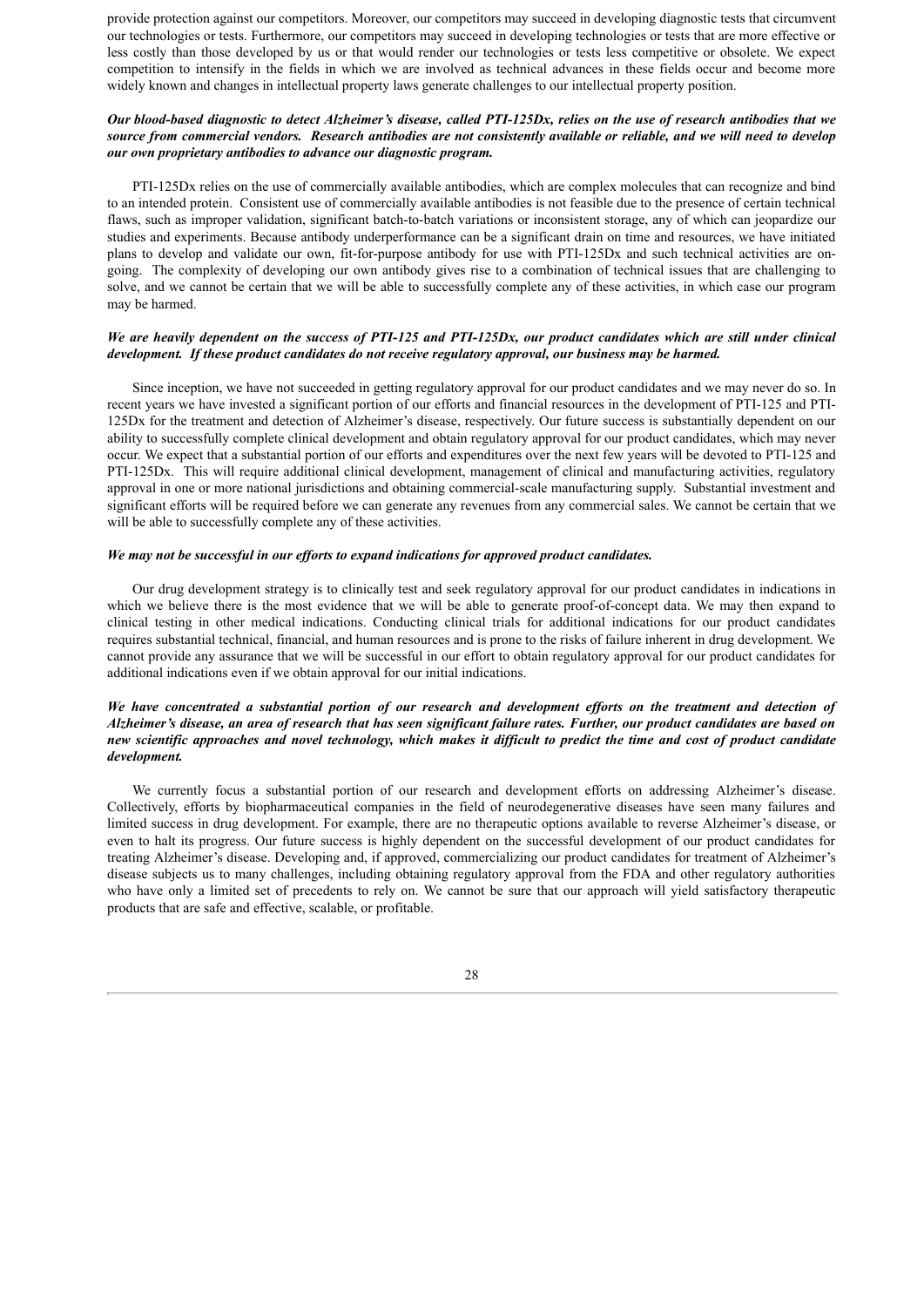# Our Phase II clinical trials with PTI-125 in patients with Alzheimer's disease are not designed to show a statistically *meaningful dif erence between those patients who receive placebo and those who receive drug product.*

Clinical research data is often analyzed with statistical probability ("p-value") to address the question of whether a clinical observation is related to a treatment effect, a random effect or something else. This, in turn, requires a clinical study to incorporate a sufficiently large sample patient population to infer the appropriate statistical analysis. By design, our Phase II clinical program with PTI-125 does not include a sufficiently large patient population to generate statistical probability on clinical observations. This feature may make it difficult for investors to properly interpret whether clinical observations in our Phase II studies with PTI-125, if any, are important or meaningful. Conversely, our clinical studies may generate statistically meaningful data (i.e., p<0.05) that has trivial or no clinical importance. In general, the distinction between statistical significance and clinical significance is a complex area of research that continues to evolve and may be subject to differences of opinion among scientists, clinicians and other professionals.

### We may encounter substantial delays in our clinical trials or may not be able to conduct or complete our clinical trials on the *timelines we expect, if at all.*

Clinical testing is expensive, time consuming, and subject to uncertainty. We cannot guarantee that any clinical trials will be conducted as planned or completed on schedule, if at all. We cannot be sure that submission of an IND or a clinical trial application ("CTA") will result in the FDA or European Medicines Agency ("EMA"), as applicable, allowing clinical trials to begin in a timely manner, if at all. Moreover, even if these trials begin, safety or other issues may arise that could suspend or terminate such clinical trials. A failure of one or more clinical trials can occur at any stage of testing, and our future clinical trials may not be successful. Events that may prevent successful or timely initiation or completion of clinical trials include:

- inability to generate sufficient preclinical, toxicology, or other in vivo or in vitro data to support the initiation or continuation of clinical trials;
- delays in confirming target engagement, patient selection, or other relevant biomarkers to be utilized in preclinical and clinical product candidate development;
- delays in reaching a consensus with regulatory agencies on study design;
- delays in reaching an agreement on acceptable terms with prospective contract research organizations ("CROs") and clinical trial sites, the terms of which can be subject to extensive negotiation and may vary significantly among different CROs and clinical trial sites;
- delays in identifying, recruiting, and training suitable clinical investigators;
- delays in obtaining required IRB approval for each clinical trial site:
- imposition of a temporary or permanent clinical hold by regulatory agencies for a number of reasons, including:
- after review of an IND or amendment, CTA or amendment, or equivalent application or amendment;
- as a result of a new safety finding that presents unreasonable risk to clinical trial participants;
- a negative finding from an inspection of our clinical trial operations or study sites; or
- the finding that the investigational protocol or plan is clearly deficient to meet its stated objectives;
- delays in identifying, recruiting, and enrolling suitable patients to participate in our clinical trials, and delays caused by patients withdrawing from clinical trials, or failing to return for post-treatment follow-up;
- difficulty collaborating with patient groups and investigators;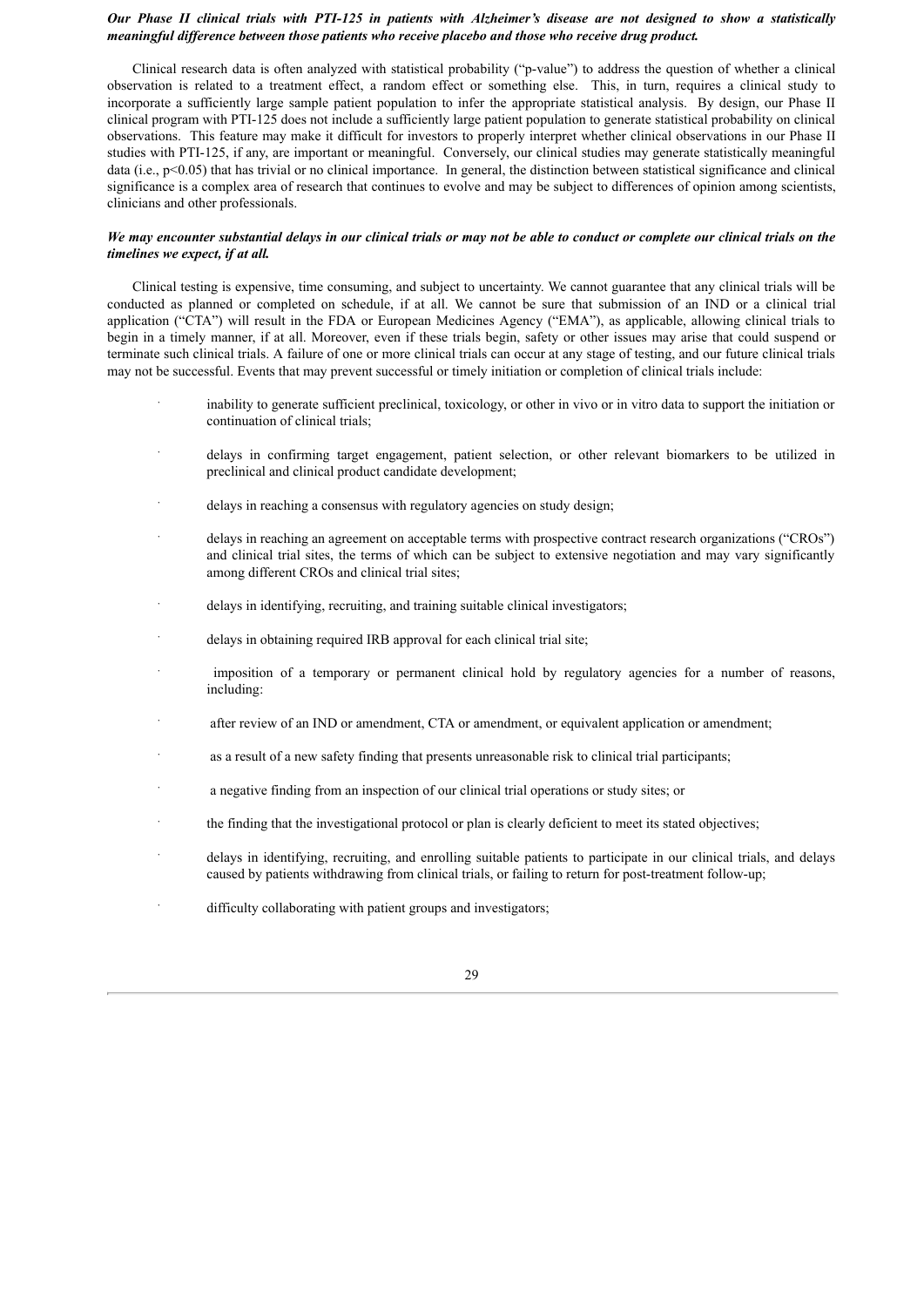- failure by our CROs, other third parties, or us to adhere to clinical trial requirements;
- failure to perform in accordance with the FDA's or any other regulatory authority's cGCPs requirements, or applicable EMA or other regulatory guidelines in other countries;
- · occurrence of adverse events associated with the product candidate that are viewed to outweigh its potential benefits
- · changes in regulatory requirements and guidance that require amending or submitting new clinical protocols;
- · changes in the standard of care on which a clinical development plan was based, which may require new or additional trials;
- · the cost of clinical trials of our product candidates being greater than we anticipate;
- · clinical trials of our product candidates producing negative or inconclusive results, which may result in our deciding, or regulators requiring us, to conduct additional clinical trials or abandon product development programs; and
- · delays in manufacturing, testing, releasing, validating, or importing/exporting sufficient stable quantities of our product candidates for use in clinical trials or the inability to do any of the foregoing.

Any inability to successfully initiate or complete clinical trials could result in additional costs to us or impair our ability to generate revenue. In addition, if we make manufacturing or formulation changes to our product candidates, we may be required to, or we may elect, to conduct additional studies to bridge our modified product candidates to earlier versions. Clinical trial delays could also shorten any periods during which our products have patent protection and may allow our competitors to bring products to market before we do, which could impair our ability to successfully commercialize our product candidates and may harm our business and results of operations.

We could also encounter delays if a clinical trial is suspended or terminated by us, by the data safety monitoring board for such trial or by the FDA, EMA, or any other regulatory authority, or if the IRBs of the institutions in which such trials are being conducted suspend or terminate the participation of their clinical investigators. Such authorities may suspend or terminate a clinical trial due to a number of factors, including failure to conduct the clinical trial in accordance with regulatory requirements or our clinical protocols, inspection of the clinical trial operations or trial site by the FDA, EMA, or other regulatory authorities resulting in the imposition of a clinical hold, unforeseen safety issues or adverse side effects, failure to demonstrate a benefit from using a product candidate, changes in governmental regulations or administrative actions, or lack of adequate funding to continue the clinical trial.

We may in the future advance product candidates into clinical trials and terminate such trials prior to their completion, which could adversely affect our business.

Delays in the completion of any clinical trial of our product candidates will increase our costs, slow down our product candidate development and approval process and delay, or potentially jeopardize our ability to commence product sales and generate revenue. In addition, many of the factors that cause, or lead to, a delay in the commencement or completion of clinical trials may also ultimately lead to the denial of regulatory approval of our product candidates.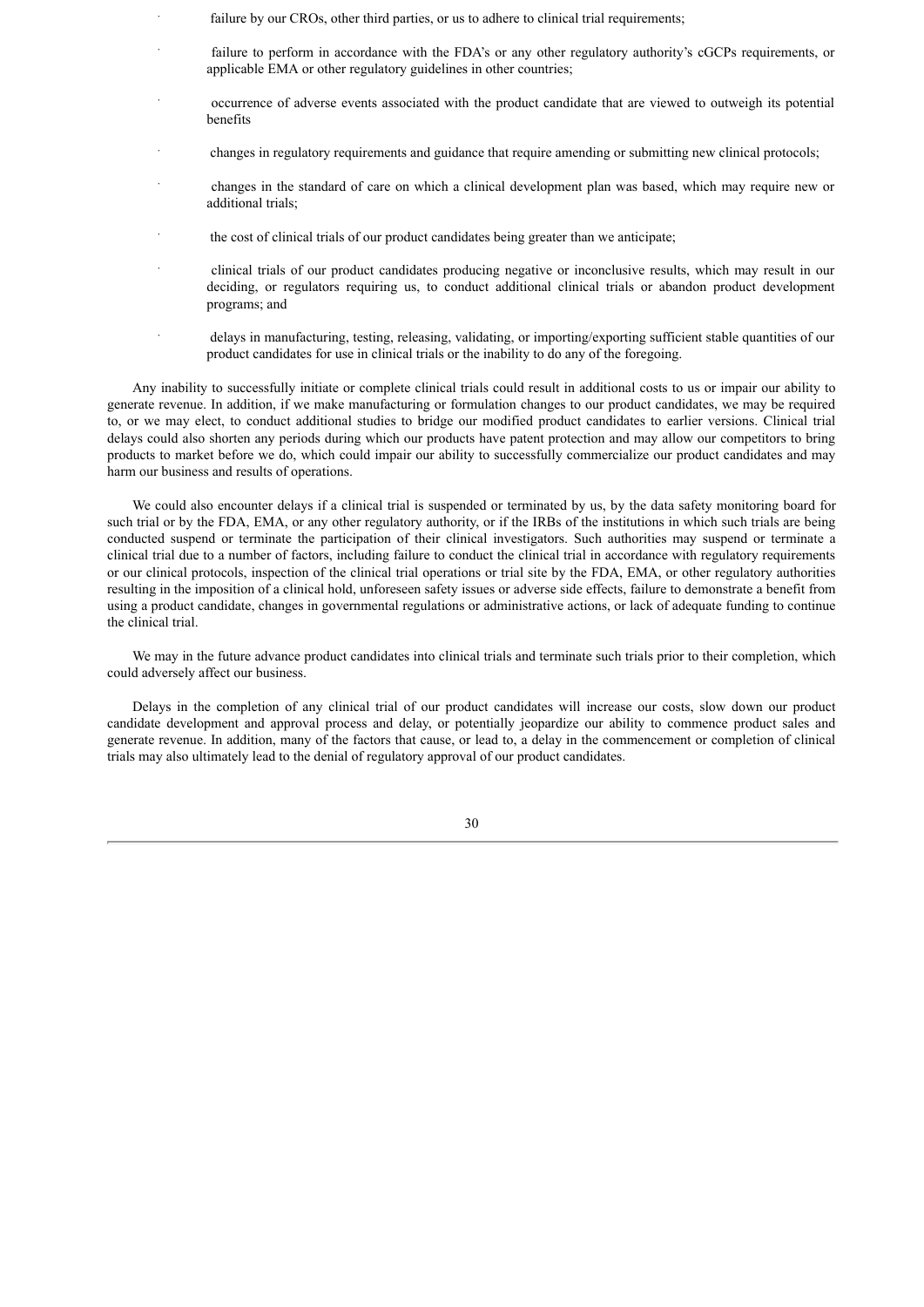# We may encounter difficulties enrolling patients in our clinical trials, and our clinical development activities could thereby be *delayed or otherwise adversely af ected.*

The timely completion of clinical trials in accordance with their protocols depends, among other things, on our ability to enroll enough patients who remain in the trial until its conclusion. We may experience difficulties in patient enrollment in our clinical trials for a variety of reasons, including:

- the size and nature of the patient population;
- · the patient eligibility criteria defined in the protocol, including biomarker-driven identification and/or certain highly-specific criteria related to stage of disease progression, which may limit the patient populations eligible for our clinical trials to a greater extent than competing clinical trials for the same indication that do not have biomarker-driven patient eligibility criteria;
- the size of the study population required for analysis of the trial's primary endpoints;
- the design of the trial;
- · our ability to recruit clinical trial investigators with the appropriate competencies and experience;
- competing clinical trials for similar therapies or targeting patient populations meeting our patient eligibility criteria;
- · clinicians' and patients' perceptions as to the potential advantages and side effects of the product candidate being studied in relation to other available therapies and product candidates;
- our ability to obtain and maintain patient consents; and
- · the risk that patients enrolled in clinical trials will not complete such trials, for any reason.

#### Our clinical trials may fail to demonstrate substantial evidence of the safety and efficacy of our product candidates, which *would prevent, delay, or limit the scope of regulatory approval and commercialization.*

Before obtaining regulatory approvals for any of our product candidates, we must demonstrate through lengthy, complex, and expensive preclinical experiments and clinical trials that our product candidates are both safe and effective for use in an intended population. Each product candidate must demonstrate an adequate risk versus benefit profile in its intended patient population and for its intended use.

Clinical testing is expensive and can take many years to complete, and its outcome is inherently uncertain. Failure can occur at any time during the clinical trial process. The results of preclinical studies of our product candidates may not be predictive of the results of early-stage or later-stage clinical trials, and results of early clinical trials of our product candidates may not be predictive of the results of later-stage clinical trials. The results of clinical trials in one set of patients or disease indications may not be predictive of those obtained in another. In some instances, there can be significant variability in safety or efficacy results between different clinical trials of the same product candidate due to numerous factors, including changes in trial procedures set forth in protocols, differences in the size and type of the patient populations, changes in and adherence to the dosing regimen, and other clinical trial protocols and the rate of dropout among clinical trial participants. Open-label extension studies may also extend the timing and cost of a clinical trial substantially. Product candidates in later stages of clinical trials may fail to show the desired safety and efficacy profile despite having progressed through preclinical studies and initial clinical trials. Many companies in the biopharmaceutical industry have suffered significant setbacks in advanced clinical trials due to lack of efficacy or unacceptable safety issues, notwithstanding promising results in earlier trials. This is particularly true in neurodegenerative diseases, where failure rates historically have been higher than in many other disease areas. Most product candidates that begin clinical trials are never approved by regulatory authorities for commercialization.

We have limited experience in designing clinical trials in neurodegeneration and may be unable to design and execute a clinical trial to support marketing approval. We cannot be certain that our current clinical trials or any other future clinical trials will be successful. Additionally, any safety concerns observed in any one of our clinical trials in our targeted indications

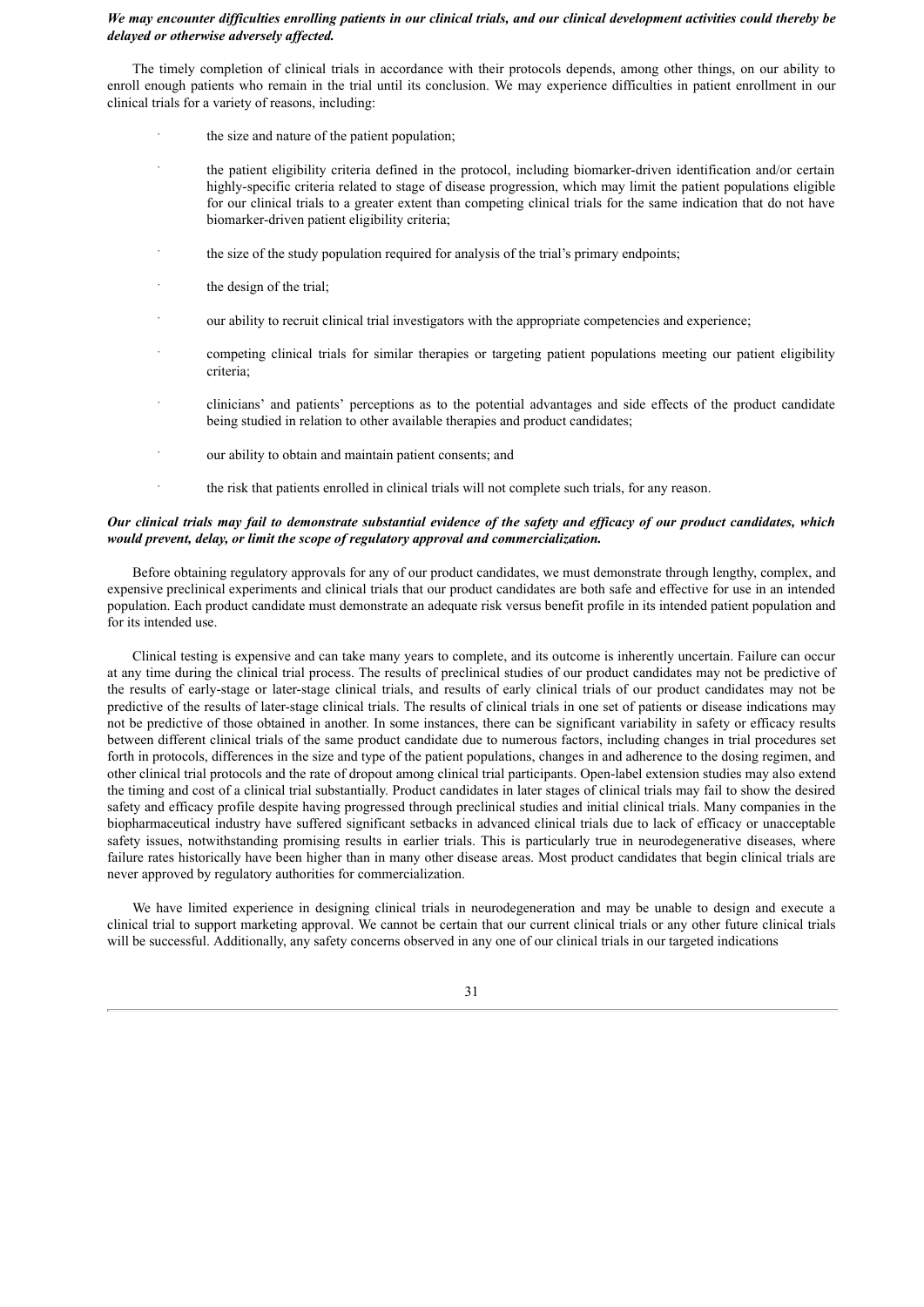could limit the prospects for regulatory approval of our product candidates in those and other indications, which could have a material adverse effect on our business, financial condition, and results of operations.

In addition, even if such clinical trials are successfully completed, we cannot guarantee that the FDA or foreign regulatory authorities will interpret the results as we do, and more trials could be required before we submit our product candidates for approval. To the extent that the results of the trials are not satisfactory to the FDA or foreign regulatory authorities for support of a marketing application, we may be required to expend significant resources, which may not be available to us, to conduct additional trials in support of potential approval of our product candidates. Even if regulatory approval is secured for any of our product candidates, the terms of such approval may limit the scope and use of our product candidates, which may also limit its commercial potential.

# *The market opportunities for PTI-125 and PTI-125Dx, if approved, may be smaller than we anticipate.*

If our clinical development programs succeed, we expect to seek regulatory approval of PTI-125 and PTI-125Dx for patients with Alzheimer's disease. Our projections of the number of patients with Alzheimer's disease is based on our beliefs and estimates. These estimates have been derived from a variety of sources, including scientific literature, patient foundations and market research, and may prove to be incorrect. The actual number of patients may turn out to be lower than expected. Additionally, the potential patient population for our current programs or future product candidates may be limited. Even if we obtain significant market share for any product candidate, if approved, if the potential target populations are smaller than anticipated, we may never achieve profitability without obtaining marketing approval for additional indications.

### We face significant competition in an environment of rapid technological and scientific change, and there is a possibility that our competitors may achieve regulatory approval before us or develop therapies that are safer, more advanced, or more *ef ective than ours, any of which may harm our business operations.*

The development and commercialization of new product candidates is highly competitive. Moreover, the neurodegenerative field is characterized by intense and increasing competition, and a strong emphasis on intellectual property. We may face competition with respect to any of our product candidates that we seek to develop or commercialize in the future from major pharmaceutical companies, specialty pharmaceutical companies, and biotechnology companies worldwide. Potential competitors also include academic institutions, government agencies, and other public and private research organizations that conduct research, seek patent protection, and establish collaborative arrangements for research, development, manufacturing, and commercialization.

Several large pharmaceutical and biotechnology companies are currently pursuing the development of products for the treatment of neurodegenerative diseases, including Alzheimer's disease. Many of these current or potential competitors, either alone or with their strategic partners, have significantly greater financial resources and expertise in research and development, manufacturing, preclinical testing, conducting clinical trials, obtaining regulatory approvals, and marketing approved products than we do.

Our commercial opportunity could be reduced or eliminated if our competitors develop and commercialize products that are safer, more effective, have fewer or less severe side effects, are more convenient, or are less expensive than any products that we may develop. Furthermore, currently approved products could be discovered to have application for treatment of neurodegenerative disease indications, which could give such products significant advantages over any of our product candidates. Our competitors also may obtain FDA, EMA, or other regulatory approval for their products more rapidly than we may obtain approval for ours, which could result in our competitors establishing a strong market position before we are able to enter the market. Additionally, products or technologies developed by our competitors may render our potential product candidates uneconomical or obsolete, and we may not be successful in marketing any product candidates we may develop against competitors.

In addition, we could face litigation or other proceedings with respect to the scope, ownership, validity, and/or enforceability of our patents relating to our competitors' products and our competitors may allege that our products infringe, misappropriate, or otherwise violate their intellectual property. The availability of our competitors' products could limit the demand, and the price we are able to charge, for any products that we may develop and commercialize.

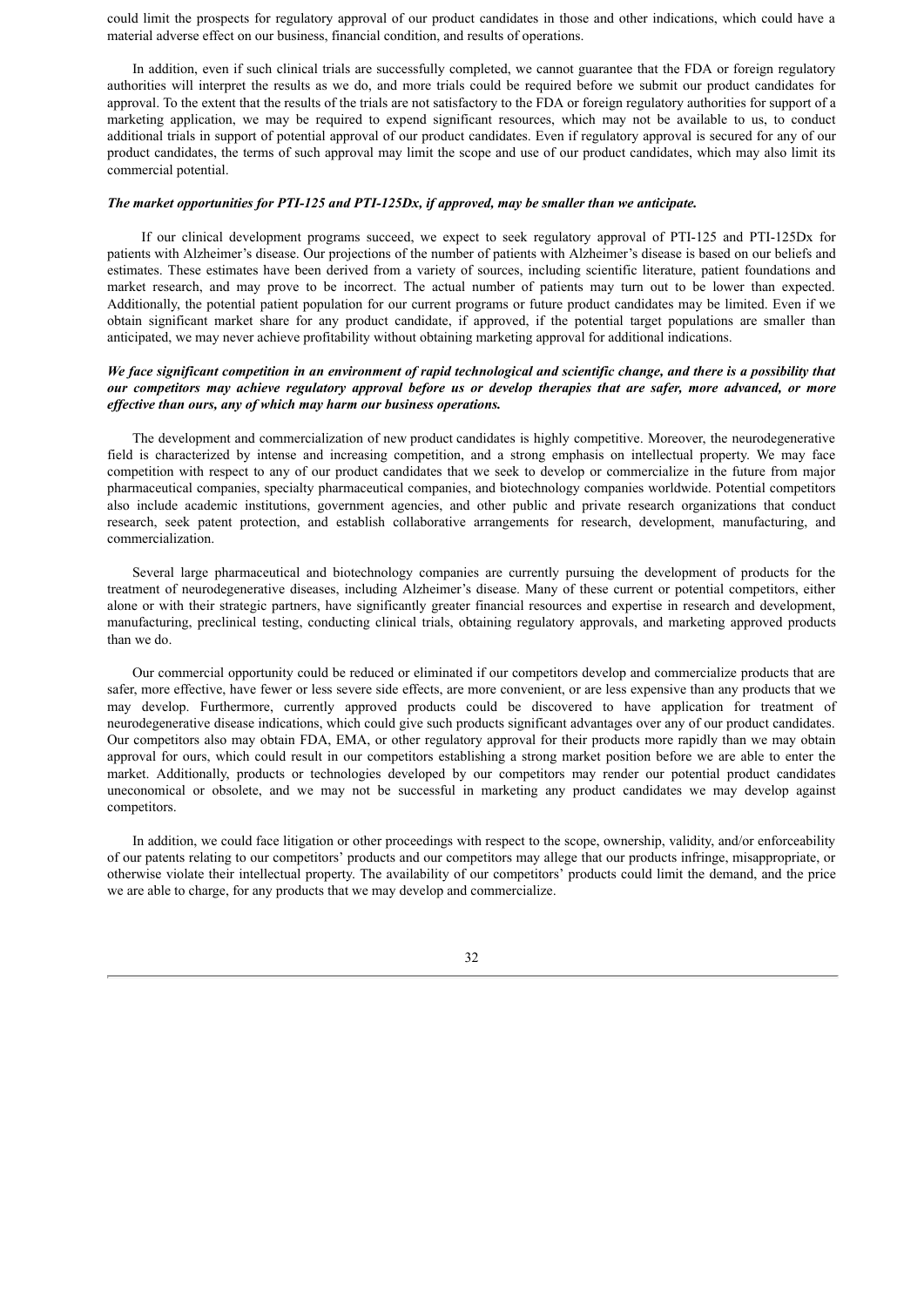The manufacture of our product candidates is complex, and we may encounter difficulties in production. If we or any of our third-party manufacturers encounter such difficulties, or fail to meet rigorously enforced regulatory standards, our ability to provide supply of our product candidates for clinical trials or our products for patients, if approved, could be delayed or *stopped, or we may be unable to maintain a commercially viable cost structure.*

The processes involved in manufacturing our product candidates are complex, expensive, highly-regulated, and subject to multiple risks. Further, as product candidates are developed through preclinical studies to late-stage clinical trials towards approval and commercialization, it is common that various aspects of the development program, such as manufacturing methods, are altered along the way in an effort to optimize processes and results. Such changes carry the risk that they will not achieve these intended objectives, and any of these changes could cause our product candidates to perform differently and affect the results of planned clinical trials or other future clinical trials.

In order to conduct clinical trials of our product candidates, or supply commercial products, if approved, we will need to manufacture them in large quantities. Our CDMOs may be unable to successfully increase the manufacturing capacity for any of our product candidates in a timely or cost-effective manner, or at all. In addition, quality issues may arise during scale-up activities. If our CDMOs are unable to successfully scale up the manufacture of our product candidates in sufficient quality and quantity, the development, testing, and clinical trials of that product candidate may be delayed or become infeasible, and regulatory approval or commercial launch of any resulting product may be delayed or not obtained, which could significantly harm our business. The same risk would apply to our internal manufacturing facilities, should we in the future decide to build internal manufacturing capacity. In addition, building internal manufacturing capacity would carry significant risks in terms of being able to plan, design, and execute on a complex project to build manufacturing facilities in a timely and cost-efficient manner.

In addition, the manufacturing process for any products that we may develop is subject to FDA, EMA, and foreign regulatory authority approval processes, and continuous oversight, and we will need to contract with manufacturers who can meet all applicable FDA, EMA, and foreign regulatory authority requirements, including complying with cGMP on an ongoing basis. If we or our third-party manufacturers are unable to reliably produce products to specifications acceptable to the FDA, EMA, or other regulatory authorities, we may not obtain or maintain the approvals we need to commercialize such products. Even if we obtain regulatory approval for any of our product candidates, there is no assurance that either we or our CDMOs will be able to manufacture the approved product to specifications acceptable to the FDA, EMA, or other regulatory authorities, to produce it in sufficient quantities to meet the requirements for the potential launch of the product, or to meet potential future demand. Any of these challenges could delay completion of clinical trials, require bridging clinical trials or the repetition of one or more clinical trials, increase clinical trial costs, delay approval of our product candidates, impair commercialization efforts, increase our cost of goods, and have an adverse effect on our business, financial condition, results of operations, and growth prospects.

# If our product candidates receive regulatory approval, we and our collaborators will be subject to ongoing FDA obligations and continued regulatory review, such as continued safety reporting requirements, and we and our collaborators may also be subject to additional FDA post-marketing obligations or new regulations, all of which may result in significant expense and *limit our and our collaborators' ability to commercialize our potential drugs.*

Any regulatory approvals that our product candidates receive may also be subject to limitations on the indicated uses for which the drug may be marketed or contain requirements for potentially costly post-marketing follow-up studies. In addition, if the FDA approves any of our product candidates, the labeling, packaging, adverse event reporting, storage, advertising, promotion and record keeping for the drug will be subject to extensive regulatory requirements. The subsequent discovery of previously unknown problems with the drug, including but not limited to adverse events of unanticipated severity or frequency, or the discovery that adverse events previously observed in preclinical research or clinical trials that were believed to be minor actually constitute much more serious problems, may result in restrictions on the marketing of the drug, and could include withdrawal of the drug from the market.

The FDA's policies may change, and additional government regulations may be enacted that could prevent or delay regulatory approval of our product candidates. We cannot predict the likelihood, nature or extent of adverse government regulation that may arise from future legislation or administrative action, either in the U.S. or abroad. If we are not able to maintain regulatory compliance, we may be subject to fines, suspension or withdrawal of regulatory approvals, product recalls, seizure of products, operating restrictions and criminal prosecution. Any of these events could prevent us from marketing our drugs and our business could suffer.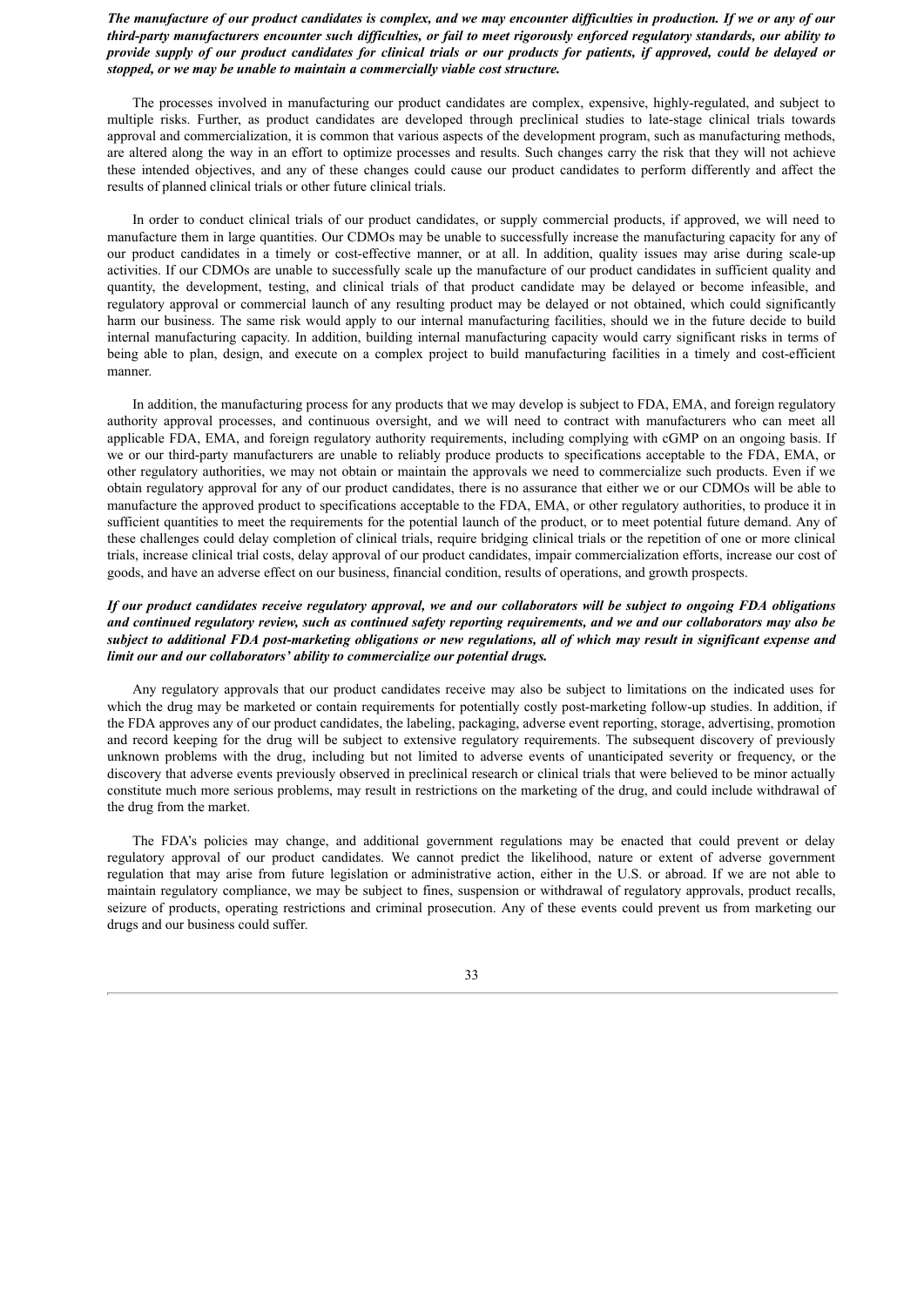#### *We may not succeed at in-licensing product candidates or technologies to expand our product pipeline.*

We may not successfully in-license product candidates or technologies to expand our product pipeline. The number of such candidates and technologies is limited. Competition among large pharmaceutical companies and biopharmaceutical companies for promising product candidates and technologies is intense because such companies generally desire to expand their product pipelines through in-licensing. If we fail to carry out such in-licensing and expand our product pipeline, our potential future revenues may suffer.

#### **Risks Related to Regulatory Approval and Other Legal Compliance Matters**

#### The regulatory cycles of the FDA, EMA, and comparable foreign regulatory authorities are lengthy, time consuming, and inherently unpredictable. If we are ultimately unable to obtain regulatory approval for our product candidates, we will be *unable to generate product revenue and our business will be substantially harmed.*

The time required to obtain approval by the FDA, EMA, and comparable foreign regulatory authorities is unpredictable, typically takes many years following the commencement of clinical trials, and depends upon numerous factors, including the type, complexity, and novelty of the product candidates involved. In addition, approval policies, regulations, or the type and amount of clinical data necessary to gain approval may change during the course of a product candidate's clinical development and may vary among jurisdictions, which may cause delays in the approval or the decision not to approve an application. Regulatory authorities have substantial discretion in the approval process and may refuse to accept any application or may decide that our data are insufficient for approval and require additional preclinical, clinical, or other studies. The FDA has not approved a new drug for Alzheimer's disease since 2003. We have not obtained regulatory approval for any product candidate, including our product candidates aimed at Alzheimer's disease, and it is possible that none of our existing product candidates or any product candidates we may seek to develop in the future will ever obtain regulatory approval.

Applications for our product candidates could fail to receive regulatory approval in an initial or subsequent indication for many reasons, including but not limited to the following:

- · the FDA, EMA, or comparable foreign regulatory authorities may disagree with the design, implementation, or results of our clinical trials;
- · the FDA, EMA, or comparable foreign regulatory authorities may determine that our product candidates are not safe and effective, only moderately effective or have undesirable or unintended side effects, toxicities, or other characteristics that preclude our obtaining marketing approval or prevent or limit commercial use;
- · the population studied in the clinical program may not be sufficiently broad or representative to assure efficacy and safety in the full population for which we seek approval;
- we may be unable to demonstrate to the FDA, EMA or comparable foreign regulatory authorities that a product candidate's risk-benefit ratio when compared to the standard of care is acceptable;
- · the FDA, EMA, or comparable foreign regulatory authorities may disagree with our interpretation of data from preclinical studies or clinical trials;
- · the data collected from clinical trials of our product candidates may not be sufficient to support the submission of a new drug application ("NDA"), or other submission or to obtain regulatory approval in the United States or elsewhere;
- · the FDA, EMA, or comparable foreign regulatory authorities may fail to approve the manufacturing processes, test procedures, and specifications, or facilities of third-party manufacturers with which we contract for clinical and commercial supplies; and
	- the approval policies or regulations of the FDA, EMA, or comparable foreign regulatory authorities may significantly change in a manner rendering our clinical data insufficient for approval.

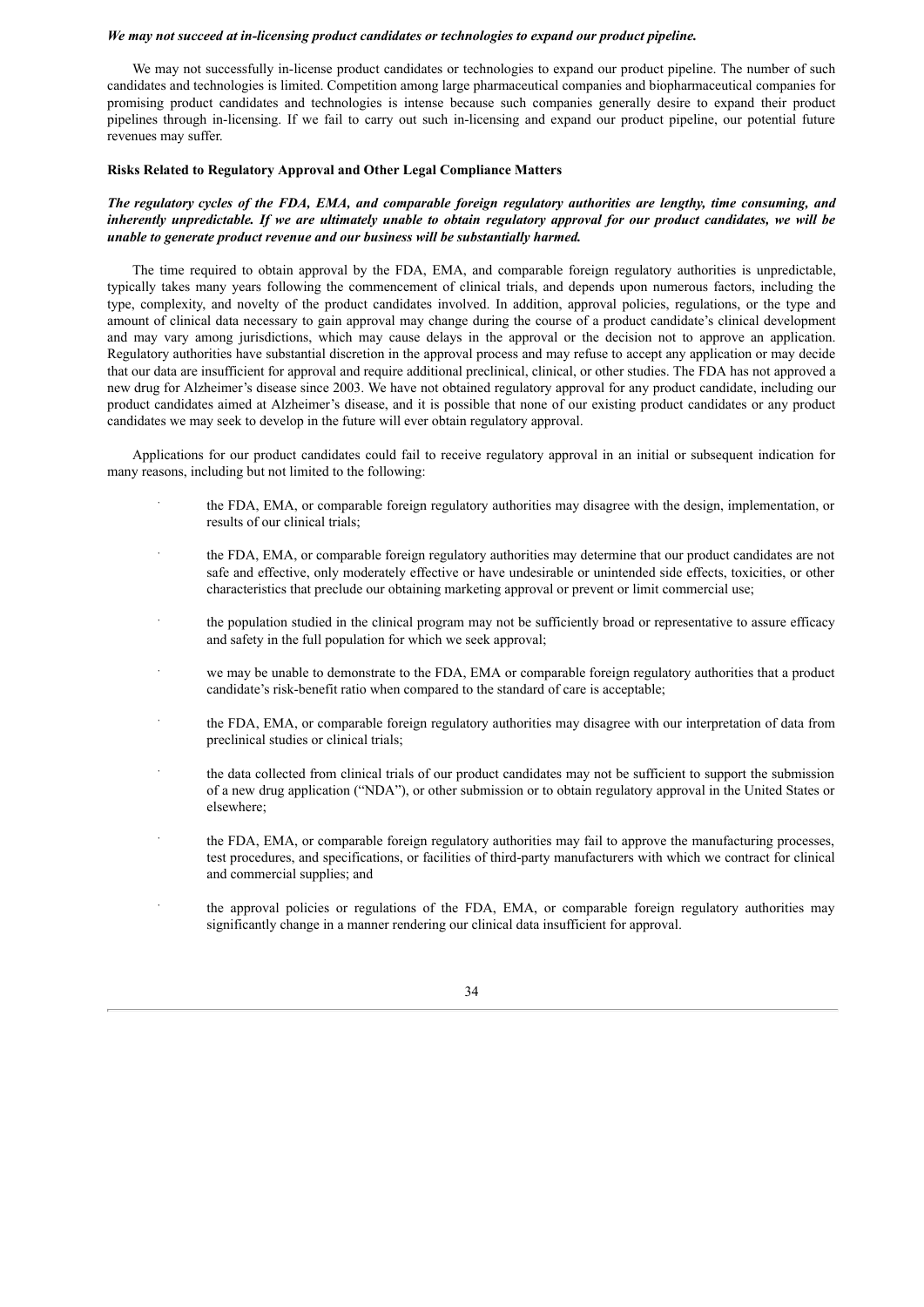This lengthy approval process, as well as the unpredictability of the results of clinical trials, may result in our failing to obtain regulatory approval to market any of our product candidates, which would significantly harm our business, results of operations, and growth prospects.

#### Our product candidates may cause undesirable side effects or have other properties that could halt their clinical development, *prevent their regulatory approval, limit their commercial potential, or result in significant negative consequences.*

We have not yet completed long term safety studies with PTI-125 to determine if this product candidate is safe for humans. Adverse events or other undesirable side effects caused by PTI-125 could cause us or regulatory authorities to interrupt, delay, or halt clinical trials and could result in a more restrictive label or the delay or denial of regulatory approval by the FDA, EMA, or other comparable foreign regulatory authorities.

Drug-related side effects could affect patient recruitment, the ability of enrolled patients to complete the study, and/or result in potential product liability claims. We are required to maintain product liability insurance pursuant to certain of our development and commercialization agreements. We may not be able to maintain insurance coverage at a reasonable cost or in sufficient amounts to protect us against losses due to liability. A successful product liability claim or series of claims brought against us could adversely affect our results of operations, business, and reputation. In addition, regardless of merit or eventual outcome, product liability claims may result in impairment of our business reputation, withdrawal of clinical trial participants, costs due to related litigation, distraction of management's attention from our primary business, initiation of investigations by regulators, substantial monetary awards to patients or other claimants, the inability to commercialize our product candidates, and decreased demand for our product candidates, if approved for commercial sale.

### *Our employees, independent contractors, consultants, commercial partners, and vendors may engage in misconduct or other improper activities, including noncompliance with regulatory standards and requirements.*

We are exposed to the risk of fraud, misconduct, or other illegal activity by our employees, independent contractors, consultants, commercial partners, and vendors. Misconduct by these parties could include intentional, reckless, and negligent conduct that fails to:

- comply with the laws of the FDA, EMA, and other comparable foreign regulatory authorities;
- · provide true, complete, and accurate information to the FDA, EMA, and other comparable foreign regulatory authorities;
- comply with manufacturing standards we have established;
- · comply with healthcare fraud and abuse laws in the U.S. and similar foreign fraudulent misconduct laws; or
- report financial information or data accurately or to disclose unauthorized activities to us.

Activities subject to laws also involve the improper use of information obtained in the course of patient recruitment for clinical trials, which could result in regulatory sanctions and cause serious harm to our reputation. Further, it is not always possible to identify and deter misconduct by employees and third parties, and the precautions we take to detect and prevent this activity may not be effective in controlling unknown or unmanaged risks or losses or in protecting us from governmental investigations or other actions or lawsuits stemming from a failure to be in compliance with such laws. If any such actions are instituted against us, and we are not successful in defending ourselves or asserting our rights, those actions could have a significant impact on our business, including the imposition of significant fines or other sanctions.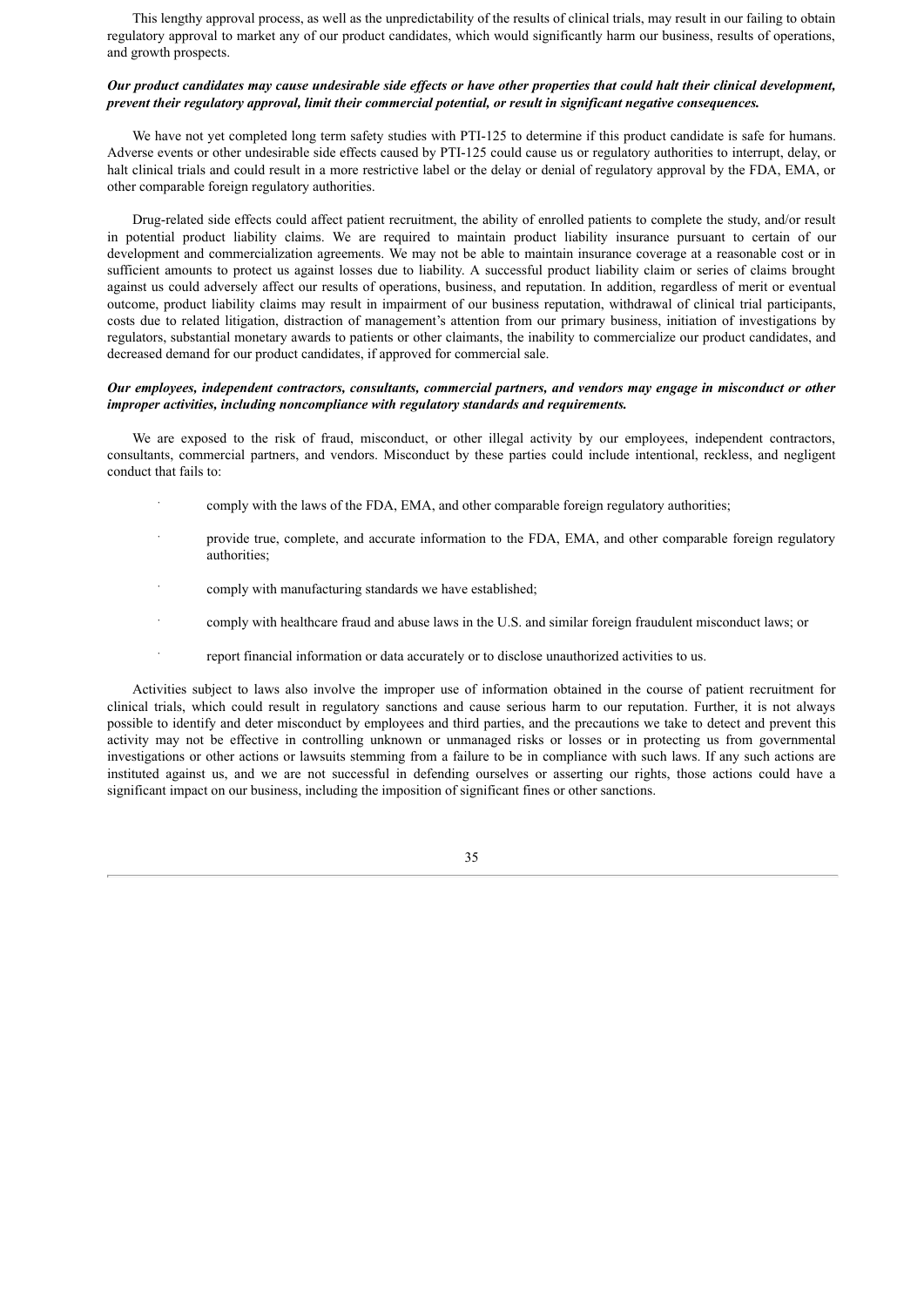#### **Risks Related to Our Reliance on Third Parties**

We expect to rely on third parties to conduct our clinical trials and some aspects of our research and preclinical testing, and those third parties may not perform satisfactorily, including failing to meet deadlines for the completion of such trials, *research, or testing.*

We currently rely and expect to continue to rely on third parties, such as CROs, clinical data management organizations, medical institutions, and clinical investigators, to conduct some aspects of our research and preclinical testing and our clinical trials. Any of these third parties may terminate their engagements with us or be unable to fulfill their contractual obligations. If we need to enter into alternative arrangements, it would delay our product development activities.

Our reliance on these third parties for research and development activities reduces our control over these activities but does not relieve us of our responsibilities. For example, we remain responsible for ensuring that each of our clinical trials is conducted in accordance with the general investigational plan and protocols for the trial. Moreover, the FDA requires us to comply with cGCPs for conducting, recording, and reporting the results of clinical trials to assure that data and reported results are credible, reproducible, and accurate and that the rights, integrity, and confidentiality of trial participants are protected. We also are required to register ongoing clinical trials and post the results of completed clinical trials on a government-sponsored database within certain timeframes. Failure to do so can result in fines, adverse publicity, and civil and criminal sanctions.

If these third parties do not successfully carry out their contractual duties, meet expected deadlines, or conduct our clinical trials in accordance with regulatory requirements or our stated protocols, we will not be able to obtain, or may be delayed in obtaining, marketing approvals for any product candidates we may develop and will not be able to, or may be delayed in our efforts to, successfully commercialize our product candidates.

We also expect to rely on other third parties to store and distribute drug supplies for our clinical trials. Any performance failure on the part of our distributors, including with the shipment of any drug supplies, could delay clinical development or marketing approval of any product candidates we may develop or commercialization of our product candidates, producing additional losses and depriving us of potential product revenue.

We contract with third parties for the manufacture of materials for our research programs, preclinical studies, clinical trials, and for commercialization of any product candidates that we may develop. This reliance on third parties carries and may increase the risk that we will not have sufficient quantities of such materials, product candidates, or any product candidates that we may develop and commercialize, or that such supply will not be available to us at an acceptable *cost, which could delay, prevent, or impair our development or commercialization ef orts.*

We do not have any manufacturing facilities. We currently rely on CDMOs for all of the manufacture of our materials for preclinical studies and clinical trials and expect to continue to do so for preclinical studies, clinical trials, and for commercial supply of any product candidates that we may develop. We currently have established relationships with several CDMOs for the manufacturing of our product candidates. We may be unable to establish any further agreements with CDMOs or to do so on acceptable terms. Even if we are able to establish agreements with third-party manufacturers, reliance on CDMOs entails additional risks, including:

- the possible breach of the manufacturing agreement by the third party;
- · the possible termination or nonrenewal of the agreement by the third party at a time that is costly or inconvenient for us;
- · reliance on the third party for regulatory compliance, quality assurance, safety, and pharmacovigilance and related reporting; and
- · the inability to produce required volume in a timely manner and to quality standards.

Third-party manufacturers may not be able to comply with cGMP regulations or similar regulatory requirements outside the U.S. Our failure, or the failure of our CDMOs, to comply with applicable regulations could result in clinical holds on our trials, sanctions being imposed on us, including fines, injunctions, civil penalties, delays, suspension or withdrawal of approvals, seizures, or recalls of product candidates or product candidates, operating restrictions, and criminal prosecutions,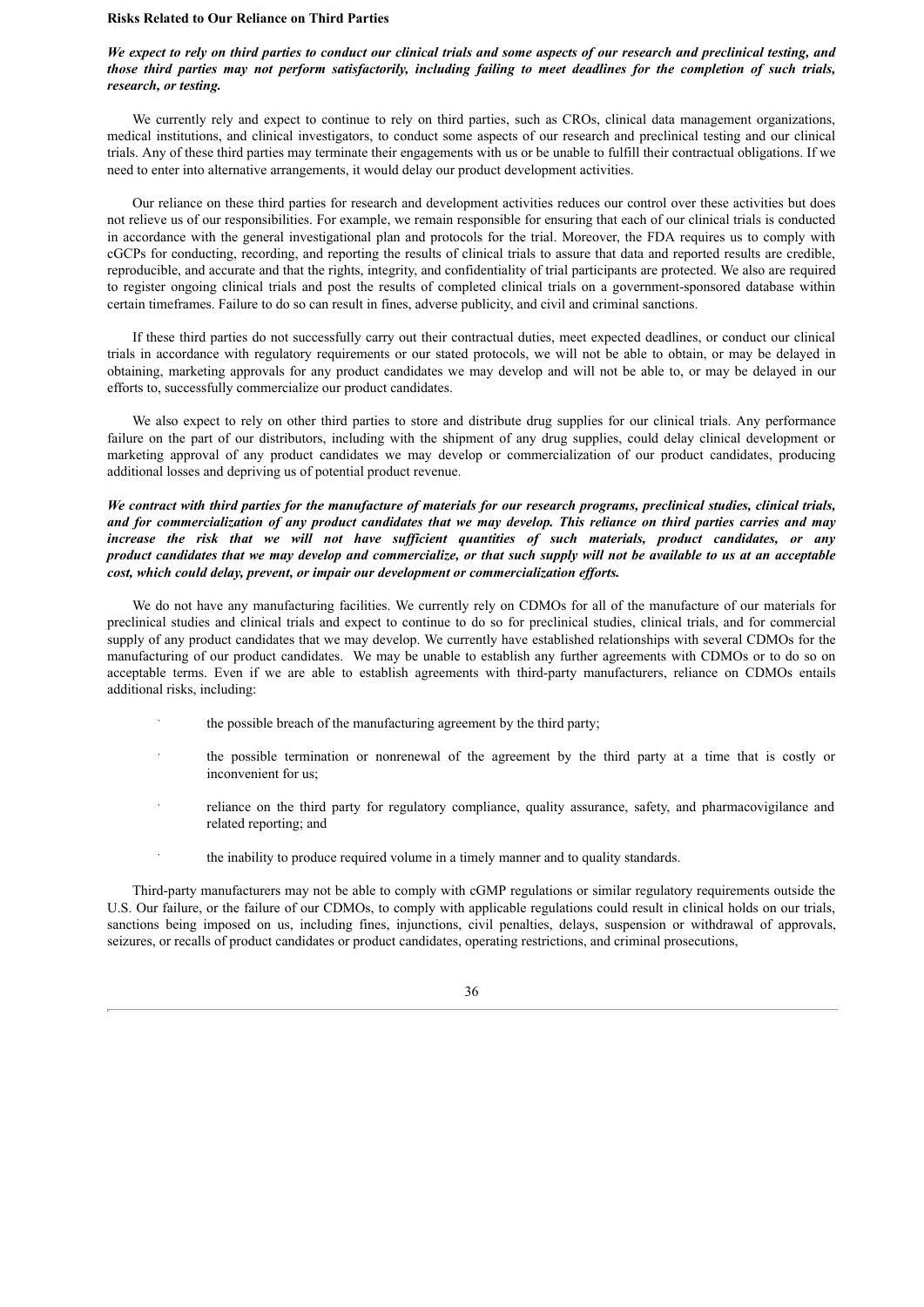any of which could significantly and adversely affect supplies of our product candidates and harm our business, financial condition, results of operations, and growth prospects.

Any product candidates that we may develop may compete with other product candidates and products for access to manufacturing facilities. There are a limited number of manufacturers that operate under cGMP regulations and that might be capable of manufacturing for us.

Any performance failure on the part of our existing or future third-party manufacturers could delay clinical development or marketing approval. If any one of our current contract manufacturers cannot perform as agreed, we may be required to replace that manufacturer and may incur added costs and delays in identifying and qualifying any such replacement. Furthermore, securing and reserving production capacity with contract manufacturers may result in significant costs.

Our current and anticipated future dependence upon others for the manufacture of any product candidates we may develop may adversely affect our future profit margins and our ability to commercialize any medicines that receive marketing approval on a timely and competitive basis.

#### We depend on third-party suppliers for key raw materials used in our manufacturing processes, and the loss of these third*party suppliers or their inability to supply us with adequate raw materials could harm our business.*

We rely on third-party suppliers for the supply of the raw materials required for the production of our product candidates, and we expect to continue to rely on third party manufacturers for the commercial supply of any of our product candidates for which we obtain marketing approval. Our dependence on these third-party suppliers and the challenges we may face in obtaining adequate supplies of raw materials involve several risks, including limited control over pricing, availability, quality, and delivery schedules. As a small company, our negotiation leverage is limited and we are likely to get lower priority than our competitors who are larger than we are. We do not have long-term supply agreements, and we purchase our required drug product on a development manufacturing services agreement or purchase order basis. We cannot be certain that our suppliers will continue to provide us with the quantities of these raw materials that we require or satisfy our anticipated specifications and quality requirements. Any supply interruption in limited or sole sourced raw materials could materially harm our ability to manufacture our product candidates until a new source of supply, if any, could be identified and qualified. We may be unable to find a sufficient alternative supply channel in a reasonable time or on commercially reasonable terms. Any performance failure on the part of our suppliers could delay the development and potential commercialization of our product candidates, including limiting supplies necessary for clinical trials and regulatory approvals, which would have a material adverse effect on our business.

#### **Risks Related to Our Intellectual Property**

#### If we are unable to obtain and maintain patent protection for any product candidates we develop, our competitors could develop and commercialize products similar or identical to ours, and our ability to successfully commercialize any product *candidates we may develop may be adversely af ected.*

Our success depends in large part on our ability to obtain and maintain patent protection in the U.S. and other countries with respect to our proprietary product candidates and other technologies we may develop. We seek to protect our proprietary position by filing patent applications in the U.S. and abroad relating to our core programs and product candidates, as well as other technologies that are important to our business. Given that the development of our product candidates is at an early stage, our intellectual property portfolio with respect to certain aspects of our product candidates is also at an early stage. For example, we have filed or intend to file patent applications on aspects of our technology and core product candidates; however, there can be no assurance that any such patent applications will issue as granted patents. Furthermore, in some cases, we have only filed provisional patent applications on certain aspects of our technology and product candidates and each of these provisional patent applications is not eligible to become an issued patent until, among other things, we file a non-provisional patent application within 12 months of the filing date of the applicable provisional patent application. Any failure to file a non-provisional patent application within this timeline could cause us to lose the ability to obtain patent protection for the inventions disclosed in the associated provisional patent applications.

Furthermore, in some cases, we may not be able to obtain issued claims covering compositions relating to our core programs and product candidates, as well as other technologies that are important to our business, and instead may need to rely on filing patent applications with claims covering a method of use and/or method of manufacture for protection of such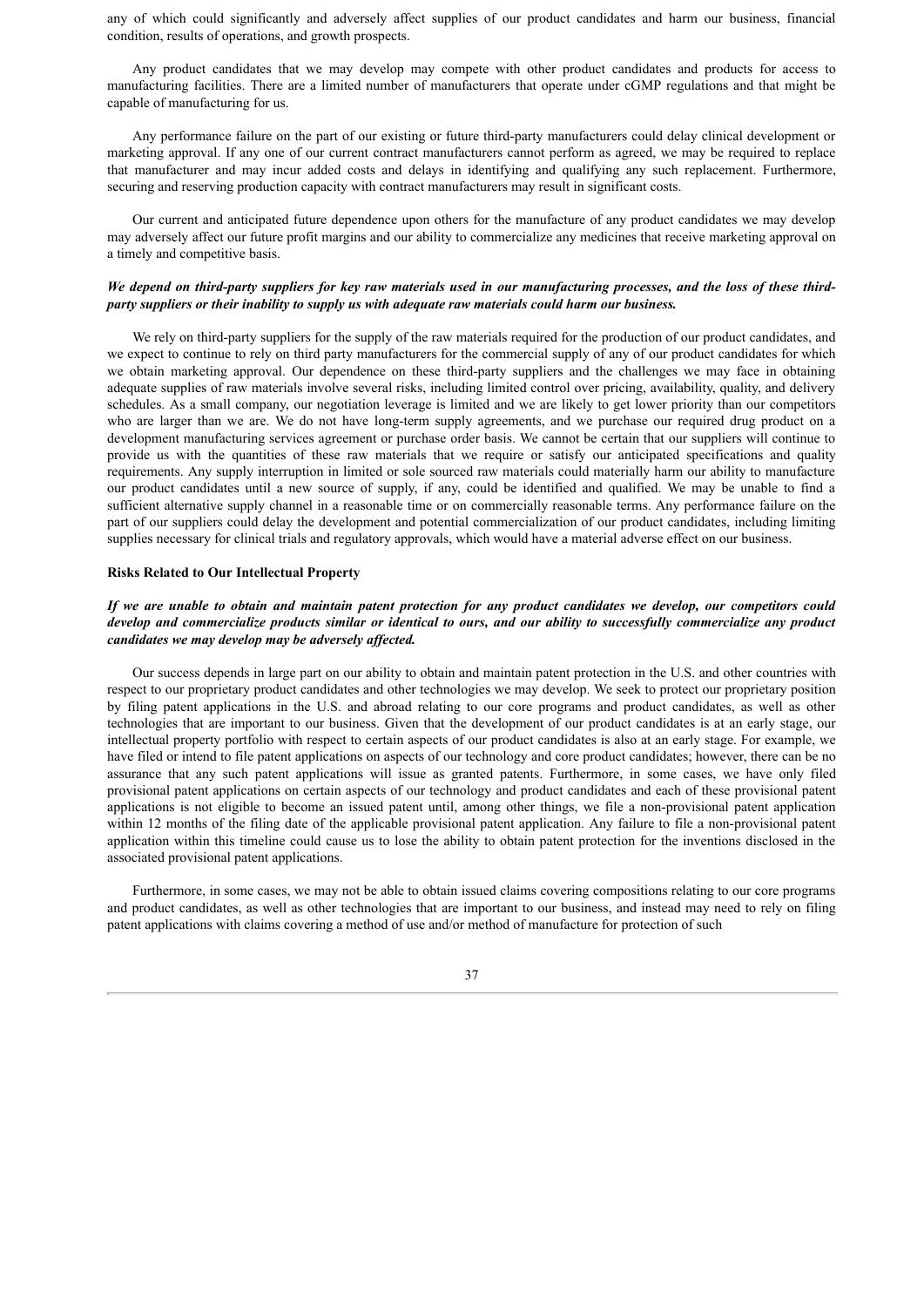core programs, product candidates, and other technologies. There can be no assurance that any such patent applications will issue as granted patents, and even if they do issue, such patent claims may be insufficient to prevent third parties, such as our competitors, from utilizing our technology. Any failure to obtain or maintain patent protection with respect to our core programs and product candidates could have a material adverse effect on our business, financial condition, results of operations, and growth prospects.

#### If any of our patent applications do not issue as patents in any jurisdiction, we may not be able to compete effectively.

Changes in either the patent laws or their interpretation in the U.S. and other countries may diminish our ability to protect our inventions, obtain, maintain, and enforce our intellectual property rights and, more generally, could affect the value of our intellectual property or narrow the scope of our patents with respect to our product candidates. With respect to our intellectual property related to our product candidates, we cannot predict whether the patent applications we are currently pursuing will issue as patents in any particular jurisdiction or whether the claims of any issued patents will provide sufficient protection from competitors or other third parties.

The patent prosecution process is expensive, time-consuming, and complex, and we may not be able to file, prosecute, maintain, or enforce all necessary or desirable patent applications at a reasonable cost or in a timely manner. It is also possible that we will fail to identify patentable aspects of our research and development output in time to obtain patent protection. Although we enter into nondisclosure and confidentiality agreements with parties who have access to confidential or patentable aspects of our research and development output, such as our employees, outside scientific collaborators, CROs, CDMOs, consultants, advisors, and other third parties, any of these parties may breach the agreements and disclose such output before a patent application is filed, thereby jeopardizing our ability to seek patent protection. In addition, our ability to obtain and maintain valid and enforceable patents depends on whether the differences between our inventions and the prior art allow our inventions to be patentable. Furthermore, publications of discoveries in the scientific literature often lag behind the actual discoveries, and patent applications in the U.S. and other jurisdictions are typically not published until 18 months after filing, or in some cases not at all. Therefore, we cannot be certain that we were the first to make the inventions claimed in any of our patents or pending patent applications, or that we were the first to file for patent protection of such inventions.

#### U.S. intellectual property rights around diagnostic methods is a complex and evolving area of law and effective patent claims *may not be available to us for our diagnostic product candidate, PTI-125Dx.*

The legal system for intellectual property around diagnostic methods is highly complex, remains uncertain and continues to evolve. In the U.S., patent courts have struggled to define a clear means of patent eligibility for modern age diagnostics. Case law interpretations from the U.S. Supreme Court has left certain important scientific advances in the area of diagnostics without effective patent claims. In 2012, the Supreme Court held that a simple process involving correlations between blood test results and patient health is not eligible for patent claims because such processes incorporate "laws of nature". Since then, different outcomes from different courts, including Federal Circuit, district court and Patent Trial and Appeal Board decisions, have continued to create a sometimes vague or conflicting legal framework for determining the eligibility of patent claims for diagnostic methods. As a result, we cannot be certain how PTI-125Dx fits into the current U.S. legal framework for obtaining effective patent claims. Furthermore, claims for diagnostic methods can be complicated to enforce. In order for patent infringement to occur with a protected diagnostic, the patented method must generally either be performed by one person in its entirety or performed by multiple parties all under the control or direction of a single party. Accordingly, even if effective patent claims are issued for PTI-125Dx, it may not be practical, possible or even desirable to enforce potential infringement claims around this product candidate.

#### If the scope of any patent protection we obtain is not sufficiently broad, or if we lose any of our patent protection, our ability to *prevent our competitors from commercializing similar or identical technology and product candidates would be adversely af ected.*

The patent position of biotechnology and pharmaceutical companies generally is highly uncertain, involves complex legal and factual questions, and has been the subject of much litigation in recent years. As a result, the issuance, scope, validity, enforceability, and commercial value of our patent rights are highly uncertain. Our pending and future patent applications may not result in patents being issued which protect our product candidates or other technologies or which effectively prevent others from commercializing competitive technologies and product candidates.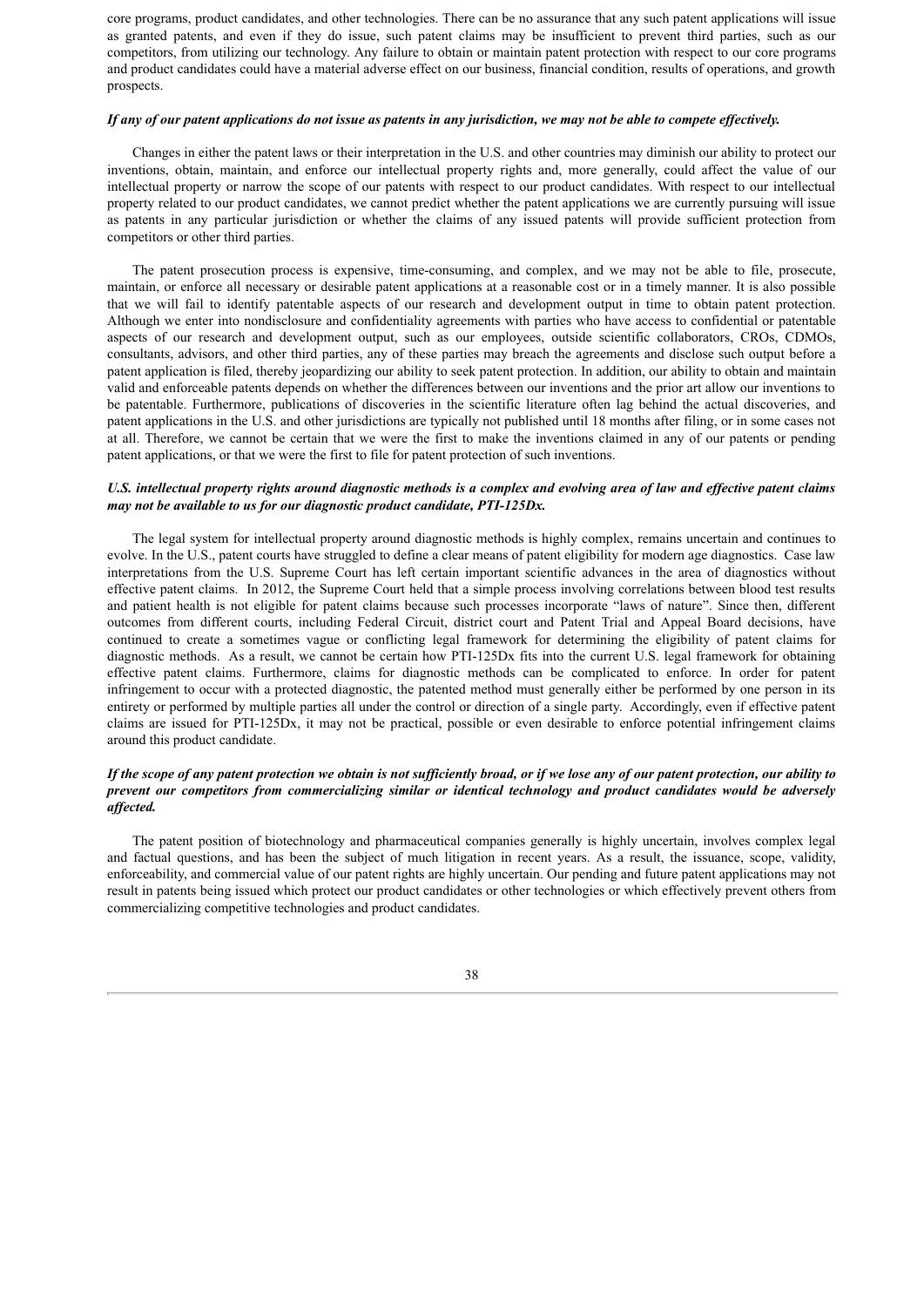Moreover, the coverage claimed in a patent application can be significantly reduced before the patent is issued, and its scope can be reinterpreted after issuance. Even if patent applications we own currently or in the future issue as patents, they may not issue in a form that will provide us with any meaningful protection, prevent competitors or other third parties from competing with us, or otherwise provide us with any competitive advantage. Any patents to which we have rights may be challenged, narrowed, circumvented, or invalidated by third parties. Consequently, we do not know whether product candidates or other technologies will be protectable or remain protected by valid and enforceable patents. Our competitors or other third parties may be able to circumvent our patents by developing similar or alternative technologies or products in a non-infringing manner which could materially adversely affect our business, financial condition, results of operations and growth prospects.

The issuance of a patent is not conclusive as to its inventorship, scope, validity, or enforceability, and our patents may be challenged in the courts or patent offices in the U.S. and abroad. We may be subject to a third-party pre-issuance submission of prior art to the United States Patent and Trademark Office ("USPTO") or become involved in opposition, derivation, revocation, reexamination, post-grant and inter partes review, or interference proceedings or other similar proceedings challenging our patent rights. An adverse determination in any such submission, proceeding, or litigation could reduce the scope of, or invalidate or render unenforceable, such patent rights, allow third parties to commercialize our product candidates or other technologies and compete directly with us, without payment to us, or result in our inability to manufacture or commercialize products without infringing third-party patent rights. Moreover, we may have to participate in interference proceedings declared by the USPTO to determine priority of invention or in post-grant challenge proceedings, such as oppositions in a foreign patent office, that challenge our priority of invention or other features of patentability with respect to our patents and patent applications. Such challenges may result in loss of patent rights, loss of exclusivity, or in patent claims being narrowed, invalidated, or held unenforceable, which could limit our ability to stop others from using or commercializing similar or identical technology and products, or limit the duration of the patent protection of our product candidates and other technologies. Such proceedings also may result in substantial cost and require significant time from our scientists and management, even if the eventual outcome is favorable to us. If we are unsuccessful in any such proceeding or other priority or inventorship dispute, we may be required to obtain and maintain licenses from third parties, including parties involved in any such interference proceedings or other priority or inventorship disputes. Such licenses may not be available on commercially reasonable terms or at all or may be non-exclusive. If we are unable to obtain and maintain such licenses, we may need to cease the development, manufacture, and commercialization of one or more of the product candidates we may develop. The loss of exclusivity or the narrowing of our owned and licensed patent claims could limit our ability to stop others from using or commercializing similar or identical technology and products.

In addition, given the amount of time required for the development, testing, and regulatory review of new product candidates, patents protecting such product candidates might expire before or shortly after such product candidates are commercialized. As a result, our intellectual property may not provide us with sufficient rights to exclude others from commercializing products similar or identical to ours.

#### *We may not be able to protect our intellectual property and proprietary rights throughout the world.*

Filing, prosecuting, and defending patents on our product candidates and other technologies in all countries throughout the world would be prohibitively expensive, and the laws of foreign countries may not protect our rights to the same extent as the laws of the U.S.

Consequently, we may not be able to prevent third parties from practicing our inventions in all countries outside the U.S., or from selling or importing products made using our inventions in and into the U.S. or other jurisdictions. Competitors may use our technologies in jurisdictions where we have not obtained patent protection to develop their own products, and, further, may export otherwise infringing products to territories where we have patent protection, but enforcement is not as strong as that in the U.S. These products may compete with our products, and our patents or other intellectual property rights may not be effective or sufficient to prevent them from competing.

Many companies have encountered significant problems in protecting and defending intellectual property rights in foreign jurisdictions. The legal systems of certain countries, particularly certain developing countries, do not favor the enforcement of patents, trade secrets, and other intellectual property protection, particularly those relating to biotechnology products, which could make it difficult for us to stop the infringement of our patents or marketing of competing products in violation of our intellectual property and proprietary rights generally. Proceedings to enforce our intellectual property and proprietary rights in foreign jurisdictions could result in substantial costs and divert our efforts and attention from other aspects of our business,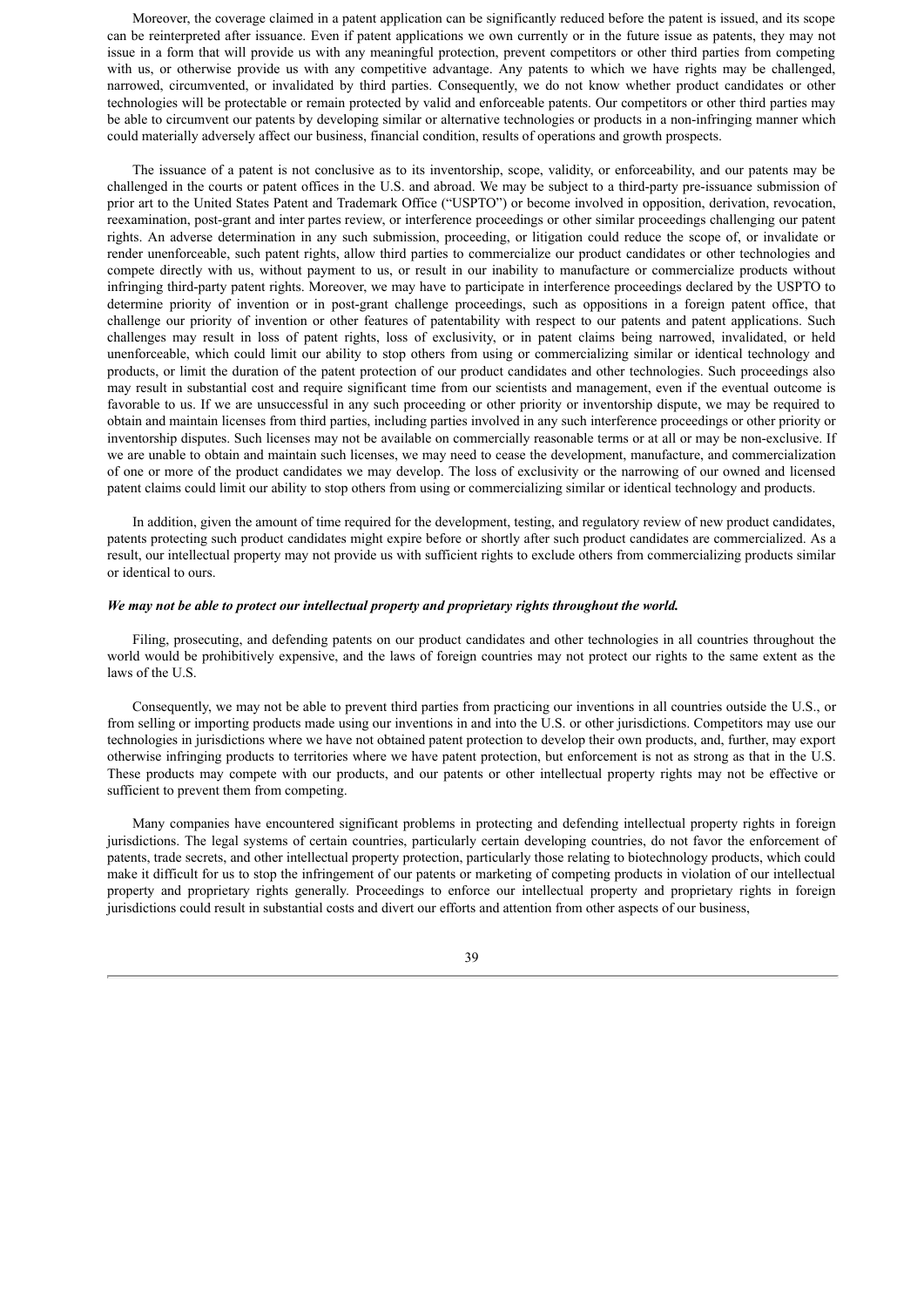could put our patents at risk of being invalidated or interpreted narrowly, could put our patent applications at risk of not issuing, and could provoke third parties to assert claims against us. We may not prevail in any lawsuits that we initiate, and the damages or other remedies awarded, if any, may not be commercially meaningful. Accordingly, our efforts to enforce our intellectual property and proprietary rights around the world may be inadequate to obtain a significant commercial advantage from the intellectual property that we develop or license.

#### *Obtaining and maintaining our patent protection depends on compliance with various procedural, document submission, fee* payment, and other requirements imposed by government patent agencies, and our patent protection could be reduced or *eliminated for non-compliance with these requirements.*

Periodic maintenance fees, renewal fees, annuity fees, and various other government fees on patents and applications will be due to be paid to the USPTO and various government patent agencies outside of the U.S. over the lifetime of our owned or licensed patents and applications. The USPTO and various non-U.S. government agencies require compliance with several procedural, documentary, fee payment, and other similar provisions during the patent application process. In some cases, an inadvertent lapse can be cured by payment of a late fee or by other means in accordance with the applicable rules. There are situations, however, in which non-compliance can result in abandonment or lapse of the patent or patent application, resulting in a partial or complete loss of patent rights in the relevant jurisdiction. In such an event, potential competitors might be able to enter the market with similar or identical products or technology, which could have a material adverse effect on our business, financial condition, results of operations, and growth prospects.

#### Changes in U.S. patent law could diminish the value of patents in general, thereby impairing our ability to protect our *products.*

Changes in either the patent laws or interpretation of the patent laws in the U.S. could increase the uncertainties and costs surrounding the prosecution of patent applications and the enforcement or defense of issued patents. Assuming that other requirements for patentability are met, prior to March 2013, in the U.S., the first to invent the claimed invention was entitled to the patent, while outside the U.S., the first to file a patent application was entitled to the patent. After March 2013, under the Leahy-Smith America Invents Act (the "America Invents Act") enacted in September 2011, the U.S. transitioned to a first inventor to file system in which, assuming that other requirements for patentability are met, the first inventor to file a patent application will be entitled to the patent on an invention regardless of whether a third party was the first to invent the claimed invention. A third party that files a patent application in the USPTO after March 2013, but before us could therefore be awarded a patent covering an invention of ours even if we had made the invention before it was made by such third party. This will require us to be cognizant going forward of the time from invention to filing of a patent application. Since patent applications in the U.S. and most other countries are confidential for a period of time after filing or until issuance, we cannot be certain that we were the first to either (i) file any patent application related to our product candidates or other technologies or (ii) invent any of the inventions claimed in our patents or patent applications.

The America Invents Act also includes a number of significant changes that affect the way patent applications will be prosecuted and also may affect patent litigation. These include allowing third party submission of prior art to the USPTO during patent prosecution and additional procedures to attack the validity of a patent by USPTO administered post-grant proceedings, including post-grant review, inter partes review, and derivation proceedings. Because of a lower evidentiary standard in USPTO proceedings as compared to the evidentiary standard in U.S. federal courts necessary to invalidate a patent claim, a third party could potentially provide evidence in a USPTO proceeding sufficient for the USPTO to hold a claim invalid even though the same evidence would be insufficient to invalidate the claim if first presented in a district court action. Accordingly, a third party may attempt to use the USPTO procedures to invalidate our patent claims that would not have been invalidated if first challenged by the third party as a defendant in a district court action. Therefore, the America Invents Act and its implementation could increase the uncertainties and costs surrounding the prosecution of our patent applications and the enforcement or defense of our issued patents, all of which could have a material adverse effect on our business, financial condition, results of operations, and growth prospects.

In addition, the patent positions of companies in the development and commercialization of pharmaceuticals are particularly uncertain. Recent U.S. Supreme Court rulings have narrowed the scope of patent protection available in certain circumstances and weakened the rights of patent owners in certain situations. This combination of events has created uncertainty with respect to the validity and enforceability of patents, once obtained. Depending on future actions by the U.S. Congress, the federal courts, and the USPTO, the laws and regulations governing patents could change in unpredictable ways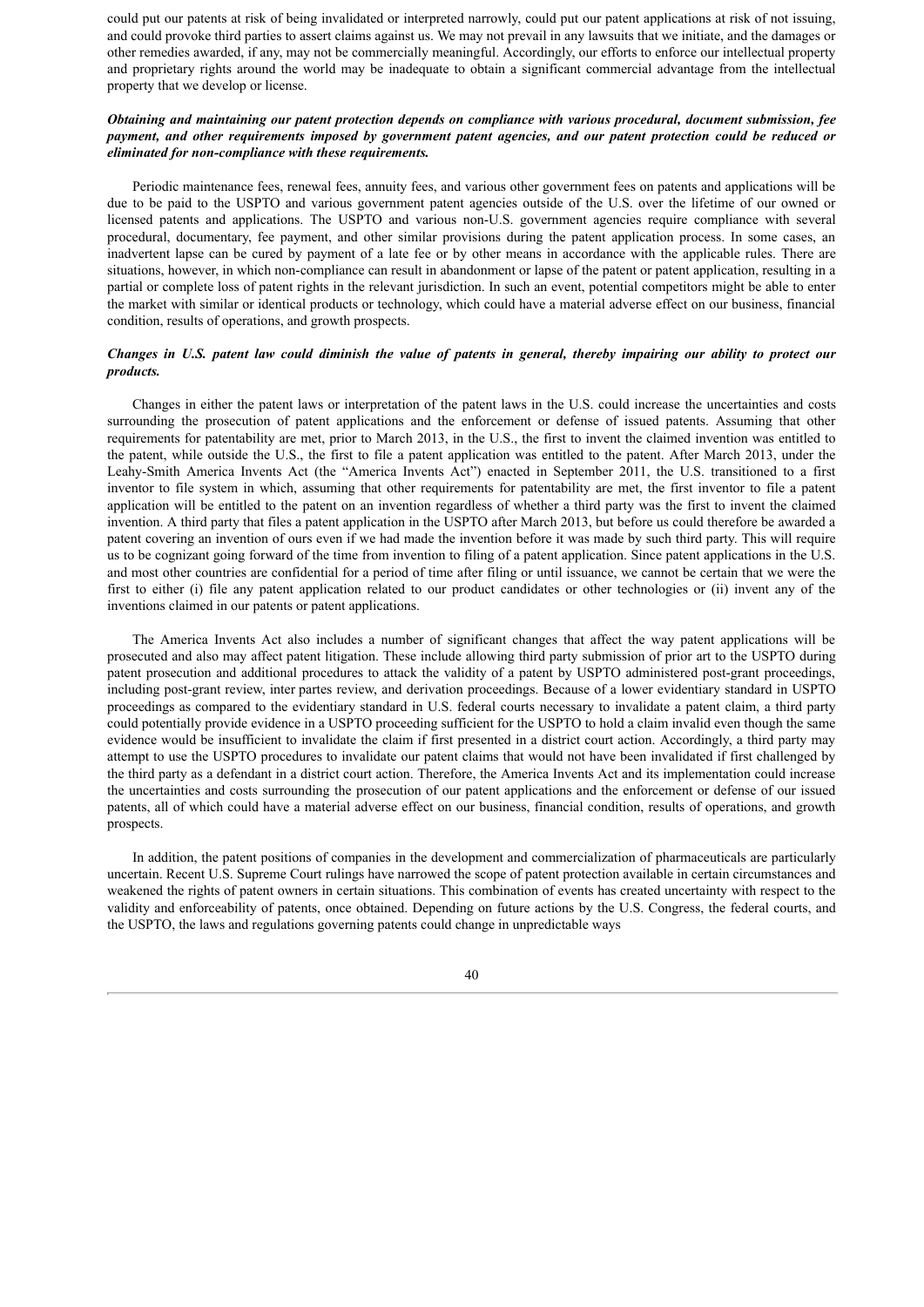that could have a material adverse effect on our existing patent portfolio and our ability to protect and enforce our intellectual property in the future.

#### Issued patents covering our product candidates and other technologies could be found invalid or unenforceable if challenged *in court or before administrative bodies in the U.S. or abroad.*

If we initiated legal proceedings against a third party to enforce a patent covering our product candidates or other technologies, the defendant could counterclaim that such patent is invalid or unenforceable. In patent litigation in the U.S., defendant counterclaims alleging invalidity or unenforceability are commonplace. Grounds for a validity challenge could be an alleged failure to meet any of several statutory requirements, including lack of novelty, obviousness, or non-enablement. Grounds for an unenforceability assertion could be an allegation that someone connected with prosecution of the patent withheld relevant information from the USPTO, or made a misleading statement, during prosecution. Third parties may raise claims challenging the validity or enforceability of our patents before administrative bodies in the U.S. or abroad, even outside the context of litigation. Such mechanisms include re-examination, post-grant review, inter partes review, interference proceedings, derivation proceedings, and equivalent proceedings in foreign jurisdictions (e.g., opposition proceedings). Such proceedings could result in the revocation of, cancellation of, or amendment to our patents in such a way that they no longer cover our product candidates or other technologies. The outcome following legal assertions of invalidity and unenforceability is unpredictable. With respect to the validity question, for example, we cannot be certain that there is no invalidating prior art, of which we or our licensing partners and the patent examiner were unaware during prosecution. If a third party were to prevail on a legal assertion of invalidity or unenforceability, we would lose at least part, and perhaps all, of the patent protection on our product candidates or other technologies. Such a loss of patent protection would have a material adverse impact on our business, financial condition, results of operations, and growth prospects.

#### If we do not obtain patent term extension and data exclusivity for any product candidates we may develop, our business may be *materially harmed.*

Depending upon the timing, duration, and specifics of any FDA marketing approval of any product candidates we may develop, one or more of our U.S. patents may be eligible for limited patent term extension under the Drug Price Competition and Patent Term Restoration Act of 1984 ("Hatch-Waxman Act"). The Hatch-Waxman Act permits a patent term extension of up to five years as compensation for patent term lost during the FDA regulatory review process. A patent term extension cannot extend the remaining term of a patent beyond a total of 14 years from the date of product approval, only one patent may be extended and only those claims covering the approved drug, a method for using it, or a method for manufacturing it may be extended. Similar extensions as compensation for patent term lost during regulatory review processes are also available in certain foreign countries and territories, such as in Europe under a Supplementary Patent Certificate. However, we may not be granted an extension in the U.S. and/or foreign countries and territories because of, for example, failing to exercise due diligence during the testing phase or regulatory review process, failing to apply within applicable deadlines, failing to apply prior to expiration of relevant patents, or otherwise failing to satisfy applicable requirements. Moreover, the applicable time period or the scope of patent protection afforded could be less than we request. If we are unable to obtain a patent term extension or the term of any such extension is shorter than what we request, our competitors may obtain approval of competing products following our patent expiration, and our business, financial condition, results of operations, and growth prospects could be materially harmed.

#### *We may be subject to claims challenging the inventorship of our patents and other intellectual property.*

We may be subject to claims that former employees, scientific collaborators or other third parties have an interest in our patents, trade secrets, or other intellectual property as an inventor or co-inventor. For example, we may have inventorship disputes arise from conflicting obligations of employees, consultants, or others who are involved in developing our product candidates or other technologies. Litigation may be necessary to defend against these and other claims challenging inventorship or ownership of our patents, trade secrets, or other intellectual property. If the defense of any such claims fails, in addition to paying monetary damages, we may lose valuable intellectual property rights, such as exclusive ownership of, or right to use, intellectual property that is important to our product candidates and other technologies. Even if we are successful in defending against such claims, litigation could result in substantial costs and be a distraction to management and other employees. Any of the foregoing could have a material adverse effect on our business, financial condition, results of operations, and growth prospects.

#### If we are unable to protect the confidentiality of our trade secrets, our business and competitive position would be harmed.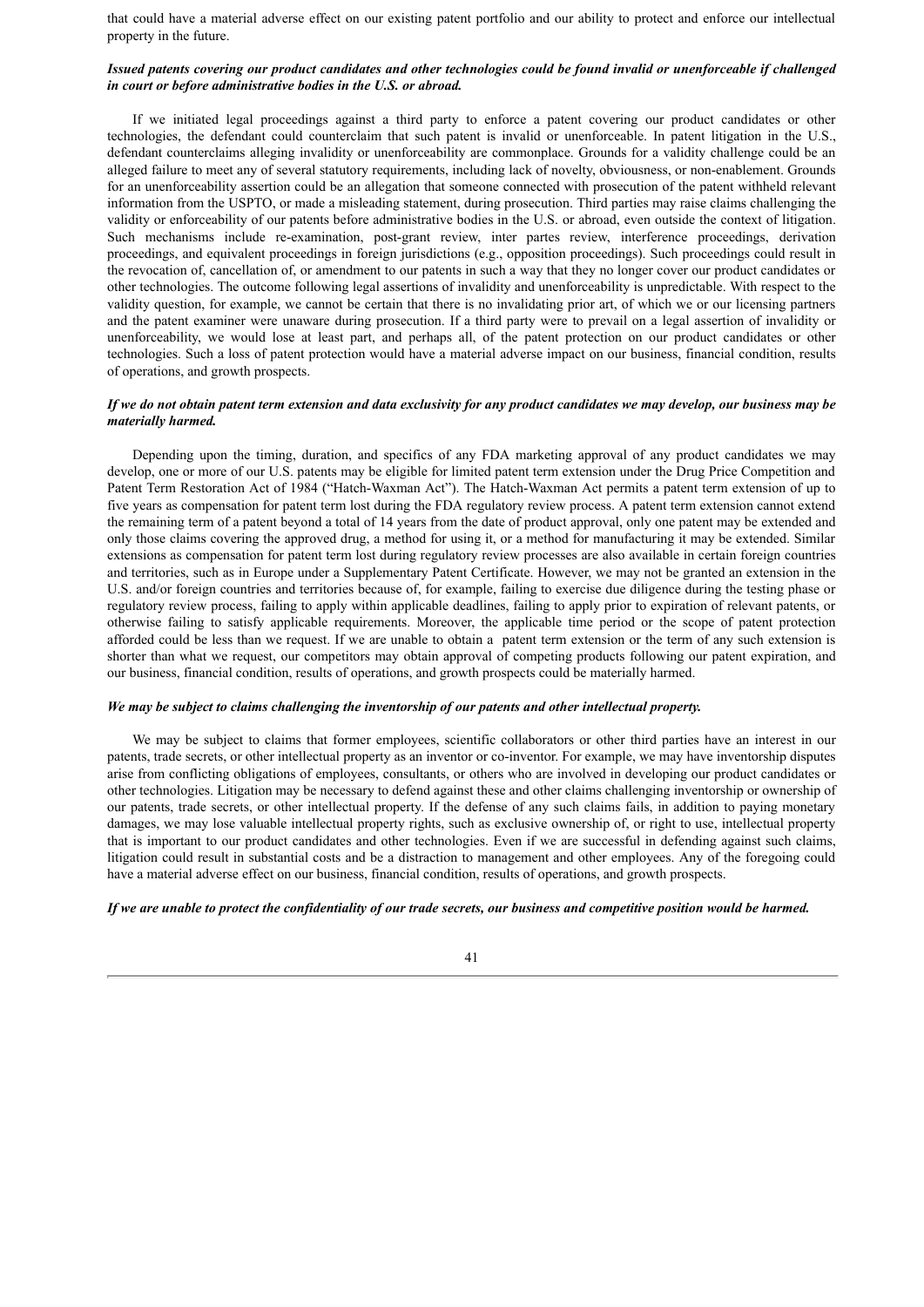In addition to seeking patents for our product candidates and other technologies, we also rely on trade secrets and confidentiality agreements to protect our unpatented know-how, technology, and other proprietary information and to maintain our competitive position. We consider trade secrets and know-how to be one of our primary sources of intellectual property. Trade secrets and know-how can be difficult to protect. We expect our trade secrets and know-how to over time be disseminated within the industry through independent development, the publication of journal articles describing the methodology, and the movement of personnel from academic to industry scientific positions.

We seek to protect these trade secrets and other proprietary technology, in part, by entering into non-disclosure and confidentiality agreements with parties who have access to them, such as our employees, corporate collaborators, outside scientific collaborators, CROs, CDMOs, consultants, advisors, and other third parties. We also enter into confidentiality and invention or patent assignment agreements with our employees and consultants as well as train our employees not to bring or use proprietary information or technology from former employers to us or in their work, and remind former employees when they leave their employment of their confidentiality obligations. We cannot guarantee that we have entered into such agreements with each party that may have or have had access to our trade secrets or proprietary technology and processes. Despite our efforts, any of these parties may breach the agreements and disclose our proprietary information, including our trade secrets, and we may not be able to obtain adequate remedies for such breaches. Enforcing a claim that a party illegally disclosed or misappropriated a trade secret is difficult, expensive, and time-consuming, and the outcome is unpredictable. In addition, some courts inside and outside the U.S. are less willing or unwilling to protect trade secrets. If any of our trade secrets were to be lawfully obtained or independently developed by a competitor or other third party, we would have no right to prevent them from using that technology or information to compete with us. If any of our trade secrets were to be disclosed to or independently developed by a competitor or other third party, our competitive position would be materially and adversely harmed.

#### *We may not be successful in obtaining necessary rights to our product candidates or other technologies.*

Many pharmaceutical companies, biotechnology companies, and academic institutions that compete with us in the field of neurodegeneration therapy may have patents filed and are likely filing patent applications potentially relevant to our business. In order to avoid infringing these third-party patents, we may find it necessary or prudent to obtain licenses to such patents from such third-party intellectual property holders. We may also require licenses from third parties for certain technologies for use with future product candidates. In addition, with respect to any patents we co-own with third parties, we may wish to obtain licenses to such co-owner's interest to such patents. However, we may be unable to secure such licenses or otherwise acquire any compositions, methods of use, processes, or other intellectual property rights from third parties that we identify as necessary for our future product candidates. The licensing or acquisition of third-party intellectual property rights is a competitive area, and several more established companies may pursue strategies to license or acquire third-party intellectual property rights that we may consider attractive or necessary. These established companies may have a competitive advantage over us due to their size, capital resources, and greater clinical development and commercialization capabilities. In addition, companies that perceive us to be a competitor may be unwilling to assign or license rights to us. We also may be unable to license or acquire third-party intellectual property rights on terms that would allow us to make an appropriate return on our investment or at all. If we are unable to successfully obtain rights to required third party intellectual property rights or maintain the existing intellectual property rights we have, we may have to abandon development of the relevant program or product candidate, which could have a material adverse effect on our business, financial condition, results of operations, and growth prospects.

#### We may be subject to claims that our employees, consultants, or advisors have wrongfully used or disclosed alleged trade secrets of their current or former employers or claims asserting ownership of what we regard as our own intellectual property.

Many of our employees, consultants, and advisors are currently or were previously employed at universities or other biotechnology or pharmaceutical companies, including our competitors and potential competitors. Although we try to ensure that our employees, consultants, and advisors do not use the proprietary information or know-how of others in their work for us, we may be subject to claims that we or these individuals have used or disclosed intellectual property, including trade secrets or other proprietary information, of any such individual's current or former employer. Litigation may be necessary to defend against these claims. If we fail in defending any such claims, in addition to paying monetary damages, we may lose valuable intellectual property rights or personnel. Even if we are successful in defending against such claims, litigation could result in substantial costs and be a distraction to management.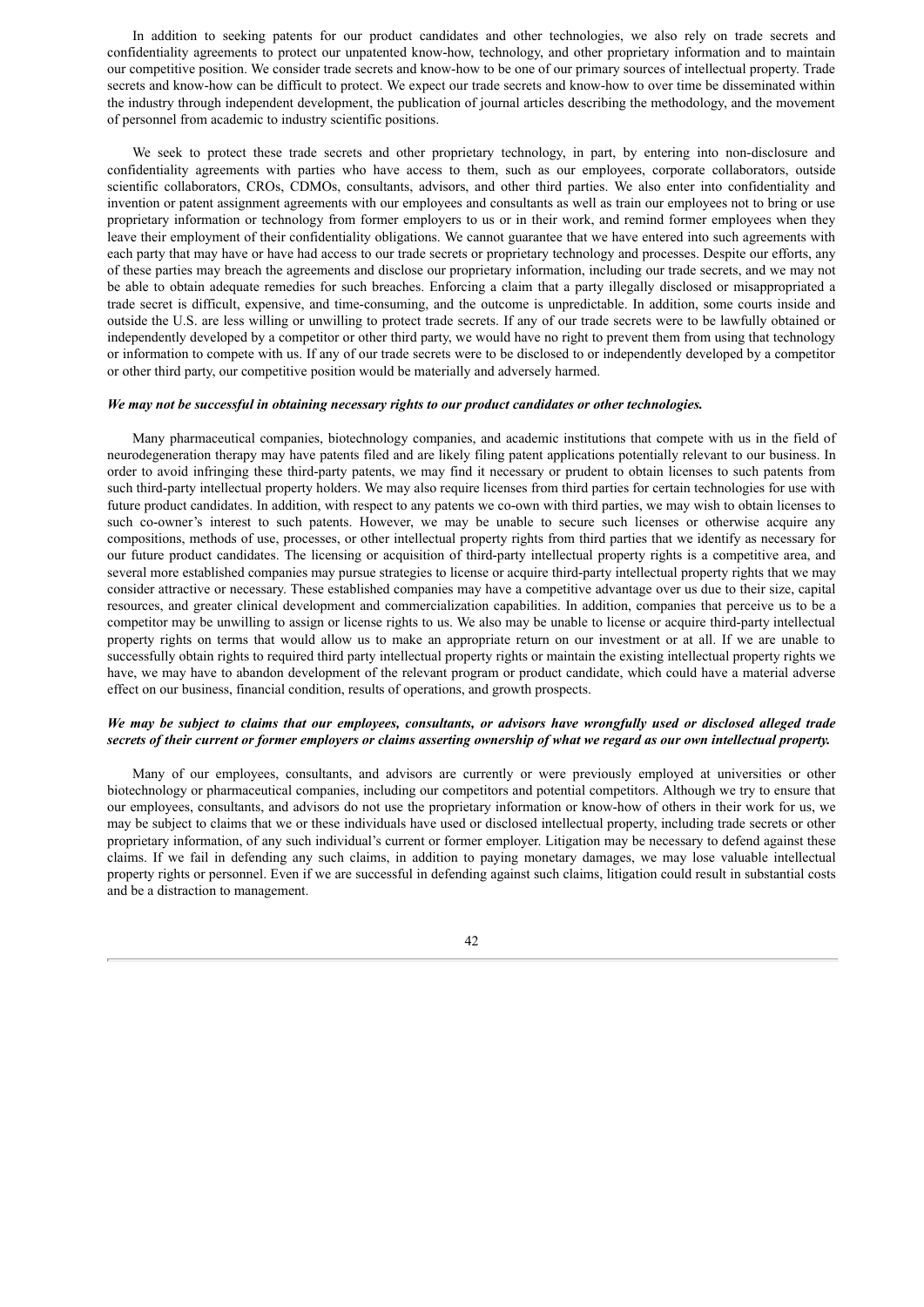In addition, while it is our policy to require our employees and contractors who may be involved in the conception or development of intellectual property to execute agreements assigning such intellectual property to us, we may be unsuccessful in executing such an agreement with each party who, in fact, conceives or develops intellectual property that we regard as our own. The assignment of intellectual property rights may not be self-executing, or the assignment agreements may be breached, and we may be forced to bring claims against third parties, or defend claims that they may bring against us, to determine the ownership of what we regard as our intellectual property. Such claims could have a material adverse effect on our business, financial condition, results of operations, and growth prospects.

#### Third-party claims of intellectual property infringement, misappropriation, or other violation against us may prevent or delay *the development and commercialization of our product candidates and other technologies.*

The field of developing innovations for neurodegenerative diseases is highly competitive and dynamic. Due to the focused research and development that is taking place by several companies, including us and our competitors, in this field, the intellectual property landscape is in flux, and it may remain uncertain in the future. Additionally, the technology used in our product candidates is still in an early stage and no products utilizing similar technology have yet reached the market. As such, there may be significant intellectual property related litigation and proceedings relating to our, and other third party, intellectual property and proprietary rights in the future.

Our commercial success depends in part on our ability to develop, manufacture, market, and sell any product candidates that we develop and to use our proprietary technologies without infringing, misappropriating, and otherwise violating the patents and other intellectual property rights of third parties. There is a substantial amount of complex litigation involving patents and other intellectual property rights in the biotechnology and pharmaceutical industries, as well as administrative proceedings for challenging patents, including interference, derivation, and reexamination proceedings before the USPTO or oppositions and other comparable proceedings in foreign jurisdictions. We may become party to, or threatened with, such actions in the future, regardless of their merit. As discussed above, recently, due to changes in U.S. law referred to as patent reform, new procedures including inter partes review and post-grant review have been implemented. As stated above, this reform adds uncertainty to the possibility of challenge to our patents in the future.

Numerous U.S. and foreign issued patents and pending patent applications owned by third parties exist in the fields in which we are developing our product candidates. As the biotechnology and pharmaceutical industries expand and more patents are issued, the risk increases that our product candidates and other technologies may give rise to claims of infringement of the patent rights of others. Although we believe that we do not infringe on any third parties' patents or other intellectual property, we cannot assure you that our product candidates and other technologies that we have developed, are developing or may develop in the future will not infringe existing or future patents owned by third parties. We may not be aware of patents that have already been issued to a third party, such as a competitor in the fields in which we are developing product candidates, who might assert infringement of patents it may hold by our current or future product candidates or other technologies, including claims to compositions, formulations, methods of manufacture or methods of use or treatment that cover our product candidates or other technologies. It is also possible that patents owned by third parties of which we are aware, but which we do not believe are relevant to our product candidates or other technologies, could be found to be infringed by our product candidates or other technologies. In addition, because patent applications can take many years to issue, there may be currently pending patent applications that may later result in issued patents that our product candidates or other technologies may infringe.

Third parties may have patents or obtain patents in the future and claim that the manufacture, use or sale of our product candidates or other technologies infringes upon these patents. In the event that any third-party claims that we infringe their patents or that we are otherwise employing their proprietary technology without authorization and initiates litigation against us, even if we believe such claims are without merit, a court of competent jurisdiction could hold that such patents are valid, enforceable and infringed by our product candidates or other technologies. In this case, the holders of such patents may be able to block our ability to commercialize the applicable product candidate or technology unless we obtain a license under the applicable patents, or until such patents expire or are finally determined to be held invalid or unenforceable. Such a license may not be available on commercially reasonable terms or at all. Even if we are able to obtain a license, the license would likely obligate us to pay license fees or royalties or both, and the rights granted to us might be nonexclusive, which could result in our competitors gaining access to the same intellectual property. If we are unable to obtain a necessary license to a third-party patent on commercially reasonable terms, we may be unable to commercialize our product candidates or other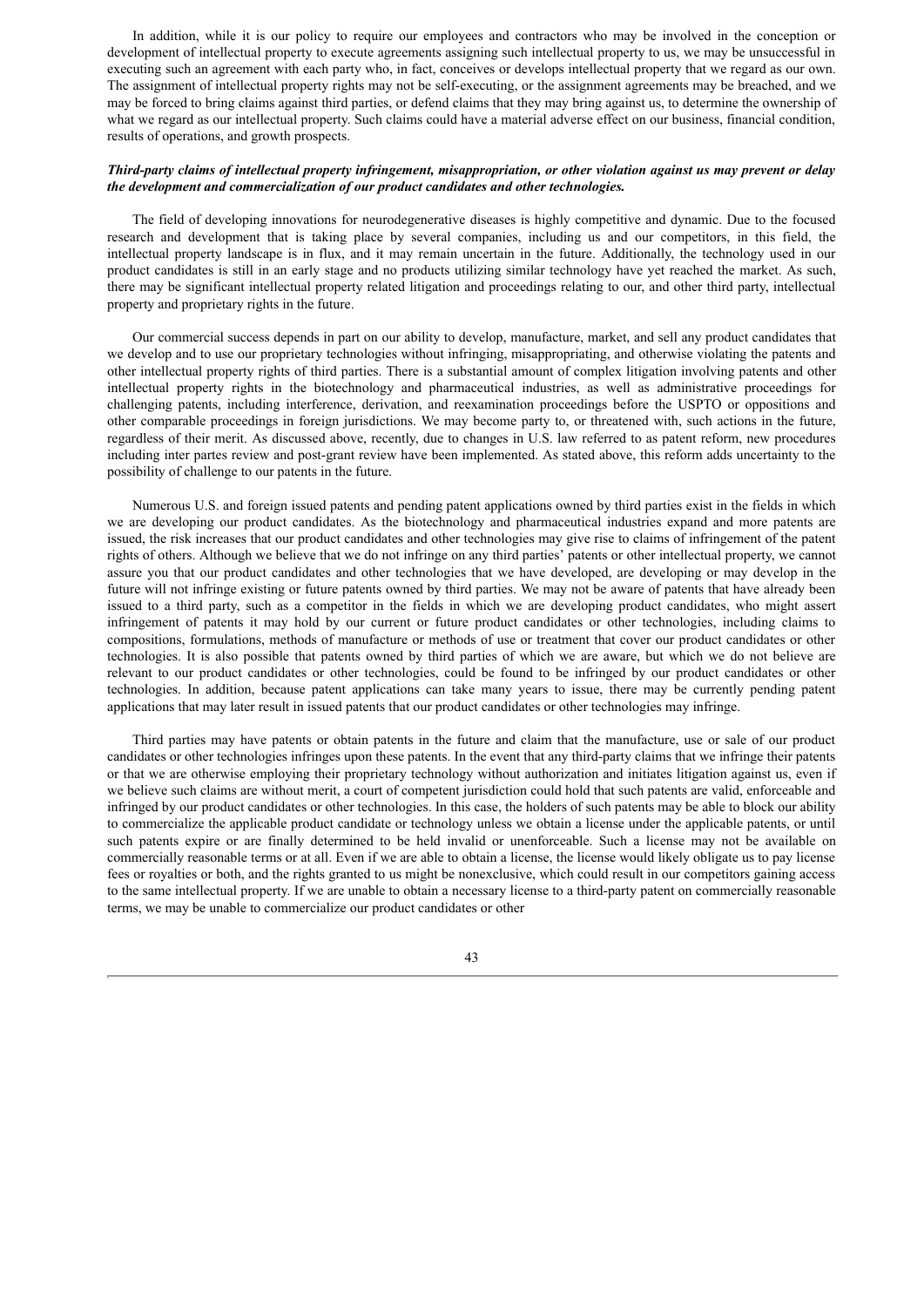technologies, or such commercialization efforts may be significantly delayed, which could in turn significantly harm our business.

Defense of infringement claims, regardless of their merit, would involve substantial litigation expense and would be a substantial diversion of management and other employee resources from our business, and may impact our reputation. In the event of a successful claim of infringement against us, we may be enjoined from further developing or commercializing our infringing product candidates or other technologies. In addition, we may have to pay substantial damages, including treble damages and attorneys' fees for willful infringement, obtain one or more licenses from third parties, pay royalties, and/or redesign our infringing product candidates or technologies, which may be impossible or require substantial time and monetary expenditure. In that event, we would be unable to further develop and commercialize our product candidates or other technologies, which could harm our business significantly.

Engaging in litigation to defend against third parties alleging that we have infringed, misappropriated, or otherwise violated their patents or other intellectual property rights is very expensive, particularly for a company of our size, and time-consuming. Some of our competitors may be able to sustain the costs of litigation or administrative proceedings more effectively than we can because of greater financial resources. Patent litigation and other proceedings may also absorb significant management time. Uncertainties resulting from the initiation and continuation of patent litigation or other proceedings against us could impair our ability to compete in the marketplace. The occurrence of any of the foregoing could have a material adverse effect on our business, financial condition, results of operations, and growth prospects.

#### We may become involved in lawsuits to protect or enforce our patents and other intellectual property rights, which could be *expensive, time consuming, and unsuccessful.*

Competitors may infringe on our patents or the patents of our licensing partners, or we may be required to defend against claims of infringement. In addition, our patents or the patents of our licensing partners also may become involved in inventorship, priority, or validity disputes. To counter or defend against such claims can be expensive and time consuming. In an infringement proceeding, a court may decide that a patent in which we have an interest is invalid or unenforceable, the other party's use of our patented technology falls under the safe harbor to patent infringement, or may refuse to stop the other party from using the technology at issue on the grounds that our patents do not cover the technology in question. An adverse result in any litigation proceeding could put one or more of our patents at risk of being invalidated or interpreted narrowly. Furthermore, because of the substantial amount of discovery required in connection with intellectual property litigation, there is a risk that some of our confidential information could be compromised by disclosure during this type of litigation.

Even if resolved in our favor, litigation or other legal proceedings relating to intellectual property claims may cause us to incur significant expenses and could distract our personnel from their normal responsibilities. In addition, there could be public announcements of the results of hearings, motions, or other interim proceedings or developments, and if securities analysts or investors perceive these results to be negative, it could have a substantial adverse effect on the price of our common stock. Such litigation or proceedings could substantially increase our operating losses and reduce the resources available for development activities or any future sales, marketing, or distribution activities. We may not have sufficient financial or other resources to conduct such litigation or proceedings adequately. Some of our competitors may be able to sustain the costs of such litigation or proceedings more effectively than we can because of their greater financial resources and more mature and developed intellectual property portfolios. Uncertainties resulting from the initiation and continuation of patent litigation or other proceedings could have a material adverse effect on our ability to compete in the marketplace.

#### *Intellectual property rights do not necessarily address all potential threats.*

The degree of future protection afforded by our intellectual property rights is uncertain because intellectual property rights have limitations and may not adequately protect our business or permit us to maintain our competitive advantage. For example:

- · others may be able to make products that are similar to our product candidates or utilize similar technology but that are not covered by the claims of the patents that we may own;
- we might not have been the first to make the inventions covered by the issued patent or pending patent application that we own now or in the future;

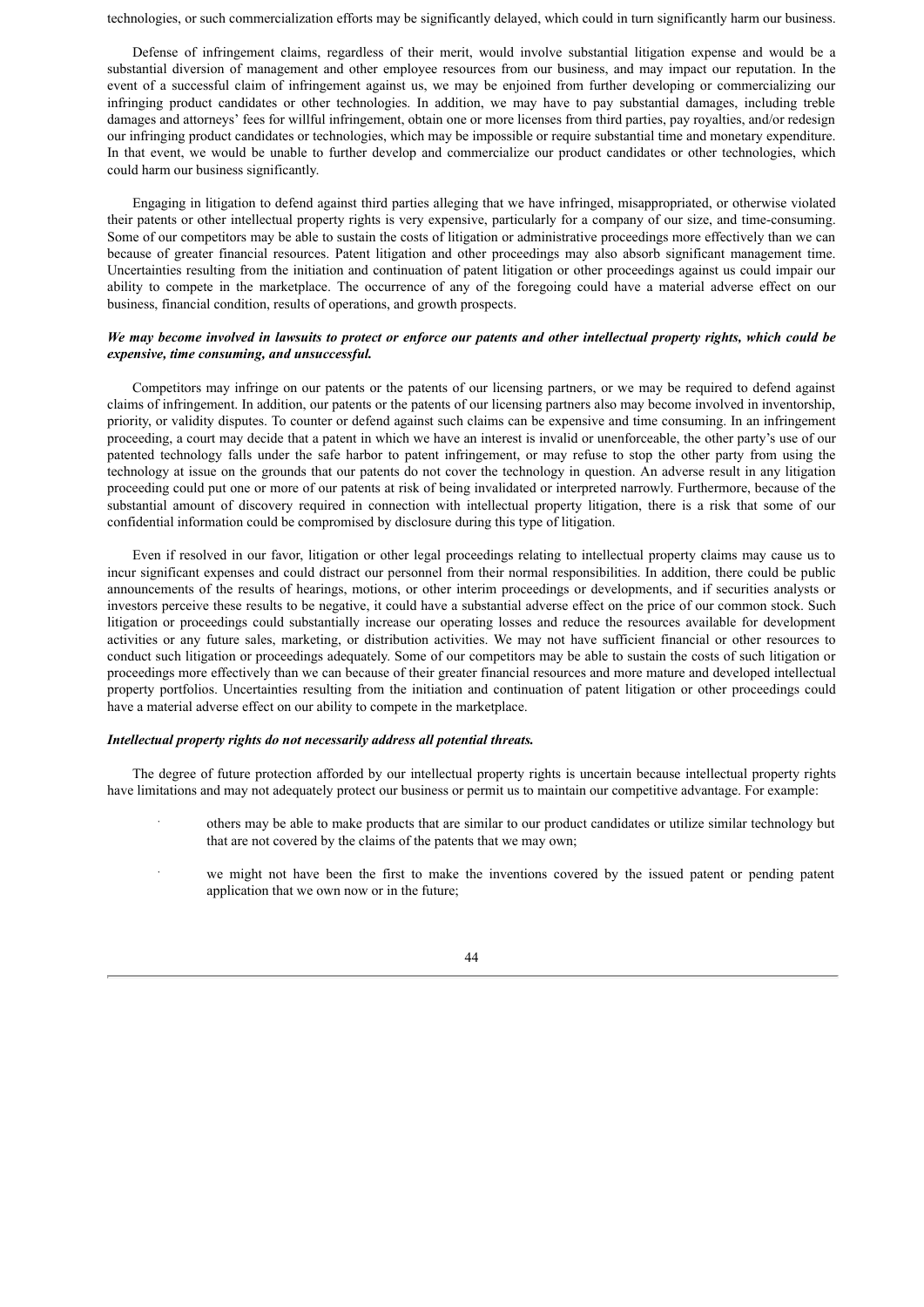- we might not have been the first to file patent applications covering certain of our inventions;
- · others may independently develop similar or alternative technologies or duplicate any of our technologies without infringing our owned intellectual property rights;
- it is possible that our current or future pending patent applications will not lead to issued patents;
- issued patents that we hold rights to may be held invalid or unenforceable, including as a result of legal challenges by our competitors or other third parties;
- our competitors or other third parties might conduct research and development activities in countries where we do not have patent rights and then use the information learned from such activities to develop competitive products for sale in our major commercial markets;
- we may not develop additional proprietary technologies that are patentable;
- the patents of others may harm our business; and
- we may choose not to file a patent in order to maintain certain trade secrets or know-how, and a third party may subsequently file a patent covering such intellectual property.

Should any of these events occur, they could have a material adverse effect on our business, financial condition, results of operations, and growth prospects.

#### **Risks Related to Our Operations**

#### We are a small company. We are highly dependent on our key personnel, and if we are not successful in attracting, motivating, and retaining highly qualified personnel, we may not be able to successfully implement our business strategy.

Our ability to compete in the highly competitive biotechnology and pharmaceutical industries depends upon our ability to attract, motivate, and retain highly qualified managerial, scientific, and medical personnel. We are highly dependent on our management, particularly our Chief Executive Officer, Remi Barbier, and our scientific and technical personnel. The loss of the services provided by any of our executive officers, other key employees, and other scientific and medical advisors, and our inability to find suitable replacements, could result in delays in the development of our product candidates and harm our business.

Competition for skilled personnel is intense and the turnover rate can be high, which may limit our ability to hire and retain highly qualified personnel on acceptable terms or at all. We expect that we may need to recruit talent from outside of our region in Austin, TX, and doing so may be costly and difficult.

To induce valuable employees to remain at our company, in addition to salary and cash incentives, we have provided equity option grants that vest over time. The value to employees of these equity grants that vest over time may be significantly affected by movements in our stock price that are beyond our control and may at any time be insufficient to counteract more lucrative offers from other companies. Although we have employment agreements with our key employees, these employment agreements provide for at-will employment, which means that any of our employees could leave our employment at any time, with or without notice. If we are unable to attract and incentivize quality personnel on acceptable terms, or at all, it may cause our business and operating results to suffer.

#### If our current research collaborators or scientific advisors terminate their relationships with us or develop relationships with a *competitor, our ability to continue our business operations could be adversely af ected.*

We have relationships with research collaborators at academic and other institutions who conduct research at our request. These research collaborators are not our employees. As a result, we have limited control over their activities and, except as otherwise required by our collaboration agreements, can expect only limited amounts of their time to be dedicated to our activities. Our ability to discover drugs and biomarkers involved in human disease and validate and commercialize diagnostic tests will depend in part on the continuation of these collaborations. If any of these collaborations are terminated, we may not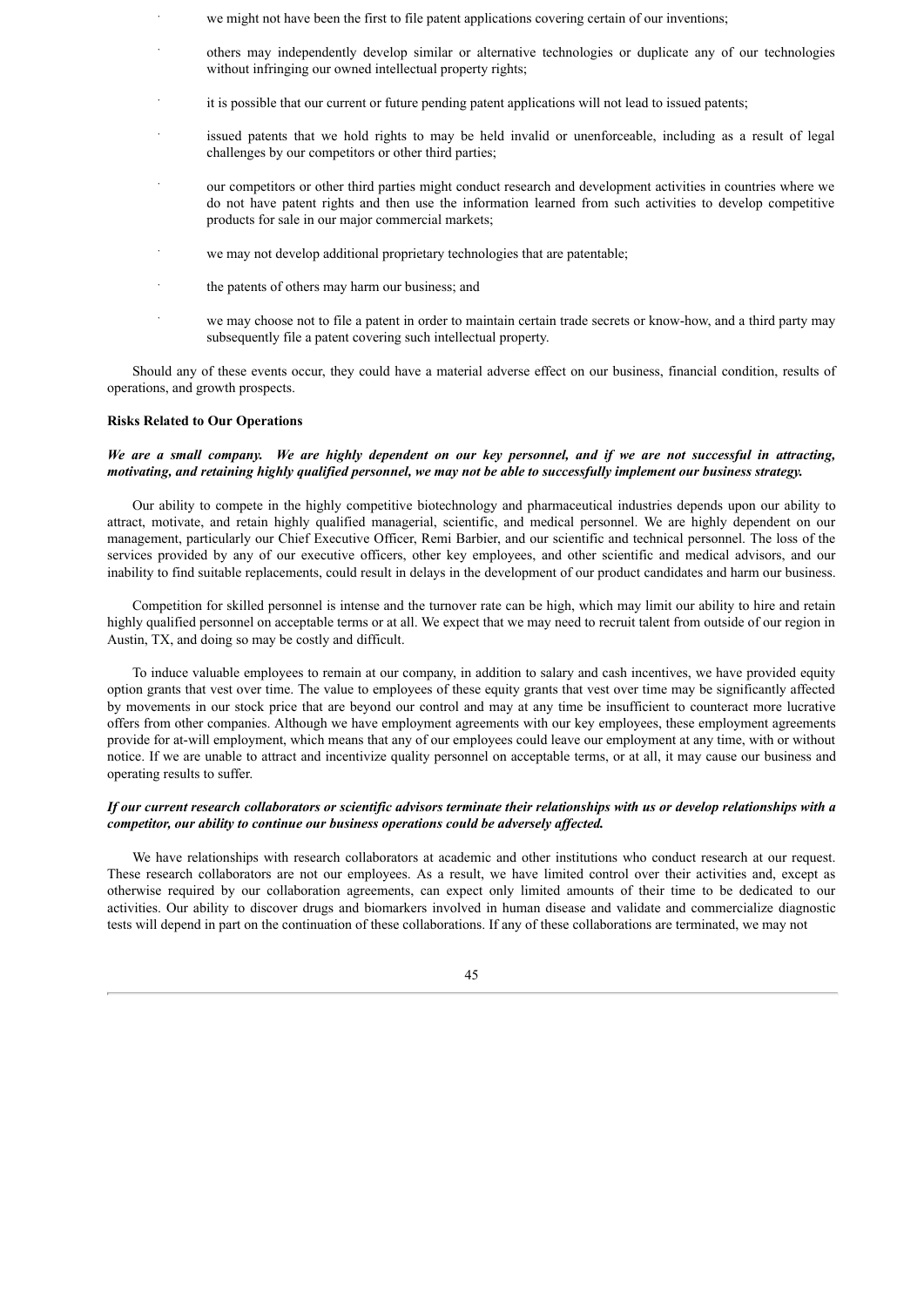be able to enter into other acceptable collaborations. In addition, our existing collaborations may not be successful. Our research collaborators and scientific advisors may have relationships with other commercial entities, some of which could compete with us. Our research collaborators and scientific advisors sign agreements which provide for the confidentiality of our proprietary information and the results of studies conducted at our request. We may not, however, be able to maintain the confidentiality of our technology and other confidential information related to all collaborations. The dissemination of our confidential information could have a material adverse effect on our business.

#### We will need to grow the size and capabilities of our organization, and we may experience difficulties in managing this growth.

As our development plans and strategies develop, we may need to add a significant number of additional managerial, operational, financial, and other personnel. Future growth will impose significant added responsibilities on members of management, including:

- identifying, recruiting, integrating, retaining, and motivating additional employees;
- · managing our internal development efforts effectively, including the clinical and FDA review process for our current and future product candidates, while complying with our contractual obligations to contractors and other third parties;
- expanding our operational, financial and management controls, reporting systems, and procedures; and
- managing increasing operational and managerial complexity.

Our future financial performance and our ability to continue to develop and, if approved, commercialize our product candidates will depend, in part, on our ability to effectively manage any future growth. Our management may also have to divert a disproportionate amount of its attention away from day-to-day activities in order to manage these growth activities.

We currently rely, and for the foreseeable future will continue to rely, in substantial part on certain independent organizations, advisors, and consultants to provide certain services. There can be no assurance that the services of these independent organizations, advisors, and consultants will continue to be available to us on a timely basis when needed, or that we can find qualified replacements. In addition, if we are unable to effectively manage our outsourced activities or if the quality or accuracy of the services provided by consultants is compromised for any reason, our clinical trials may be extended, delayed, or terminated, and we may not be able to obtain regulatory approval of our product candidates or otherwise advance our business. There can be no assurance that we will be able to manage our existing consultants or find other competent outside contractors and consultants on economically reasonable terms, if at all.

If we are not able to effectively expand our organization by hiring new employees and expanding our groups of consultants and contractors, we may not be able to successfully implement the tasks necessary to further develop our product candidates and, accordingly, may not achieve our research, development, and commercialization goals.

#### Our internal computer systems, or those used by our third-party research institution collaborators, CROs or other contractors or consultants, may fail or suffer other breakdowns, cyberattacks, or information security breaches that could compromise the confidentiality, integrity, and availability of such systems and data, result in material disruptions of our development programs and business operations, risk disclosure of confidential, financial, or proprietary information, and affect our reputation.

In the ordinary course of our business, we collect and store sensitive data, including legally protected patient health information, personally identifiable information about our employees, intellectual property, and proprietary business information. We manage and maintain our applications and data utilizing on-site systems. These applications and data encompass a wide variety of business-critical information including research and development information, commercial information and business and financial information. Despite the implementation of security measures, our internal computer systems and those of our current or future CROs and other contractors and consultants may be vulnerable to damage from computer viruses and unauthorized access. As the cyber-threat landscape evolves, these attacks are growing in frequency, sophistication, and intensity, and are becoming increasingly difficult to detect. Such attacks could include the use of key loggers or other harmful and virulent malware, including ransomware or other denials of service, and can be deployed through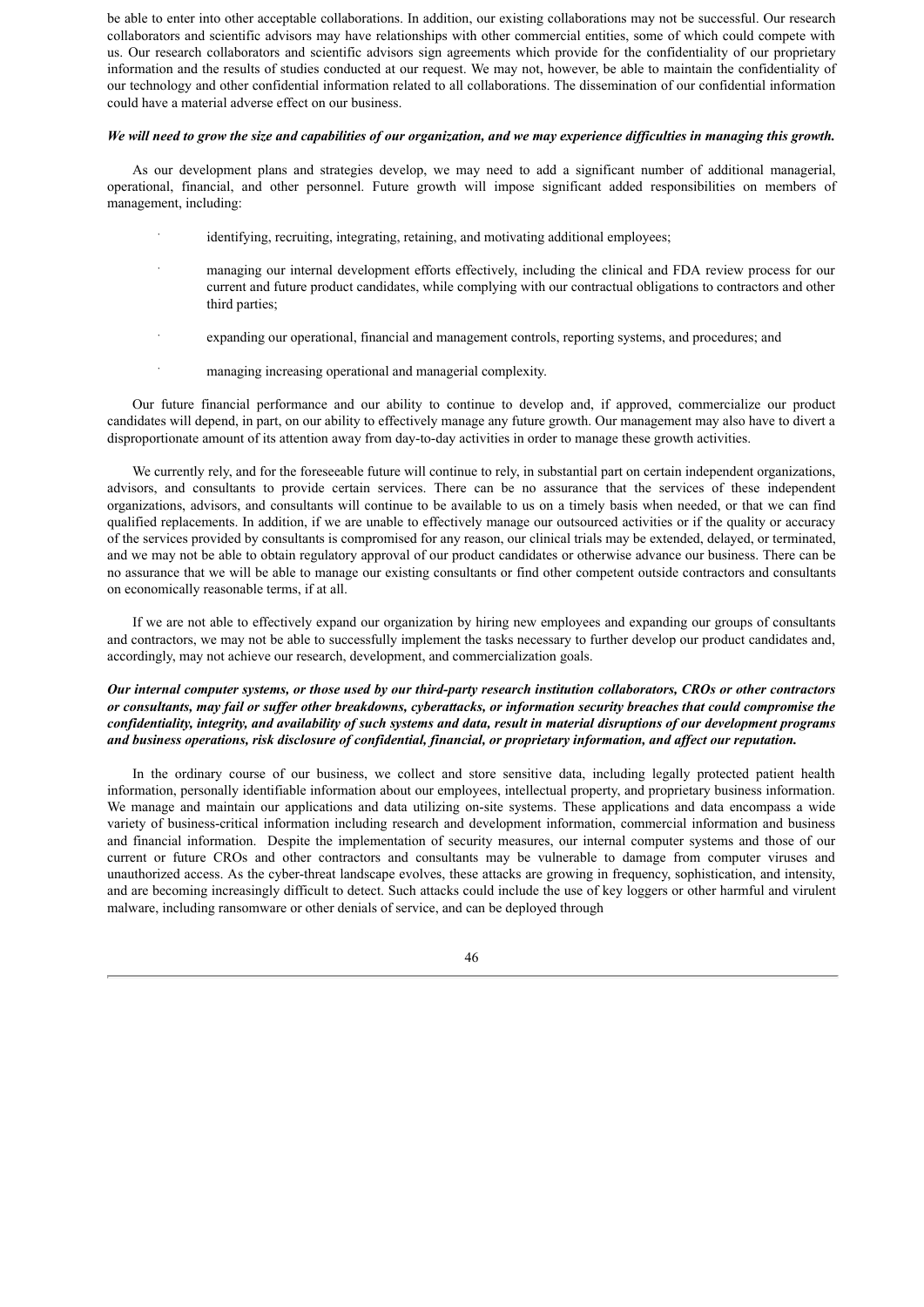malicious websites, the use of social engineering, and/or other means. If a breakdown, cyberattack, or other information security breach were to occur and cause interruptions in our operations, it could result in a misappropriation of confidential information, including our intellectual property or financial information, and a material disruption of our development programs and our business operations. For example, the loss of clinical trial data from completed, ongoing, or future clinical trials could result in delays in our regulatory approval efforts and significantly increase our costs to recover or reproduce the data. Likewise, we rely on our third-party research institution collaborators for research and development of our product candidates and other third parties for the manufacture of our product candidates and to conduct clinical trials, and similar events relating to their computer systems could also have a material adverse effect on our business. To the extent that any disruption or security breach were to result in a loss of, or damage to, our data or systems, or inappropriate disclosure of confidential, financial, or proprietary information, including data related to our personnel, we could incur liability or risk disclosure of confidential, financial, or proprietary information, and the further development and commercialization of our product candidates could be delayed. There can be no assurance that we and our business counterparties will be successful in efforts to detect, prevent, or fully recover systems or data from all breakdowns, service interruptions, attacks, or breaches of systems that could adversely affect our business and operations and/or result in the loss of critical or sensitive data, which could result in financial, legal, business, or reputational harm to us.

#### *Our business involves environmental risks that may result in liability for us.*

In connection with our research and development activities, we, and our collaborators and vendors, are subject to federal, state and local laws, rules, regulations and policies governing the use, generation, manufacture, storage, air emission, effluent discharge, handling and disposal of certain materials, biological specimens, chemicals and wastes. Although we believe that we comply with such applicable laws, regulations and policies in all material respects and have not been required to correct any material noncompliance, we may incur significant costs to comply with environmental and health and safety regulations in the future. Although we believe that our safety procedures for handling and disposing of controlled materials comply with the standards prescribed by state and federal regulations, accidental contamination or injury from these materials may occur. In the event of such an occurrence, we could be held liable for any damages that result and any such liability could exceed our resources.

#### Business disruptions could seriously harm our future revenue and financial condition and increase our costs and expenses.

Our operations, and those of our third-party research institution collaborators, CROs, CDMOs, suppliers, and other contractors and consultants, could be subject to earthquakes, power shortages, telecommunications failures, water shortages, floods, hurricanes, typhoons, fires, extreme weather conditions, medical epidemics, and other natural or man-made disasters or business interruptions, for which we are partly uninsured. In addition, we rely on our third-party research institution collaborators for conducting research and development of our product candidates, and they may be affected by government shutdowns or withdrawn funding. The occurrence of any of these business disruptions could seriously harm our operations and financial condition and increase our costs and expenses. We rely on third party manufacturers to produce and process our product candidates. Our ability to obtain clinical supplies of our product candidates could be disrupted if the operations of these suppliers are affected by a man-made or natural disaster or other business interruption.

Most of our operations are located in a single office facility in Austin, TX. Damage or extended periods of interruption to our corporate, development, or research facilities due to fire, natural disaster, power loss, communications failure, unauthorized entry, or other events could cause us to cease or delay development of some or all of our product candidates. Our insurance might not cover all losses under such circumstances and our business may be seriously harmed by such delays and interruption.

#### *Social media platforms present risks and challenges.*

As social media continues to expand, it also presents us with new challenges. The inappropriate or unauthorized use of our confidential information on media platforms could cause brand damage or information leakage, which would cause legal or regulatory problems for us. In addition, negative, inappropriate or inaccurate posts or comments about us or our product candidates on social media internet sites could quickly and irreversible damage our reputation, brand image and goodwill. Further, the accidental or intentional disclosure of non-public sensitive information by our workforce or others through media channels could lead to information loss or could lead to legal problems for us.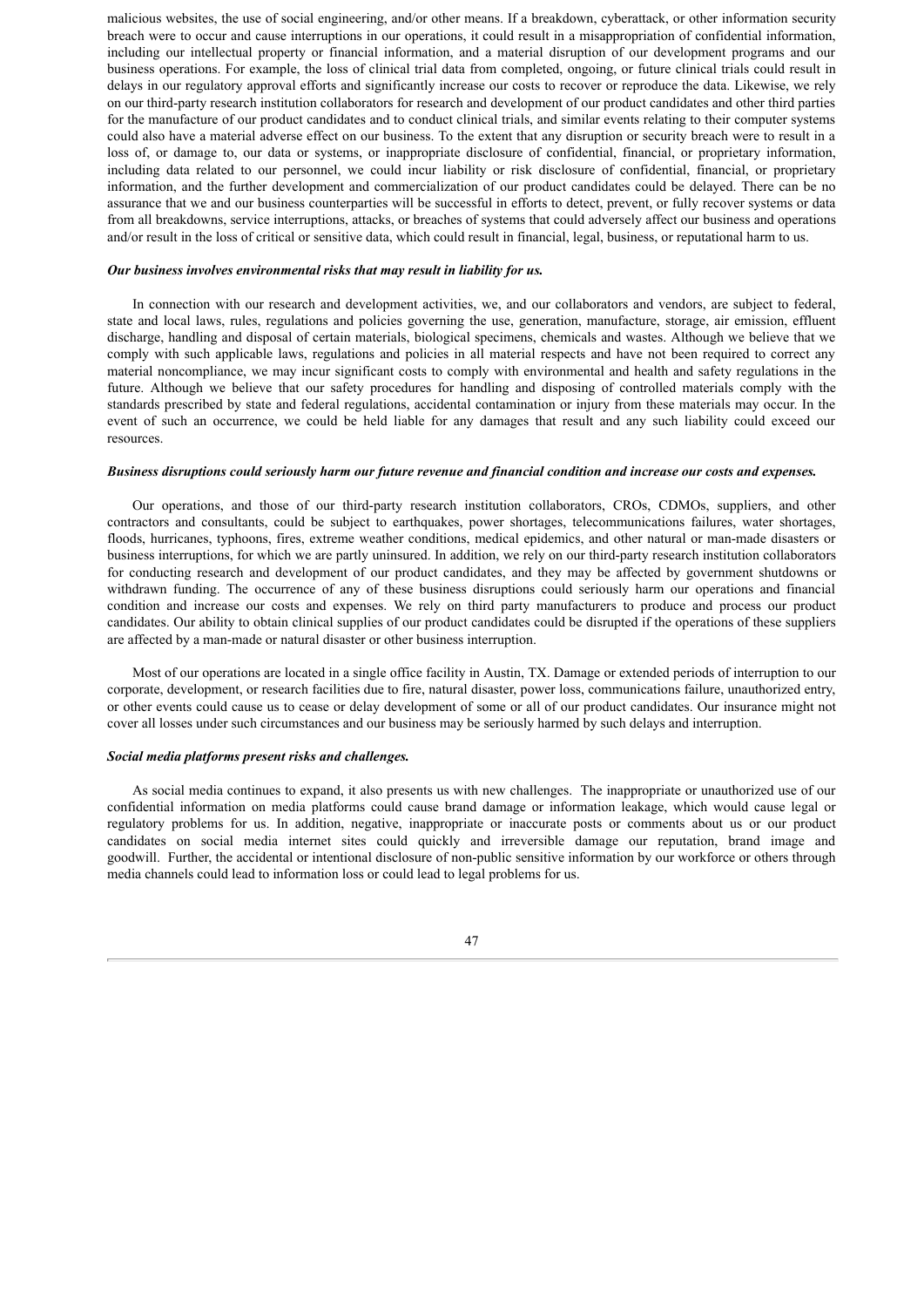#### *The comprehensive tax reform bill of 2017 could adversely af ect our business and financial condition.*

On December 22, 2017, the Tax Cuts and Jobs Act (the "Tax Act"), was enacted. The Tax Act makes broad and complex changes to the U.S. tax code, with many of its provisions effective for tax years beginning on or after January 1, 2018. The Tax Act, among other things, contains significant changes to corporate taxation, including a permanent reduction of the corporate income tax rate, a partial limitation on the deductibility of business interest expense, a limitation of the deduction for net operating loss carryforwards to 80% of current year taxable income, an indefinite net operating loss carryforward, immediate deductions for certain new investments instead of deductions for depreciation expense over time, the modification or repeal of many business deductions and credit, and puts into effect the migration from a "worldwide" system of taxation to a territorial system. We continue to examine the impact this legislation may have on our business. The overall impact of the Tax Act is evolving, and our business operations and financial condition could be adversely affected.

#### **Risks Related to the Ownership of Our Common Stock**

#### We do not know whether a market will continue to develop for our common stock or what the market price of our common *stock will be, and, as a result, it may be dif icult to sell shares of our common stock.*

If a market for our common stock is not sustained, it may be difficult to sell shares of our common stock at an attractive price or at all. We cannot predict the prices at which our common stock will trade. It is possible that in one or more future periods our results of operations and progression of our product pipeline may not meet the expectations of public market analysts and investors, and, as a result of these and other factors, the price of our common stock may fall.

#### The market price of our common stock may be volatile, which could result in substantial losses for investors who purchase our *shares.*

Some of the factors that may cause the market price of our common stock to fluctuate include:

- the success of existing or new competitive products or technologies;
- · the timing and results of clinical trials for our current product candidates and any future product candidates that we may develop;
- failure or discontinuation of any of our product development and research programs;
- results of preclinical studies, clinical trials, or regulatory approvals of product candidates of our competitors, or announcements about new research programs or product candidates of our competitors;
- regulatory or legal developments in the United States and other countries;
- developments or disputes concerning patent applications, issued patents, or other proprietary rights;
- the recruitment or departure of key personnel;
- the level of expenses related to any of our research programs, clinical development programs, or product candidates that we may develop;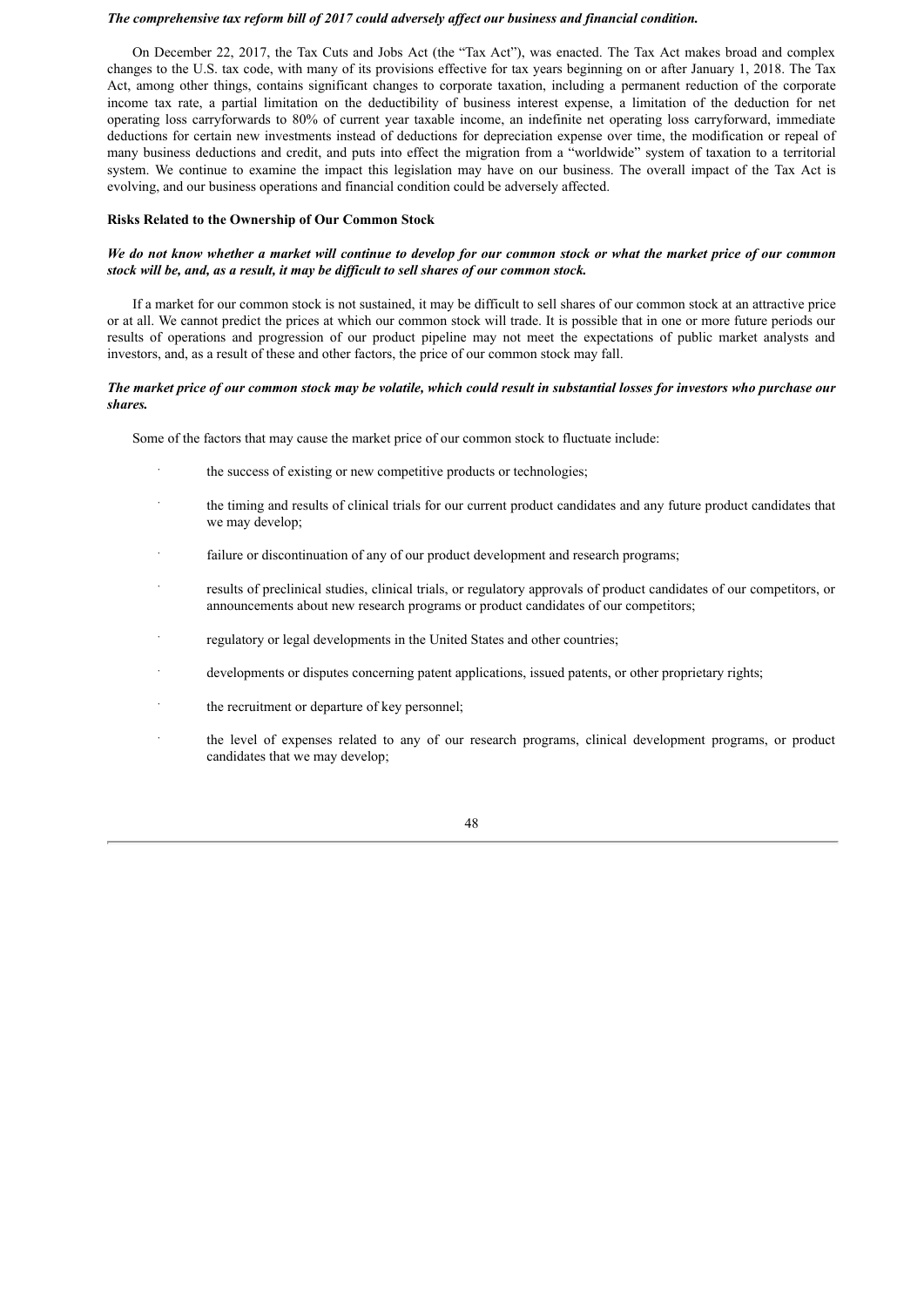- the results of our efforts to develop additional product candidates or products;
- actual or anticipated changes in estimates as to financial results, development timelines, or recommendations by securities analysts:
- announcement or expectation of additional financing efforts;
- sales of our common stock by us, our insiders, or other stockholders;
- variations in our financial results or those of companies that are perceived to be similar to us;
- · changes in estimates or recommendations by securities analysts, if any, that cover our stock;
- · market conditions in the pharmaceutical and biotechnology sectors; and
- · general economic, industry, and market conditions.

In recent years, the stock market in general, Nasdaq, and the markets for early stage companies and pharmaceutical and biotechnology companies, has experienced significant price and volume fluctuations that have often been unrelated or disproportionate to changes in the operating performance of the companies whose stock is experiencing those price and volume fluctuations. Broad market and industry factors may seriously affect the market price of our common stock, regardless of our actual operating performance. Following periods of such volatility in the market price of a company's securities, securities class action litigation has often been brought against that company. Because of the potential volatility of our stock price, we may become the target of securities litigation in the future. Securities litigation could result in substantial costs and divert management's attention and resources from our business.

#### If securities analysts do not publish research or reports about our business or if they publish negative evaluations of our stock, *the price of our stock could decline.*

The trading market for our common stock will rely in part on the research and reports that industry or financial analysts publish about us or our business. We do not currently have and may never obtain research coverage by industry or financial analysts. If no or few analysts commence coverage of us, the trading price of our stock could decrease. Even if we do obtain analyst coverage, if one or more of the analysts covering our business downgrade their evaluations of our stock or if we fail to meet their operating results estimates for us, the price of our stock could decline. If one or more of these analysts cease to cover our stock, we could lose visibility in the market for our stock, which in turn could cause our stock price to decline.

#### Raising additional capital may cause dilution to our existing stockholders, restrict our operations or require us to relinguish *rights to our technologies or product candidates.*

We may seek additional capital through a combination of public and private equity offerings, debt financings, strategic partnerships and alliances, and licensing arrangements. We, and indirectly, our stockholders, will bear the cost of issuing and servicing such securities. Because our decision to issue debt or equity securities in any future offering will depend on market conditions and other factors beyond our control, we cannot predict or estimate the amount, timing, or nature of any future offerings. To the extent that we raise additional capital through the sale of equity or debt securities, your ownership interest will be diluted, and the terms may include liquidation or other preferences that adversely affect your rights as a stockholder. The incurrence of indebtedness would result in increased fixed payment obligations and could involve restrictive covenants, such as limitations on our ability to incur additional debt, limitations on our ability to acquire, sell, or license intellectual property rights and other operating restrictions that could adversely impact our ability to conduct our business. Additionally, any future collaborations we enter into with third parties may provide capital in the near term but limit our potential cash flow and revenue in the future. If we raise additional funds through strategic partnerships and alliances and licensing arrangements with third parties, we may have to relinquish valuable rights to our technologies or product candidates, or grant licenses on terms unfavorable to us.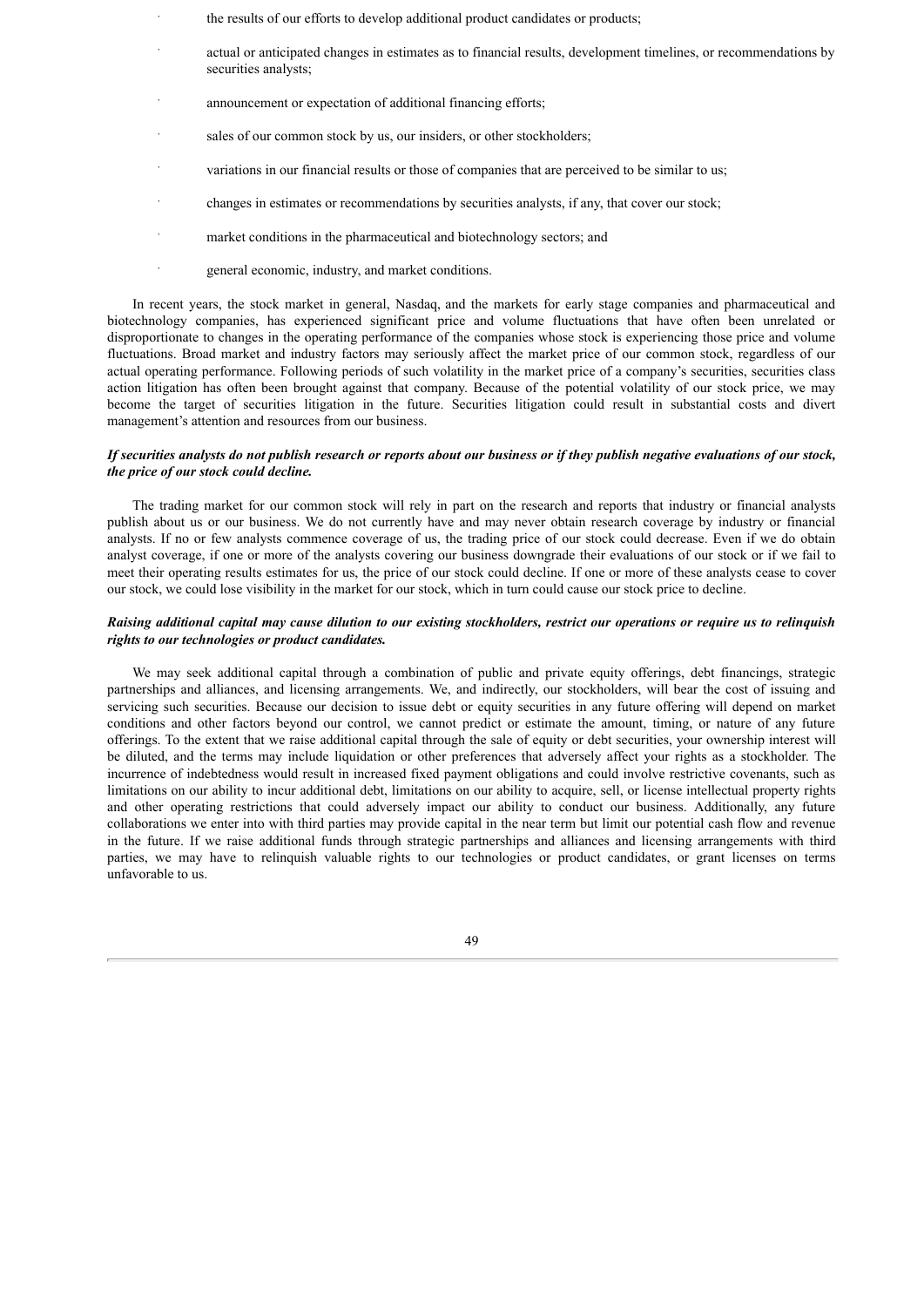#### If we are unable to maintain effective internal controls, our business, financial position, and results of operations could be *adversely af ected.*

As a public company, we are subject to reporting and other obligations under the Securities Exchange Act of 1934, as amended ("Exchange Act"), including the requirements of Section 404 of SOX, which require annual management assessments of the effectiveness of our internal control over financial reporting.

The rules governing the standards that must be met for management to assess our internal control over financial reporting are complex and require significant documentation, testing and possible remediation to meet the detailed standards under the rules. During testing, our management may identify material weaknesses or deficiencies which may not be remedied in time to meet the deadline imposed by SOX. These reporting and other obligations place significant demands on our management and administrative and operational resources, including accounting resources.

Our management is responsible for establishing and maintaining adequate internal control over financial reporting. Our internal control over financial reporting is a process designed to provide reasonable assurance regarding the reliability of financial reporting and the preparation of financial statements for external purposes in accordance with accounting principles generally accepted in the U.S. Any failure to maintain effective internal controls could have an adverse effect on our business, financial position, and results of operations.

#### We are a smaller reporting company and we cannot be certain if the reduced disclosure requirements applicable to smaller *reporting companies will make our common stock less attractive to investors.*

We are currently a "smaller reporting company" as defined in the Exchange Act, and are thus allowed to provide simplified executive compensation disclosures in our filings, are exempt from the provisions of Section 404(b) of SOX requiring that an independent registered public accounting firm provide an attestation report on the effectiveness of internal control over financial reporting and have certain other reduced disclosure obligations with respect to our SEC filings. We will remain a "smaller reporting company" until the aggregate market value of our outstanding common stock held by non-affiliates as of the last business day our recently completed second fiscal quarter is \$250 million or more. We cannot predict whether investors will find our common stock less attractive because of our reliance on any of these exemptions. If some investors find our common stock less attractive as a result, there may be a less active trading market for our common stock and our stock price may be more volatile.

#### We cannot ensure that there will be an active, liquid trading market for our common stock, as we have in the past and may in the future fail to meet all applicable listing requirements and, our common stock may be delisted from The Nasdaq Capital *Market, which could have an adverse impact on the liquidity and market price of our common stock.*

Our common stock is currently listed on The Nasdaq Capital Market, which has qualitative and quantitative listing criteria that we must meet in order to remain listed on Nasdaq.

Until August 2018, we were listed on the Nasdaq Global Market and have in the past temporarily fallen out of compliance with Nasdaq listing standards and there can be no assurance that we will continue to meet the appropriate Nasdaq listing requirements in the future.

On March 13, 2018, we received a notice from the staff of The Nasdaq Stock Market LLC (the "Staff") that we were not in compliance with Nasdaq Listing Rule 5450, setting forth the requirements for continued listing on Nasdaq. Nasdaq Listing Rule 5450 requires, among other things, that we meet one of the three standards under Nasdaq Listing Rule 5450(b); the Equity Standard; the Market Value Standard; or the Total Asset/Total Revenue Standard. The Staff notice stated that we were not in compliance with Nasdaq Listing Rule 5450(b)(2)(A) (under the Market Value Standard), as the minimum market value of our common stock had been below \$50 million for 30 consecutive business days. In addition, the Staff notice stated that we did not meet the requirements under Nasdaq Listing Rule 5450(b)(3)(A) (under the Total Asset/Total Revenue Standard).

On April 26, 2018, following ten consecutive business days during which the market value of our common stock was \$50 million or greater, we regained compliance with Nasdaq Listing Rule 5450(b)(2)(A).

On August 8, 2018, we received a letter from the Listing Qualifications Department of Nasdaq notifying us that our application to transfer our Nasdaq listing from the Nasdaq Global Select Market to The Nasdaq Capital Market had been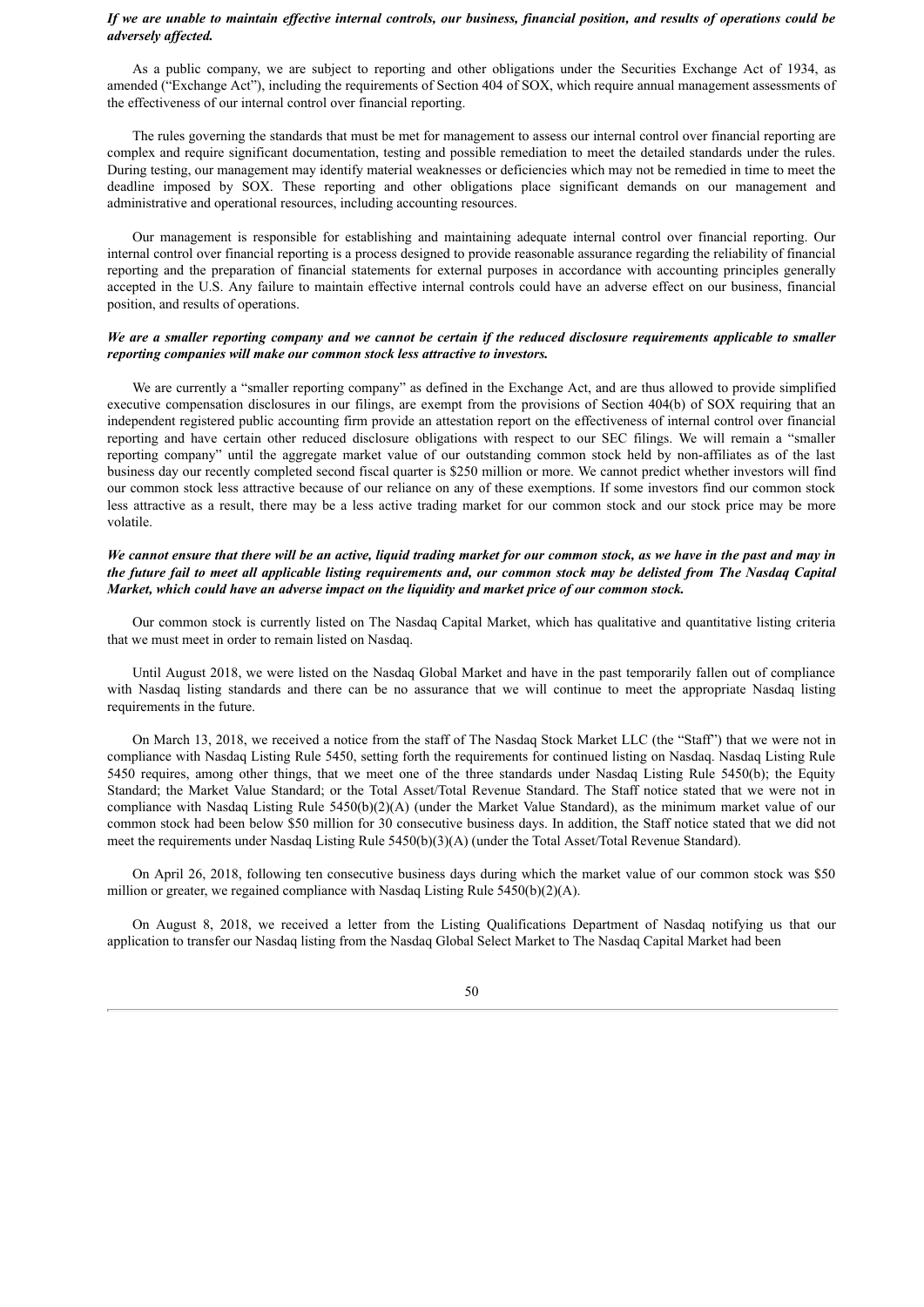approved. Our common stock was transferred to The Nasdaq Capital Market the opening of business on August 13, 2018 under the symbol "PTIE." On March 28, 2019, our common stock symbol was changed to "SAVA". This transfer of our listing to The Nasdaq Capital Market or any other similar future transfers could adversely affect the liquidity of our common stock. Any such event could make it more difficult to dispose of, or obtain accurate quotations for the price of, our common stock, and there also would likely be a reduction in our coverage by securities analysts, if any, and the news media, which could cause the price of our common stock to decline further. We may also face other material adverse consequences in such event, such as negative publicity, a decreased ability to obtain additional financing, diminished investor and/or employee confidence, and the loss of business development opportunities, some or all of which may contribute to a further decline in our stock price.

If future events cause our common stock to be delisted, the liquidity of our common stock would be adversely affected, investors may not be able to sell their shares quickly or at the latest market price if trading in our stock is not active, and the market price of our common stock could decrease.

#### *Anti-takeover provisions in our charter documents and Delaware law may prevent or delay removal of incumbent management or a change of control.*

Anti-takeover provisions of our amended and restated certificate of incorporation and amended and restated bylaws and Delaware law may have the effect of deterring or delaying attempts by our stockholders to remove or replace management, engage in proxy contests and effect changes in control. The provisions of our charter documents include:

- a classified board so that only one of the three classes of directors on our Board is elected each year;
- elimination of cumulative voting in the election of directors;
- procedures for advance notification of stockholder nominations and proposals;
- · the ability of the Board to amend our bylaws without stockholder approval; and
- · the ability of the Board to issue up to 10,000,000 shares of preferred stock without stockholder approval upon the terms and conditions and with the rights, privileges and preferences as the Board may determine.

In addition, as a Delaware corporation, we are subject to Delaware law, including Section 203 of the Delaware General Corporation Law. In general, Section 203 prohibits a Delaware corporation from engaging in any business combination with any interested stockholder for a period of three years following the date that the stockholder became an interested stockholder unless certain specific requirements are met as set forth in Section 203.

These provisions, alone or together, could have the effect of deterring or delaying changes in incumbent management, proxy contests or changes in control.

#### Our share ownership is concentrated, and our officers, directors and principal stockholders can exert significant control over *matters requiring stockholder approval.*

Due to their combined stock holdings, our officers, directors and principal stockholders (i.e., stockholders holding greater than 5% of our common stock) acting collectively may have the ability to exercise significant influence over matters requiring stockholder approval including the election of directors and approval of significant corporate transactions. In particular, Remi Barbier, our founder, Chairman of the Board, President and Chief Executive Officer, owns or controls a significant amount of the voting power of our outstanding capital stock. This concentration of ownership may delay or prevent a change in control of the Company and may make some transactions, including but not limited to any merger, consolidation, or sale of substantially all of our assets, more difficult or impossible to complete without the support of key stockholders.

Publicly available information regarding stockholders' ownership may not be comprehensive because the SEC does not require certain large stockholders to publicly disclose their stock ownership positions.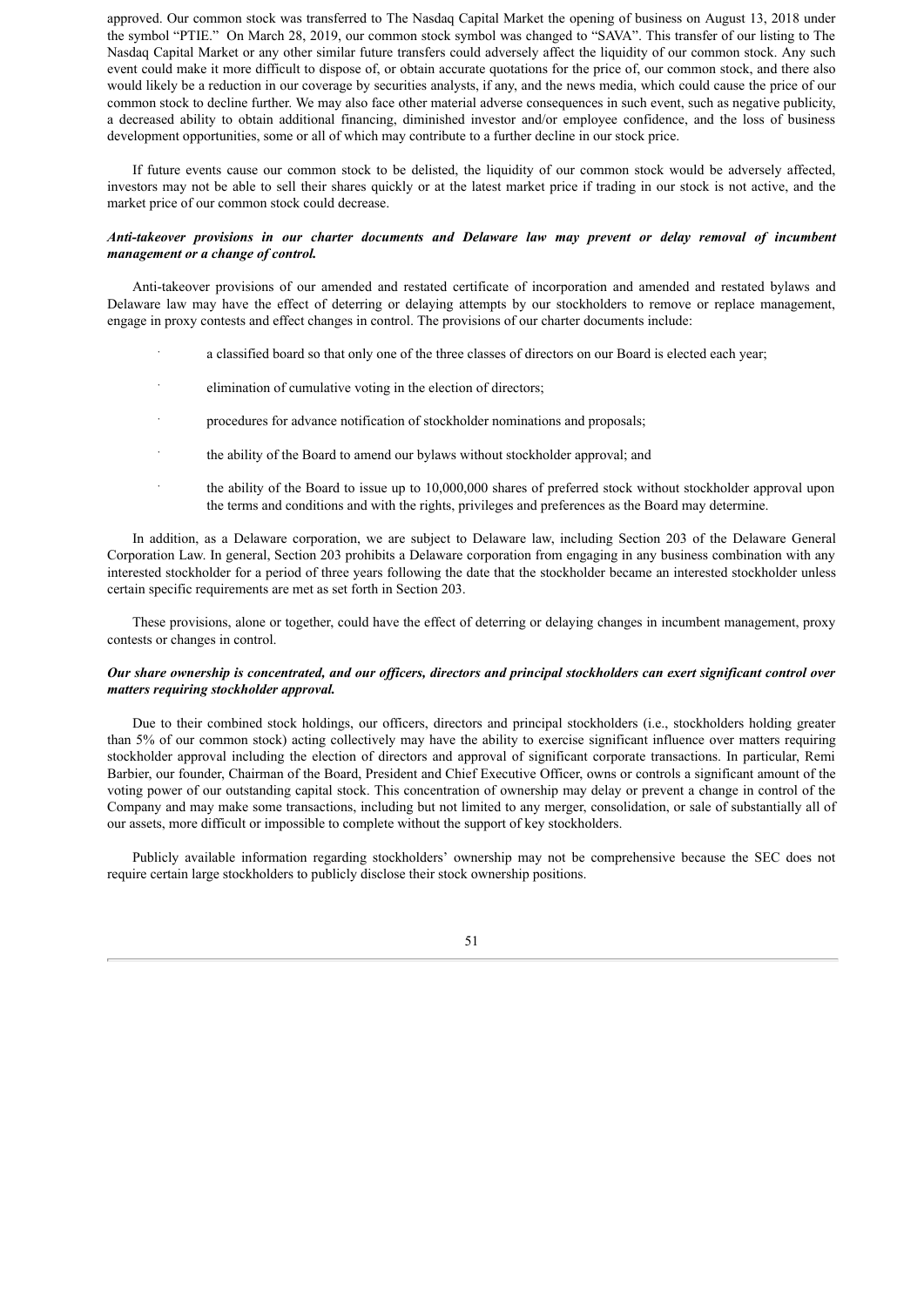#### If the fair value of our stock increases and outstanding performance awards vest, we expect to use substantial amounts of cash *to fund employee tax liabilities.*

We have performance awards outstanding. If these performance awards vest, we expect to issue our employees shares of our common stock net of statutory employment taxes. This net issuance results in fewer shares issued and uses our cash to fund such taxes. The use of cash could be substantially higher, depending on the fair value of our common stock on the date the performance awards vest. If our use of cash to fund these taxes is substantial, our cash balance could substantially decline and our stock price could also decline.

We may in the future seek to fund the cash used for performance awards through the sale of our common stock. However, we may not be successful in selling shares of our common stock to fund the cash used for performance awards. If the number of shares we sell to fund the cash used for performance awards is significant, our stock price could decline.

#### Our operating results may fluctuate from quarter to quarter and this fluctuation may cause our stock price to decline.

Our quarterly operating results have fluctuated in the past and are likely to fluctuate in the future. Factors contributing to these fluctuations include, among other items, the timing and enrollment rates of clinical trials for our product candidates, our need for clinical supplies and the valuation of stock-based compensation. Thus, quarter-to-quarter comparisons of our operating results may not be indicative of what to expect in the future. As a result, in some future quarters our clinical, financial or operating results may not meet the expectations of securities analysts and investors and could result in a decline in the price of our stock.

#### We may sell additional equity or debt securities to fund our operations, which may result in dilution to our stockholders and *impose restrictions on our business.*

In order to raise additional capital to support our operations, we may sell additional shares of our common stock or other securities convertible into or exchangeable for our common stock including under our ATM Agreement (as defined below), which could result in dilution our stockholders. On February 8, 2018, we entered into the Capital on Demand™ Sales Agreement, or the ATM Agreement, with JonesTrading Institutional Services LLC ("JonesTrading"), for the offer and sale up to \$16.9 million of shares of our common stock, from time to time in one or more public offerings of our common stock, with JonesTrading acting as agent. Such transactions are to be made pursuant to a shelf registration statement that was declared effective by the SEC on July 31, 2017. On August 16, 2018, we filed a prospectus supplement, dated August 15, 2018, limiting sales under such ATM Agreement to up to \$7.0 million of shares of our common stock and suspending sales under our ATM Agreement. We have sold a total of \$4.1 million of our common stock under the ATM Agreement, before offering expenses.

On August 17, 2018, we completed an offering of common stock and issuance of warrants. We cannot assure you that we will be able to sell shares or other securities in any other offering at a price per share that is equal to or greater than the price per share paid by investors in prior offerings, and investors purchasing our shares or other securities in the future could have rights superior to existing shareholders. The price per share at which we sell additional shares of our common stock or securities convertible into or exchangeable for our common stock in future transactions may be higher or lower than the price per share in prior offerings.

#### **Organizational Risks**

#### *We may not be successful in implementing the reorganization of our business.*

In late 2018, we announced a strategic reorganization from a focus on analgesic drug development to neurodegenerative drug development. If we are unsuccessful in the execution of our new strategic reorganization, our business, financial condition, results of operations and prospects will be materially adversely affected.

The success of our business will depend upon our ability to develop and commercialize drug and diagnostic assets that target Alzheimer's disease, as well as others that we may develop or in-license in the future. There can be no assurance that we will be able to continue to implement the reorganization successfully or that we will realize the projected benefits of this initiative. If we do not successfully execute our strategic reorganization, our financial results will be adversely affected. Even if we execute this strategic reorganization as planned, we may not yield the anticipated benefits. Moreover, our continued implementation of our strategic reorganization may entail such actions as a reduction in headcount or other savings initiatives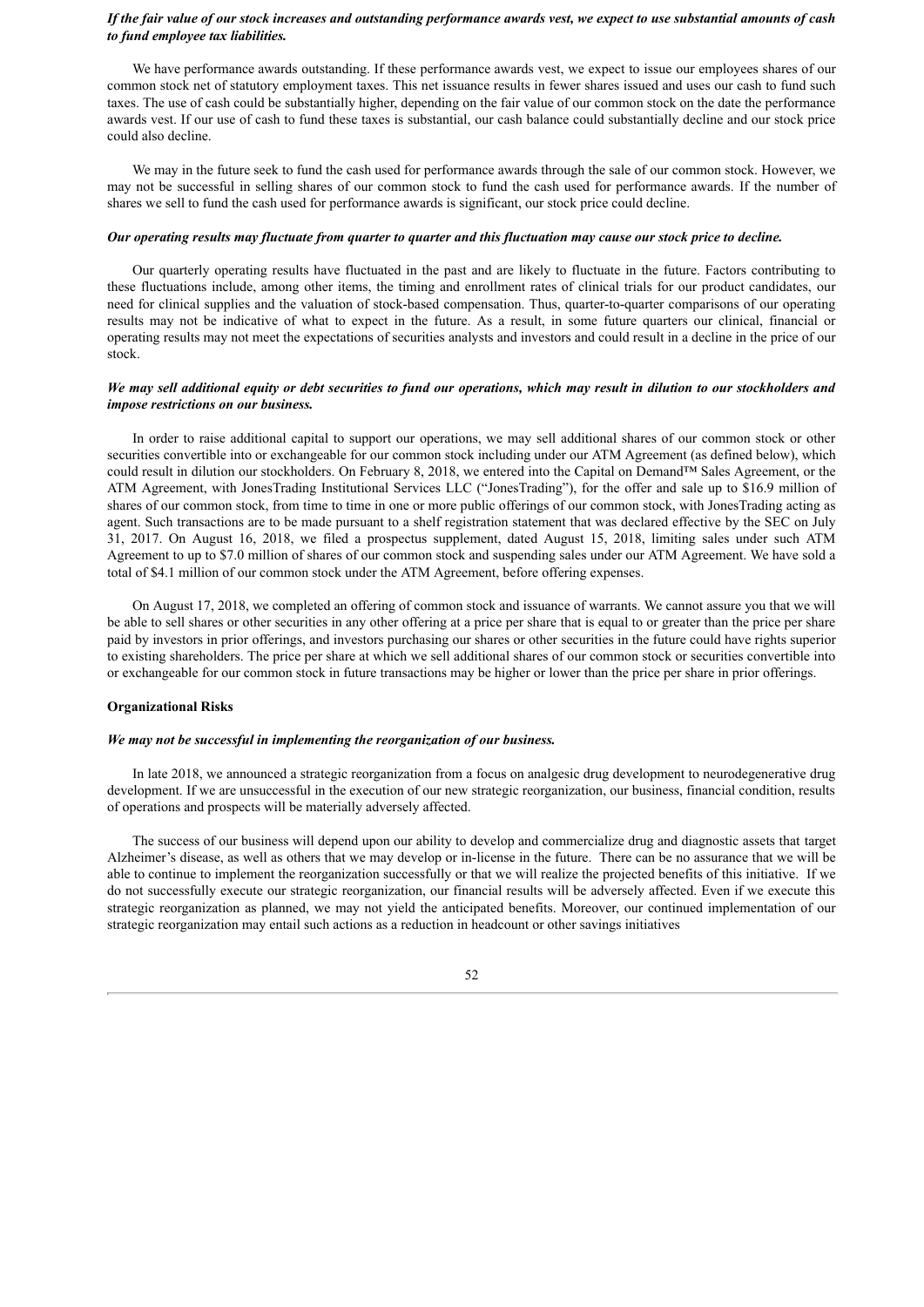and diversion of resources from other drugs currently in our pipeline which may have a material adverse effect on our business and profitability. Furthermore, our financial condition and results of operations following the strategic reorganization may not be comparable to the financial condition and results of operations reflected in our historical financial statements and historical financial information may not be indicative of our future financial performance.

#### We have broad discretion in the use of the net proceeds from any of our financing transactions and may not use them *ef ectively.*

Our management has broad discretion in the application of the net proceeds from our financing transactions, and investors will not have the opportunity to assess whether the net proceeds are being used appropriately. Our management could spend the net proceeds from offerings in ways that may vary substantially from their intended use, do not improve our results of operations or enhance the value of our common stock. The failure by our management to apply these funds effectively could result in financial losses that could have a material adverse effect on our business, cause the price of our common stock to decline and delay the development of our product candidates. Pending their use, we may invest the net proceeds from our financing transactions in a manner that does not produce income or that loses value.

#### **Risks Relating to Commercialization**

We currently have no in-house capabilities to manufacture or commercialize our product candidates and we rely on thirdparty commercial drug manufacturers for clinical drug supplies. If we are unable to develop our own manufacturing, sales, marketing and distribution capabilities, or if we are not successful in contracting with third parties for these services on *favorable terms, or at all, our product revenues could be disappointing.*

We rely on various third-parties to manufacture, fill, label, store, test and ship our product candidates. We plan to continue to outsource formulation, manufacturing and related activities. These suppliers must comply with cGMP regulations enforced by the FDA and other government agencies and DEA regulations, and are subject to ongoing periodic unannounced inspection, including preapproval inspections by the FDA and DEA and corresponding state and foreign government agencies to ensure strict compliance with cGMP and other standards. These manufacturers may subsequently be stopped from producing, manufacturing, filling, labeling, storing, testing and shipping our product candidates due to their non-compliance with federal, state or local regulations. We do not have control over our suppliers' compliance with these regulations and standards and we cannot control decisions by our suppliers that affect their ability or willingness to continue to supply us on acceptable terms, or at all.

Disputes in the past have arisen with some of these third-parties with respect to fulfilling certain conditions and obligations. There can be no guarantee that such disputes will not arise again in the future, which may lead to termination of an agreement. If an agreement is terminated, we would not be able to commercialize our product candidates until another manufacturer is identified and we have entered into a manufacturing agreement with such manufacturer. We may not be able to replace a commercial supplier on commercially reasonable terms, or at all. Replacing any of our commercial suppliers would be expensive and time consuming. Failure by any of our suppliers to perform as expected could delay or prevent the commercialization or potential regulatory approval of our product candidates for an extended period of time, result in shortages, cost overruns or other problems and would materially harm our business.

We currently have no sales, marketing or distribution capabilities. We have not established commercial strategies regarding any of our product candidates. In order to commercialize our products, if any are approved by the FDA, we will either have to develop such capabilities internally or collaborate with third parties who can perform these services for us.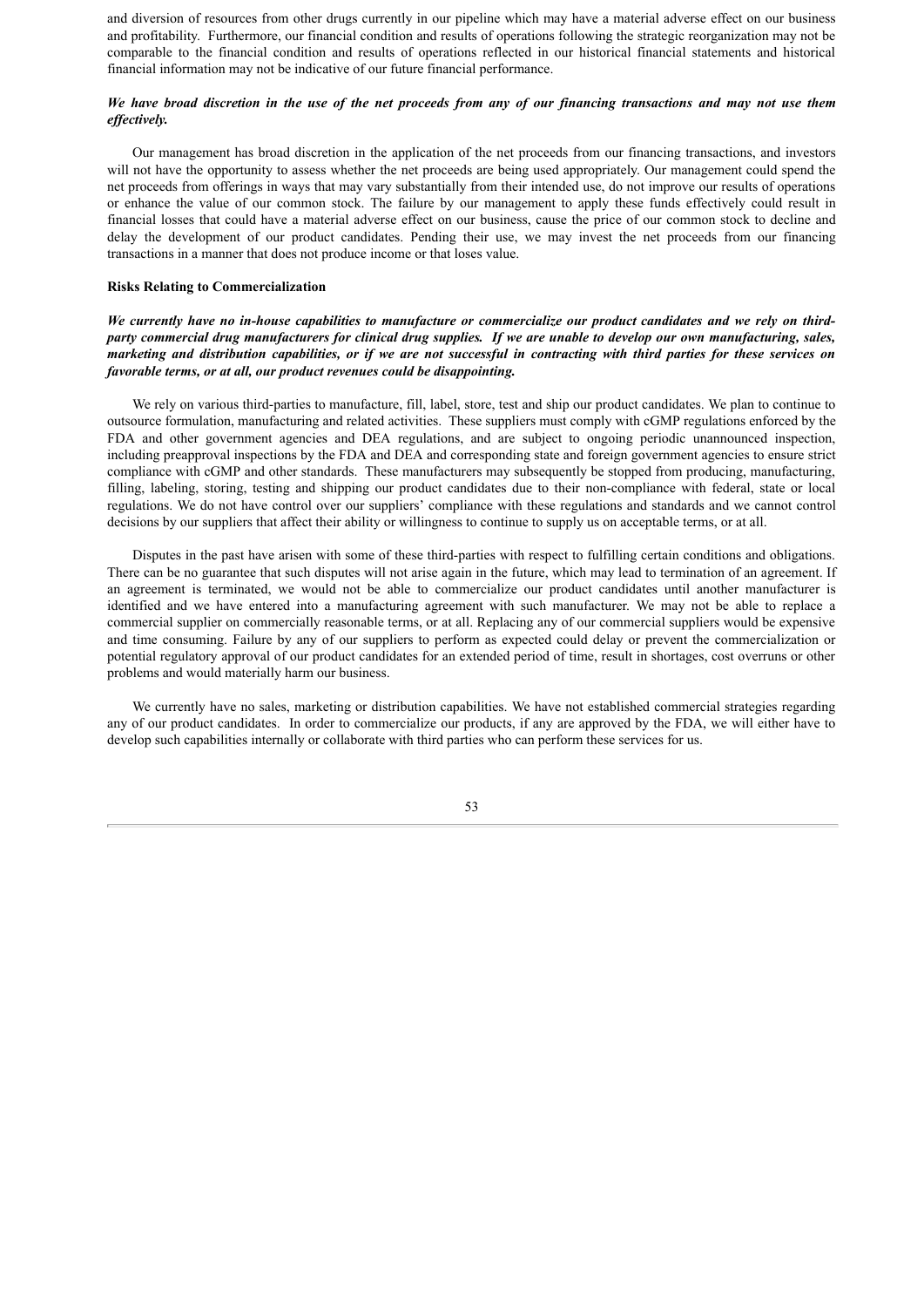If we decide to commercialize any of our drugs ourselves, we may not be able to

- hire and retain the necessary experienced personnel;
- build sales, marketing and distribution operations in a cost-effective manner which are capable of successfully launching new drugs;
- · obtain access to adequate numbers of physicians to prescribe our products; or
	- generate sufficient product revenues.

In addition, establishing such operations on our own will take time and involve significant expense. If our commercial operations lack complementary products, we may not be able to compete in a cost-effective manner with competitors with more products to sell. If we engage third-party collaborators to perform any commercial operations, our future revenues may depend significantly upon the performance of those collaborators.

If we decide to enter into new co-promotion or other licensing arrangements with third parties, we may be unable to locate acceptable collaborators because the number of potential collaborators is limited and because of competition from others for similar alliances. Even if we are able to identify one or more acceptable new collaborators, we may not be able to enter into any collaborative arrangements on favorable terms, or at all.

In addition, due to the nature of the market for our product candidates, it may be necessary for us to license all or substantially all of our product candidates to a single collaborator, thereby eliminating our opportunity to commercialize these other products independently. If we enter into any such new collaborative arrangements, our revenues are likely to be lower than if we marketed and sold our products ourselves.

In addition, any revenues we receive would depend upon our collaborators' efforts which may not be adequate due to lack of attention or resource commitments, management turnover, change of strategic focus, business combinations or other factors outside of our control. Depending upon the terms of our collaboration, the remedies we have against an under-performing collaborator may be limited. If we were to terminate the relationship, it may be difficult or impossible to find a replacement collaborator on acceptable terms, or at all.

#### If physicians and patients do not accept and use our drugs, we will not achieve sufficient product revenues and our business  $will$  *suffer.*

Even if the FDA approves our drugs, physicians and patients may not accept and use them. Acceptance and use of our drugs will depend on a number of factors including:

- when the drug is launched into the market and related competition;
- approved label claims;
- · perceptions by members of the healthcare community, including physicians, about the safety and effectiveness of our drugs;
- perceptions by physicians regarding the cost benefit of our product candidates;
- · published studies demonstrating the cost-effectiveness of our drugs relative to competing products;
- · availability of reimbursement for our products from government or healthcare payers;
- · our or our collaborators' ability to implement a risk management plan prior to the distribution of any Schedule II drug; and
- · effectiveness of marketing and distribution efforts by us and other licensees and distributors.

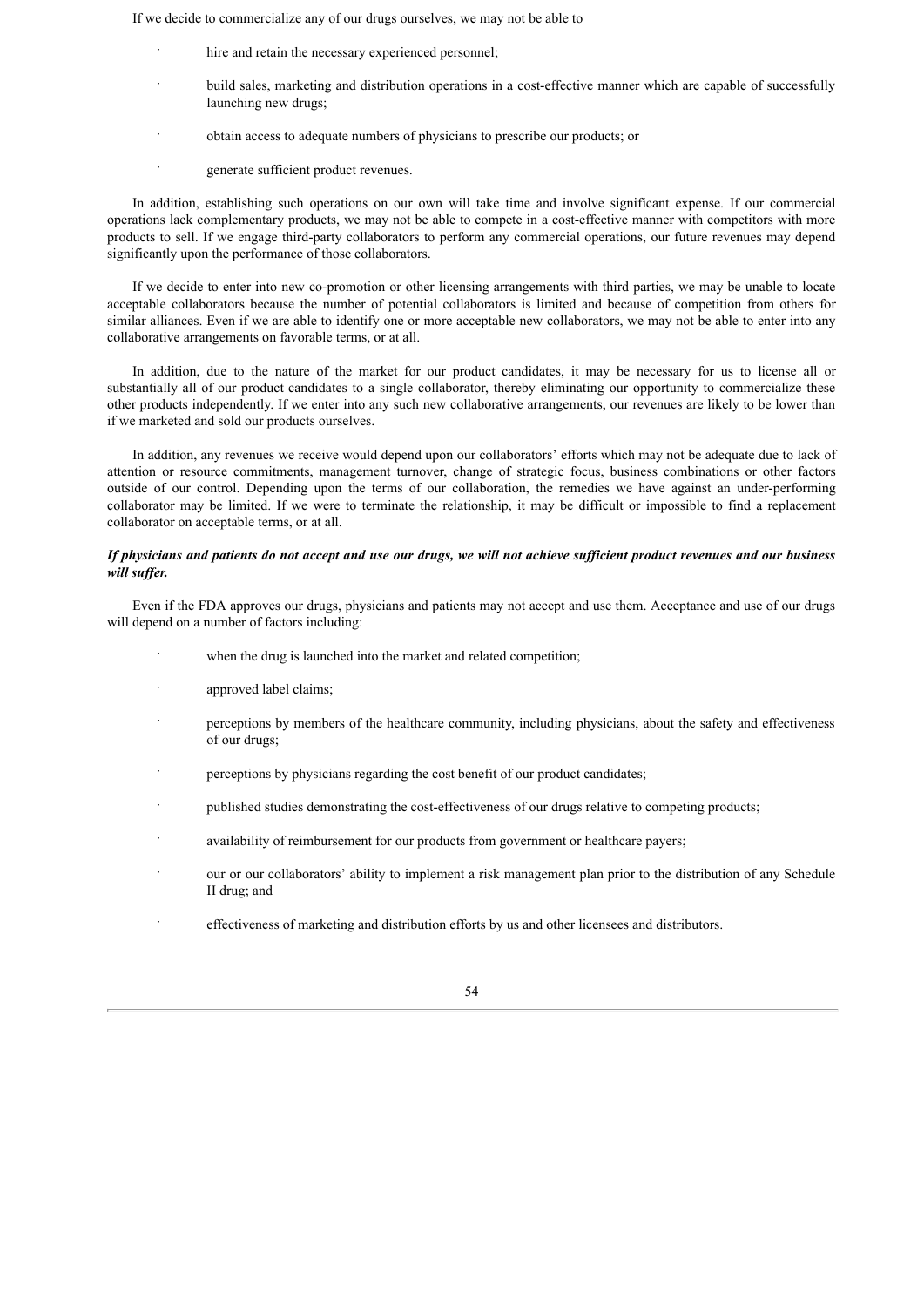Because we expect to rely on sales generated by our current lead product candidates for substantially all of our revenues for the foreseeable future, the failure of any of these drugs to find market acceptance would harm our business and could require us to seek additional financing.

#### Our ability to market and promote our product candidates will be determined and limited by FDA-approved labeling.

The commercial success of our product candidates will depend upon our ability to obtain FDA-approved labeling describing their features. Our failure to achieve FDA approval of product labeling containing such information will prevent us from advertising and promoting the key features of our product candidates in order to differentiate them from other similar products. This would make our products less competitive in the market.

#### **Risks Related to Government Regulation**

#### If we fail to comply with the complex federal, state, local and foreign laws and regulations that apply to our business, we could suffer severe consequences that could materially and adversely affect our operating results and financial condition.

Our operations are subject to extensive federal, state, local and foreign laws and regulations, all of which are subject to change. These laws and regulations currently include, among other things:

- The Clinical Laboratory Improvement Amendments ("CLIA") of 1988, which are United States federal regulatory standards that apply to all clinical laboratory testing performed on humans in the United States, requires that laboratories obtain certification from the federal government, and state licensure laws;
- · FDA laws and regulations;
- The Health Insurance Portability and Accountability Act ("HIPAA"), which imposes comprehensive federal standards with respect to the privacy and security of protected health information and requirements for the use of certain standardized electronic transactions, including penalties for violators, enforcement authority to state attorneys general and requirements for breach notification;
- state laws regulating testing and protecting the privacy of test results, as well as state laws protecting the privacy and security of health information and personal data and mandating reporting of breaches to affected individuals and state regulators;
- · the federal anti-kickback law, or the Anti-Kickback Statute, which prohibits knowingly and willfully offering, paying, soliciting, receiving, or providing remuneration, directly or indirectly, in exchange for or to induce either the referral of an individual, or the furnishing, arranging for, or recommending of an item or service that is reimbursable, in whole or in part, by a federal health care program;
- the federal False Claims Act ("FCA"), which imposes liability on any person or entity that, among other things, knowingly presents, or causes to be presented, a false or fraudulent claim for payment to the federal government;
- · the federal Civil Monetary Penalties Law, which prohibits, among other things, the offering or transfer of remuneration to a Medicare or state health care program beneficiary if the person knows or should know it is likely to influence the beneficiary's selection of a particular provider, practitioner, or supplier of services reimbursable by Medicare or a state health care program, unless an exception applies;
- · other federal and state fraud and abuse laws, such as anti-kickback laws, prohibitions on self-referral, and false claims acts, which may extend to services reimbursable by any third-party payor, including private insurers;
- the federal Physician Payments Sunshine Act, which requires manufacturers to track and report to the federal government certain payments and other transfers of value made to physicians and teaching hospitals and ownership or investment interests held by physicians and their immediate family members;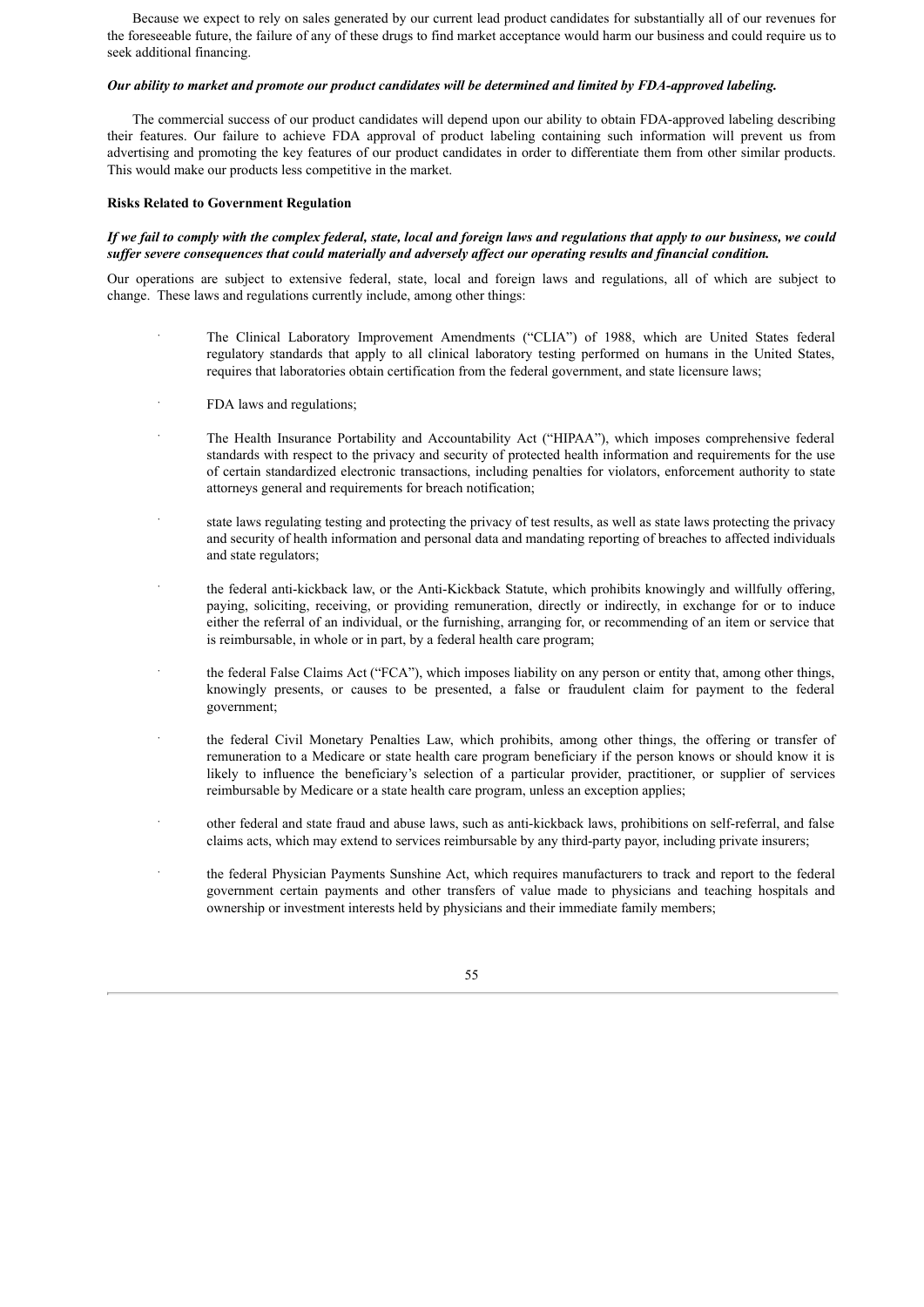- Section 216 of the federal Protecting Access to Medicare Act of 2014 ("PAMA"), which requires applicable laboratories to report private payer data in a timely and accurate manner beginning in 2017 and every three years thereafter (and in some cases annually);
- state laws that impose reporting and other compliance-related requirements; and
- similar foreign laws and regulations that will apply to us in foreign countries in which we may choose to operate in the future.

#### Enacted and future legislation may increase the difficulty and cost for us to commercialize our product candidates and may *reduce the prices we are able to obtain for our product candidates.*

Legislative and regulatory changes and future changes regarding the healthcare system could prevent or delay marketing approval of our product candidates, restrict or regulate post-approval activities or affect our ability to profitably sell any product candidates for which we obtain marketing approval.

In the U.S., the Medicare Prescription Drug, Improvement, and Modernization Act of 2003 (the "Medicare Modernization Act") established the Medicare Part D program and provided authority for limiting the number of drugs that will be covered in any therapeutic class thereunder. The Medicare Modernization Act, including its cost reduction initiatives, could limit the coverage and reimbursement rate that we receive for any of our approved products. Private payors may follow Medicare coverage policies and payment limitations in setting their own reimbursement rates resulting in similar limits in payments from private payors.

The Patient Protection and Affordable Care Act, as amended by the Health Care and Education Reconciliation Act, or collectively, the Affordable Care Act, among other things, imposes a significant annual fee on companies that manufacture or import branded prescription product candidates. It also contains substantial provisions intended to, among other things, broaden access to health insurance, reduce or constrain the growth of health care spending, enhance remedies against healthcare fraud and abuse, add new transparency requirements for the healthcare and health insurance industries, and impose additional health policy reforms, any of which could have a material adverse effect on our business. A significant number of provisions are not yet, or have only recently become, effective, but the Affordable Care Act may result in downward pressure on pharmaceutical pricing, especially under the Medicare program, and may also increase our regulatory burdens and operating costs.

The Affordable Care Act, as well as other healthcare reform measures that have been and may be adopted in the future, may result in more rigorous coverage criteria and in additional downward pressure on the price that we receive for any approved product, and could seriously harm our future revenues. Any reduction in reimbursement from Medicare or other government programs may result in a similar reduction in payments from private payors. The implementation of cost containment measures or other healthcare reforms may compromise our ability to generate revenue, attain profitability or commercialize our products.

The Affordable Care Act is a highly complex piece of legislation that continues to evolve. We do not and cannot understand or anticipate the full impact and potential implications of the Affordable Care Act on our business or on our drugs.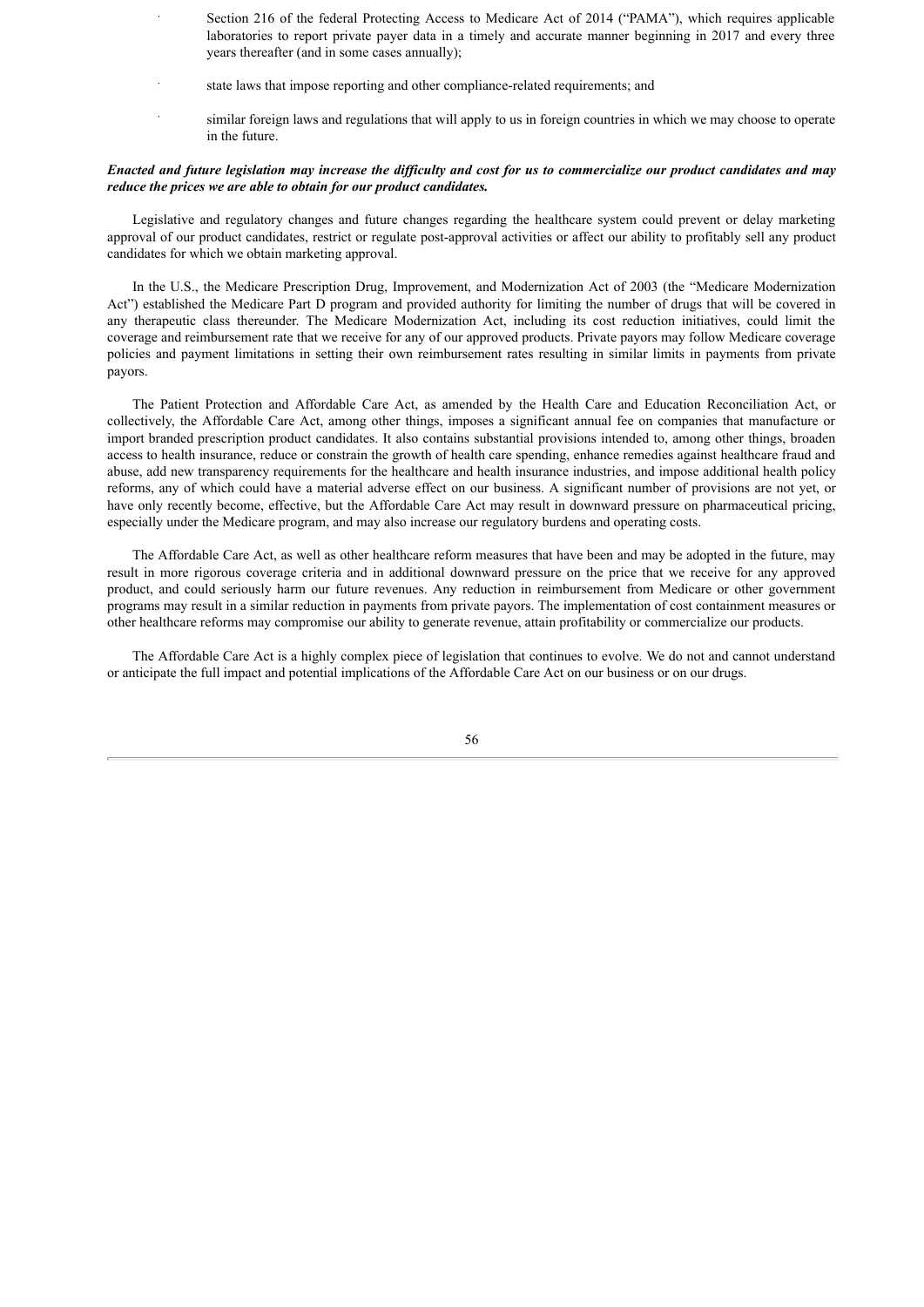Our relationships with customers and payors will be subject to applicable anti-kickback, fraud and abuse, transparency, and other healthcare laws and regulations, which could expose us to criminal sanctions, civil penalties, exclusion from *government healthcare programs, contractual damages, reputational harm, administrative burdens, and diminished profits and future earnings.*

Healthcare providers, physicians and payors play a primary role in the recommendation and prescription of any product candidates for which we may obtain marketing approval. Our future arrangements with payors and customers may expose us to broadly applicable fraud and abuse and other healthcare laws and regulations that may constrain the business or financial arrangements and relationships through which we market, sell and distribute any product candidates for which we may obtain marketing approval. Even though we do not and will not control referrals of healthcare services or bill directly to Medicare, Medicaid or other third-party payors, federal and state healthcare laws and regulations pertaining to fraud and abuse and patients' rights are and will be applicable to our business. Restrictions under applicable federal, state and foreign healthcare laws and regulations may affect our ability to operate and expose us to areas of risk, including:

- · the federal Anti-Kickback Statute, which prohibits, among other things, knowingly and willfully soliciting, offering, receiving or providing remuneration, directly or indirectly, in cash or in kind, to induce or reward either the referral of an individual for, or the purchase, order or recommendation of, any good or service, for which payment may be made under federal and state healthcare programs such as Medicare and Medicaid. A person or entity does not need to have actual knowledge of the statute or specific intent to violate it in order to have committed a violation;
- · the FCA, which imposes criminal and civil penalties, including through civil whistleblower or qui tam actions, against individuals or entities for knowingly presenting, or causing to be presented, to the federal government, claims for payment that are false or fraudulent or making a false statement to avoid, decrease or conceal an obligation to pay money to the federal government. In addition, the government may assert that a claim including items and services resulting from a violation of the federal Anti-Kickback Statute constitutes a false or fraudulent claim for purposes of the FCA;
	- · HIPAA, which imposes criminal and civil liability for executing a scheme to defraud any healthcare benefit program or making false statements relating to healthcare matters. Similar to the federal Anti-Kickback Statute, a person or entity does not need to have actual knowledge of the statute to defraud any healthcare benefit program or specific intent to violate it in order to have committed a violation;
- · HIPAA, as amended by the Health Information Technology for Economic and Clinical Health Act of 2009 and its implementing regulations, which also imposes obligations on certain covered entity healthcare providers, health plans, and healthcare clearinghouses as well as their business associates that perform certain services involving the use or disclosure of individually identifiable health information, including mandatory contractual terms, with respect to safeguarding the privacy, security and transmission of individually identifiable health information;
	- federal laws requiring drug manufacturers to report information related to payments and other transfers of value made to physicians and other healthcare providers, as well as ownership or investment interests held by physicians and their immediate family members, including under the federal Open Payments program, commonly known as the Sunshine Act, as well as other state and foreign laws regulating marketing activities; and
	- state and foreign equivalents of each of the above laws, including state anti-kickback and false claims laws, which may apply to sales or marketing arrangements and claims involving healthcare items or services reimbursed by non-governmental payors, including private insurers; state laws which require pharmaceutical companies to comply with the pharmaceutical industry's voluntary compliance guidelines and the relevant compliance guidance promulgated by the federal government or otherwise restricting payments that may be made to healthcare providers; and state and foreign laws governing the privacy and security of health information in certain circumstances, many of which differ from each other in significant ways and often are not preempted by HIPAA, thus complicating compliance efforts.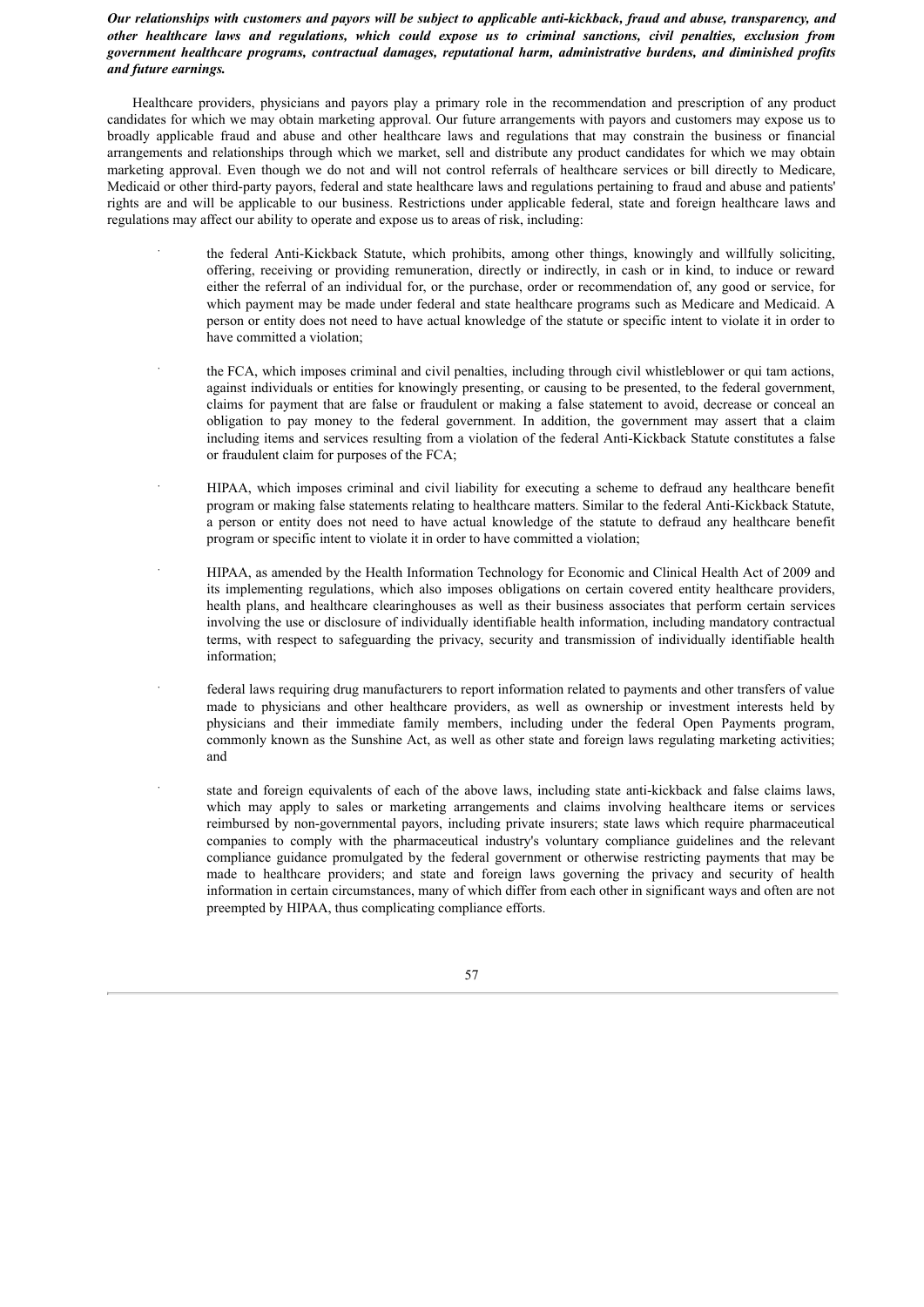Efforts to ensure that our business arrangements with third parties will comply with applicable healthcare laws and regulations will involve substantial costs. Nonetheless, it is possible that governmental authorities will conclude that our business practices may not comply with current or future statutes, regulations or case law involving applicable fraud and abuse or other healthcare laws and regulations. If our operations are found to be in violation of any of these laws or any other governmental regulations that may apply to us, we may be subject to significant civil, criminal and administrative penalties, damages, fines, imprisonment, exclusion from participation in government funded healthcare programs, such as Medicare and Medicaid, and the curtailment or restructuring of our operations.

#### Government agencies may establish and promulgate usage guidelines that could limit the use of our product candidates.

Government agencies, professional and medical societies, and other groups may establish usage guidelines that apply to our product candidates. These guidelines could address such matters as usage and dose, among other factors. Application of such guidelines could limit the clinical use or commercial appeal of our product candidates.

#### **Risks Relating to Manufacturing**

#### We do not own any manufacturing facilities and we rely on third-party commercial drug manufacturers for clinical drug *supply.*

We do not own any manufacturing facilities. We plan to continue to outsource formulation, manufacturing and related activities. We rely on a limited number of third-party suppliers to formulate, manufacture, fill, label, ship or store all of our product candidates. These suppliers must comply with current cGMP regulations enforced by the FDA and other government agencies and DEA regulations, and are subject to ongoing periodic unannounced inspection, including preapproval inspections by the FDA and DEA and corresponding state and foreign government agencies to ensure strict compliance with cGMP and other government regulations and corresponding foreign standards. These manufacturers may subsequently be stopped from producing, storing, shipping or testing our drug products due to their non-compliance with federal, state or local regulations. We do not have control over our suppliers' compliance with these regulations and standards. We cannot control decisions by our suppliers that affect their ability or willingness to continue to supply us on acceptable terms, or at all. We may not be able to replace a commercial supplier on commercially reasonable terms, or at all. Replacing any of our commercial suppliers would be expensive and time consuming. Failure by any of our suppliers to perform as expected could delay or prevent commercialization of our product candidates or result in shortages, cost overruns, or other problems and would materially harm our business.

#### **Item 1B.** *Unresolved Staf Comments*

None.

We lease approximately 6,000 square feet of office space pursuant to a non-cancelable operating lease in Austin, TX that expires in December 2020, which is used for the development of novel drugs. We believe that our facilities are adequate and suitable for our current needs.

#### **Item 3.** *Legal Proceedings*

None.

#### **Item 4.** *Mine Safety Disclosures*

Not applicable.

**Item 2.** *Properties*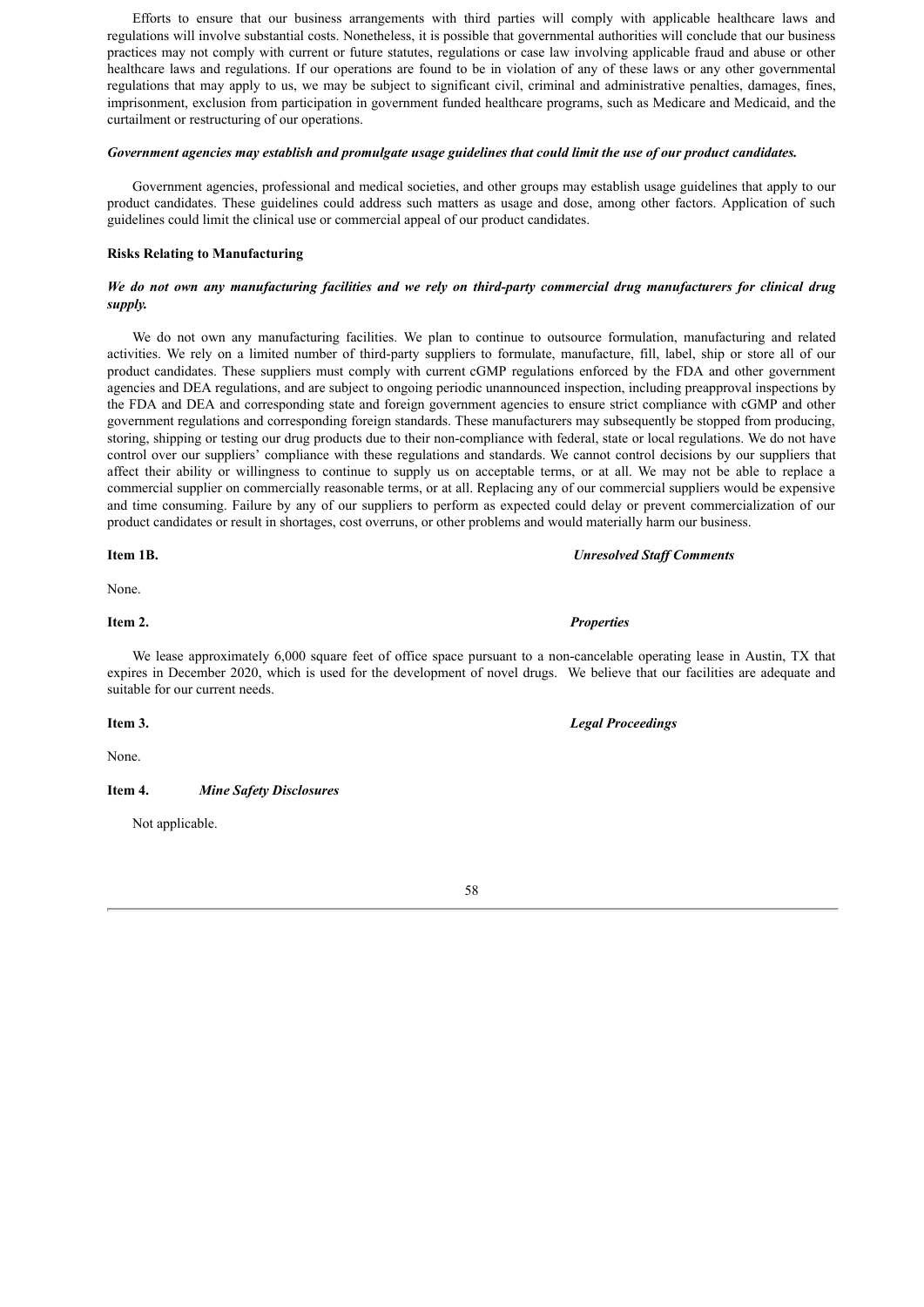#### **PART II**

### **Item 5.** *Market for Registrant's Common Equity, Related Stockholder Matters and Issuer Purchases of Equity Securities*

### **Market Price of Dividends of the Registrants Common Equity and Related Stockholder Matters**

Our common stock is quoted on Nasdaq, under the symbol "SAVA."

We currently expect to retain future earnings, if any, for use in the operation and expansion of our business and, notwithstanding our special non-dividend distributions in December 2012 (of \$0.75 per share of common stock totaling \$34.0 million) and December 2010 (of \$2.00 per share of common stock totaling \$85.7 million), we have not paid and do not anticipate paying any cash dividends in the foreseeable future. As of January 17, 2019, there were approximately 26 holders of record of our common stock.

**Item 6.** *Selected Financial Data*

Not applicable.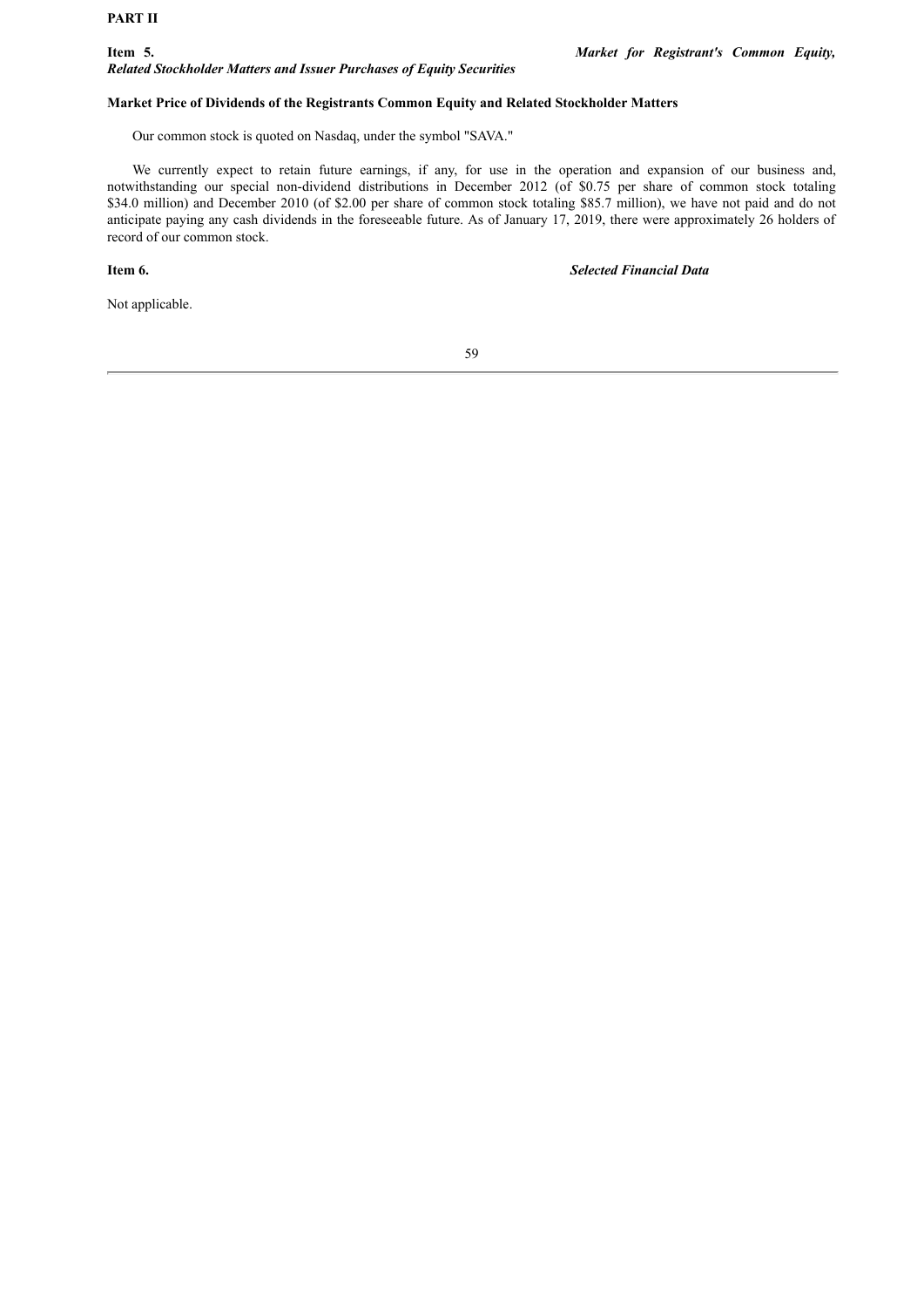#### **Item 7.** *Management's Discussion and Analysis of Financial Condition and Results of Operations*

This discussion and analysis should be read in conjunction with our financial statements and accompanying notes included elsewhere in this report. Operating results are not necessarily indicative of results that may occur in future periods.

#### **Overview**

Cassava Sciences, Inc. is a clinical-stage drug development company. Our expertise is to develop new product candidates and to guide these through various regulatory and development pathways in preparation for their potential commercialization. Since our inception, we have generally focused our drug development efforts on disorders of the central nervous system. We are currently conducting a Phase II clinical program for patients with Alzheimer's disease. By necessity, the conduct of drug development is complex, lengthy, expensive and risky. The U.S. Food and Drug Administration (the "FDA") has not yet established the safety or efficacy of our product candidates.

Our overall strategy is to leverage our unique scientific/clinical platform to develop a first-in-class program for neurodegeneration. Our goal is to address Alzheimer's disease and other neurodegenerative diseases, particularly those with a strong neuroinflammation component, with PTI-125, our drug product candidate and a diagnostic product candidate, PTI-125Dx, to detect Alzheimer's disease.

We seek to develop and gain regulatory approval for PTI-125 for the treatment of Alzheimer's disease and PTI-125Dx for the diagnosis of Alzheimer's disease. The following is a summary of our clinical-stage biopharmaceutical assets:

**PTI-125** – PTI-125 is the name of our product candidate for the treatment of Alzheimer's disease. This proprietary small molecule drug represents an entirely new target to treat Alzheimer's disease. PTI-125 benefits from a strong scientific rationale, peer-reviewed publications in prestigious academic journals and multiple peer-reviewed research grant awards from the National Institutes of Health ("NIH"), the primary agency of the U.S. government for biomedical research.

In 2018, we initiated a Phase II clinical program in patients with Alzheimer's disease using PTI-125. Our Phase II clinical program with PTI-125 is substantially funded by research grant awards from the NIH. PTI-125 was discovered and designed inhouse and was characterized by our academic collaborators during research activities that were conducted from approximately 2008 to date. We own exclusive, worldwide rights to PTI-125, without royalty obligations to any third party.

**PTI-125Dx** – We are developing PTI-125Dx as a blood-based biomarker/diagnostic to detect Alzheimer's disease. The goal of PTI-125Dx is to make the detection of Alzheimer's disease as simple as getting a blood test. This clinical-stage program is substantially funded by research grant awards from the NIH. PTI-125Dx was discovered and designed in-house and was characterized by our academic collaborators during research activities that were conducted from approximately 2008 to date. We own exclusive, worldwide rights to PTI-125Dx, without royalty obligations to any third party.

#### **Our scientific approach is different.**

For over 100 years, scientists have ascribed various neurodegenerative diseases to pathological proteins that misfold. Misfolded proteins are also altered or they aggregate, such as amyloid and tau in the case of Alzheimer's disease. Destruction of neuronal synapses, accelerated nerve cell death, and dysfunction of the brain support cells, are all widely believed to be a direct consequence of misfolded proteins.

Historically, the drug industry has attempted to treat Alzheimer's disease by developing drugs that block the synthesis of, or remove or dis-aggregate, beta amyloid and, more recently, tau. Essentially, the prevailing doctrine said that amyloid must be cleared out of the brain. This scientific approach – known as the amyloid hypothesis - has been repeatedly tested by our competitors in late stage clinical trials using a variety of antibody backbones, epitopes, target conformations, biomarkers and in various stages of disease. Such studies have all failed to yield therapeutic benefit for patients with Alzheimer's disease. More recently, experimental efforts have been proposed to ramp up the brain's immune system in people with Alzheimer's disease to remove amyloid or tau, an approach known as immunotherapy. Current attempts to use immunotherapy to treat Alzheimer's disease may yet work, but for over 20 years this approach has also consistently failed due to lack of efficacy and/or for safety reasons. For example, older adults who receive active immunotherapy treatment often show reduced responsiveness of the immune system, and patients who do improve sometimes develop a life-threatening brain inflammation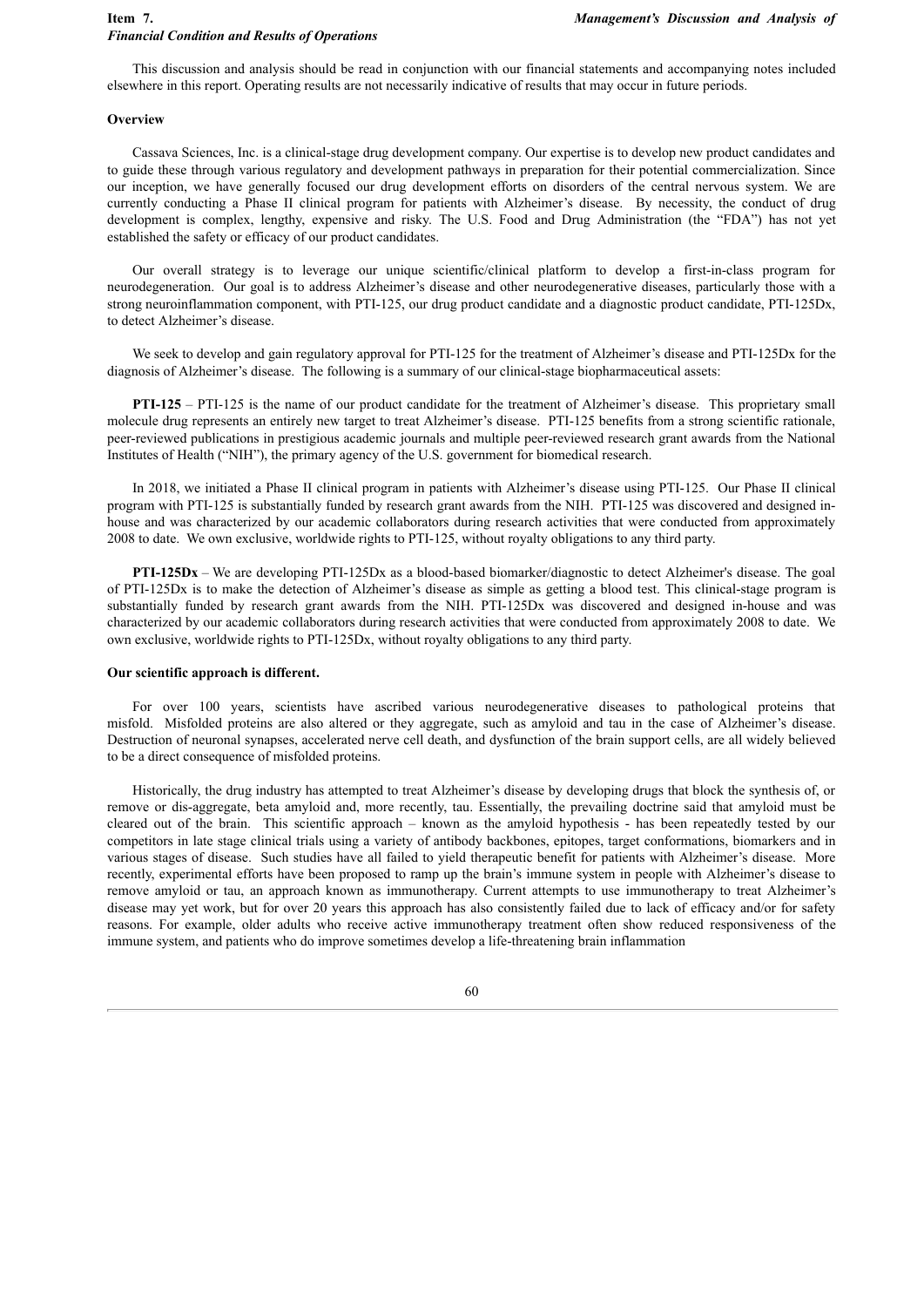called aseptic meningitis. More generally, even when active or passive immunization against amyloid beta has reduced the brain's amyloid load, such effects resulted in no therapeutic benefit to patients with Alzheimer's disease.

Since drug innovation is a trial-and-error process, clinical failures represent important learning opportunities. In the case of Alzheimer's disease, we believe the biopharmaceutical industry's track record of persistent failure reflects a need to consider more recent and innovative approaches regarding the neurobiology of Alzheimer's disease. We believe such scientific approaches may broaden the range of possible treatment approaches.

Over the last ten years, we have developed a new and promising scientific approach for the treatment and diagnosis of neurodegeneration, particularly Alzheimer's disease.

Importantly, we do not seek to clear amyloid out of the brain. Our approach is to stabilize a critical protein in the brain.

"Proteopathy" refers to a disease in which a protein becomes structurally abnormal, assembles and aggregates, and therefore loses its normal function and disrupts or injures the function of surrounding cells, tissues and organs. Through years of basic research, we have identified a structurally altered protein in the brain. We believe our experimental evidence demonstrates that this proteopathy plays a critical role in the development of neurodegenerative diseases, including the neurodegeneration observed in Alzheimer's disease. Using scientific insight and advanced tools in biochemistry, bioinformatics and imaging, we have elucidated this protein dysfunction. We have engineered a family of high-affinity small molecules to target the structurally altered protein and restore the protein to its normal shape and function. This family of small molecules, including PTI-125, was designed in-house and characterized by our academic collaborators.

The target of PTI-125 is an altered form of a scaffolding protein called filamin A ("FLNA"). Altered FLNA causes a cascade of toxic effects in the brain. Altered FLNA is a proteopathy, which means that this protein is no longer capable of executing a stable, beneficial and protective role and instead becomes harmful and destructive to the brain. By reversing the alteration of FLNA, its pathology ceases to adversely affect surrounding cells in the brain. In animal models of disease, restoring normal FLNA resulted in a multitude of therapeutic effects, including normalizing neurotransmission, decreasing neuroinflammation and restoring memory and cognition. By restoring function to multiple receptors and exerting powerful anti-inflammatory effects, we believe our approach has potential to slow the progression of neurodegeneration in humans. Thus, we have designed product candidates, such as PTI-125, with the goal of slowing or, potentially, even reversing the deterioration of brain cells. We believe the ability to simultaneously improve many vital functions in the brain represents a new, different and crucial approach to address neurodegeneration.

Importantly, since PTI-125 has a unique mechanism of action, we believe its potential therapeutic effects may be additive or synergistic with that of other therapeutic candidates aimed at the treatment of neurodegeneration.

#### **Our mission is to detect and treat Alzheimer's disease.**

Our lead therapeutic product candidate, called PTI-125, is initially aimed at Alzheimer's disease. PTI-125 is a small molecule drug with a novel mechanism of action. This drug candidate has demonstrated both cognitive improvement and slowing of disease progression in animal models of disease. PTI-125 is in Phase II clinical stage of development, with substantial support from the *National Institute on Aging* ("NIA"), a division of the NIH.

The target of PTI-125 is an altered form of filamin A ("FLNA"). FLNA is a scaffold protein that is widely found throughout the body. The function of a scaffold protein is to bring multiple other proteins together for them to interact. However, an altered, and highly toxic, form of FLNA is found in the Alzheimer's brain. Altered FLNA contributes to Alzheimer's disease by disrupting the normal function of neurons, leading to neurodegeneration and brain inflammation. Our product candidate, PTI-125, is aimed at countering the altered and toxic form of FLNA in the brain, thus restoring the normal function of this critical protein.

PTI-125 binds to altered FLNA with very high affinity. In doing so, PTI-125 restores the normal shape of FLNA and the normal function of three brain receptors: the alpha-7 nicotinic acetylcholine receptor; the N-methyl-D-aspartate ("NMDA") receptor; and the insulin receptor. These receptors have pivotal roles in brain cell survival, cognition and memory. In animal models, treatment with PTI-125 resulted in dramatic improvements in brain health, such as reduced amyloid and tau deposits, improved insulin receptor signaling and improved learning and memory. In addition, PTI-125 has another beneficial treatment effect of significantly reducing inflammatory cytokines in the brain. In animal models of disease, treatment with PTI-125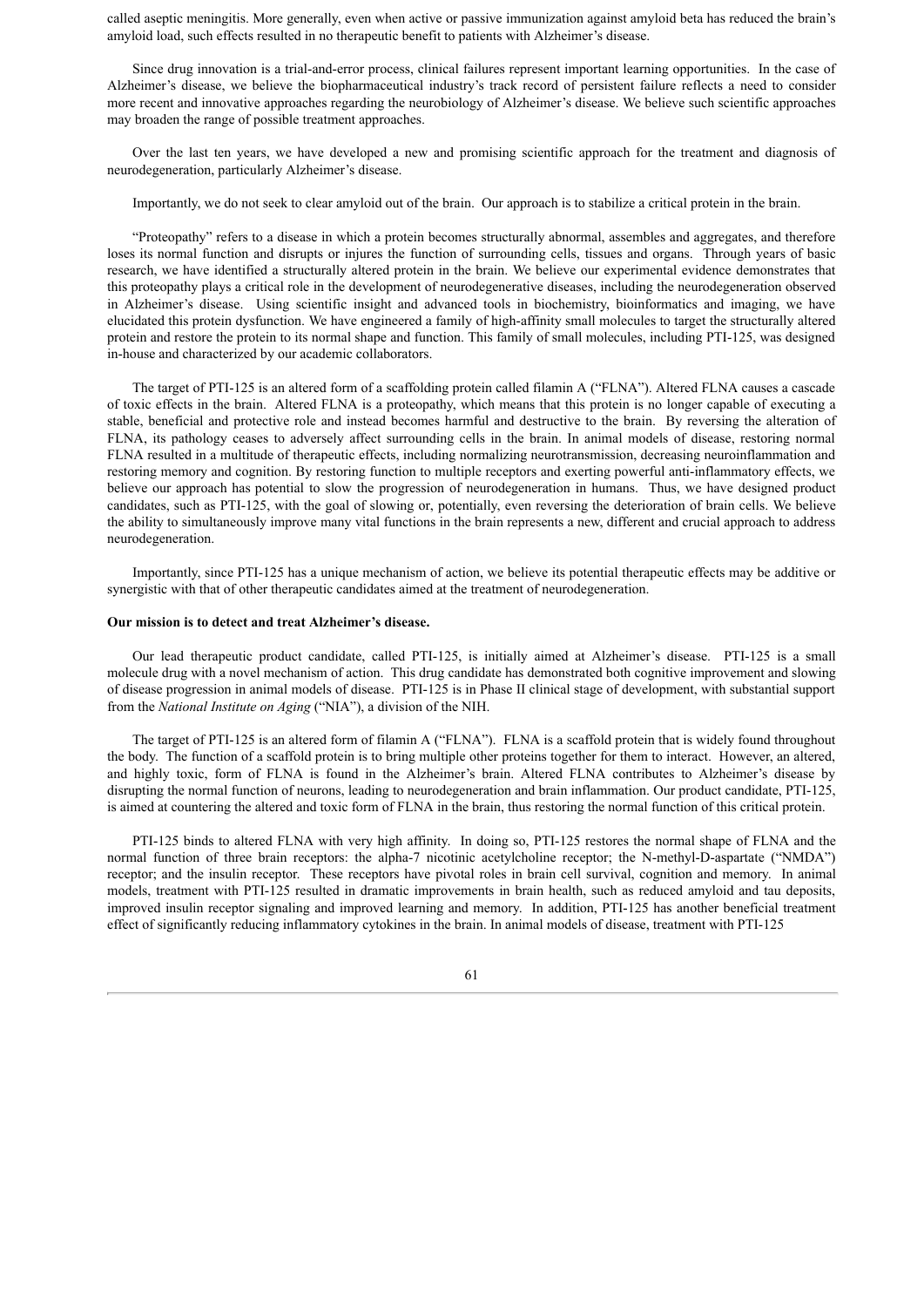abolished IL-6 production and suppressed TNF-alpha and IL-1beta levels by 86% and 80%, respectively, illustrating a powerful anti-neuroinflammatory effect.

Our science is published in peer-reviewed academic journals. In addition, our research has been supported by the NIH under multiple research grant awards. Each grant was awarded following an in-depth, competitive, peer-reviewed evaluation of our approach for scientific and technical merit by a panel of outside experts in the field. Strong, long-term support from the NIH has allowed us to advance our two product candidates for neurodegeneration, PTI-125 and PTI-125Dx, into clinical development.

#### *Our science is based on stabilizing a critical protein in the brain.*

Our scientific approach is to treat neurodegeneration by targeting an altered form of a scaffolding protein called filamin A ("FLNA"). Scaffolding proteins are essential for cell function because they participate in virtually every process within the cell. If their function is impaired, the consequences can be devastating. Technological advances in medicine and improvements in lifestyle are making our lives longer. But with age, genetic mutations and other factors conspire against healthy cells, resulting in altered proteins. Sometimes a cell can rid itself of altered proteins. However, when disease changes the shape and function of critical proteins, multiple downstream processes are impaired. There are many clinical conditions in which proteins become structurally altered and impair the normal function of cells, tissues and organs, leading to disease. Conversely, restoring altered proteins back to health – which is called proteostasis – is a well-accepted therapeutic strategy in clinical medicine.

Accumulation of altered proteins is common in age-related brain disorders. The most common is Alzheimer's disease. Altered proteins observed in the aging brain include hyperphosphorylated tau and beta amyloid, both hallmarks of Alzheimer's disease. Our scientists and outside collaborators have demonstrated that an altered, and highly toxic, form of the scaffolding protein FLNA exists in the Alzheimer's brain. Critically, altered FLNA enables the toxicity of both beta amyloid and tau proteins. This toxic cascade impairs brain health, leading to worsening symptoms of Alzheimer's disease over time. In addition to impairing brain cell function, altered FLNA enables persistent inflammation in the Alzheimer's brain. We have shown that altered FLNA also promotes neuroinflammation via toll-like receptor 4 ("TLR4"), an immune receptor that causes release of pro-inflammatory cytokines. Our therapeutic approach is designed to counteract these brain pathologies by restoring altered FLNA protein back to its normal, non-diseased conformation with PTI-125. Treatment with PTI-125 has been shown to restore the normal function of three brain receptors critical to brain cell survival, cognition and memory, i.e., the alpha-7 nicotinic acetylcholine receptor; the NMDA receptor; and the insulin receptor. Treatment with PTI-125 has also been shown to dramatically reduce inflammatory cytokine levels in brains of mice with Alzheimer's disease mutations, thus reducing the neuroinflammation that also characterizes Alzheimer's disease.

#### **Financial Overview**

We have yet to generate any revenues from product sales. We have an accumulated deficit of \$164.0 million at December 31, 2018. These losses have resulted principally from costs incurred in connection with research and development activities, salaries and other personnel-related costs and general corporate expenses. Research and development activities include costs of preclinical and clinical trials as well as clinical supplies associated with our product candidates. Salaries and other personnel-related costs include non-cash stock-based compensation associated with options and other equity awards granted to employees and nonemployees. Our operating results may fluctuate substantially from period to period as a result of the timing of preclinical activities, enrollment rates of clinical trials for our product candidates and our need for clinical supplies.

We believe that our cash and cash equivalents at December 31, 2018, will enable us to fund our operating expenses for at least the next 12 months. In addition, we may seek in the future to fund our operations through additional public or private equity or debt financings or other sources. However, we may be unable to raise additional funds or enter into such other arrangements when needed on favorable terms or at all. If we are unable to obtain financing or reach profitability, the related lack of liquidity will have a material adverse effect on our operations and future prospects.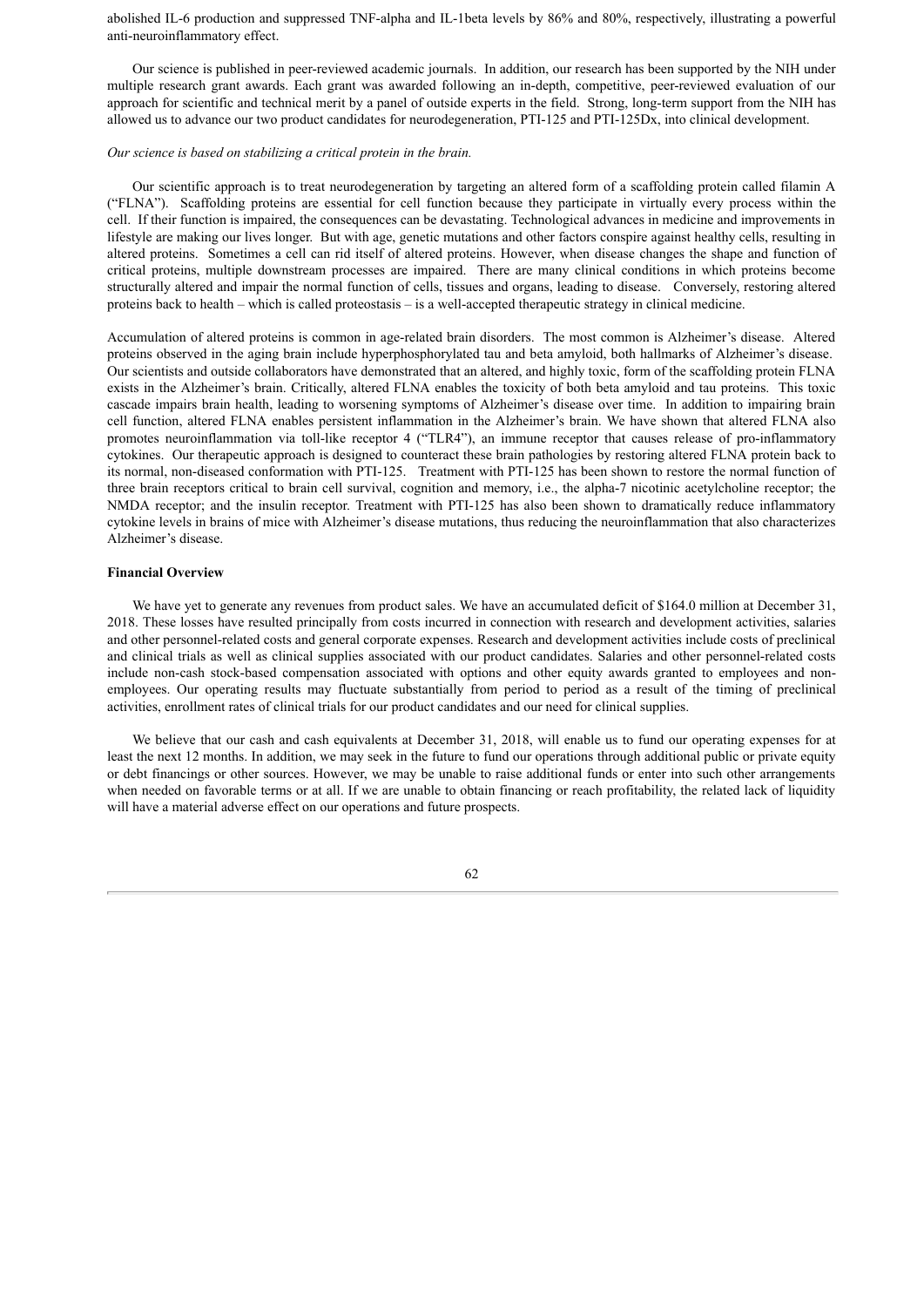We expect to continue to use significant cash resources in our operations for the next several years. Our cash requirements for operating activities and capital expenditures may increase substantially in the future as we:

- conduct preclinical and clinical trials for our product candidates;
- seek regulatory approvals for our product candidates;
- develop, formulate, manufacture and commercialize our product candidates;
- implement additional internal systems and develop new infrastructure;
- acquire or in-license additional products or technologies, or expand the use of our technology;
- · maintain, defend and expand the scope of our intellectual property; and
- hire additional personnel.

Product revenue will depend on our ability to receive regulatory approvals for, and successfully market, our product candidates. If our development efforts result in regulatory approval and successful commercialization of our product candidates, we will generate revenue from direct sales of our drugs and/or, if we license our drugs to future collaborators, from the receipt of license fees and royalties from sales of licensed products. We conduct our research and development programs through a combination of internal and collaborative programs. We rely on arrangements with universities, our collaborators, CROs and clinical research sites for a significant portion of our product development efforts.

We focus substantially all our research and development efforts on research and development in the areas of neurology. The following table summarizes expenses which have been reduced for reimbursements received for NIH grants (in thousands):

|                                           |      | Years ended December 31, |      |       |  |
|-------------------------------------------|------|--------------------------|------|-------|--|
|                                           | 2018 |                          | 2017 |       |  |
|                                           |      |                          |      |       |  |
| Research and development expenses - gross |      | 6.016                    |      | 9.024 |  |
| Less: Reimbursement from NIH grants       |      | 3.047                    |      | 1.409 |  |
| Research and development expenses - net   |      | 2.969                    |      | 7.615 |  |

Research and development expenses include compensation, contractor fees and supplies as well as allocated common costs. Contractor fees and supplies generally include expenses for preclinical studies and clinical trials and costs for formulation and manufacturing activities. Other common costs include the allocation of common costs such as facilities. During the year ended December 31, 2018 and 2017, we received \$3.0 million and \$1.4 million from research grants from the NIH. These reimbursements were recorded as a reduction to our research and development expenses.

Our abuse-deterrent technology has been applied across certain of our portfolio of product candidates. Data, know-how, personnel, clinical results, research results and other matters related to the research and development of any one of our product candidates also relate to, and further the development of, our other product candidates. As a result, costs allocated to a specific drug candidate may not necessarily reflect the actual costs surrounding research and development of such drug candidate due to cross application of the foregoing.

Estimating the dates of completion of clinical development, and the costs to complete development, of our product candidates would be highly speculative, subjective and potentially misleading. Pharmaceutical products take a significant amount of time to research, develop and commercialize. The clinical trial portion of the development of a new drug alone usually spans several years. We expect to reassess our future research and development plans based on our review of data we receive from our current research and development activities. The cost and pace of our future research and development activities are linked and subject to change.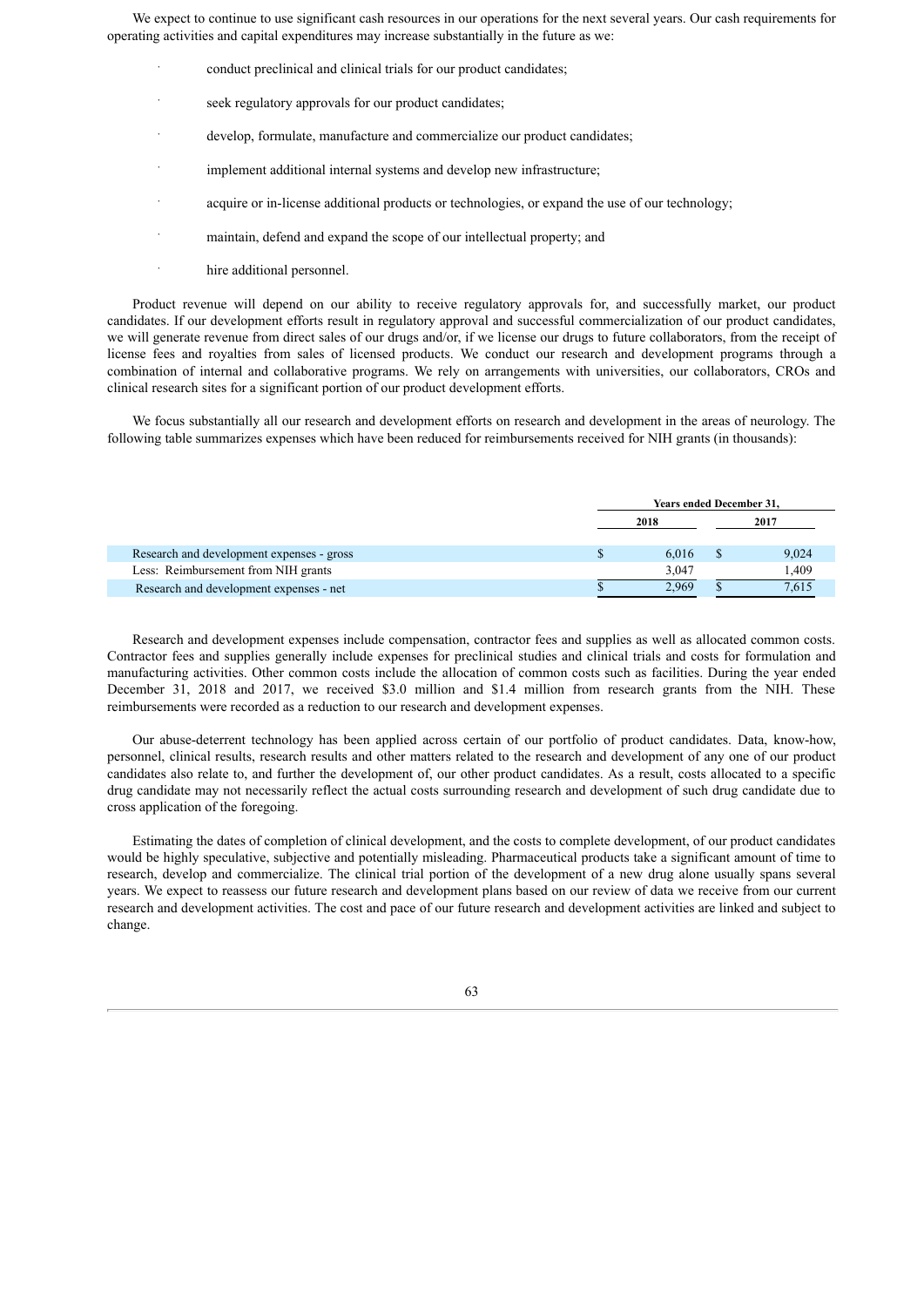#### **Critical Accounting Policies**

The preparation of our financial statements in accordance with U.S. generally accepted accounting principles requires us to make estimates and assumptions that affect the reported amounts of assets, liabilities, revenues, expenses and interest income in our financial statements and accompanying notes. We evaluate our estimates on an ongoing basis, including those estimates related to agreements and research collaborations. We base our estimates on historical experience and various other assumptions that we believe to be reasonable under the circumstances, the results of which form the basis for making judgments about the carrying values of assets and liabilities that are not readily apparent from other sources. Actual results may differ from these estimates under different assumptions or conditions. The following items in our financial statements require significant estimates and judgments:

- · *Stock-based compensation*. We recognize non-cash expense for the fair value of all stock options and other share-based awards. We use the Black-Scholes option valuation model to calculate the fair value of stock options, using the single-option award approach and straight-line attribution method. For options granted to employees and directors, we recognize the resulting fair value as expense on a straight-line basis over the vesting period of each respective stock option, generally four years. For options granted to non-employees, we remeasure the fair value expense using Black-Scholes each reporting period.
	- We have granted share-based awards that vest upon achievement of certain performance criteria, or performance awards. We multiply the number of performance awards by the fair market value of our common stock on the date of grant to calculate the fair value of each award. We estimate an implicit service period for achieving performance criteria for each award. We recognize the resulting fair value as expense over the implicit service period when we conclude that achieving the performance criteria is probable. We periodically review and update as appropriate our estimates of implicit service periods and determinations on achievement of the performance criteria. Performance awards vest and common stock is issued upon achievement of the performance criteria.
- *Income Taxes.* We make estimates and judgments in determining the need for a provision for income taxes, including the estimation of our taxable income or loss for each full fiscal year. We have accumulated significant deferred tax assets that reflect the tax effects of net operating loss and tax credit carryovers and temporary differences between the carrying amounts of assets and liabilities for financial reporting purposes and the amounts used for income tax purposes. Realization of deferred tax assets is dependent upon future earnings, if any. We are uncertain as to the timing and amount of any future earnings. Accordingly, we offset these deferred tax assets with a valuation allowance. We may in the future determine that our deferred tax assets will likely be realized, in which case we will reduce our valuation allowance in the quarter in which such determination is made. If the valuation allowance is reduced, we may recognize a benefit from income taxes in our statement of operations in that period. We classify interest recognized in connection with our tax positions as interest expense, when appropriate.

#### **Recent Accounting Pronouncements**

In February 2016, the FASB issued ASU No. 2016-02*, Leases (Topic 842)*. The core principle of Topic 842 is that a lessee should recognize the assets and liabilities that arise from leases. For operating leases, a lessee is required to recognize a right-ofuse asset and a lease liability, initially measured at the present value of the lease payments, in the statement of financial position. This ASU is effective for fiscal years beginning after December 15, 2018, including interim periods within those fiscal years. The Company is evaluating the effect that the adoption of this ASU will have on its financial statements. The Company currently expects that its operating lease commitment for its office space will be subject to the new standard and recognized as right-of-use asset and operating lease liability upon adoption of ASU 2016-02, which will increase the total assets and total liabilities that it reports relative to such amounts prior to adoption.

In August 2018, the FASB issued ASU No. 2018-13, *Fair Value Measurement (Topic 820) - Disclosure Framework - Changes to the Disclosure Requirements for Fair Value Measurement* ("ASU 2018-13"), which is designed to improve the effectiveness of disclosures by removing, modifying and adding disclosures related to fair value measurements. ASU 2018-13 is effective for fiscal years beginning after December 15, 2019, including interim periods within those fiscal years. The Company is currently evaluating the impact of ASU 2018-13 on its consolidated financial statements.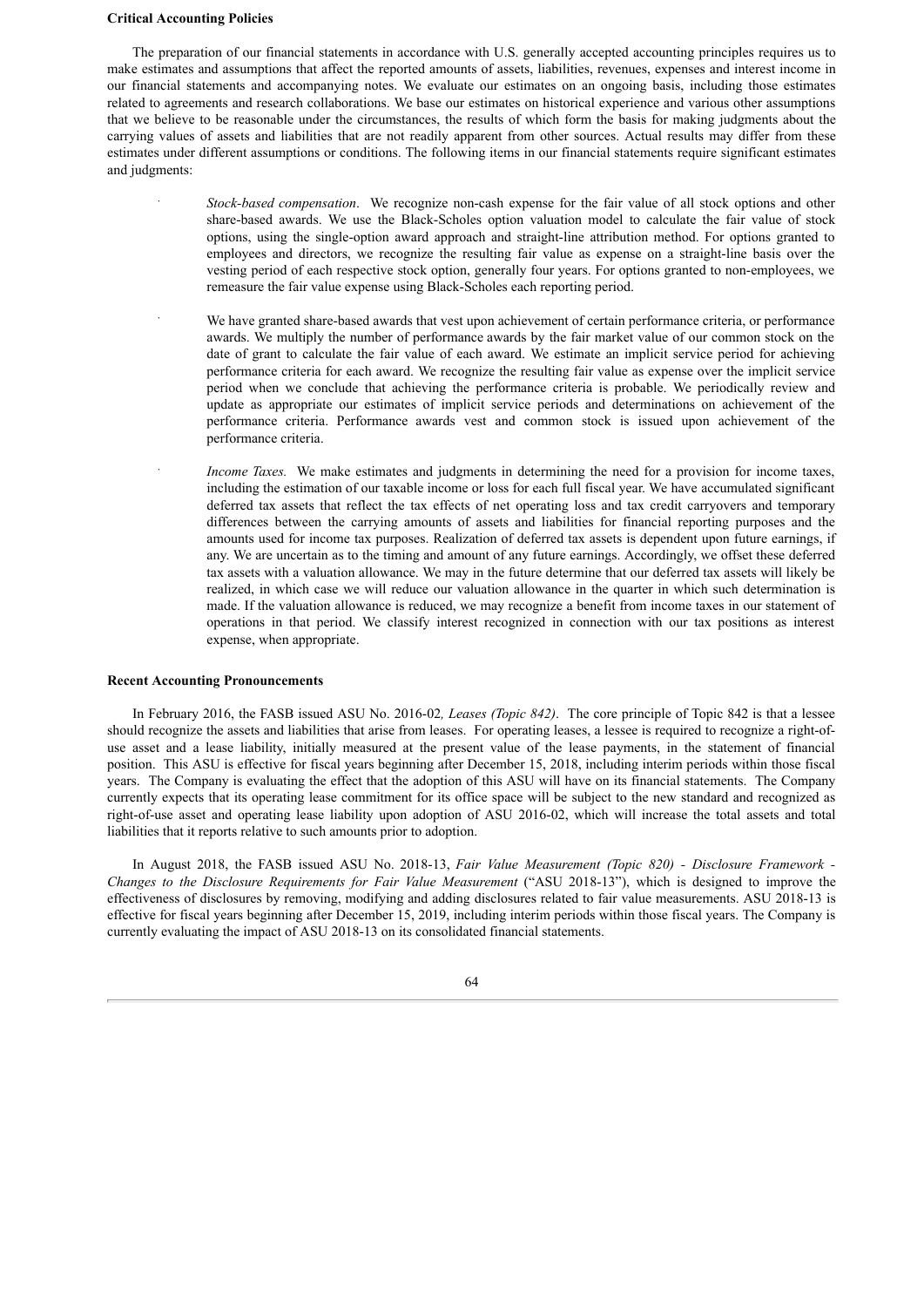#### **Results of Operations**

#### *Research and Development Expense*

Research and development expense consist primarily of costs of drug development work associated with our product candidates, including:

- preclinical testing.
- clinical trials.
- · clinical supplies and related formulation and design costs, and
- · compensation and other personnel-related expenses.

Research and development expenses decreased to \$3.0 million in 2018 from \$7.6 million in 2017, representing a 61% decrease. This was due primarily to decreases in REMOXY related expenses, a product candidate that we are no longer developing. We also received reimbursements of \$3.0 million from research grants in 2018 from the NIH that we recorded as a reduction to our research and development expense compared to \$1.4 million in 2017. Grant reimbursement increased from the prior year as additional grant awards have been received from the NIH.

Research and development expenses included non-cash stock-related compensation expenses of \$1.0 million in 2018 compared to \$1.2 million in reimbursements from research grants in 2017.

We expect research and development expense to fluctuate in future periods as we continue our development efforts. We expect our development efforts to result in our product candidates progressing through various stages of clinical trials. Our research and development expenses may fluctuate from period to period due to the timing and scope of our development activities and the results of clinical trials and preclinical studies.

#### *General and Administrative Expense*

General and administrative expenses consist of personnel costs, allocated expenses and other expenses for outside professional services, including legal, human resources, audit and accounting services. Personnel costs consist of salaries, bonus, benefits and stock-based compensation. Allocated expenses consist primarily of facility costs. We incur expenses associated with operating as a public company, including expenses related to compliance with the rules and regulations of the SEC and Nasdaq, additional insurance expenses, additional audit expenses, investor relations activities, SOX compliance expenses and other administrative expenses and professional services. General and administrative expense decreased to \$3.7 million in 2018 from \$4.3 million in 2017, representing a 15% decrease. This was due primarily to decreases in non-cash stock-based compensation expenses as well as outside professional fees.

General and administrative expenses included non-cash stock-based compensation expenses of \$1.4 million in 2018 compared to \$1.8 million in 2017. We expect other general and administrative expense for 2019 will be consistent with 2018.

#### *Interest Income*

Interest and other income, net, was \$105,000 in 2018 compared to \$38,000 in 2017. The increase was due primarily to higher cash balances from our August 2018 stock offering as well as an increase in interest rates. We expect interest income to increase in 2019 compared to 2018 due to our higher cash and cash equivalent balances as well as a higher interest rate environment.

#### **Liquidity and Capital Resources**

Since inception, we have financed our operations primarily through public and private stock offerings, payments received under collaborative agreements and interest earned on our investments. We intend to continue to use our capital resources to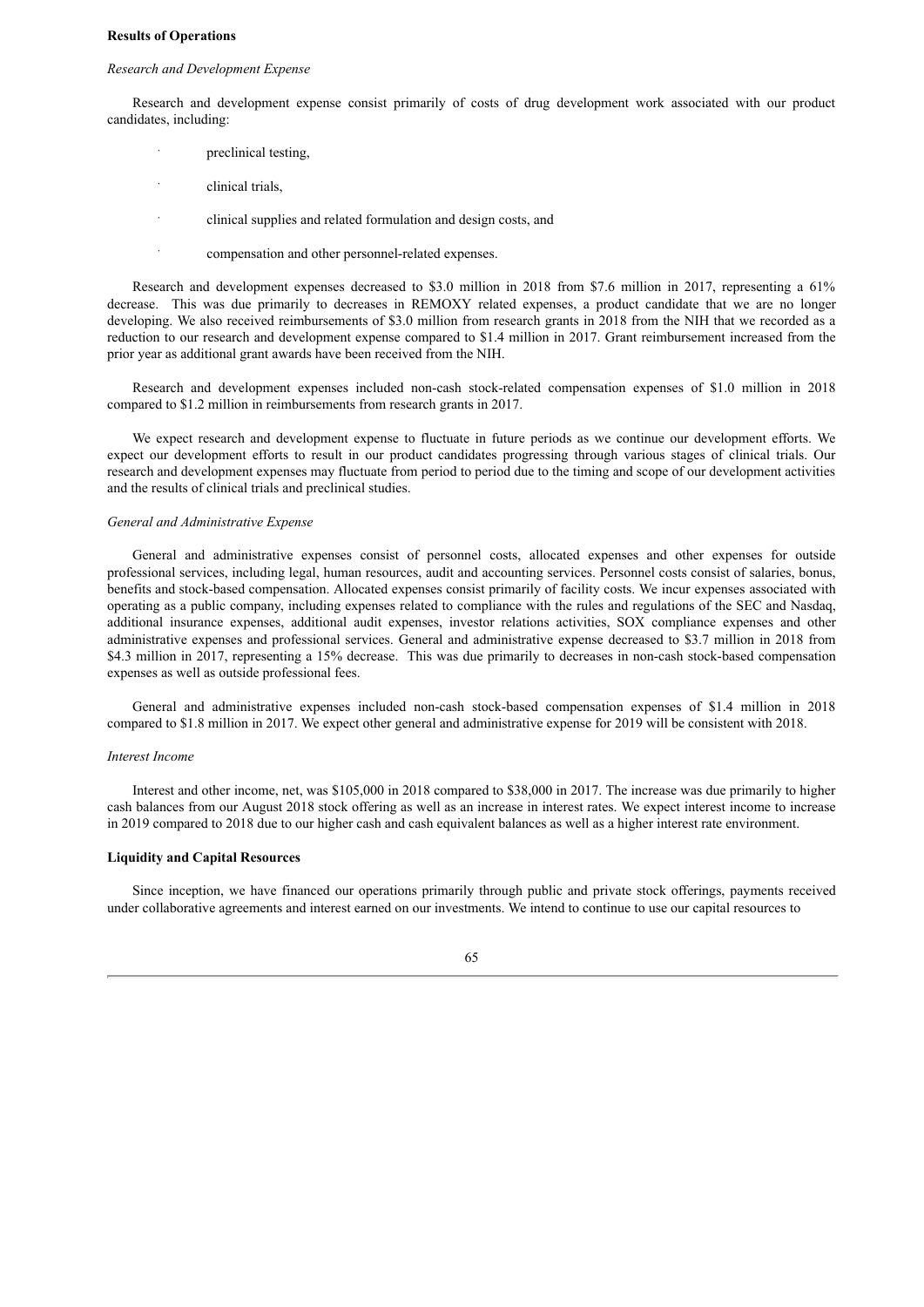fund research and development activities, capital expenditures, working capital requirements and other general corporate purposes. As of December 31, 2018, cash and cash equivalents totaled \$19.8 million.

#### *2018 Registered Direct Of ering*

On August 17, 2018, we completed a common stock offering pursuant to which certain investors purchased 8,860,778 shares of common stock at a price of \$1.15 per share. We also issued warrants to purchase shares of common stock at a price of \$0.125 per warrant share in the offering. Net proceeds of the offering were approximately \$10.2 million after deducting offering expenses. The warrants are exercisable for 8,860,778 shares of common stock at \$1.25 per share. Subject to certain ownership limitations described in the warrants, the warrants were immediately exercisable and will remain exercisable until the 2.5-year anniversary of their date of issuance. The warrants will be exercisable on a "cashless" basis in certain circumstances, including while there is no effective registration statement registering the shares of common stock issuable upon exercise of the warrants at any time until the expiry of the warrants. Such registration statement was declared effective by the SEC on January 30, 2019. The warrants provide that holders will have the right to participate in any rights offering or distribution of assets together with the holders of common stock on an as-exercised basis. All of the common stock warrants remained outstanding at December 31, 2018.

In conjunction with the offering, we also issued to the placement agent warrants to purchase up to 265,823 shares of common stock (the "Placement Agent Warrants"). The Placement Agent Warrants have substantially the same terms as the warrants to be issued to the purchasers of common stock, except that their exercise price is \$1.59 per share. All of the common stock warrants remained outstanding at December 31, 2018.

#### *At the Market Common Stock Issuance*

*At the Market Issuance Sales Agreement* — On February 8, 2018, we entered into a Capital on Demand™ Sales Agreement, or the ATM Agreement, with JonesTrading. In accordance with the terms of the sales agreement, we were able to offer and sell shares of our common stock, from time to time in one or more public offerings of our common stock, with JonesTrading acting as agent, in transactions pursuant to a shelf registration statement that was declared effective by the SEC on July 31, 2017. On August 16, 2018, we suspended sales of our common stock under our ATM Agreement and limited such sales to a share value of \$7,000,000.

During the year ended December 31, 2018, we sold a total of 1,763,013 shares of our common stock under the ATM Agreement in the open market for net proceeds of \$3.9 million.

Net cash used in operating activities was \$4.8 million for 2018, resulting primarily from a \$6.6 million net loss incurred partially offset by \$2.4 million of stock-based compensation expense. Net cash used in operating activities also included \$0.7 million of cash used from changes in operating assets and liabilities.

Net cash used in operating activities was \$8.2 million for 2017, resulting primarily from a \$11.9 million net loss incurred partially offset by \$3.0 million of stock-based compensation expense. Net cash used in operating activities also included \$0.6 million of cash provided from changes in operating assets and liabilities.

There was no cash from investing activities in 2018. Net cash provided by investing activities was \$2.1 million in 2017 primarily from sales and maturities of marketable securities.

Net cash provided by financing activities was \$14.1 million in 2018 consisting of net proceeds from the sale of common stock and warrants in August 2018 as well as the sale of common stock under our At-The-Market facility, as described above. There was no cash from financing activities in 2017.

Realization of our deferred tax assets is dependent on future earnings, if any. We are uncertain about the timing and amount of any future earnings. Accordingly, we offset these net deferred tax assets with a valuation allowance.

We lease approximately 6,000 square feet of office space pursuant to a non-cancelable operating lease in Austin, TX that expires in 2020. Future minimum lease payments are \$0.2 million at December 31, 2018.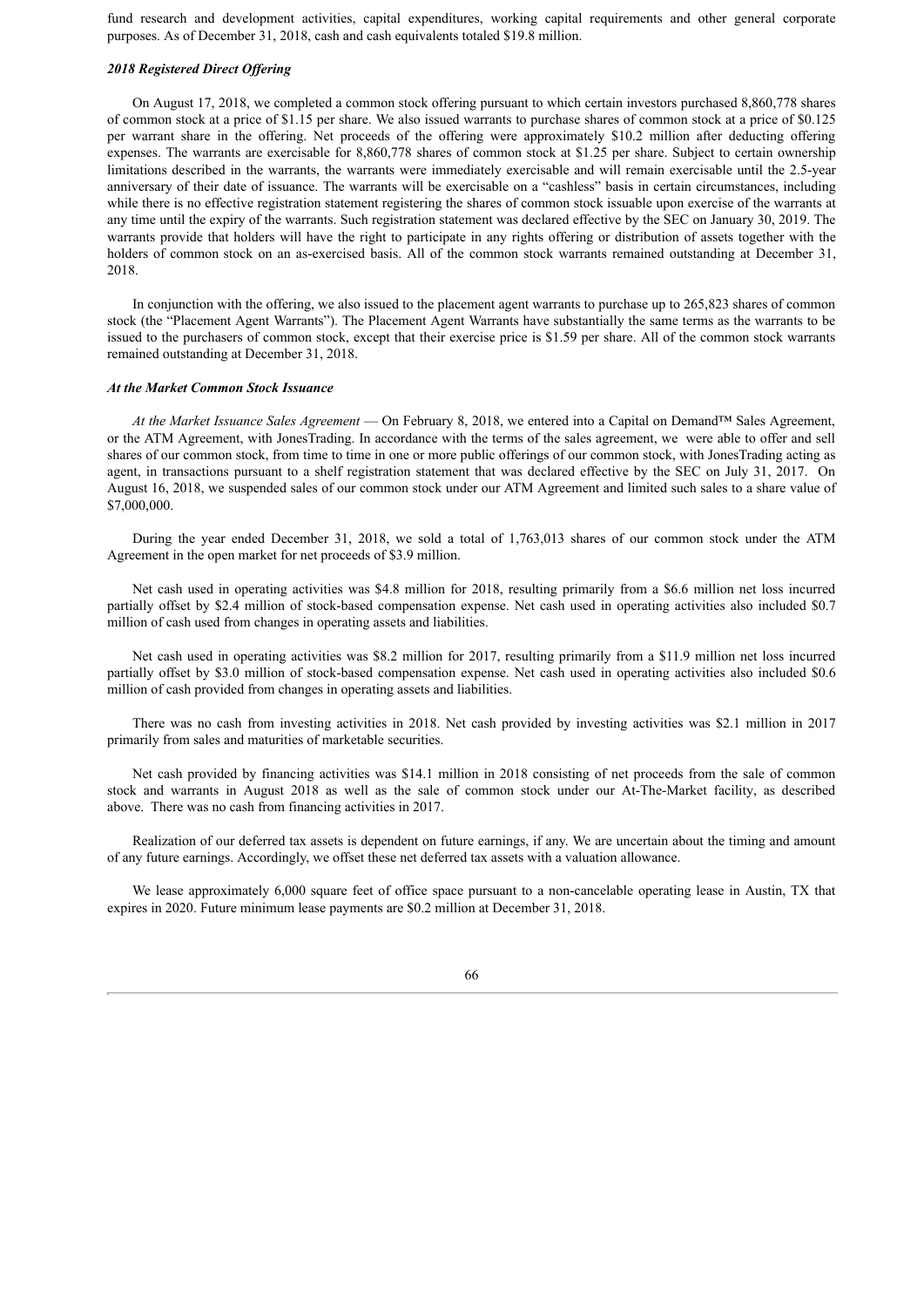We have an accumulated deficit of \$164.0 million at December 31, 2018. We expect our cash requirements to be significant in the future. The amount and timing of our future cash requirements will depend on regulatory and market acceptance of our product candidates and the resources we devote to researching and developing, formulating, manufacturing, commercializing and supporting our products. We believe that our current resources should be sufficient to fund our operations for at least the next 12 months. We may seek additional future funding through public or private financing in the future, if such funding is available and on terms acceptable to us.

### **Off-balance Sheet Arrangements**

As of December 31, 2018, we did not have any relationships with unconsolidated entities or financial partnerships, such as entities often referred to as structured finance or special purpose entities, which would have been established for the purpose of facilitating off-balance sheet arrangements or other contractually narrow or limited purposes. In addition, we do not engage in trading activities involving non-exchange traded contracts. Therefore, we are not materially exposed to financing, liquidity, market or credit risk that could arise if we had engaged in these relationships. We do not have relationships or transactions with persons or entities that derive benefits from their non-independent relationship with us or our related parties.

# *about Market Risk*

**Item 7A.** *Quantitative and Qualitative Disclosures*

Pursuant to Item 305(e) of Regulation S-K, the information called for by Item 7A is not required.

*Data*

**Item 8.** *Financial Statements and Supplementary*

#### **INDEX TO FINANCIAL STATEMENTS**

|                                                                | Page |
|----------------------------------------------------------------|------|
| <b>Report of Independent Registered Public Accounting Firm</b> | 68   |
| <b>Balance Sheets</b>                                          | 69   |
| <b>Statements of Operations</b>                                | 70   |
|                                                                |      |
| <b>Statements of Stockholders' Equity</b>                      |      |
| <b>Statements of Cash Flows</b>                                |      |
| <b>Notes to Financial Statements</b>                           |      |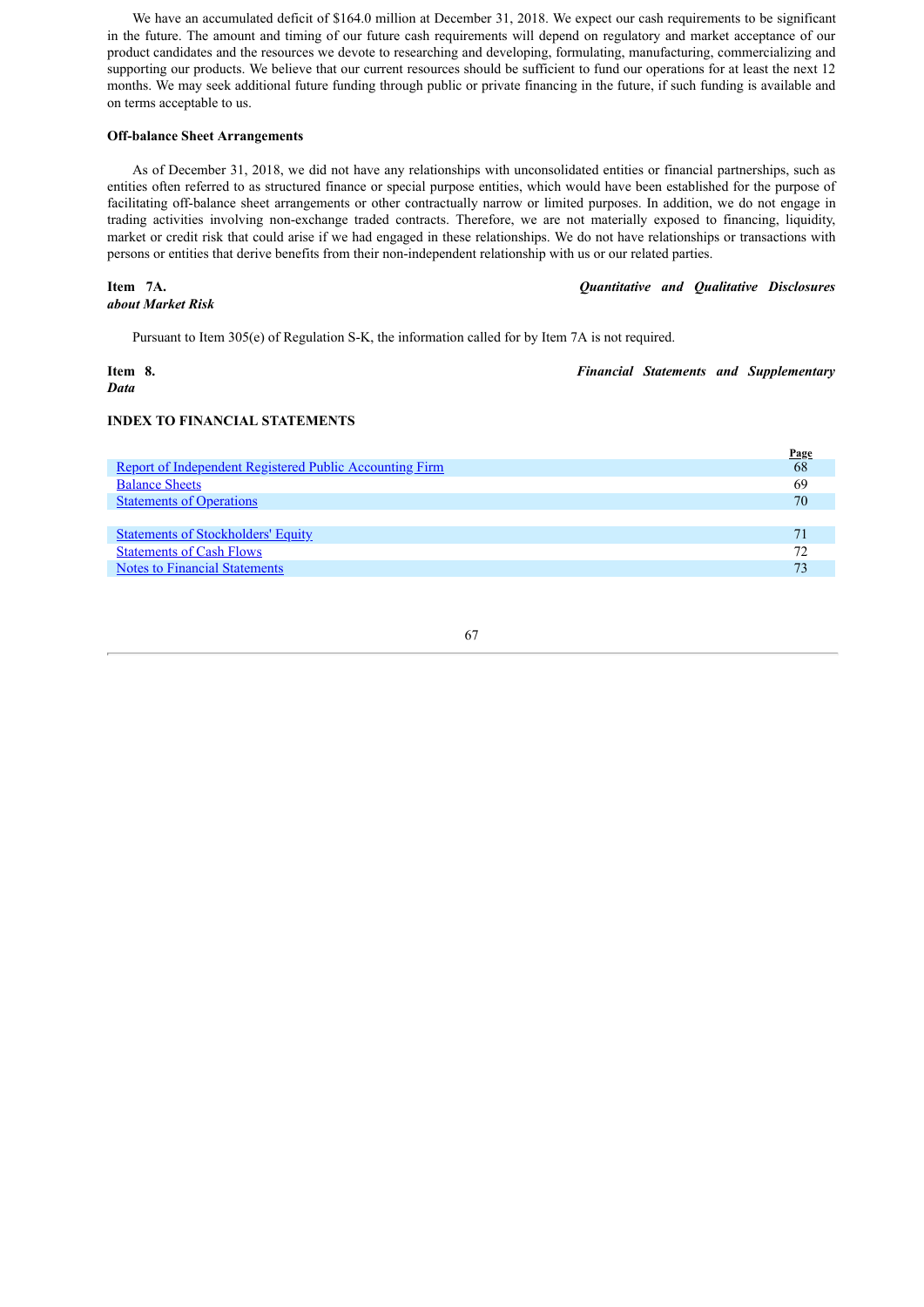#### **Report of Independent Registered Public Accounting Firm**

<span id="page-67-0"></span>To the Board of Directors and Stockholders of Cassava Sciences, Inc.

#### **Opinion on the Financial Statements**

We have audited the accompanying balance sheets of Cassava Sciences, Inc. (the Company) as of December 31, 2018 and 2017, the related statements of operations, stockholders' equity and cash flows for the years then ended, and the related notes (collectively referred to as the "financial statements"). In our opinion, the financial statements present fairly, in all material respects, the financial position of the Company at December 31, 2018 and 2017, and the results of its operations and its cash flows for the years then ended, in conformity with U.S. generally accepted accounting principles.

#### **Basis for Opinion**

These financial statements are the responsibility of the Company's management. Our responsibility is to express an opinion on the Company's financial statements based on our audits. We are a public accounting firm registered with the Public Company Accounting Oversight Board (United States) (PCAOB) and are required to be independent with respect to the Company in accordance with the U.S. federal securities laws and the applicable rules and regulations of the Securities and Exchange Commission and the PCAOB.

We conducted our audits in accordance with the standards of the PCAOB. Those standards require that we plan and perform the audit to obtain reasonable assurance about whether the financial statements are free of material misstatement, whether due to error or fraud. The Company is not required to have, nor were we engaged to perform, an audit of its internal control over financial reporting. As part of our audits we are required to obtain an understanding of internal control over financial reporting but not for the purpose of expressing an opinion on the effectiveness of the Company's internal control over financial reporting. Accordingly, we express no such opinion.

Our audits included performing procedures to assess the risks of material misstatement of the financial statements, whether due to error or fraud, and performing procedures that respond to those risks. Such procedures included examining, on a test basis, evidence regarding the amounts and disclosures in the financial statements. Our audits also included evaluating the accounting principles used and significant estimates made by management, as well as evaluating the overall presentation of the financial statements. We believe that our audits provide a reasonable basis for our opinion.

/s/ Ernst & Young LLP

We have served as the Company's auditor since 2002.

Austin, Texas March 28, 2019

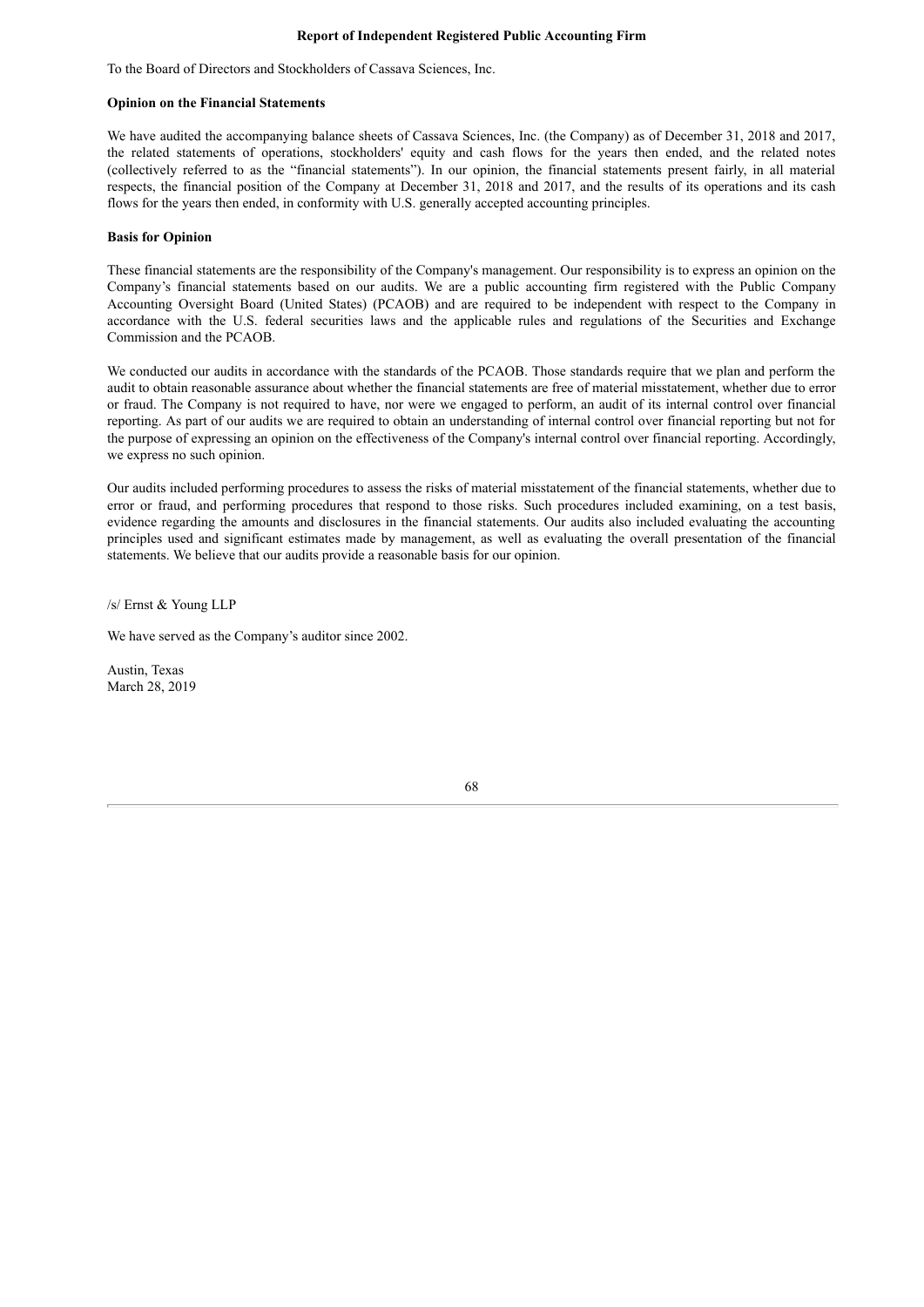### <span id="page-68-0"></span>**BALANCE SHEETS**

**(In thousands, except share and per share data)**

|                                                                                                 | December 31, |      |                |  |
|-------------------------------------------------------------------------------------------------|--------------|------|----------------|--|
|                                                                                                 | 2018         | 2017 |                |  |
| <b>ASSETS</b>                                                                                   |              |      |                |  |
| Current assets:                                                                                 |              |      |                |  |
| Cash and cash equivalents                                                                       | \$<br>19,807 | \$   | 10,479         |  |
| Other current assets                                                                            | 233          |      | 184            |  |
| Total current assets                                                                            | 20,040       |      | 10,663         |  |
| Property and equipment, net                                                                     | 87           |      | 156            |  |
| Other assets                                                                                    | 12           |      | 12             |  |
| Total assets                                                                                    | \$<br>20,139 | \$   | 10,831         |  |
|                                                                                                 |              |      |                |  |
| <b>LIABILITIES AND STOCKHOLDERS' EQUITY</b>                                                     |              |      |                |  |
| Current liabilities:                                                                            |              |      |                |  |
| Accounts payable                                                                                | \$<br>294    | \$   | 424            |  |
| Accrued development expense                                                                     | 156          |      | 399            |  |
| Accrued compensation and benefits                                                               | 61           |      | 309            |  |
| Total current liabilities                                                                       | 511          |      | 1,132          |  |
| Noncurrent liabilities                                                                          |              |      |                |  |
| <b>Total liabilities</b>                                                                        | 511          |      | 1,132          |  |
| Commitments and contingencies                                                                   |              |      |                |  |
| Stockholders' equity:                                                                           |              |      |                |  |
| Preferred stock, \$.001 par value; 10,000,000 shares authorized, none issued and<br>outstanding |              |      |                |  |
| Common stock, \$.001 par value; 120,000,000 shares authorized; 17,219,300 and                   |              |      |                |  |
| 6,595,509 shares issued and outstanding at December 31, 2018 and December 31,                   |              |      |                |  |
| 2017, respectively                                                                              | 17           |      | $\overline{7}$ |  |
| Additional paid-in capital                                                                      | 183,567      |      | 167,091        |  |
| Accumulated deficit                                                                             | (163, 956)   |      | (157, 399)     |  |
| Total stockholders' equity                                                                      | 19,628       |      | 9,699          |  |
|                                                                                                 |              |      |                |  |
| Total liabilities and stockholders' equity                                                      | \$<br>20,139 | \$   | 10,831         |  |

See accompanying notes to financial statements.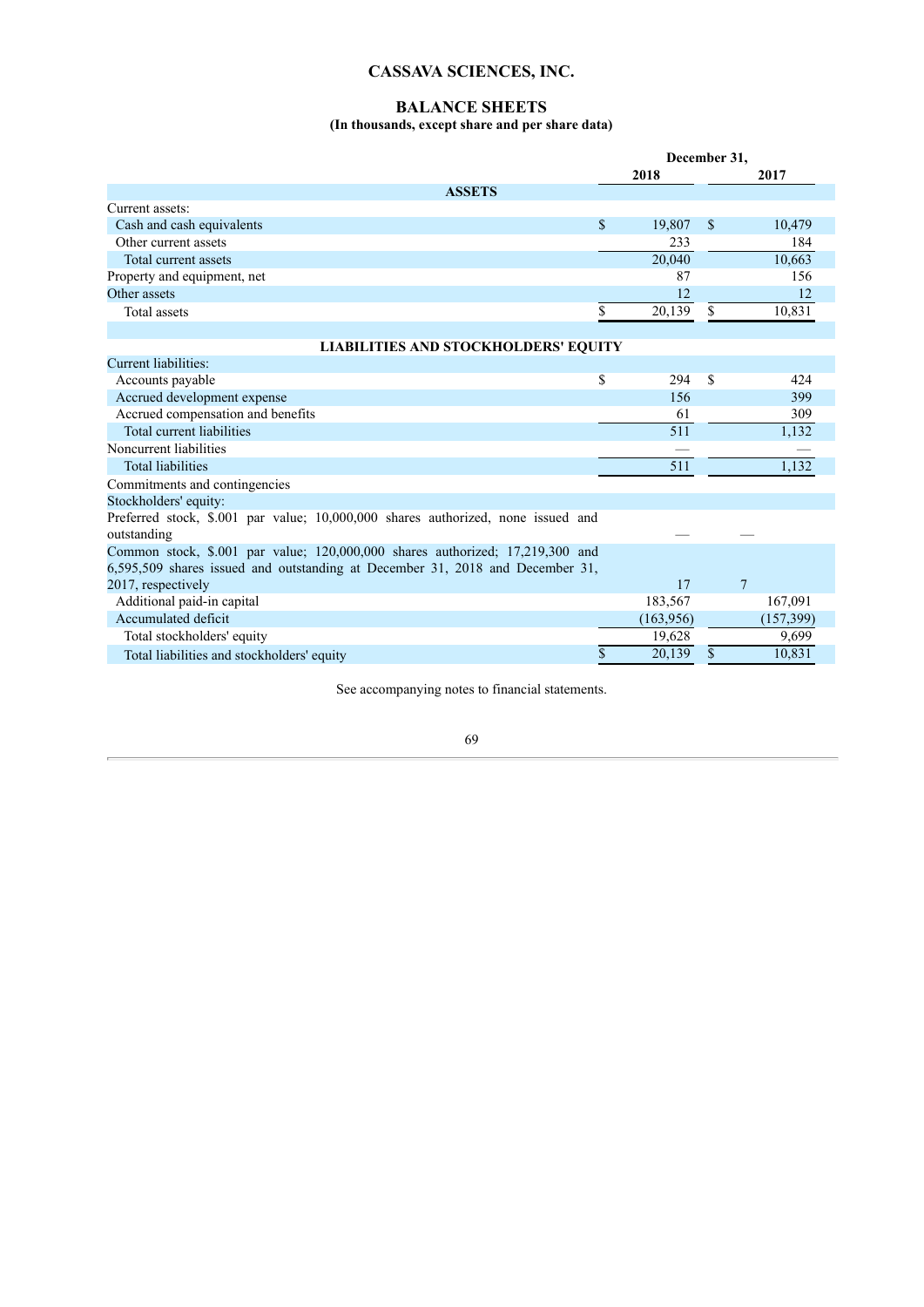### **STATEMENTS OF OPERATIONS**

**(In thousands, except per share data)**

<span id="page-69-0"></span>

|                                                                |      | <b>Years ended December 31,</b> |      |           |  |
|----------------------------------------------------------------|------|---------------------------------|------|-----------|--|
|                                                                | 2018 |                                 | 2017 |           |  |
| Operating expenses:                                            |      |                                 |      |           |  |
| Research and development, net of grant reimbursement           | \$   | 2,969                           | S    | 7,615     |  |
| General and administrative                                     |      | 3,693                           |      | 4,334     |  |
| Total operating expenses                                       |      | 6,662                           |      | 11,949    |  |
| <b>Operating loss</b>                                          |      | (6,662)                         |      | (11, 949) |  |
| Interest income                                                |      | 105                             |      | 38        |  |
| Net loss                                                       |      | (6, 557)                        |      | (11, 911) |  |
| Net loss per share, basic and diluted                          |      | (0.61)                          |      | (1.82)    |  |
| Shares used in computing net loss per share, basic and diluted |      | 10,682                          |      | 6,537     |  |

See accompanying notes to financial statements.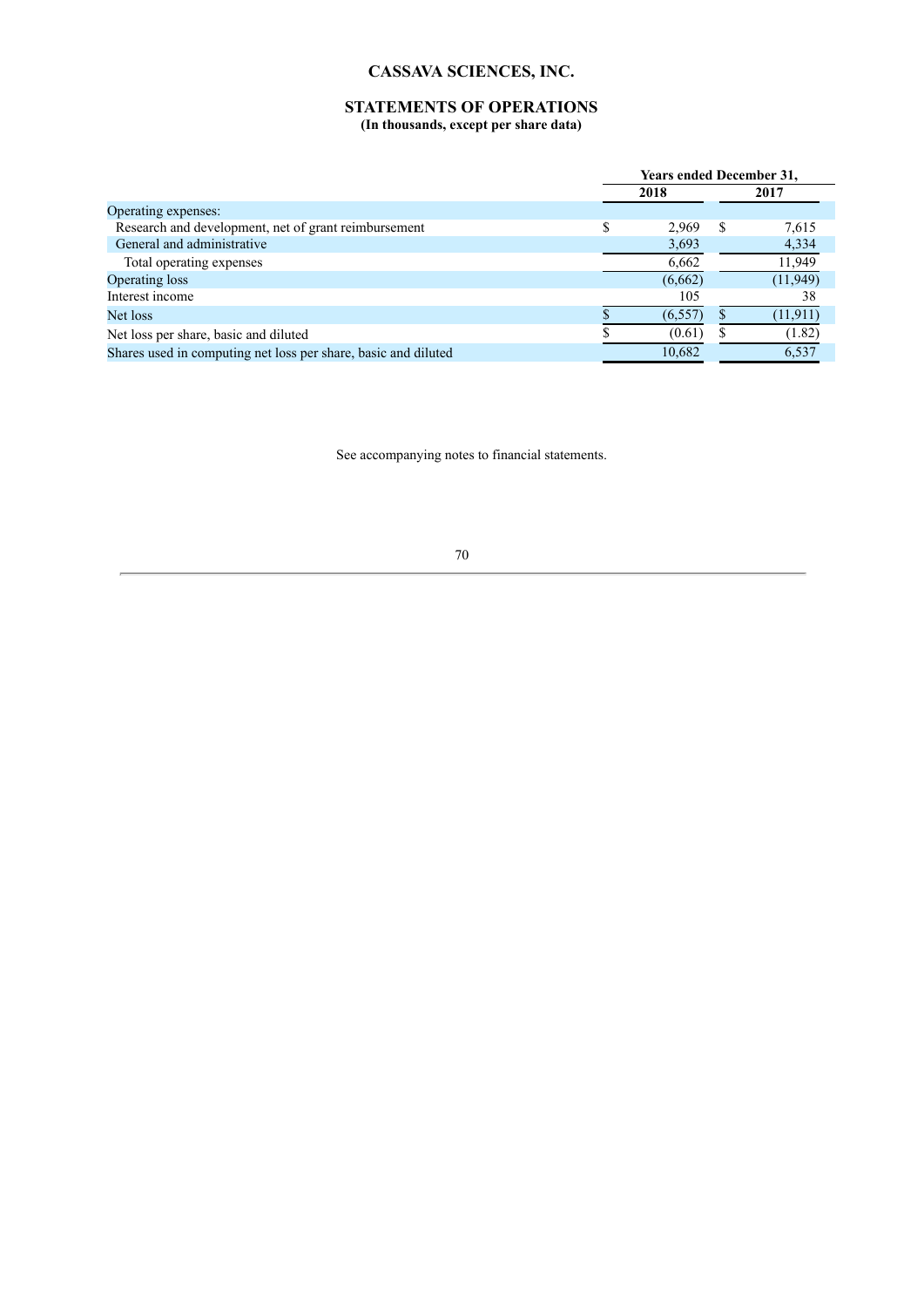#### **STATEMENTS OF STOCKHOLDERS' EQUITY**

<span id="page-70-0"></span>**(in thousands)**

|                                                     | Accumulated         |           |                    |                           |                 |               |
|-----------------------------------------------------|---------------------|-----------|--------------------|---------------------------|-----------------|---------------|
|                                                     |                     |           |                    | other                     |                 | <b>Total</b>  |
|                                                     | <b>Common stock</b> |           | Additional         | comprehensive Accumulated |                 | stockholders' |
|                                                     | <b>Shares</b>       | Par value | paid-in<br>capital | income                    | deficit         | equity        |
| <b>Balance at December 31, 2016</b>                 | 6,591,705           |           | 164,118            |                           | (145, 488)      | 18,637        |
| Non-cash stock-related compensation for:            |                     |           |                    |                           |                 |               |
| Stock options for employees                         |                     |           | 2,954              |                           |                 | 2,954         |
| Stock options for non-employees                     |                     |           | 19                 |                           |                 | 19            |
| Issuance of common stock pursuant to 7 to 1 reverse |                     |           |                    |                           |                 |               |
| stock split                                         | 3,804               |           |                    |                           |                 |               |
| Net loss                                            |                     |           |                    |                           | (11,911)        | (11, 911)     |
| <b>Balance at December 31, 2017</b>                 | 6,595,509 \$        |           | 7 \$167,091 \$     |                           | $$(157,399)$ \$ | 9,699         |
| Non-cash stock-related compensation for:            |                     |           |                    |                           |                 |               |
| Stock options for employees                         |                     |           | 2,352              |                           |                 | 2,352         |
| Stock options for non-employees                     |                     |           | 36                 |                           |                 | 36            |
| Sale of shares of common stock and warrants         | 10,623,791          | 10        | 14,088             |                           |                 | 14,098        |
| Net loss                                            |                     |           |                    |                           | (6, 557)        | (6, 557)      |
| <b>Balance at December 31, 2018</b>                 | 17,219,300 \$       | 17        | $$183,567$ \$      |                           | $$(163,956)$ \$ | 19,628        |

See accompanying notes to financial statements.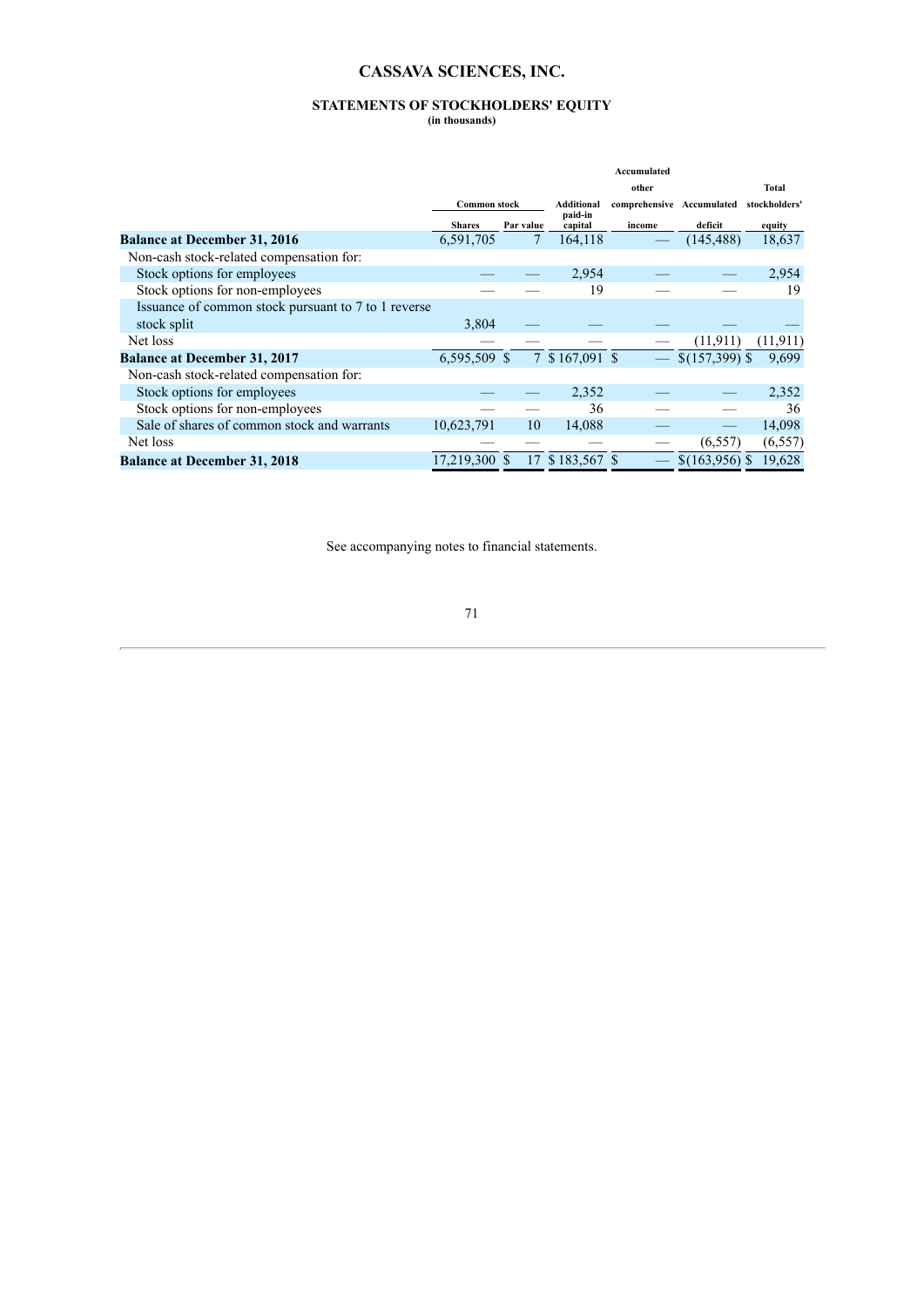# **STATEMENTS OF CASH FLOWS**

<span id="page-71-0"></span>**(In thousands)**

|                                                                             | <b>Years ended December 31,</b> |              |    |           |
|-----------------------------------------------------------------------------|---------------------------------|--------------|----|-----------|
|                                                                             |                                 | 2018         |    | 2017      |
| Cash flows from operating activities:                                       |                                 |              |    |           |
| Net loss                                                                    | \$                              | $(6,557)$ \$ |    | (11, 911) |
| Adjustments to reconcile net loss to net cash used in operating activities: |                                 |              |    |           |
| Non-cash stock-based compensation                                           |                                 | 2,388        |    | 2,973     |
| Depreciation and amortization                                               |                                 | 69           |    | 68        |
| Non-cash net interest income                                                |                                 |              |    | (2)       |
| Changes in operating assets and liabilities:                                |                                 |              |    |           |
| Other current assets                                                        |                                 | (49)         |    | 172       |
| Other non-current assets                                                    |                                 |              |    | (12)      |
| Accounts payable                                                            |                                 | (130)        |    | 129       |
| Accrued development expense                                                 |                                 | (243)        |    | 372       |
| Accrued compensation and benefits                                           |                                 | (248)        |    | (26)      |
| Net cash used in operating activities                                       |                                 | (4,770)      |    | (8,237)   |
| Cash flows from investing activities:                                       |                                 |              |    |           |
| Purchases of marketable securities                                          |                                 |              |    | (399)     |
| Sales of marketable securities                                              |                                 |              |    | 400       |
| Maturities of marketable securities                                         |                                 |              |    | 2,100     |
| Net cash provided by investing activities                                   |                                 |              |    | 2,101     |
| <b>Cash flows from financing activities:</b>                                |                                 |              |    |           |
| Proceeds from issuance of common stock and warrants, net of issuance costs  |                                 | 14,098       |    |           |
| Net cash provided by financing activities                                   |                                 | 14,098       |    |           |
| Net increase (decrease) in cash and cash equivalents                        |                                 | 9,328        |    | (6, 136)  |
| Cash and cash equivalents at beginning of period                            |                                 | 10,479       |    | 16,615    |
| Cash and cash equivalents at end of period                                  | \$                              | 19,807       | \$ | 10,479    |

See accompanying notes to financial statements.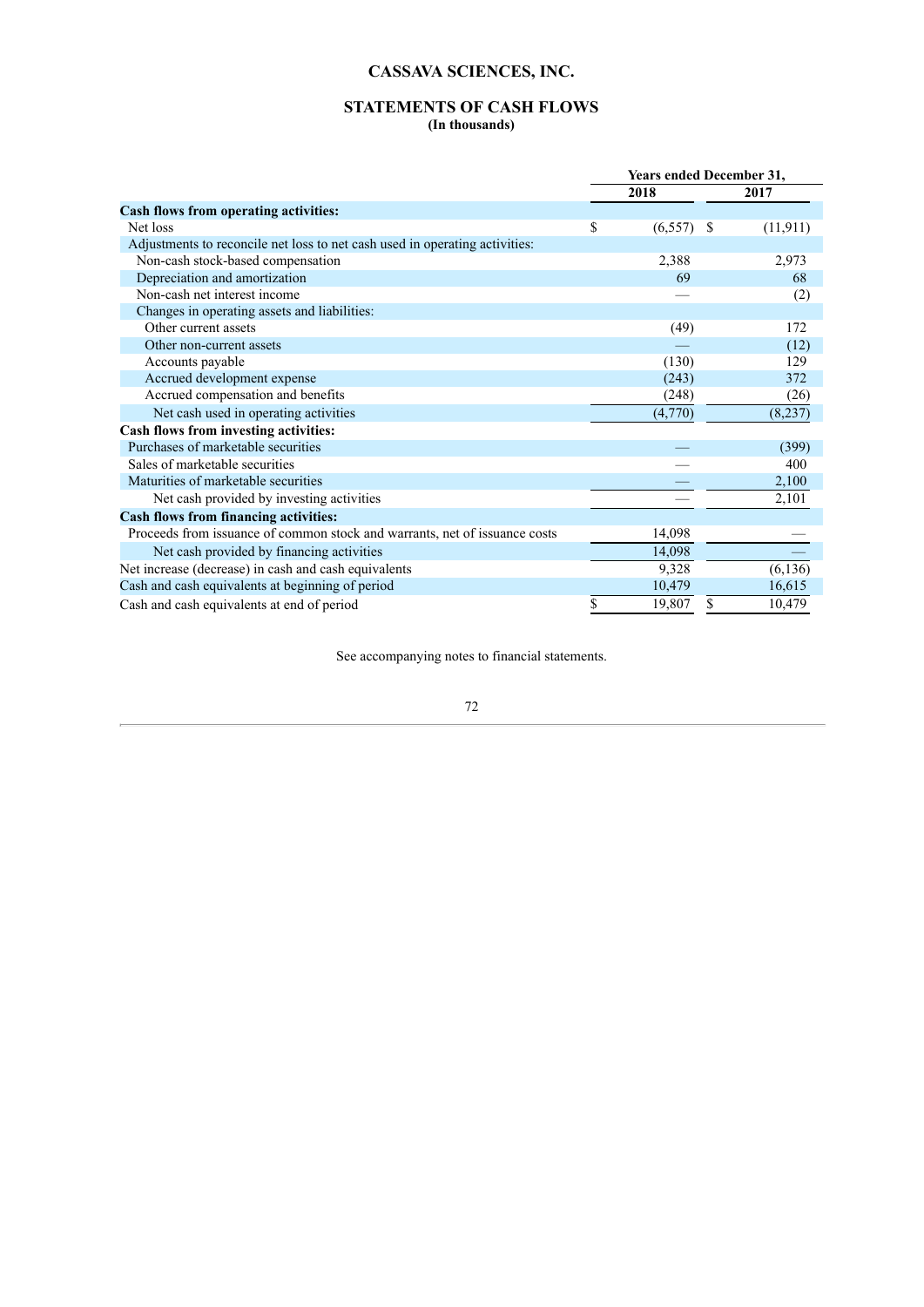### **CASSAVA SCIENCES, INC. NOTES TO FINANCIAL STATEMENTS**

#### **1. General and Liquidity**

Cassava Sciences, Inc. (the "Company"), formerly known as Pain Therapeutics, Inc., develops proprietary drugs that offer significant improvements to patients and healthcare professionals. The Company generally focuses its drug development efforts on disorders of the nervous system.

On May 4, 2017, following stockholder approval, the Company's board of directors approved a reverse stock split at a ratio of 7-for-1. On May 4, 2017, the Company filed with the Secretary of State of the State of Delaware a Certificate of Amendment to the Company's Amended and Restated Certificate of Incorporation to effect the 7-for-1 reverse stock split of the Company's outstanding shares of common stock. The number of outstanding shares of common stock on the date of the reverse split was reduced from 46.1 million to 6.6 million shares. The Company's common stock began trading on the Nasdaq Global Market on a split-adjusted basis when the market opened for trading on May 10, 2017. As a result, all common stock share amounts included in these consolidated financial statements have been retroactively reduced by a factor of seven, and all common stock per share amounts have been increased by a factor of seven, with the exception of the Company's common stock par value.

#### *Liquidity*

The Company has incurred significant net losses and negative cash flows since inception, and as a result has an accumulated deficit of \$164.0 million at December 31, 2018. The Company expects its cash requirements to be significant in the future. The amount and timing of its future cash requirements will depend on regulatory and market acceptance of the Company's product candidates and the resources it devotes to researching and developing, formulating, manufacturing, commercializing and supporting its products. The Company may seek additional future funding through public or private financing in the future, if such funding is available and on terms acceptable to the Company.

#### **2. Summary of Significant Accounting Policies**

#### *Use of Estimates*

The preparation of financial statements in conformity with accounting principles generally accepted in the United States requires that management make estimates and assumptions that affect the reported amounts of assets and liabilities and disclosure of contingent assets and liabilities at the date of the financial statements and the reported amount of revenue earned and expenses incurred during the reporting period. Actual results could differ from those estimates.

#### *Awards of and Proceeds from Grants*

During the year ended December 31, 2018, the Company was awarded two National Institutes of Health ("NIH") grants totaling up to \$6.7 million to support Phase II programs with PTI-125, the Company's drug candidate to treat Alzheimer's disease.

In January 2019, the Company was awarded an NIH grant totaling up to \$1.5 million to support on-going development of new technology to detect Alzheimer's disease with a simple blood test.

In 2018, the Company received \$3.0 million reimbursements from the NIH and NIDA and \$1.4 million in 2017. The Company records the proceeds from these grants as reductions to its research and development expenses.

# *Cash and Cash Equivalents and Concentration of Credit Risk*

The Company invests in cash and cash equivalents and, in the past, marketable securities. The Company considers highly-liquid financial instruments with original maturities of three months or less to be cash equivalents. Highly liquid investments that are considered cash equivalents include money market funds, certificates of deposits, treasury bills and commercial paper. The carrying value of cash equivalents approximates fair value due to the short-term maturity of these securities.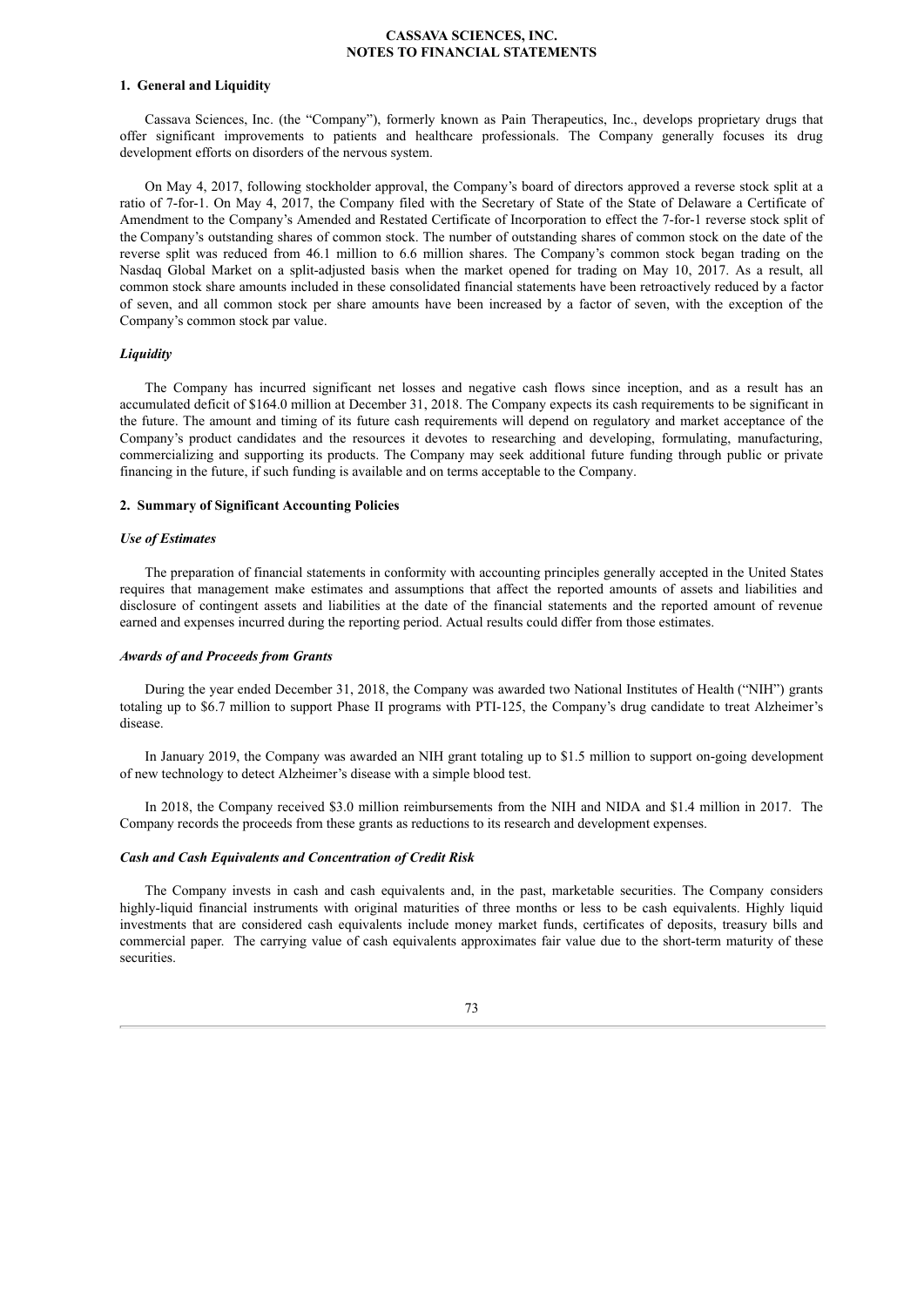The Company's investment policy allows for investments in marketable securities with active secondary or resale markets, establishes diversification and credit quality requirements and limits investments by maturity and issuer. The Company maintains its investments at one financial institution.

#### *Fair Value Measurements*

The Company reports its cash and cash equivalents at fair value as Level 1, Level 2 or Level 3 using the following inputs:

- Level 1 includes quoted prices in active markets. The Company bases the fair value of money market funds and U.S. treasury securities on Level 1 inputs.
- Level 2 includes significant observable inputs, such as quoted prices for identical or similar investments, or other inputs that are observable and can be corroborated by observable market data for similar securities. The Company uses market pricing and other observable market inputs obtained from third-party providers. It uses the bid price to establish fair value where a bid price is available. The Company bases the fair value of its marketable securities, if any, on Level 2 inputs.
- Level 3 includes unobservable inputs that are supported by little or no market activity. The Company does not have any investments where the fair value is based on Level 3 inputs.

If a financial instrument uses inputs that fall in different levels of the hierarchy, the instrument will be categorized based upon the lowest level of input that is significant to the fair value calculation. The fair value of all cash and cash equivalents was based on Level 1 inputs at December 31, 2018 and 2017.

# *Business Segments*

The Company reports segment information based on how it internally evaluates the operating performance of its business units, or segments. The Company's operations are confined to one business segment: the development of novel drugs.

#### *Stock-based Compensation*

The Company recognizes non-cash expense for the fair value of all stock options and other share-based awards. The Company uses the Black-Scholes option valuation model to calculate the fair value of stock options, using the single-option award approach and straight-line attribution method. This model requires the input of subjective assumptions including expected stock price volatility, expected life and estimated forfeitures of each award. These assumptions consist of estimates of future market conditions, which are inherently uncertain, and therefore, are subject to management's judgment.

For options granted to employees and directors, the Company recognizes the resulting fair value as expense on a straightline basis over the vesting period of each respective stock option, generally four years. For options granted to non-employees, it remeasures the fair value expense using Black-Scholes each reporting period.

The Company has granted share-based awards that vest upon achievement of certain performance criteria, or performance awards. The Company multiplies the number of performance awards by the fair market value of its common stock on the date of grant to calculate the fair value of each award. It estimates an implicit service period for achieving performance criteria for each award. The Company recognizes the resulting fair value as expense over the implicit service period when it concludes that achieving the performance criteria is probable. The Company periodically reviews and updates as appropriate its estimates of implicit service periods and conclusions on achieving the performance criteria. Performance awards vest and common stock is issued upon achievement of the performance criteria.

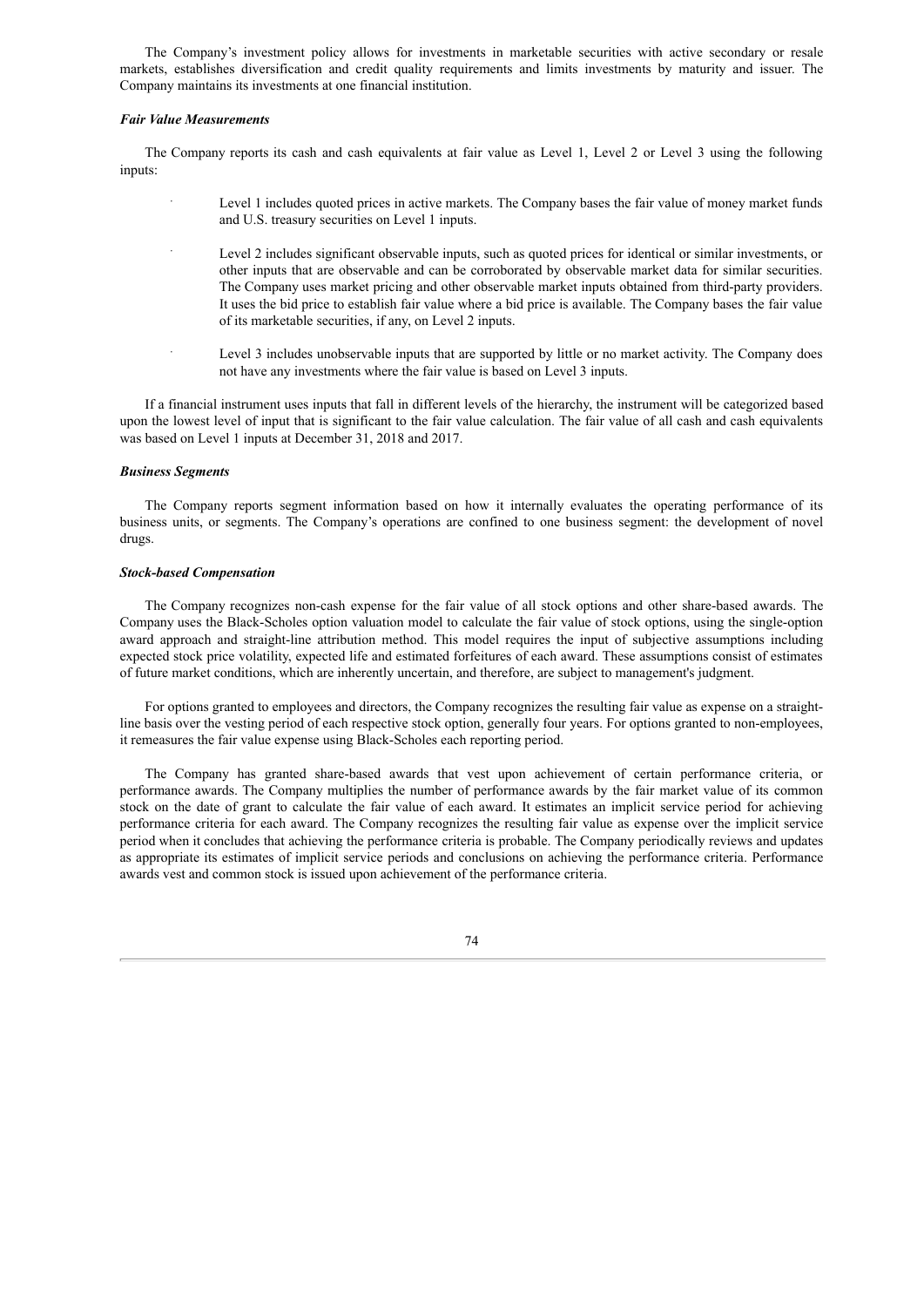#### *Net Loss per Share*

Basic net loss per share is computed on the basis of the weighted-average number of common shares outstanding for the reporting period. Diluted net loss per share is computed on the basis of the weighted-average number of common shares outstanding plus dilutive potential common shares outstanding using the treasury-stock method. Potential dilutive common shares consist of outstanding equity awards and warrants. There is no difference between the Company's net loss and comprehensive loss. The numerators and denominators in the calculation of basic and diluted net loss per share were as follows (in thousands):

|                                                                | <b>Years ended December 31.</b> |          |  |           |
|----------------------------------------------------------------|---------------------------------|----------|--|-----------|
|                                                                |                                 | 2018     |  | 2017      |
| Numerator:                                                     |                                 |          |  |           |
| Net loss                                                       |                                 | (6, 557) |  | (11, 911) |
| Denominator:                                                   |                                 |          |  |           |
| Shares used in computing net loss per share, basic and diluted |                                 | 10.682   |  | 6,537     |
| Net loss per share, basic and diluted                          |                                 | (0.61)   |  | (1.82)    |

The Company excluded weighted equity awards and warrants outstanding to purchase common stock from the calculation of diluted net loss per share because the effect of including these shares in this calculation would be anti-dilutive.

The potential shares of common stock that have been excluded from the diluted loss per share calculation above for the years ended December 31, 2018 and 2017 were as follows:

|                         | Year ended December 31. |                          |
|-------------------------|-------------------------|--------------------------|
|                         | 2018                    | 2017                     |
| Stock options           | 2,864,574               | 2,496,542                |
| Stock warrants          | 9.126.601               | $\overline{\phantom{0}}$ |
| Potential common shares | 11.991.175              | 2,496,542                |

#### *Fair Value of Financial Instruments*

Financial instruments include cash and cash equivalents, accounts payable and accrued liabilities. The estimated fair value of financial instruments has been determined using available market information or other appropriate valuation methodologies. However, considerable judgment is required in interpreting market data to develop estimates of fair value; therefore, the estimates are not necessarily indicative of the amounts that could be realized or would be paid in a current market exchange. The effect of using different market assumptions and/or estimation methodologies may be material to the estimated fair value amounts. The carrying amounts of cash and cash equivalents, accounts payable and accrued liabilities are at cost, which approximates fair value due to the short maturity of those instruments.

# *Income Taxes*

The Company makes estimates and judgments in determining the need for a provision for income taxes, including the estimation of its taxable income or loss for each full fiscal year.

The Company has accumulated significant deferred tax assets that reflect the tax effects of net operating loss and tax credit carryovers and temporary differences between the carrying amounts of assets and liabilities for financial reporting purposes and the amounts used for income tax purposes. Realization of certain deferred tax assets is dependent upon future earnings. The Company is uncertain about the timing and amount of any future earnings. Accordingly, the Company offsets these deferred tax assets with a valuation allowance.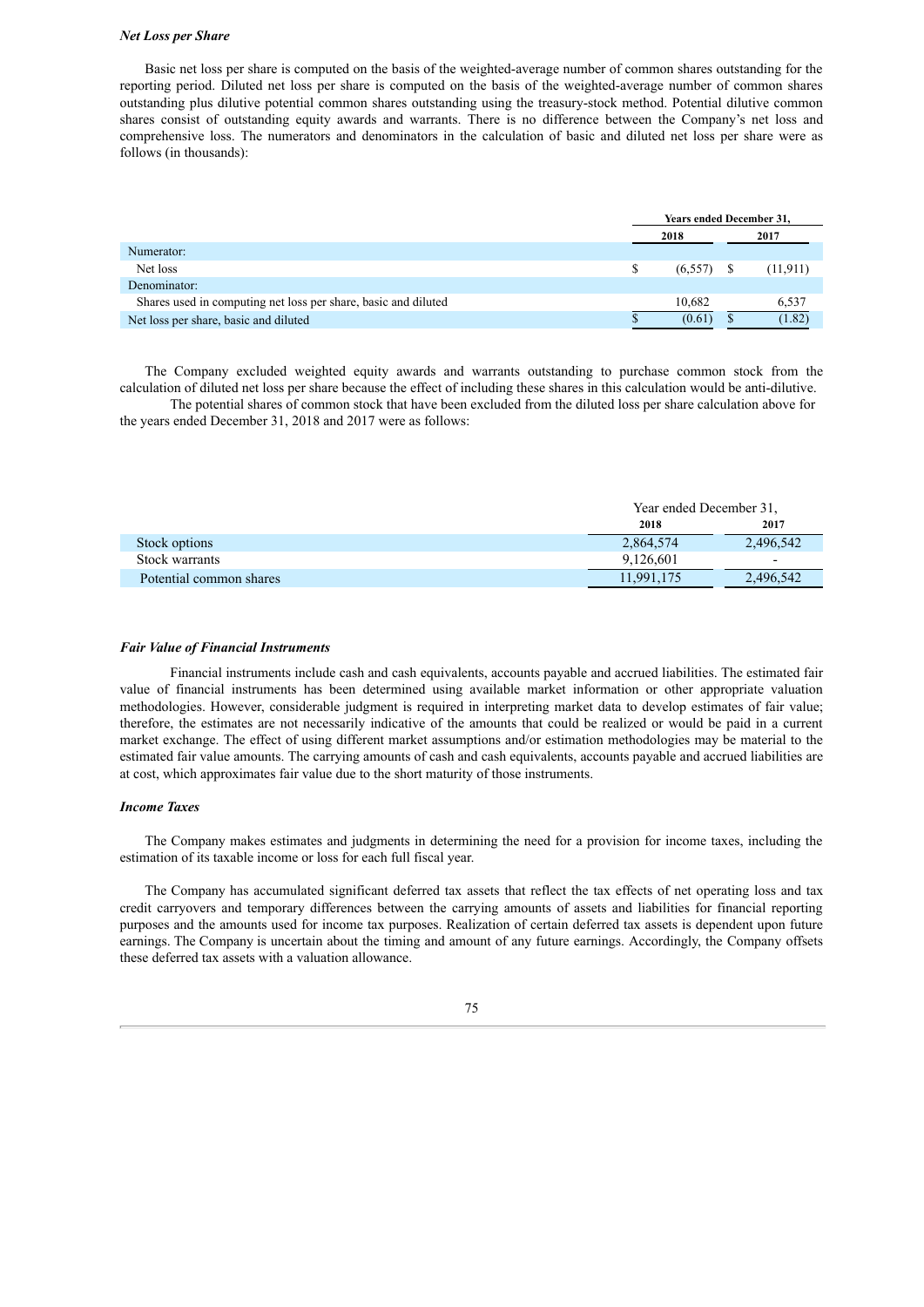In the future, the Company may determine that certain deferred tax assets will likely be realized, in which case t will reduce its valuation allowance in the period in which such determination is made. If the valuation allowance is reduced, the Company may recognize a benefit from income taxes in its Statement of Operations in that period.

The Company classifies interest recognized pursuant to its deferred tax assets as interest expense, when appropriate.

#### *Recent Accounting Pronouncements*

The Company reviewed recently issued accounting pronouncements and plan to adopt those that are applicable to it, and does not expect the adoption of these pronouncements to have a material impact on its financial position, results of operations or cash flows.

In February 2016, the FASB issued ASU No. 2016-02*, Leases (Topic 842)*. The core principle of Topic 842 is that a lessee should recognize the assets and liabilities that arise from leases. For operating leases, a lessee is required to recognize a right-of-use asset and a lease liability, initially measured at the present value of the lease payments, in the statement of financial position. This ASU is effective for fiscal years beginning after December 15, 2018, including interim periods within those fiscal years. The Company is evaluating the effect that the adoption of this ASU will have on its financial statements. The Company currently expects that its operating lease commitment for its office space will be subject to the new standard and recognized as right-of-use asset and operating lease liability upon adoption of ASU 2016-02, which will increase the total assets and total liabilities that it reports relative to such amounts prior to adoption.

In August 2018, the FASB issued ASU No. 2018-13, *Fair Value Measurement (Topic 820) - Disclosure Framework - Changes to the Disclosure Requirements for Fair Value Measurement* ("ASU 2018-13"), which is designed to improve the effectiveness of disclosures by removing, modifying and adding disclosures related to fair value measurements. ASU 2018- 13 is effective for fiscal years beginning after December 15, 2019, including interim periods within those fiscal years. The Company is currently evaluating the impact of ASU 2018-13 on its consolidated financial statements.

#### **3. Collaboration Agreements**

#### *Durect Corporation*

The Company had an exclusive, worldwide Development and License Agreement with Durect Corporation to use a patented controlled-release technology that formed the basis for REMOXY. On March 20, 2019, the Company gave notice of termination of its licensing agreement for REMOXY ER with Durect Corporation. This and other actions effectively ends the Company's development of REMOXY ER. There were no payments made to Durect during the years ended December 31, 2018 and 2017.

#### **4. Property and Equipment**

The Company's property and equipment include furniture and equipment with a purchase value of \$1.0 million at December 31, 2018 and 2017. Depreciation is recognized using the straight-line method over the expected life of the property and equipment. Accumulated depreciation was \$0.9 million at December 31, 2018 and \$0.8 million at December 31, 2017.

#### **5. Stockholders' Equity and Stock-Based Compensation**

#### *Preferred Stock*

The Company's Board of Directors has the authority to issue preferred stock in one or more series and to fix the rights, preferences, privileges, restrictions and the number of shares constituting any series or the designation of the series.

# *2018 Registered Direct Of ering*

On August 17, 2018, the Company completed a common stock offering pursuant to which certain investors purchased 8,860,778 shares of common stock at a price of \$1.15 per share. The Company also issued warrants to purchase shares of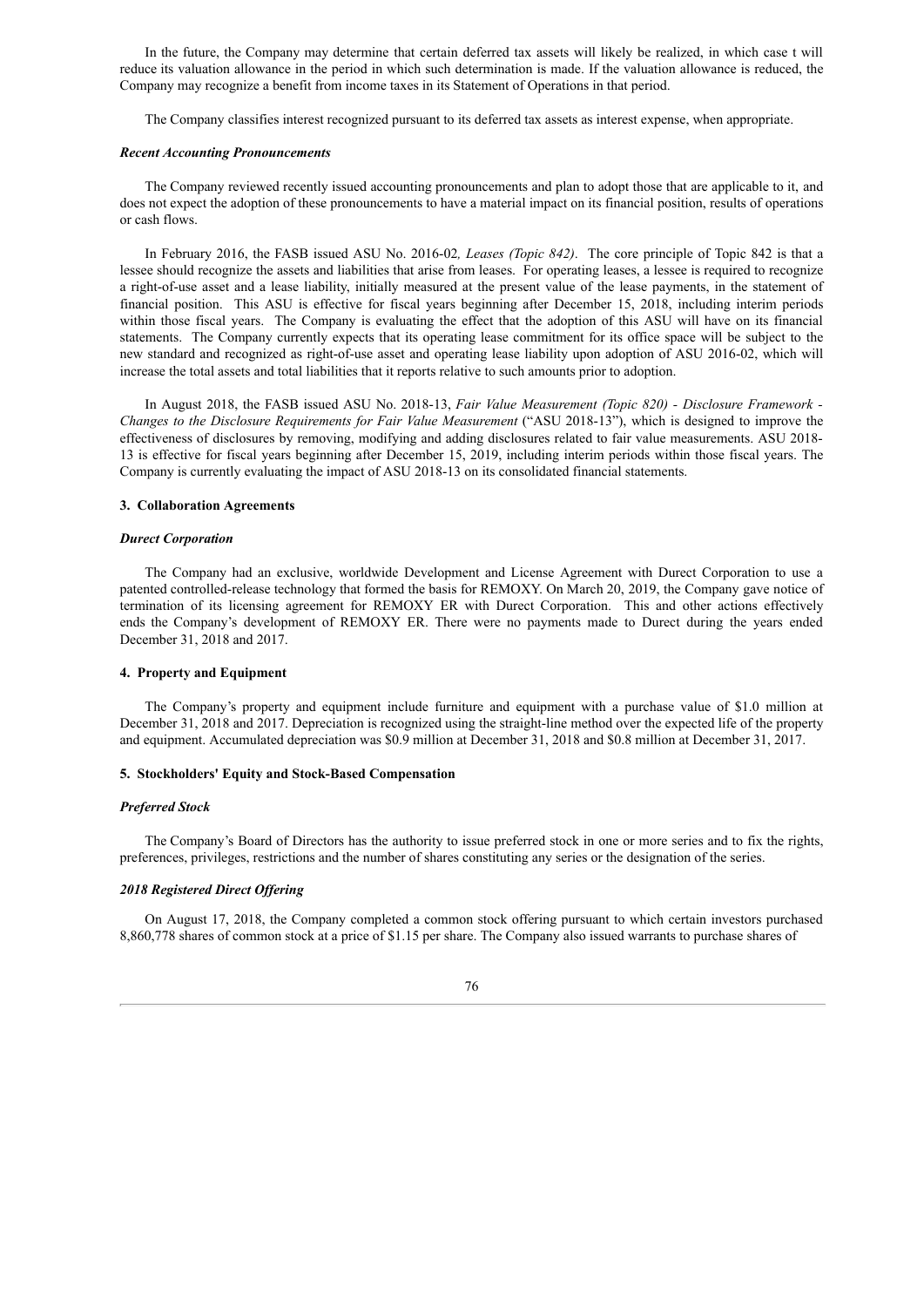common stock at a price of \$0.125 per warrant share in the offering. Net proceeds of the offering were approximately \$10.2 million after deducting offering expenses. The warrants are exercisable for 8,860,778 shares of common stock at \$1.25 per share. Subject to certain ownership limitations described in the warrants, the warrants were immediately exercisable and will remain exercisable until the 2.5-year anniversary of their date of issuance. The warrants will be exercisable on a "cashless" basis in certain circumstances, including while there is no effective registration statement registering the shares of common stock issuable upon exercise of the warrants until the expiry of the warrants. Such registration statement was declared effective by the SEC on January 30, 2019. The warrants provide that holders will have the right to participate in any rights offering or distribution of assets together with the holders of Common Stock on an as-exercised basis. All of the common stock warrants remained outstanding at December 31, 2018.

In conjunction with the offering, the Company also issued to the placement agent warrants to purchase up to 265,823 shares of common stock (the "Placement Agent Warrants"). The Placement Agent Warrants have substantially the same terms as the warrants to be issued to the purchasers of common stock, except that their exercise price is \$1.59 per share. All of the common stock warrants remained outstanding at December 31, 2018.

The sale of common stock and issuance of warrants qualified for equity treatment under GAAP. The respective values of the warrants and common stock were calculated using their relative fair values and classified under common stock and additional paid-in capital. The value ascribed to the warrants is \$7.2 million and to the common stock is approximately \$3.0 million.

The fair value of these warrants was estimated using a Black-Scholes model with the following assumptions: estimated volatility 136%, risk-free interest rate of 2.65%, no dividend and an expected life of 2.5 years.

#### *At the Market Common Stock Issuance*

*At the Market Issuance Sales Agreement* — On February 8, 2018, the Company entered into a Capital on Demand™ Sales Agreement, or the ATM Agreement, with JonesTrading. In accordance with the terms of the sales agreement, the Company was able to offer and sell shares of its common stock, from time to time in one or more public offerings of its common stock, with JonesTrading acting as agent, in transactions pursuant to a shelf registration statement that was declared effective by the SEC on July 31, 2017. On August 16, 2018, the Company suspended sales of its common stock under the ATM Agreement and limited such sales to a share value of \$7,000,000.

During the year ended December 31, 2018, the Company sold a total of 1,763,013 shares of its common stock under the ATM Agreement in the open market for net proceeds of \$3.9 million.

#### *2008 Equity Incentive Plan*

Under the Company's 2008 Equity Incentive Plan, or 2008 Equity Plan, its employees, directors and consultants received share-based awards, including grants of stock options and performance awards. The 2008 Equity Plan expired in December 2017. Share-based awards generally expire ten years from the date of grant.

#### *2018 Equity Incentive Plan*

On January 31, 2018, the Company's Board of Directors approved the Company's 2018 Omnibus Incentive Plan (the "2018 Plan"). The Company's Board of Directors or a designated Committee of the Board is responsible for administration of the 2018 Plan and determined the terms and conditions of each option granted, consistent with the terms of the 2018 Plan. The Company's employees, directors, and consultants are eligible to receive awards under the 2018 Plan, including grants of stock options and performance awards. Share-based awards generally expire ten years from the date of grant. The 2018 Plan provides for issuance of up to 1,000,000 shares of common stock, par value \$0.001 per share under the 2018 Plan, subject to adjustment as provided in the 2018 Plan.

When stock options or performance awards are exercised net of the exercise price and taxes, the number of shares of stock issued is reduced by the number of shares equal to the amount of taxes owed by the award recipient and that number of shares are cancelled. The Company then uses its cash to pay tax authorities the amount of statutory taxes owed by and on behalf of the award recipient.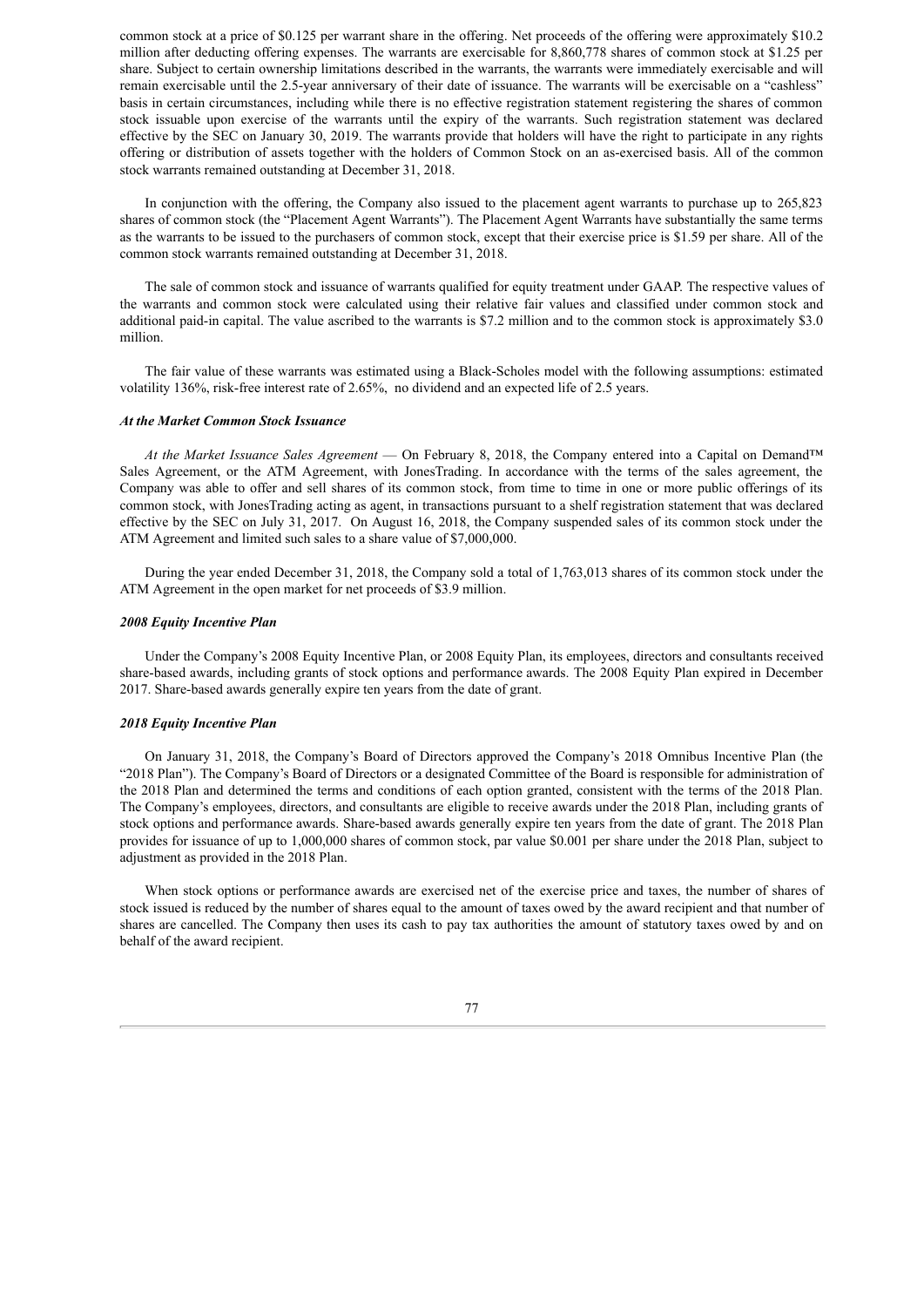### *Stock Options*

The following summarizes information about stock option activity during 2018:

|                                                  | Number of<br><b>Options</b> | Weighted<br>Average<br><b>Exercise Price</b> | Weighted<br>Average<br>Remaining<br>Contractual<br>Term | Aggregate<br><b>Intrinsic</b><br>Value |
|--------------------------------------------------|-----------------------------|----------------------------------------------|---------------------------------------------------------|----------------------------------------|
|                                                  |                             |                                              | In years                                                | In millions                            |
| Outstanding as of December 31, 2017              | 2,982,155 \$                | 16.74                                        | 6.22                                                    | 0.4<br>ЭĐ.                             |
| Options granted                                  | 297.500                     | 1.43                                         |                                                         |                                        |
| Options exercised                                |                             |                                              |                                                         |                                        |
| Options forfeited/canceled                       | (314, 682)                  | 26.73                                        |                                                         |                                        |
| Outstanding as of December 31, 2018              | 2,964,973                   | 14.14                                        | 6.06                                                    |                                        |
| Vested and expected to vest at December 31, 2018 | 2,964,973                   | 14.14                                        | 6.06                                                    |                                        |
| Exercisable at December 31, 2018                 | 1,931,288                   | 19.63                                        | 4.56                                                    | S                                      |

The following summarizes information about stock options at December 31, 2018 by a range of exercise prices:

|    |                          |             |             | <b>Options outstanding</b> |    |                     | <b>Options exercisable</b> |    |                     |
|----|--------------------------|-------------|-------------|----------------------------|----|---------------------|----------------------------|----|---------------------|
|    |                          |             |             | Weighted                   |    |                     |                            |    |                     |
|    |                          |             | Number of   | average<br>remaining       |    | Weighted<br>average | Number of                  |    | Weighted<br>average |
|    | Range of exercise prices |             | outstanding | contractual                |    | exercise            | vested                     |    | exercise            |
|    | From                     | Тo          | options     | life (in vears)            |    | price               | options                    |    | price               |
| \$ | 0.95                     | \$<br>3.24  | 832.500     | 9.0                        | \$ | 2.48                | 199,945                    | \$ | 3.05                |
| \$ | 3.89                     | \$<br>12.04 | 637,568     | 7.8                        | \$ | 6.62                | 315,574                    | S  | 8.87                |
| \$ | 12.39                    | \$<br>18.06 | 733,616     | 4.2                        | \$ | 15.54               | 656,862                    | S  | 15.69               |
| \$ | 18.83                    | \$<br>35.00 | 618,413     | 3.4                        | \$ | 27.27               | 616,031                    | S  | 27.31               |
| \$ | 36.40                    | \$<br>53.55 | 142,876     | 2.5                        | \$ | 51.65               | 142,876                    | \$ | 51.65               |
|    |                          |             | 2,964,973   | 6.1                        | \$ | 14.14               | 1,931,288                  |    | 19.63               |

The Company uses Black-Scholes to estimate the fair value of options granted. Black-Scholes considers a number of factors, including the market price of the Company's common stock. For options granted to employees and directors, it used certain factors to value each stock option granted, which resulted in a weighted average fair value of options granted during 2018 and 2017, as follows:

|                                                      | 2018               | 2017             |
|------------------------------------------------------|--------------------|------------------|
| <b>Volatility</b>                                    | 87\% to 118\%      | 79% to 83%       |
| Risk-free interest rates                             | $2.7\%$ to $2.9\%$ | $2\%$ to $2.4\%$ |
| Expected life of option                              | 7 years            | 7 years          |
| Dividend yield                                       | zero               | zero             |
| Forfeiture rate                                      | zero               | zero             |
| Weighted average fair value of stock options granted | \$0.98             | \$2.74           |

Volatility is based on reviews of the historical volatility of the Company's common stock. Risk-free interest rates are based on yields of U.S. treasury notes in effect at the date of grant. Expected life of option is based on actual historical option exercises. Dividend yield is zero because the Company does not anticipate paying cash dividends in the foreseeable future. The Company estimates forfeitures and adjust this estimate periodically based in part on the extent to which actual forfeitures differ from its estimates.

For options granted to non-employees, the Company estimates the fair value of stock options granted using factors similar to those used for stock options granted to employees and directors and appropriate for the terms underlying the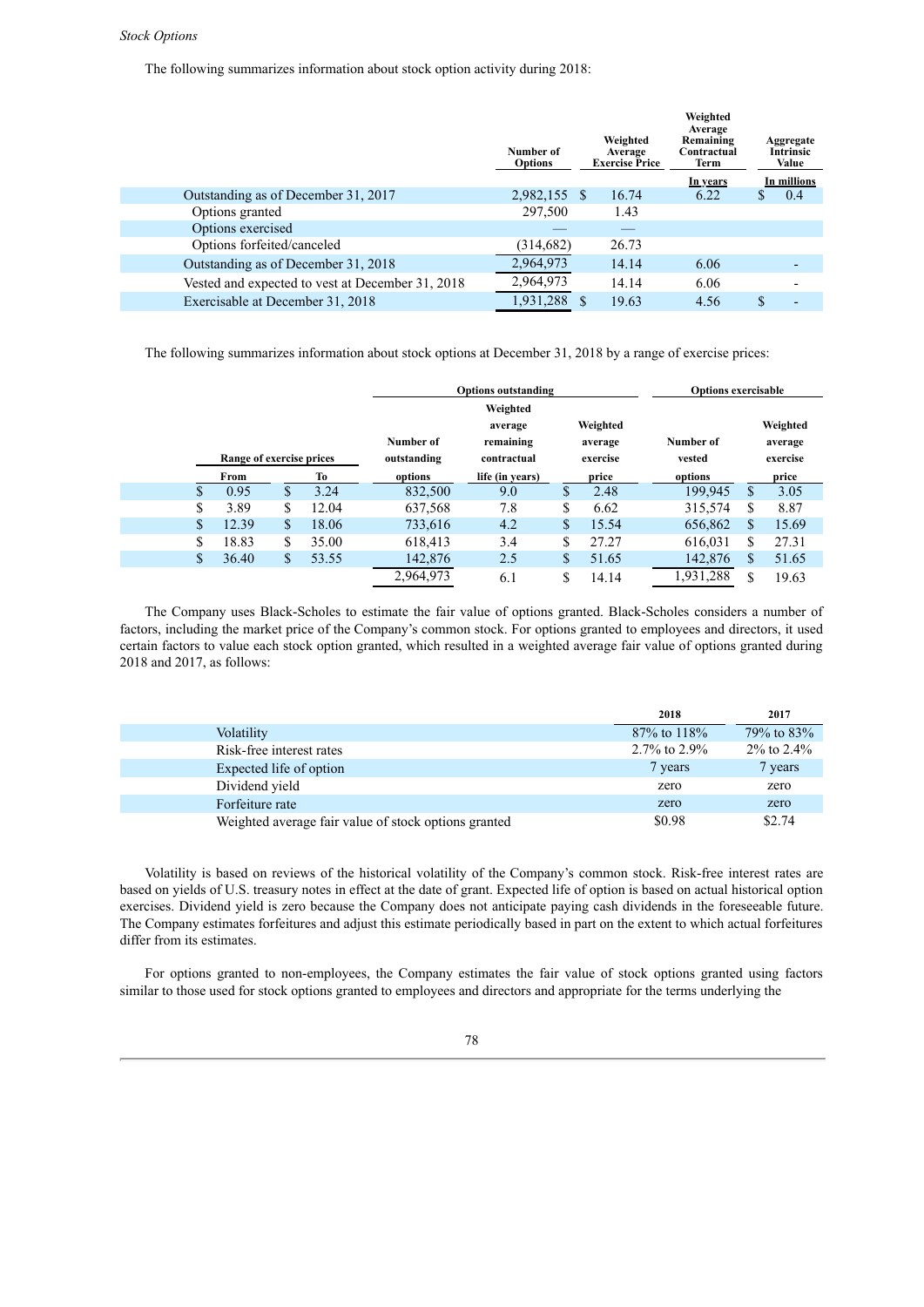stock options granted to non-employees. The Company re-measures the compensation expense for options granted to nonemployees each reporting period.

As of December 31, 2018, the Company expects to recognize compensation expense of \$2.9 million related to nonvested options held by employees and directors over the weighted average remaining recognition period of 2.8 years.

#### *Performance Awards*

The following summarizes information about performance award activity during 2018:

|                                     | <b>Number of Performance</b><br>Awards |
|-------------------------------------|----------------------------------------|
| Outstanding as of December 31, 2017 | 152,340                                |
| Granted                             |                                        |
| Vested performance awards           |                                        |
| Forfeited/Canceled                  | (14, 285)                              |
| Outstanding as of December 31, 2018 | 138.055                                |

If and when outstanding performance awards vest, the Company would recognize \$2.3 million in non-cash stock-based compensation expense. These performance awards expire between 2022 and 2026.

# *Stock-Based Compensation Expense*

The following summarizes information about non-cash stock-based compensation expense, in thousands:

|                                                  | <b>Years ended December 31,</b> |                      |  |  |
|--------------------------------------------------|---------------------------------|----------------------|--|--|
|                                                  | 2018                            | 2017                 |  |  |
|                                                  |                                 |                      |  |  |
| Research and development                         |                                 |                      |  |  |
| Vesting of stock options                         | \$                              | \$<br>1,043<br>1,205 |  |  |
| Vesting of performance awards                    |                                 |                      |  |  |
|                                                  |                                 | 1,205<br>1,043       |  |  |
| General and administrative                       |                                 |                      |  |  |
| Vesting of stock options                         |                                 | 1,345<br>1,768       |  |  |
| Vesting of performance awards                    |                                 |                      |  |  |
|                                                  |                                 | 1,345<br>1,768       |  |  |
| Total non-cash stock-based compensation expenses |                                 |                      |  |  |
| Vesting of stock options                         |                                 | 2,388<br>2,973       |  |  |
| Vesting of performance awards                    |                                 |                      |  |  |
|                                                  | \$                              | 2,388<br>2,973       |  |  |

# **6. Employee 401(k) Benefit Plan**

The Company has a defined-contribution savings plan under Section 401(k) of the Internal Revenue Code. The plan covers substantially all employees. Employees are eligible to participate in the plan the first day of the month after hire and may contribute up to the current statutory limits under Internal Revenue Service regulations. The 401(k) plan permits the Company to make additional matching contributions on behalf of all employees. Through December 31, 2018, the Company has not made any matching contributions to the 401(k) plan.

### **7. Income Taxes**

*U.S. Tax Reform*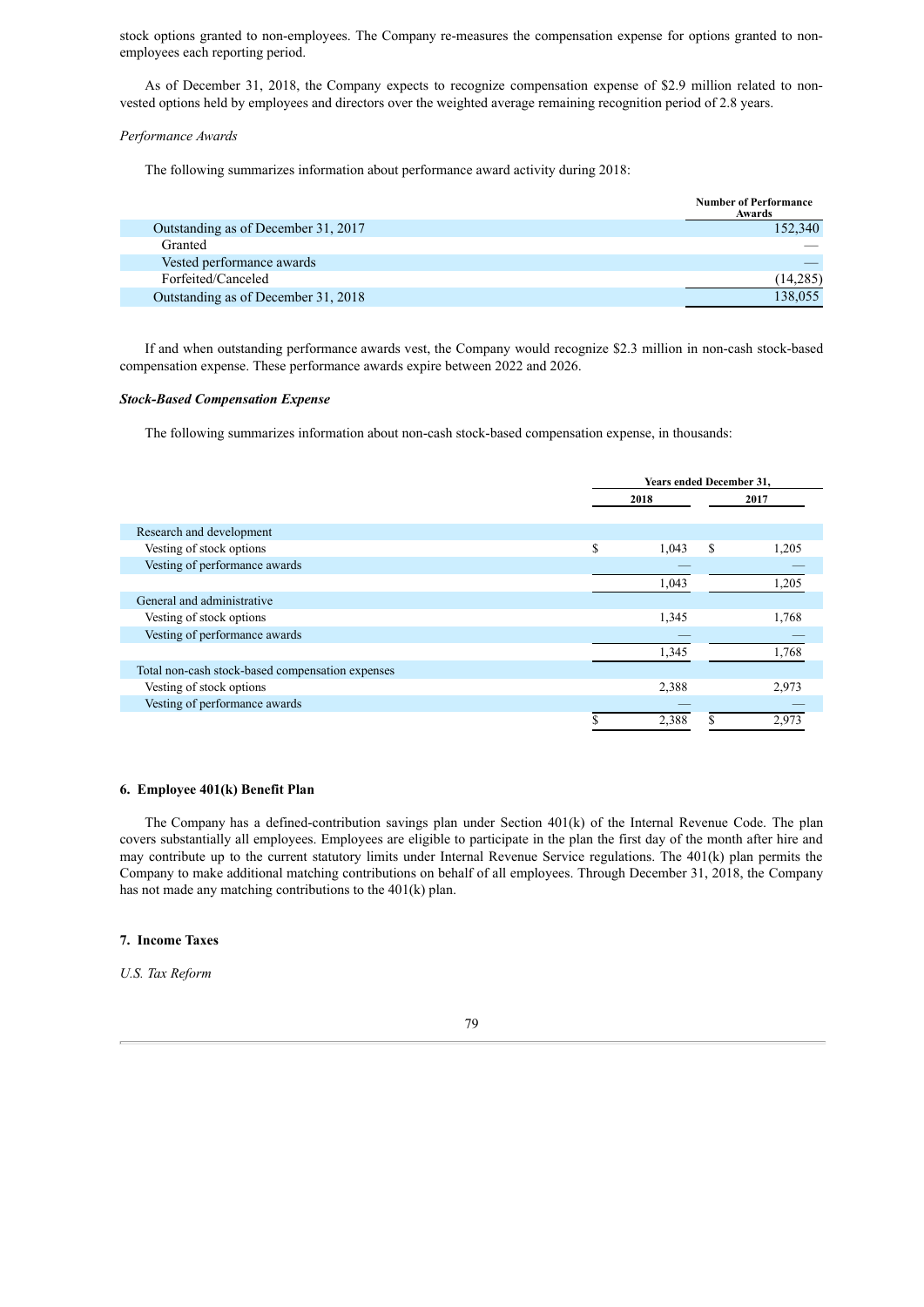On December 22, 2017, legislation commonly known as the Tax Cuts and Jobs Act, or the Act, was signed in to law. The Tax Act, among other changes, reduces the U.S. federal corporate tax rate from 35% to 21%, requires taxpayers to pay a one-time transition tax on earnings of certain foreign subsidiaries that were previously tax deferred and creates new taxes on certain foreign sourced earnings. On December 31, 2018 and 2017, the Company did not have any foreign subsidiaries and the international aspects of the Tax Act are not applicable.

In connection with the initial analysis of the impact of the Tax Act, the Company remeasured certain deferred tax assets and liabilities based on the rates at which they are expected to reverse in the future, which is generally 21%. The remeasurement of the Company's deferred tax balance was primarily offset by application of its valuation allowance. As of December 31, 2018, the Company has completed its accounting for all of the enactment date income tax effects of the Tax Act and recognized no material adjustments.

The Company did not provide for income taxes in 2018 and 2017 because it had a net operating loss for tax purposes in those years and the tax benefit that would have resulted from the statutory rate was fully offset by the valuation allowance.

#### *Deferred tax assets and valuation allowance*

Deferred tax assets reflect the tax effects of net operating loss and tax credit carryforwards and temporary differences between the carrying amounts of assets and liabilities for financial reporting purposes and the amounts used for income tax purposes. The Company's deferred taxes assets at December 31, 2018 and 2017 were valued at the corporate tax rate of 21% to reflect the Tax Act. The Company offsets its deferred tax assets by a valuation allowance because it is uncertain about the timing and amount of any future profits. Significant components of its deferred tax assets are as follows (in thousands):

|                                             |      | December 31, |           |   |           |
|---------------------------------------------|------|--------------|-----------|---|-----------|
|                                             | 2018 |              |           |   | 2017      |
| Deferred tax assets:                        |      |              |           |   |           |
| Net operating loss carryforwards            | S    |              | 16,500    | S | 15,600    |
| Stock-related compensation                  |      |              | 5,700     |   | 5,300     |
| Research & development credit carryforwards |      |              | 6,500     |   | 6,400     |
| Other                                       |      |              | 100       |   | 200       |
|                                             |      |              | 28,800    |   | 27,500    |
| Valuation allowance                         |      |              | (28, 800) |   | (27, 500) |
|                                             |      |              |           |   |           |

The valuation allowance increased by \$1.3 million in 2018 and decreased by \$10.3 million in 2017.

The Company's pre-tax net operating loss carryforwards of \$78.7 million are federal and expire between 2029 and 2037. As of December 31, 2018, the Company had federal research and development tax credits of approximately \$10.9 million, which expire in the years 2023 through 2037.

#### *Unrecognized tax benefits*

The Company has unrecognized tax benefits related to tax credits. The Company added to its unrecognized tax benefits in 2018 and 2017 as follows (in thousands):

|                                                              | 2018  | 2017  |
|--------------------------------------------------------------|-------|-------|
| Beginning balance                                            | 4.300 | 4.200 |
| Additions based on tax positions related to the current year | 100   | 100   |
| Ending balance                                               | 4.400 | 4.300 |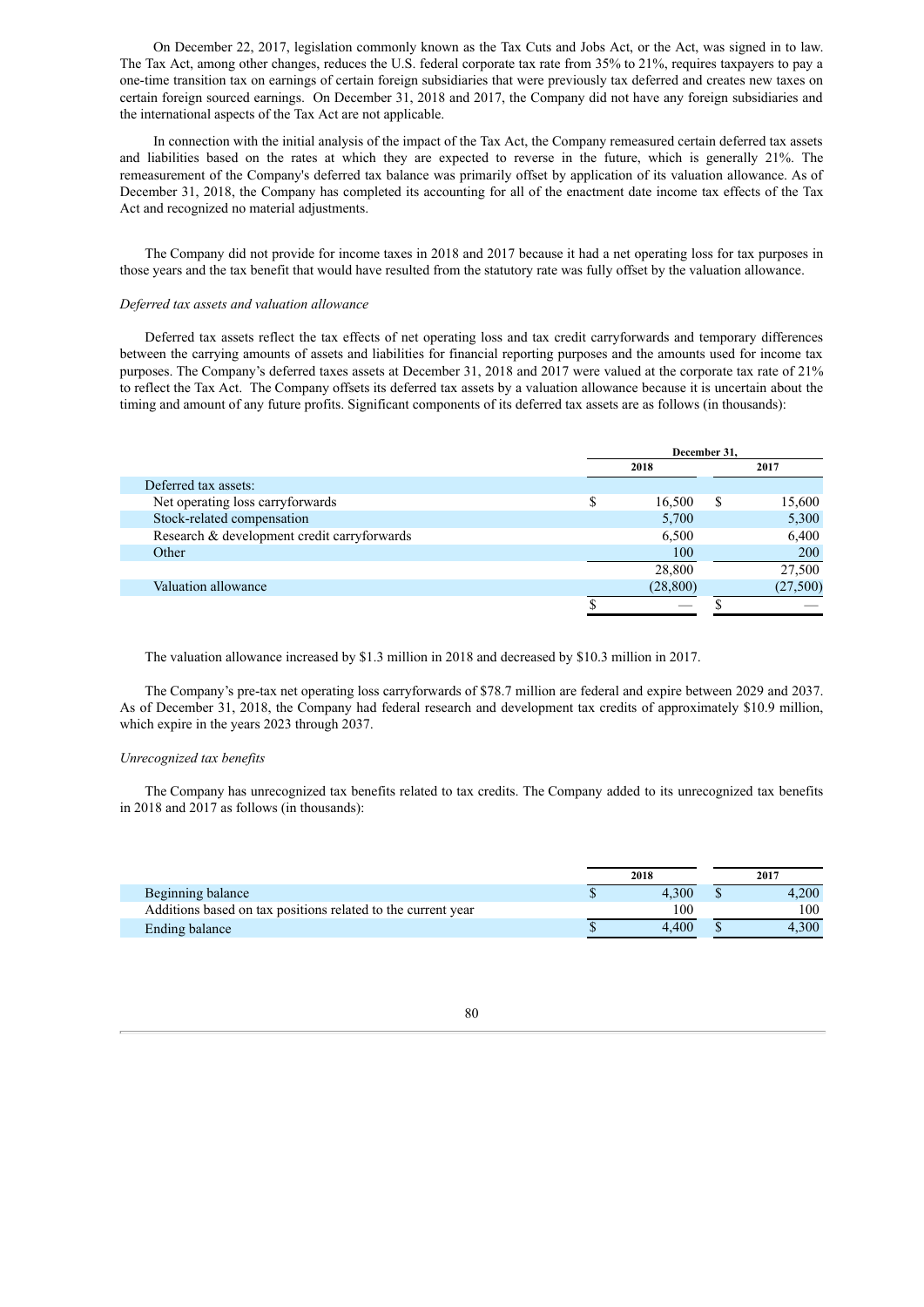# **8. Leases and Commitments**

The Company leases approximately 6,000 square feet of office space pursuant to a non-cancelable operating lease in Austin, TX that expires on December 31, 2020. Future minimum lease payments are (in thousands).

|                                  | 2019 |    | 2020     |    | Total         |
|----------------------------------|------|----|----------|----|---------------|
| Minimum<br>payments<br>alli Rase | Q5   | .D | $\Omega$ | ۰ю | $^{\circ}$ 94 |

The Company believes that its facilities are adequate and suitable for its current needs. Rent expense was \$0.1 million both in 2018 and 2017.

The Company conducts its product research and development programs through a combination of internal and collaborative programs that include, among others, arrangements with universities, contract research organizations and clinical research sites. It has contractual arrangements with these organizations, however these contracts are cancelable on thirty days' notice and the Company's obligations under these contracts are largely based on services performed.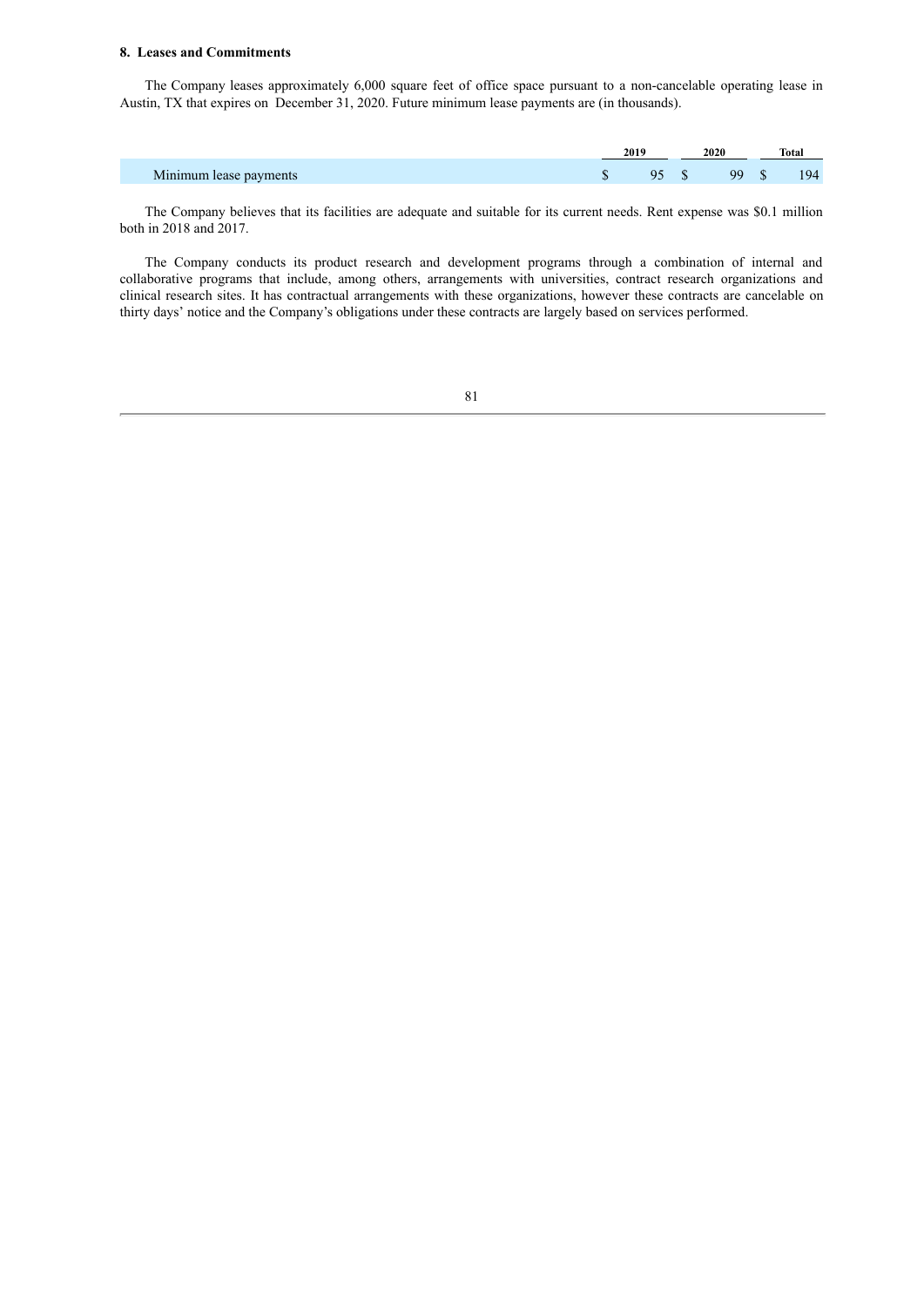#### **Item 9.** *Changes in and Disagreements with Accountants on Accounting and Financial Disclosure*

None.

#### **Item 9A.** *Controls and Procedures*

#### *Evaluation of disclosure controls and procedures.*

Our management, with the participation of our Chief Executive Officer and our Chief Financial Officer, evaluated the effectiveness of our disclosure controls and procedures as of the end of the period covered by this Annual Report on Form 10-K. Based on this evaluation, our Chief Executive Officer and our Chief Financial Officer have concluded that our disclosure controls and procedures are effective to ensure that information we are required to disclose in reports that we file or submit under the Exchange Act is recorded, processed, summarized and reported within the time periods specified in the Securities and Exchange Commission, or SEC, rules and forms and that such information is accumulated and communicated to management as appropriate to allow timely decisions regarding required disclosures.

*Management's annual report on internal control over financial reporting.* Our management is responsible for establishing and maintaining adequate internal control over our financial reporting. Our management has assessed the effectiveness of internal control over financial reporting as of December 31, 2018. Our assessment was based on criteria set forth by the Committee of Sponsoring Organizations of the Treadway Commission, or COSO, in Internal Control-Integrated Framework (2013 Framework).

Our internal control over financial reporting is a process designed to provide reasonable assurance regarding the reliability of financial reporting and the preparation of financial statements for external purposes in accordance with generally accepted accounting principles. Our internal control over financial reporting includes those policies and procedures that:

- (1) pertain to the maintenance of records that, in reasonable detail, accurately and fairly reflect our transactions and dispositions of our assets;
- (2) provide reasonable assurance that transactions are recorded as necessary to permit preparation of financial statements in accordance with generally accepted accounting principles, and that our receipts and expenditures are being made only in accordance with authorizations of our management and board of directors; and
- (3) provide reasonable assurance regarding prevention or timely detection of unauthorized acquisition, use, or disposition of our assets that could have a material effect on the financial statements.

Because of its inherent limitations, internal control over financial reporting may not prevent or detect misstatements. Also, projections of any evaluation of effectiveness to future periods are subject to the risk that controls may become inadequate because of changes in conditions, or that the degree of compliance with the policies or procedures may deteriorate.

Based on the COSO criteria, we believe our internal control over financial reporting as of December 31, 2018 was effective.

#### *Changes in internal control over financial reporting.*

As previously announced, on October 31, 2018, Eric Schoen was appointed as Chief Financial Officer. Prior to Mr. Schoen's appointment, Remi Barbier, President and Chief Executive Officer, had assumed the role of Principal Financial Officer.

# **Item 9B.** *Other Information*

None**.**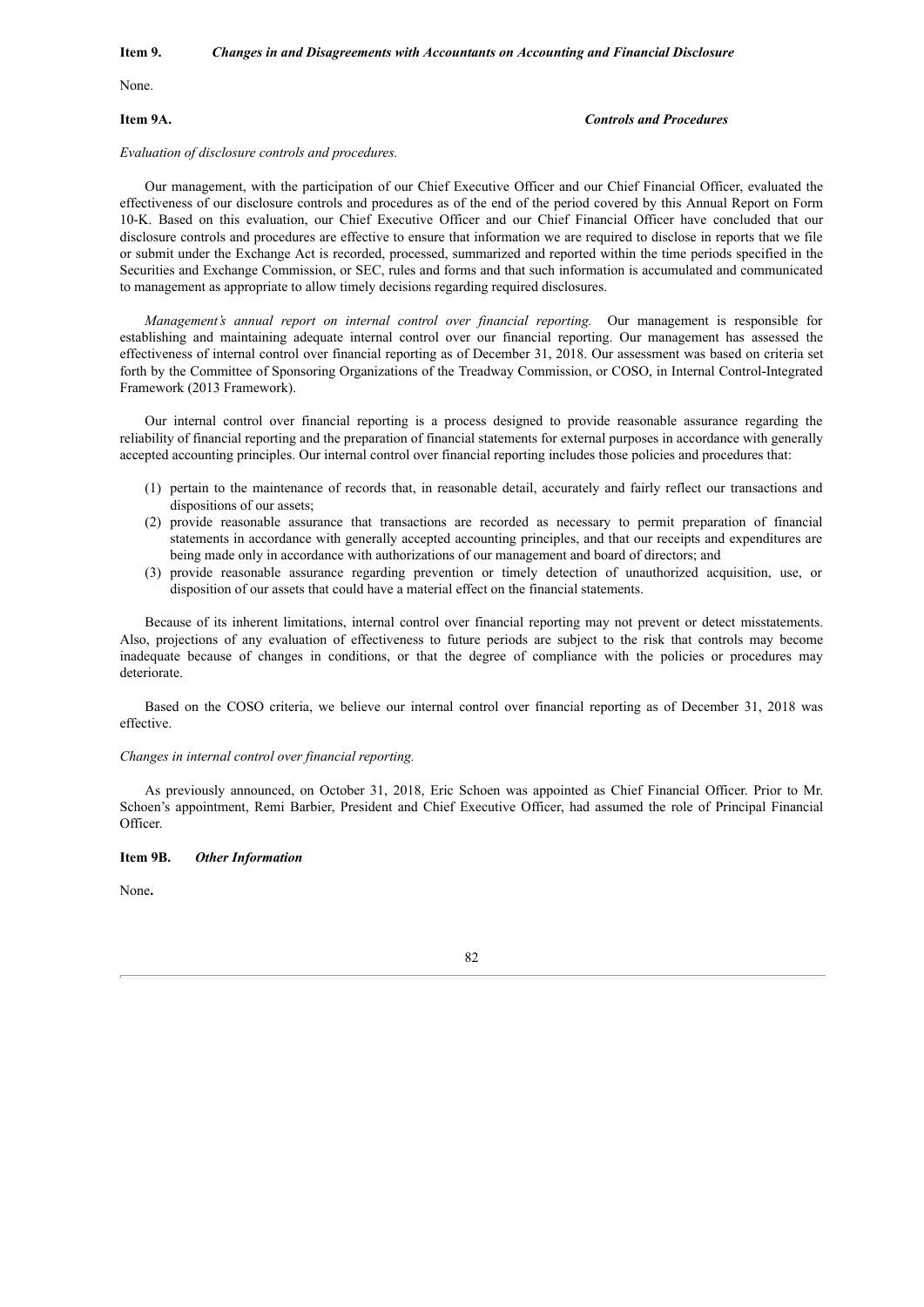# **PART III**

#### **Item 10.** *Directors and Executive Of icers and Corporate Governance*

The information regarding our directors, executive officers, director nomination process and the audit committee of the Board is incorporated by reference from "Directors and Executive Officers" in our Proxy Statement for our 2019 Annual Meeting of Stockholders.

# **Section 16(a) Beneficial Ownership Reporting Compliance**

Section 16(a) of the Exchange Act requires our executive officers and directors and persons who own more than ten percent (10%) of a registered class of our equity securities to file reports of ownership and changes in ownership with the SEC. Executive officers, directors and greater than ten percent (10%) stockholders are required to furnish us with copies of all Section 16(a) forms they file. We believe all of our executive officers and directors complied with all applicable filing requirements during 2018.

#### **Code of Ethics**

We have adopted a Code of Ethics that applies to all of our directors, officers and employees, including our principal executive officer, principal financial officer and principal accounting officer. We publicize the Code of Ethics through posting the policy on our website, http://www.cassavasciences.com. We will disclose on our website any waivers of, or amendments to, our Code of Ethics.

#### **Item 11.** *Executive Compensation*

The information required by this Item is incorporated by reference from our definitive Proxy Statement referred to in Item 10 above where it appears under the heading "Executive Compensation and Other Matters."

#### **Item 12.** *Security Ownership of Certain Beneficial Owners and Management and Related Stockholder Matters*

The information required by this Item regarding security ownership of certain beneficial owners and management is incorporated by reference from our definitive Proxy Statement referred to in Item 10 above where it appears under the heading "Security Ownership of Certain Beneficial Owners and Management."

The following table summarizes the securities authorized for issuance under our equity compensation plans as of December 31, 2018:

|                                                        | Number of<br>Securities to be<br><b>Issued Upon</b><br><b>Exercise of</b><br>Outstanding<br><b>Options, Warrants</b><br>and Rights | <b>Weighted Average</b><br><b>Exercise Price of</b><br>Outstanding<br>Options,<br>Warrants<br>and Rights | <b>Number of Securities</b><br><b>Remaining Available</b><br>for Future Issuance<br><b>Under Equity</b><br>Compensation<br><b>Plans</b> |
|--------------------------------------------------------|------------------------------------------------------------------------------------------------------------------------------------|----------------------------------------------------------------------------------------------------------|-----------------------------------------------------------------------------------------------------------------------------------------|
| Equity compensation plans approved by stockholders     | 3,103,028 (i) $\$                                                                                                                  | 13.51 $(2)$                                                                                              | $760,517$ (3)                                                                                                                           |
| Equity compensation plans not approved by stockholders |                                                                                                                                    |                                                                                                          |                                                                                                                                         |
|                                                        | 3,103,028<br><b>S</b>                                                                                                              | 13.51                                                                                                    | 760,517                                                                                                                                 |

- (1) Includes outstanding stock options and awards for 2,805,528 shares of our common stock under the 2008 Plan and 297,500 shares of our common stock under the 2018 Plan.
- (2) Includes the weighted average stock price for outstanding stock options of \$15.55 under the 2008 Plan and \$1.43 for the 2018 Plan.
- (3) Represents 702,500 shares of our common stock for the 2018 Plan and 58,017 for the Employee Stock Purchase Plan. No future awards shall occur under the 2008 Plan.

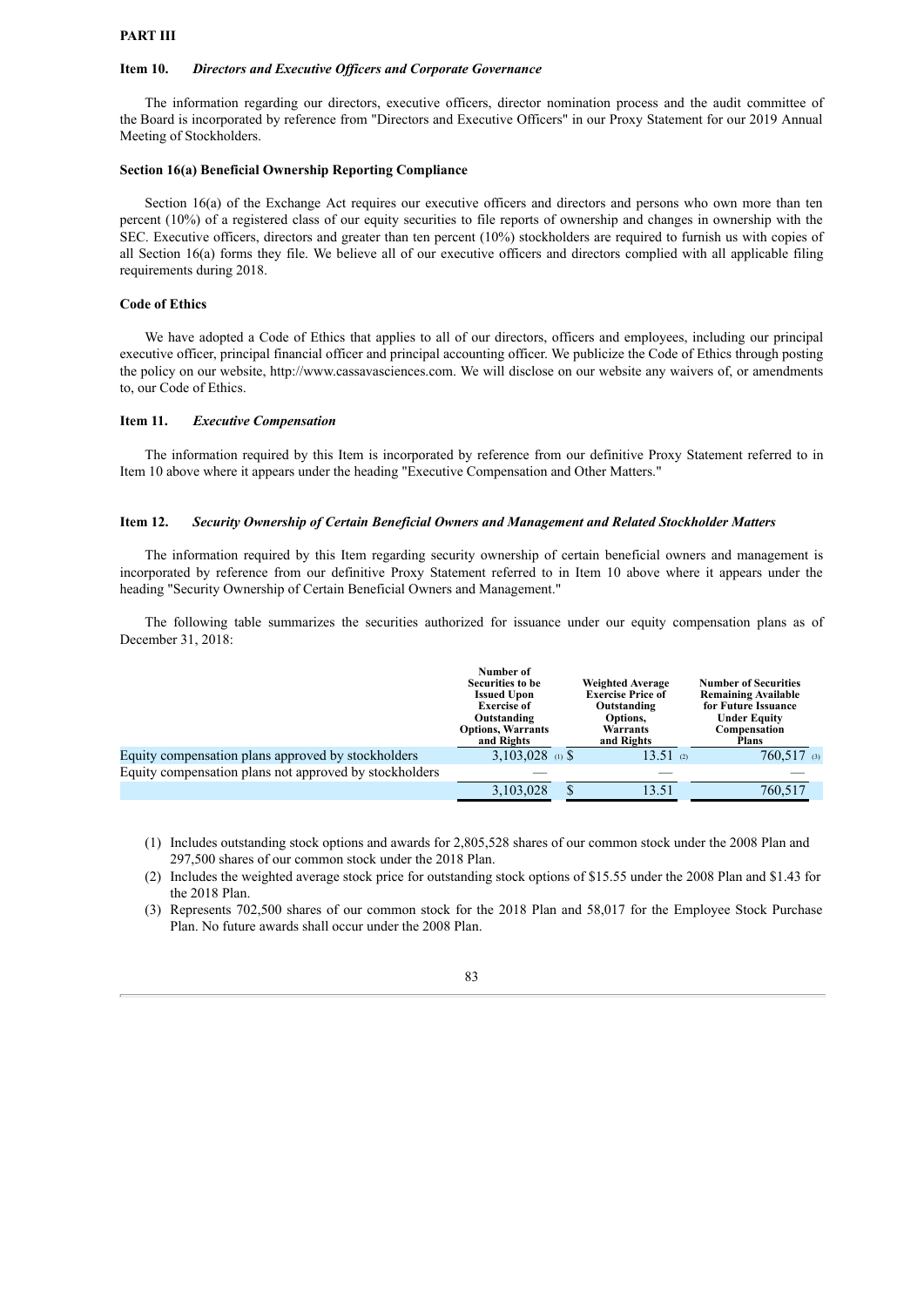# **Item 13.** *Certain Relationships and Related Transactions and Director Independence*

The information required by this Item is incorporated by reference from our definitive Proxy Statement referred to in Item 10 above where it appears under the heading "Certain Relationships and Related Transactions."

# **Item 14.** *Principal Accountant Fees and Services*

The information required by this Item is incorporated by reference from our definitive Proxy Statement referred to in Item 10 above where it appears under the heading **"**Principal Accountant Fees and Services."

| I<br>I<br>×<br>۰, | I |
|-------------------|---|
|                   |   |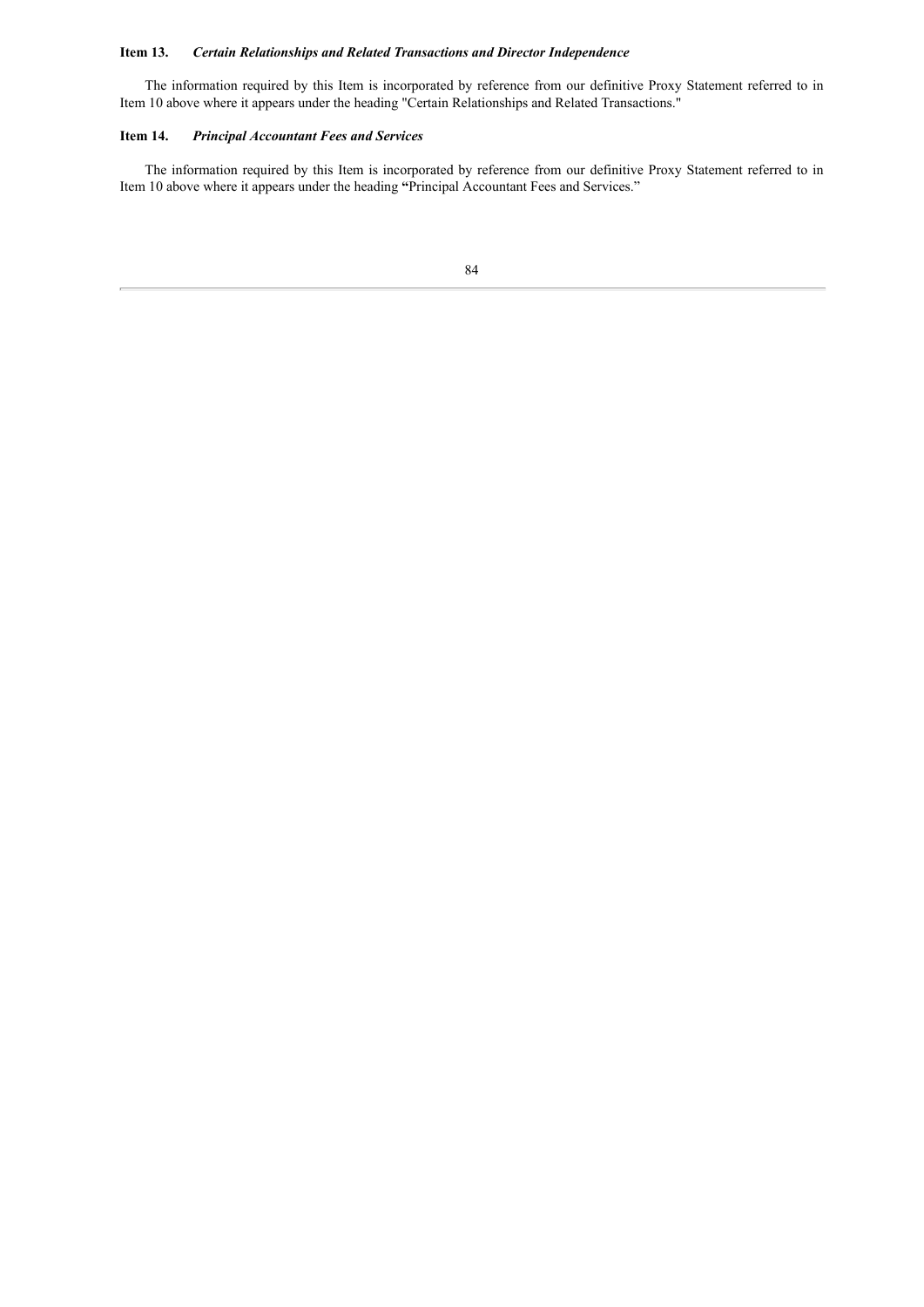# **Item 15.** *Exhibits and Financial Statement Schedules*

- (a) The following documents are filed as part of this Form 10-K:
	- (1) *Financial Statements (included in Part II of this report):* Report of Independent Registered Public Accounting Firm Balance Sheets Statements of Operations Statements of Stockholders' Equity Statements of Cash Flows Notes to Financial Statements (2) *Financial Statement Schedules:*
	- All financial statement schedules are omitted because the information is inapplicable or presented in the notes to the financial statements.
	- (3) *Management Contracts, Compensatory Plans and Arrangements*. Management contracts, compensatory plans and arrangements are indicated by the symbol "\*" in the applicable exhibits listed in Item 15(b), below.

# (b) *Exhibits*

The exhibits listed below are filed as part of this Form 10-K other than Exhibit 32.1, which shall be deemed furnished.

|                   |                                                                    | <b>Incorporated by Reference</b> |           |         |                 |
|-------------------|--------------------------------------------------------------------|----------------------------------|-----------|---------|-----------------|
| <b>Exhibit</b>    |                                                                    |                                  | Filing    | Exhibit | <b>Filed</b>    |
| No.               | Description                                                        | Form                             | Date      | No.     | <b>Herewith</b> |
| 3.1               | Amended and Restated Certificate of Incorporation.                 | $10-°$                           | 7/29/2005 | 3.1     |                 |
| 3.2               | Certificate of Amendment of Restated Certificate of Incorporation. | 8-K                              | 5/8/2017  | 3.1     |                 |
| 3.3               | Certificate of Amendment of Restated Certificate of Incorporation. |                                  |           |         | X               |
| $\frac{3.4}{4.1}$ | Amended and Restated Bylaws of Cassava Sciences, Inc.              |                                  |           |         | $\mathbf X$     |
|                   | Specimen Common Stock Certificate.                                 | $10-Q$                           | 7/29/2005 | 4.1     |                 |
| 10.1              | Form of Indemnification Agreement between Registrant and each of   | $S-1$                            | 3/14/2000 | 10.1    |                 |
|                   | its directors and officers.                                        |                                  |           |         |                 |
| 10.2              | Employment Agreement, dated October 23, 2001, between              | $10-K$                           | 3/22/2002 | 10.5    |                 |
|                   | Registrant and Nadav Friedmann, PhD. M.D.                          |                                  |           |         |                 |
| 10.3              | Development and License Agreement dated December 19, 2002          | $10-K$                           | 2/24/2006 | 10.10   |                 |
|                   | between Registrant and DURECT Corporation and Southern             |                                  |           |         |                 |
|                   | Biosystems, Inc.                                                   |                                  |           |         |                 |
| 10.4              | Amendment No. 1 to the Development and License Agreement           | $10-K$                           | 2/24/2006 | 10.11   |                 |
|                   | dated December 15, 2005 between Registrant and DURECT              |                                  |           |         |                 |
|                   | Corporation and Southern Biosystems, Inc.                          |                                  |           |         |                 |
| 10.5              | Employment Agreement, dated July 1, 1998 and amended               | $10-K$                           | 2/13/2009 | 10.12   |                 |
|                   | December 17, 2008, between Registrant and Remi Barbier.            |                                  |           |         |                 |
| 10.6              | 2000 Employee Stock Purchase Plan, as amended and restated.        | $10-°$                           | 7/29/2010 | 10.1    |                 |
| 10.7              | Amendment Number 1 to the 2008 Equity Incentive Plan.              | $10-Q$                           | 8/1/2013  | 10.1    |                 |
| 10.8              | Amendment No. 2 to Employment Agreement between Registrant         | $10-°$                           | 8/1/2013  | 10.2    |                 |
|                   | and Remi Barbier.                                                  |                                  |           |         |                 |
| 10.9              | Lease Agreement, dated as of February 14, 2011 between Registrant  | $10-Q$                           | 4/27/2011 | 10.1    |                 |
|                   | and StoneCliff Office, L.P.                                        |                                  |           |         |                 |
| 10.10             | First Amendment to Lease Agreement, dated September 21, 2011.      | $10-K$                           | 2/9/2012  | 10.20   |                 |
| 10.11             | Second Amendment to Lease Agreement, dated as of April 3, 2014     | $10-o$                           | 8/6/2014  | 10.1    |                 |
|                   | between Registrant and StoneCliff Office, L.P.                     |                                  |           |         |                 |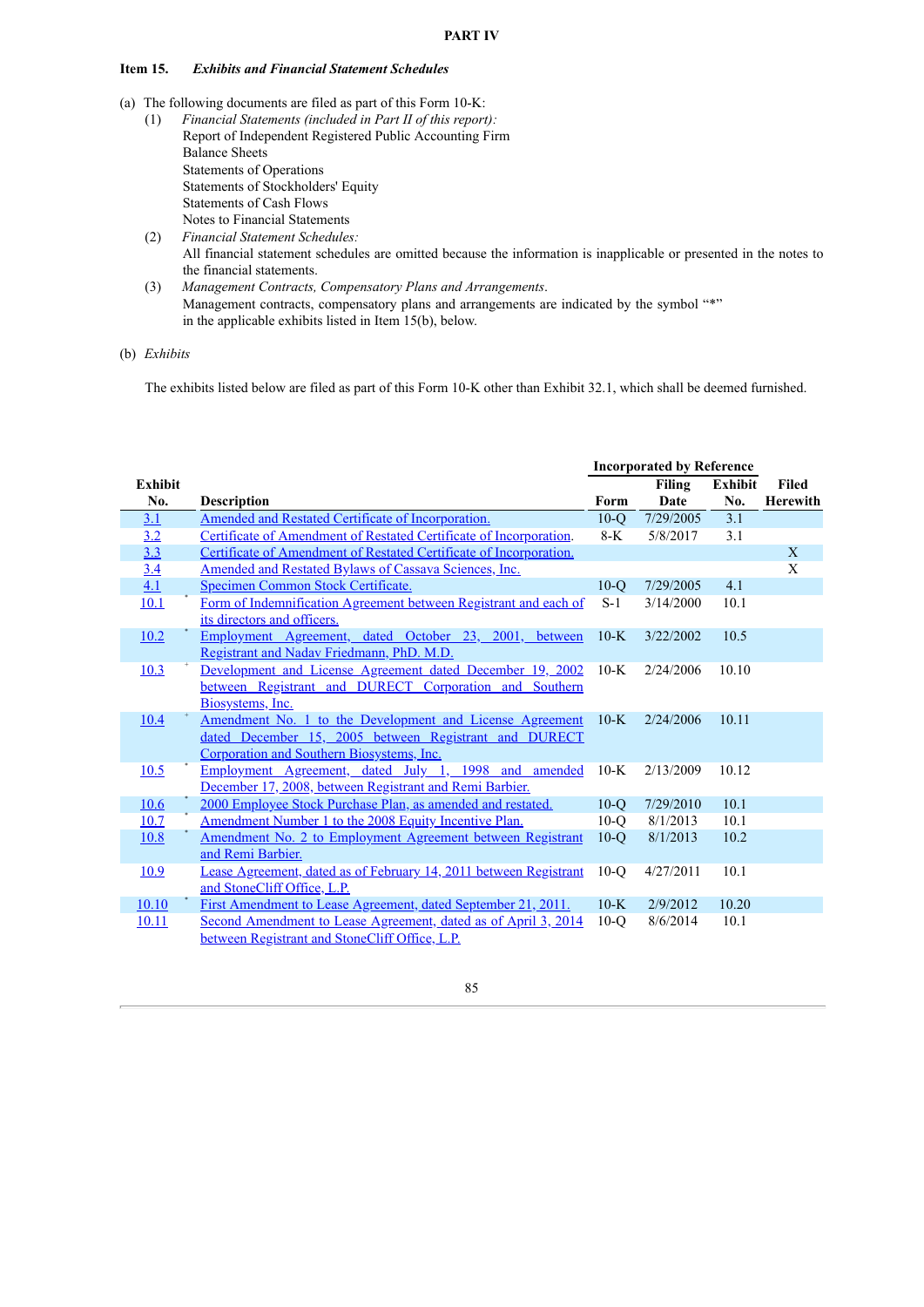| 10.12                                                    | Third Amendment to Lease Agreement, dated as of November 3, 10-K<br>2017 between Registrant US REIF Eurus Austin, LLC dba<br>StoneCliff Building as successor in interest to StoneCliff Office,<br>L.P. |       | 2/6/2018   | 10.17 |             |
|----------------------------------------------------------|---------------------------------------------------------------------------------------------------------------------------------------------------------------------------------------------------------|-------|------------|-------|-------------|
| 10.13                                                    | Capital on Demand™ Sales Agreement, dated February 8, 2018,<br>between Registrant and JonesTrading Institutional Services LLC.                                                                          | $8-K$ | 2/9/2018   | 1.1   |             |
| 10.14                                                    | 2018 Omnibus Incentive Plan.                                                                                                                                                                            | $8-K$ | 5/11/2018  | 10.1  |             |
| 10.15                                                    | Form of Securities Purchase Agreement, dated August 15, 2018, by<br>and between Registrant and the purchasers named therein.                                                                            | $8-K$ | 8/20/2018  | 10.1  |             |
| 10.16                                                    | Form of Common Stock Purchase Warrant.                                                                                                                                                                  | $8-K$ | 8/20/2018  | 4.1   |             |
| 10.17                                                    | Form of Wainwright Warrant.                                                                                                                                                                             | $8-K$ | 8/20/2018  | 4.2   |             |
| 10.18                                                    | Agreement between Registrant and H.C. Wainwright & Co., dated<br><b>August 15, 2018.</b>                                                                                                                | $8-K$ | 8/20/2018  | 10.2  |             |
| 10.19                                                    | Employment Agreement, executed on October 9, 2018, by and<br>between Registrant and Eric Schoen.                                                                                                        | $8-K$ | 10/11/2018 | 10.1  |             |
| 23.1                                                     | Consent of Independent Registered Public Accounting Firm.                                                                                                                                               |       |            |       | X           |
| 24.1                                                     | Power of Attorney (included in the signature page to this report).                                                                                                                                      |       |            |       | Χ           |
| 31.1                                                     | Certification of Principal Executive Officer pursuant to Section 302<br>of the Sarbanes-Oxley Act of 2002.                                                                                              |       |            |       | X           |
| 31.2                                                     | Certification of Principal Financial Officer pursuant to Section 302<br>of the Sarbanes-Oxley Act of 2002.                                                                                              |       |            |       | X           |
| 32.1                                                     | Certifications of the Chief Executive Officer and the Chief Financial                                                                                                                                   |       |            |       |             |
|                                                          | Officer pursuant to 18 U.S.C. Section 1350, as adopted pursuant to<br>Section 906 of the Sarbanes-Oxley Act of 2002.                                                                                    |       |            |       | X           |
| 101.INS                                                  | <b>XBRL</b> Instance Document.                                                                                                                                                                          |       |            |       | X           |
| 101.SCH                                                  | XBRL Taxonomy Extension Schema Document.                                                                                                                                                                |       |            |       | $\mathbf X$ |
| 101.CAL                                                  | XBRL Taxonomy Extension Calculation Linkbase Document.                                                                                                                                                  |       |            |       | X           |
| 101.DEF                                                  | XBRL Taxonomy Extension Definition Linkbase Document.                                                                                                                                                   |       |            |       | $\mathbf X$ |
| $101$ .LAB                                               | XBRL Taxonomy Extension Labels Linkbase Document.                                                                                                                                                       |       |            |       | X           |
| 101.PRE                                                  | XBRL Taxonomy Extension Presentation Linkbase Document.                                                                                                                                                 |       |            |       | $\mathbf X$ |
| * Management contract, compensatory plan or arrangement. |                                                                                                                                                                                                         |       |            |       |             |

+ Portions of this Exhibit are subject to a confidential treatment order.

# (c) *Financial Statement Schedules*

All financial statement schedules are omitted because the information is inapplicable or presented in the notes to the financial statements.

# **Item 16.** *Form 10-K Summary*

The Company has elected not to include summary information.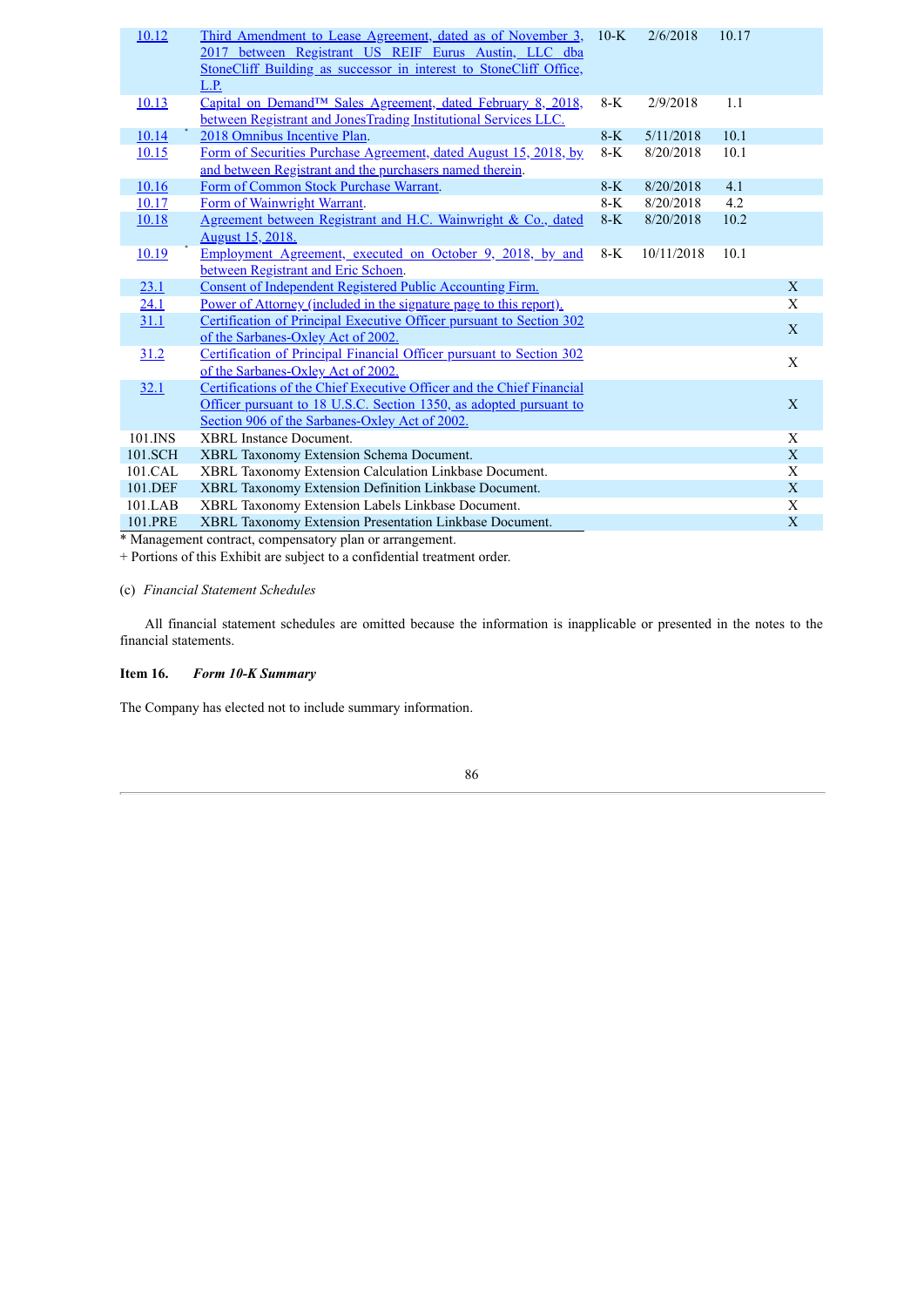#### **SIGNATURES**

Pursuant to the requirements of Section 13 or 15(d) of the Securities Exchange Act of 1934, the registrant has duly caused this report to be signed on its behalf by the undersigned, thereunto duly authorized.

|  | Cassava Sciences, Inc. |  |
|--|------------------------|--|
|--|------------------------|--|

(Registrant)

#### /s/ REMI BARBIER

Remi Barbier, Chairman of the Board of Directors, President and Chief Executive Officer

Dated: March 28, 2019

# <span id="page-86-0"></span>**POWER OF ATTORNEY**

KNOW ALL PERSONS BY THESE PRESENTS, that each person whose signature appears below constitutes and appoints Remi Barbier his true and lawful attorneys-in-fact, with full power of substitution, for him in any and all capacities, to sign any amendments to this Annual Report on Form 10-K and to file the same, with exhibits thereto and other documents in connection therewith, with the Securities and Exchange Commission, hereby ratifying and confirming all that each of said attorneys-in-fact or their substitute or substitutes may do or cause to be done by virtue hereof.

Pursuant to the requirements of the Securities Exchange Act of 1934, this report has been signed below by the following persons on behalf of the registrant and in the capacities and on the dates indicated.

| Signature                                                        | <b>Title</b>                                                                                                  | Date           |  |
|------------------------------------------------------------------|---------------------------------------------------------------------------------------------------------------|----------------|--|
| /s/ REMI BARBIER<br>Remi Barbier                                 | President, Chief Executive Officer and<br>Chairman of the Board of Directors<br>(Principal Executive Officer) | March 28, 2019 |  |
| /s/ ERIC SCHOEN<br>Eric Schoen                                   | Chief Financial Officer<br>(Principal Financial Officer)                                                      | March 28, 2019 |  |
| /s/ NADAV FRIEDMANN, PH.D., M.D.<br>Nadav Friedmann, Ph.D., M.D. | Chief Operating and Medical Officer<br>and Director                                                           | March 28, 2019 |  |
| /s/ ROBERT Z. GUSSIN, PH.D.<br>Robert Z. Gussin, Ph.D.           | Director                                                                                                      | March 28, 2019 |  |
| /s/ MICHAEL J. O'DONNELL, ESQ.<br>Michael J. O'Donnell, Esq.     | Director                                                                                                      | March 28, 2019 |  |
| /s/ SAIRA RAMASASTRY<br>Saira Ramasastry                         | Director                                                                                                      | March 28, 2019 |  |
| /s/ SANFORD R. ROBERTSON<br>Sanford R. Robertson                 | Director                                                                                                      | March 28, 2019 |  |
| /s/ PATRICK SCANNON, M.D., PH.D.<br>Patrick Scannon, M.D., Ph.D. | Director                                                                                                      | March 28, 2019 |  |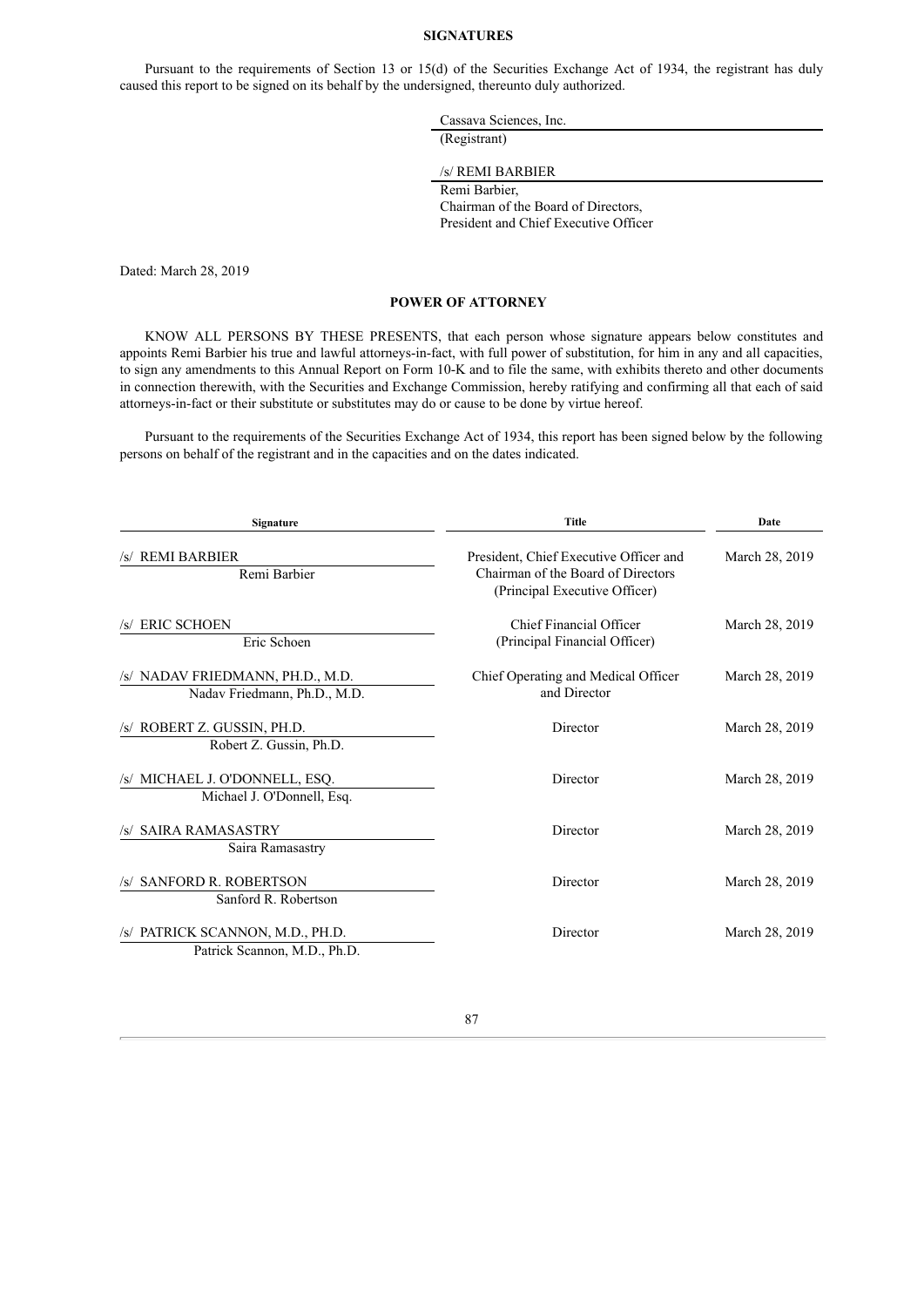# **CERTIFICATE OF AMENDMENT OF RESTATED CERTIFICATE OF INCORPORATION OF PAIN THERAPEUTICS, INC.**

<span id="page-87-0"></span>Pain Therapeutics, Inc. (the "**Corporation**"), a corporation organized and existing under and by virtue of the General Corporation Law of the State of Delaware (the "**DGCL**"), hereby adopts this Certificate of Amendment (this "**Certificate of Amendment**"), which amends its Amended and Restated Certificate of Incorporation (the "**Certificate of Incorporation**"), as described below, and does hereby further certify that:

**FIRST**: The Board of Directors of the Corporation duly adopted at a meeting resolution proposing and declaring advisable the amendment to the Certificate of Incorporation described herein.

**SECOND**: Article FIRST of the Certificate of Incorporation is hereby amended by deleting and replacing in its entirety the following paragraph of such article:

"FIRST: The name of this Corporation is Cassava Sciences, Inc."

**THIRD**: The foregoing amendment was duly adopted in accordance with Section 242 of the DGCL without the necessity of a meeting or vote of stockholders pursuant to Section  $242(b)(1)$  of the DGCL.

**FOURTH**: This Certificate of Amendment shall become effective at 12:01 a.m. (Eastern) on March 26, 2019, in accordance with the provisions of Sections 103 and 242 of the DGCL.

**IN WITNESS WHEREOF**, said corporation has caused this certificate to be signed this 25th day of March, 2019.

Pain Therapeutics, Inc.

By: /s/ Remi Barbier Authorized Officer

Title: Chairman, President & CEO Name: Remi Barbier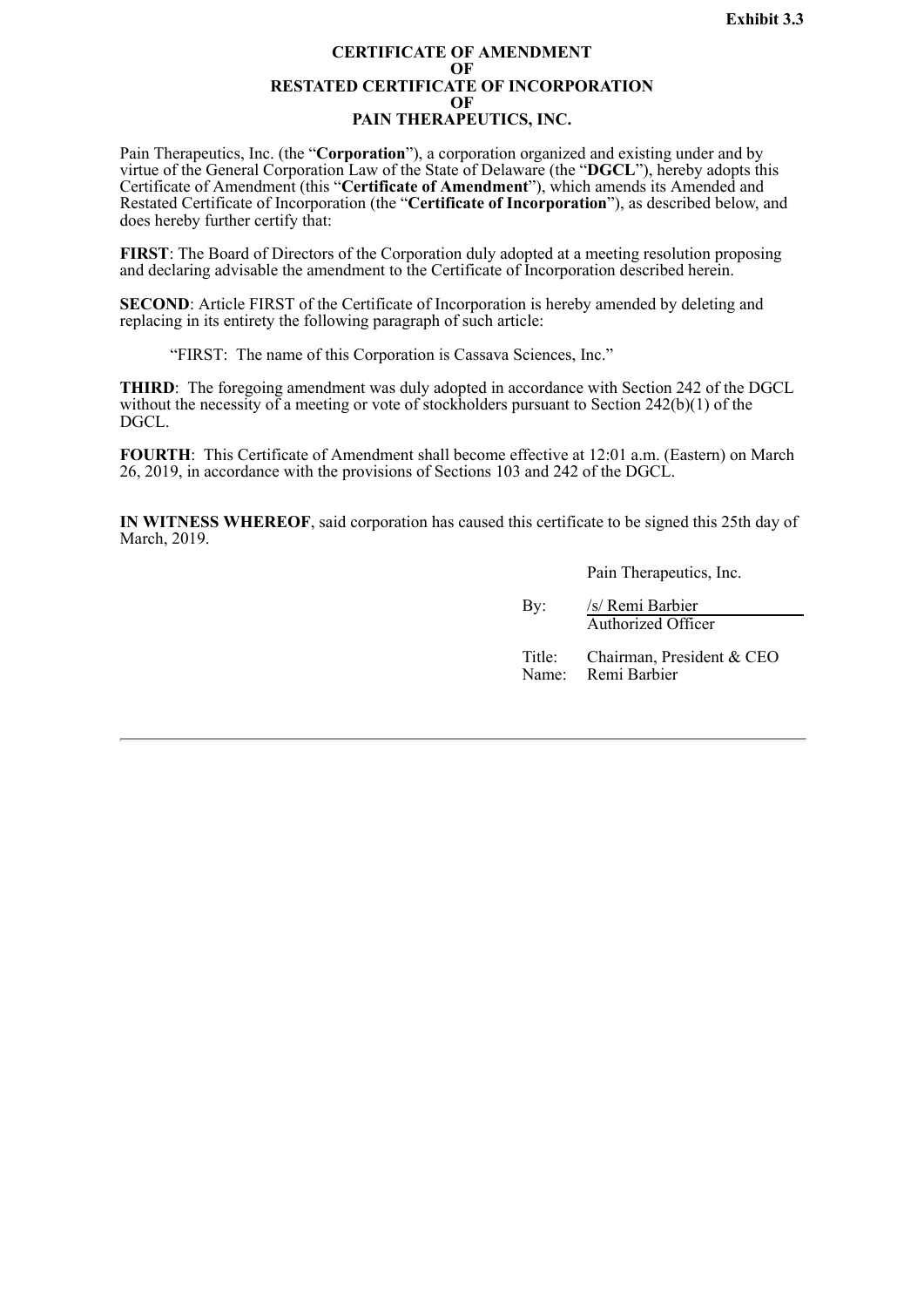# **AMENDED AND RESTATED BYLAWS OF CASSAVA SCIENCES, INC. a Delaware corporation**

# **TABLE OF CONTENTS**

<span id="page-88-0"></span>

|         |                                                                                                                 | Page            |
|---------|-----------------------------------------------------------------------------------------------------------------|-----------------|
|         | <b>ARTICLE I STOCKHOLDERS</b>                                                                                   | $\overline{2}$  |
| 1.      | <b>ANNUAL MEETINGS</b>                                                                                          | $\overline{2}$  |
| 2.      | <b>SPECIAL MEETINGS</b>                                                                                         | $\overline{2}$  |
| 3.      | <b>NOTICE OF MEETINGS</b>                                                                                       | $\overline{c}$  |
| 4.      | ADVANCE NOTICE OF STOCKHOLDER NOMINEES AND STOCKHOLDER BUSINESS                                                 | $\overline{c}$  |
| 5.      | <b>ADJOURNMENTS</b>                                                                                             | $\mathfrak{2}$  |
| 6.      | <b>QUORUM</b>                                                                                                   | $\overline{2}$  |
| 7.      | <b>ORGANIZATION</b>                                                                                             | $\overline{c}$  |
| 8.      | <b>VOTING; PROXIES</b>                                                                                          | $\overline{2}$  |
| 9.      | FIXING DATE FOR DETERMINATION OF STOCKHOLDERS OF RECORD                                                         | $\mathfrak{Z}$  |
| 10.     | LIST OF STOCKHOLDERS ENTITLED TO VOTE                                                                           | 3               |
| 11.     | NO ACTION BY CONSENT OF STOCKHOLDERS<br>ARTICLE II BOARD OF DIRECTORS                                           | 3<br>3          |
| 1.      | NUMBER; QUALIFICATIONS                                                                                          | 3               |
| 2.      | ELECTION; RESIGNATION; REMOVAL; VACANCIES                                                                       | 3               |
| 3.      | <b>REGULAR MEETINGS</b>                                                                                         | 4               |
| 4.      | <b>SPECIAL MEETINGS</b>                                                                                         | 4               |
| 5.      | TELEPHONIC MEETINGS PERMITTED                                                                                   | 4               |
| 6.      | QUORUM; VOTE REQUIRED FOR ACTION                                                                                | 4               |
| 7.      | <b>ORGANIZATION</b>                                                                                             | 4               |
| 8.      | INFORMAL ACTION BY DIRECTORS                                                                                    | 4               |
|         | <b>ARTICLE III COMMITTEES</b>                                                                                   | 4               |
| 1.      | <b>COMMITTEES</b>                                                                                               | 4               |
| 2.      | <b>COMMITTEE RULES</b>                                                                                          | 5               |
|         | <b>ARTICLE IV OFFICERS</b>                                                                                      | 5               |
| $1_{-}$ | EXECUTIVE OFFICERS; ELECTION; QUALIFICATIONS; TERM OF OFFICE; RESIGNATION; REMOVAL;                             | 5               |
| 2.      | <b>VACANCIES</b>                                                                                                | 5               |
|         | POWERS AND DUTIES OF EXECUTIVE OFFICERS<br><b>ARTICLE V STOCK</b>                                               | 5               |
| 1.      | <b>CERTIFICATES</b>                                                                                             | 5               |
| 2.      |                                                                                                                 | 5               |
|         | LOST, STOLEN OR DESTROYED STOCK CERTIFICATES; ISSUANCE OF NEW CERTIFICATES<br><b>ARTICLE VI INDEMNIFICATION</b> | 5               |
| 1.      | THIRD PARTY ACTIONS                                                                                             | 5               |
| 2.      |                                                                                                                 | 6               |
| 3.      | ACTIONS BY OR IN THE RIGHT OF THE CORPORATION<br><b>SUCCESSFUL DEFENSE</b>                                      | 6               |
| 4.      | DETERMINATION OF CONDUCT                                                                                        | 6               |
| 5.      | PAYMENT OF EXPENSES IN ADVANCE                                                                                  | 6               |
| 6.      | <b>INDEMNITY NOT EXCLUSIVE</b>                                                                                  | 6               |
| 7.      | INSURANCE INDEMNIFICATION                                                                                       | 6               |
| 8.      | THE CORPORATION                                                                                                 | 6               |
| 9.      | <b>EMPLOYEE BENEFIT PLANS</b>                                                                                   | 6               |
| 10.     | <b>INDEMNITY FUND</b>                                                                                           | 7               |
| 11.     | <b>INDEMNIFICATION OF OTHER PERSONS</b>                                                                         | $\tau$          |
| 12.     | <b>SAVINGS CLAUSE</b>                                                                                           | 7               |
| 13.     | CONTINUATION OF INDEMNIFICATION AND ADVANCEMENT OF EXPENSES                                                     | 7               |
|         | <b>ARTICLE VII MISCELLANEOUS</b>                                                                                | $\tau$          |
| 1.      | <b>FISCAL YEAR</b>                                                                                              | 7               |
| 2.      | <b>SEAL</b>                                                                                                     | $\tau$          |
| 3.      | WAIVER OF NOTICE OF MEETINGS OF STOCKHOLDERS, DIRECTORS AND COMMITTEES                                          | $7\phantom{.0}$ |
| 4.      | <b>INTERESTED DIRECTORS; QUORUM</b>                                                                             | 7               |
| 5.      | <b>FORM OF RECORDS</b>                                                                                          | 8               |
| 6.      | AMENDMENT OF BY-LAWS                                                                                            | 8               |
|         |                                                                                                                 |                 |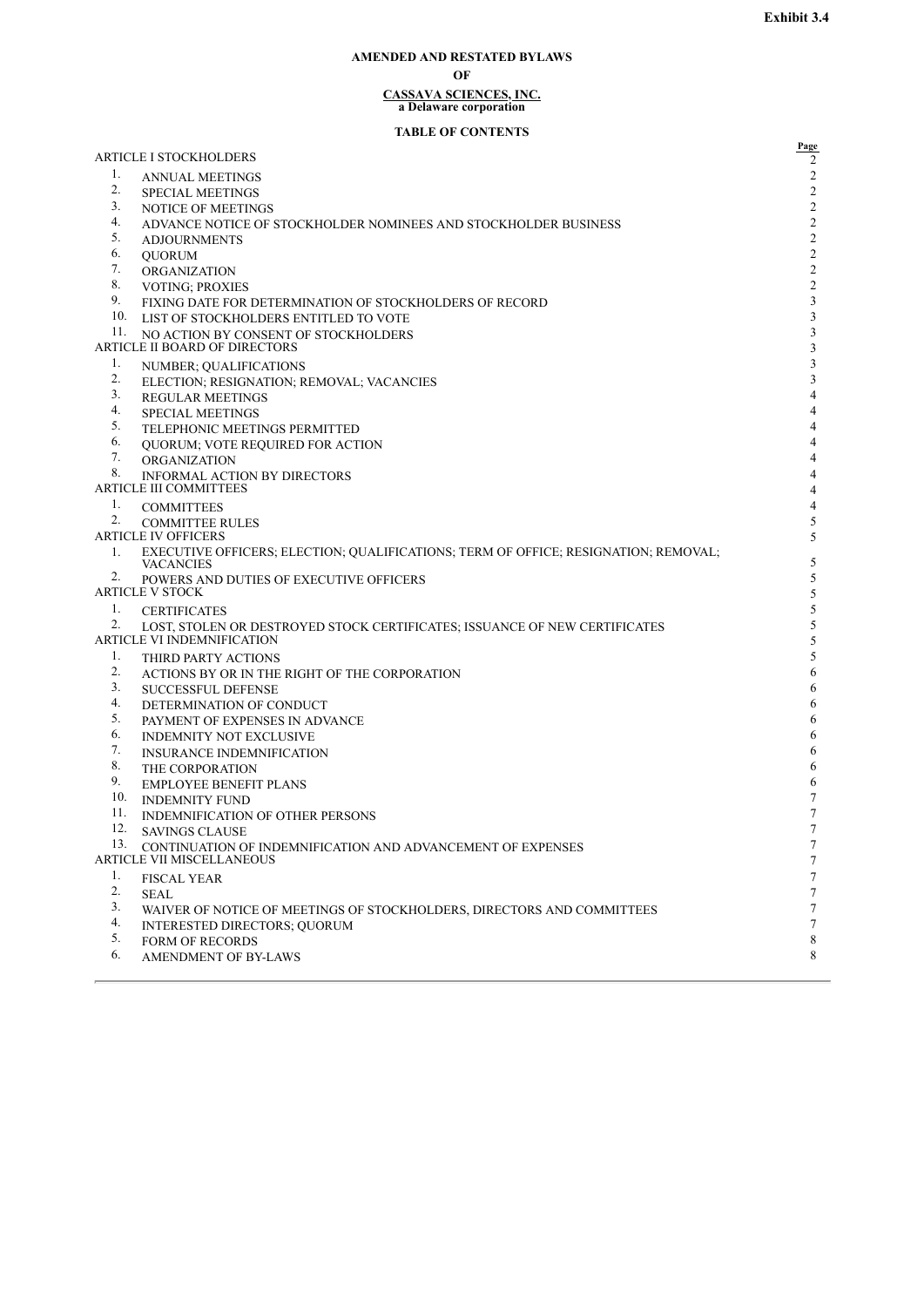#### *1. ANNUAL MEETINGS*

An annual meeting of stockholders shall be held for the election of directors at such date, time and place, either within or without the state of Delaware, as may be designated by resolution of the Board of Directors from time to time. Any other proper business may be transacted at the annual meeting.

#### *2. SPECIAL MEETINGS*

Special meetings of stockholders for any purpose or purposes may be called at any time by the Board of Directors, Chairman of the Board, President or the Chief Executive Officer of the corporation and such special meetings may not be called by any other person or persons.

#### *3. NOTICE OF MEETINGS*

Whenever stockholders are required or permitted to take any action at a meeting, a written notice of the meeting shall be given which shall state the place, date and hour of the meeting, and, in the case of a special meeting, the purpose or purposes for which the meeting is called. Unless otherwise provided by law, the certificate of incorporation or these by-laws, the written notice of any meeting shall be given not less than ten nor more than sixty days before the date of the meeting to each stockholder entitled to vote at such meeting. If mailed, such notice shall be deemed to be given when deposited in the mail, postage prepaid, directed to the stockholder at his address as it appears on the records of the corporation.

# *4. ADVANCE NOTICE OF STOCKHOLDER NOMINEES AND STOCKHOLDER BUSINESS*

The stockholders' nominees for the election of directors and other business proposed by a stockholder to be voted on at an annual or special meeting of stockholders must be received by the company's secretary not less than 120 days prior to the date the Company's proxy statement was released to the stockholders in connection with the previous year's annual meeting of stockholders.

#### *5. ADJOURNMENTS*

Any meeting of stockholders, annual or special, may adjourn from time to time to reconvene at the same or some other place, and notice need not be given of any such adjourned meeting if the time and place thereof are announced at the meeting at which the adjournment is taken. At the adjourned meeting the corporation may transact any business which might have been transacted at the original meeting. If the adjournment is for more than thirty days, or if after the adjournment a new record date is fixed for the adjourned meeting, a notice of the adjourned meeting shall be given to each stockholder of record entitled to vote at the meeting.

# *6. QUORUM*

Except as otherwise provided by law, the certificate of incorporation or these by-laws, at each meeting of stockholders the presence in person or by proxy of the holders of shares of stock having a majority of the votes which could be cast by the holders of all outstanding shares of stock entitled to vote at the meeting shall be necessary and sufficient to constitute a quorum. In the absence of a quorum, the stockholders so present may, by majority vote, adjourn the meeting from time to time in the manner provided in Section 1.5 of these by-laws until a quorum shall attend. Shares of its own stock belonging to the corporation or to another corporation, if a majority of the shares entitled to vote in the election of directors of such other corporation is held, directly or indirectly, by the corporation, shall neither be entitled to vote nor be counted for quorum purposes; provided, however, that the foregoing shall not limit the right of the corporation to vote stock, including but not limited to its own stock, held by it in a fiduciary capacity.

#### *7. ORGANIZATION*

Meetings of stockholders shall be presided over by the Chairman of the Board, if any, or in his absence by the Vice Chairman of the Board, if any, or in his absence by the President, or in his absence by a Vice President, or in the absence of the foregoing persons by a chairman designated by the Board of Directors, or in the absence of such designation by a chairman chosen at the meeting. The Secretary shall act as secretary of the meeting, but in his absence the chairman of the meeting may appoint any person to act as secretary of the meeting.

### *8. VOTING; PROXIES*

Except as otherwise provided by the certificate of incorporation, each stockholder entitled to vote at any meeting of stockholders shall be entitled to one vote for each share of stock held by him which has voting power upon the matter in question. Each stockholder entitled to vote at a meeting of stockholders may authorize another person or persons to act for him by proxy, but no such proxy shall be voted or acted upon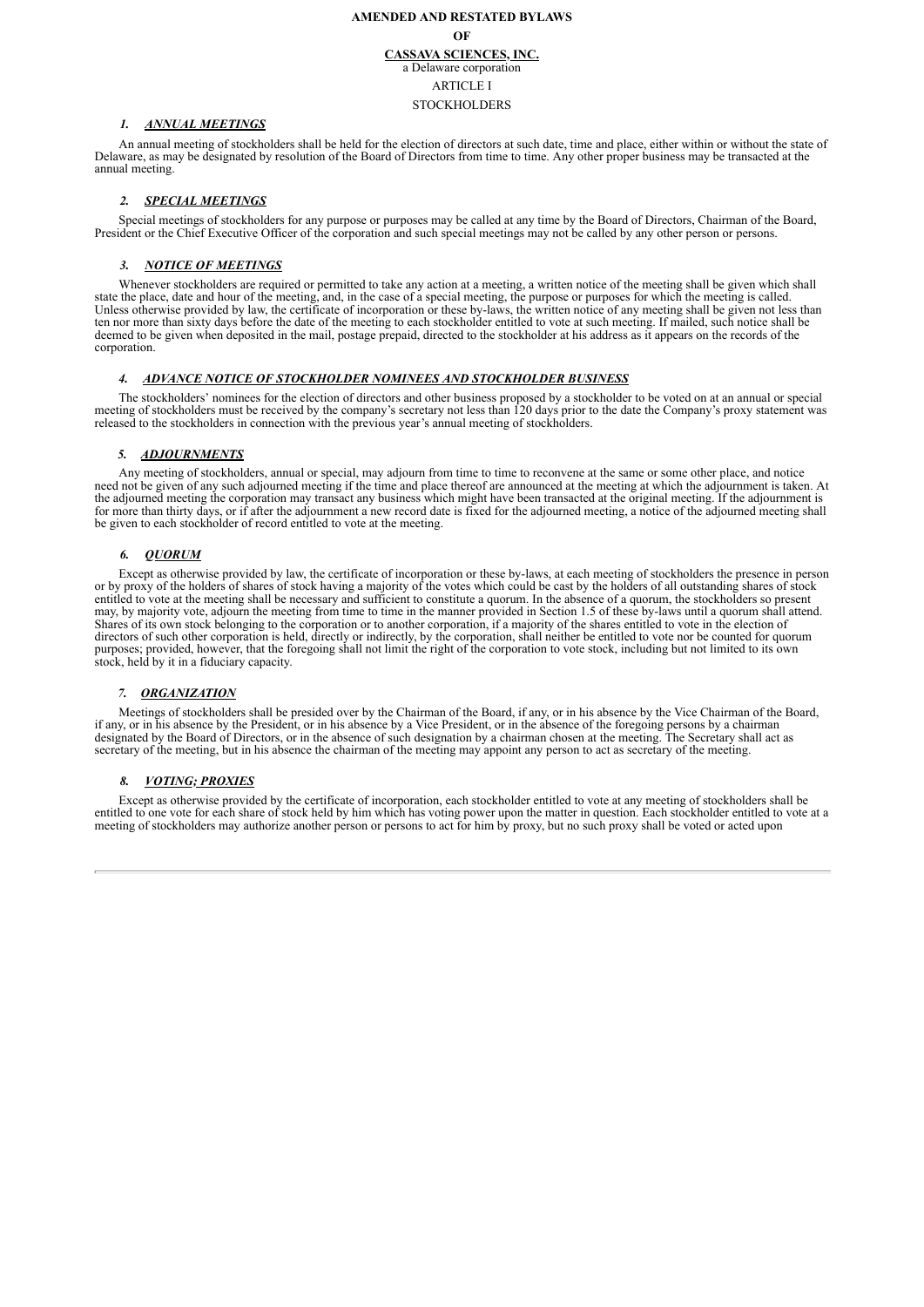after three years from its date, unless the proxy provides for a longer period. A duly executed proxy shall be irrevocable if it states that it is irrevocable and if, and only as long as, it is coupled with an interest sufficient in law to support an irrevocable power. A stockholder may revoke any proxy which is not irrevocable by attending the meeting and voting in person or by filing an instrument in writing revoking the proxy or another duly executed proxy bearing a later date with the Secretary of the corporation. Voting at meetings of stockholders need not be by written ballot and need not be conducted by inspectors of election unless so determined by the holders of shares of stock having a majority of the votes which could be cast by the holders of all outstanding shares of stock entitled to vote thereon which are present in person or by proxy at such meeting. At all meetings of stockholders for the election of directors a plurality of the votes cast shall be sufficient to elect. Stockholders shall not be entitled to cumulative voting rights for the election of directors. All other elections and questions shall, unless otherwise provided by law, the certificate of incorporation or these by-laws, be decided by the vote of the holders of shares of stock having a majority of the votes which could be cast by the holders of all shares of stock entitled to vote thereon which are present in person or represented by proxy at the meeting.

#### *9. FIXING DATE FOR DETERMINATION OF STOCKHOLDERS OF RECORD*

In order that the corporation may determine the stockholders entitled to notice of or to vote at any meeting of stockholders or any adjournment thereof, or if applicable, to express consent to corporate action in writing without a meeting, or entitled to receive payment of any dividend or other distribution or allotment of any rights, or entitled to exercise any rights in respect of any change, conversion or exchange of stock or for the purpose of any other lawful action, the Board of Directors may fix a record date, which record date shall not precede the date upon which the resolution fixing the record date is adopted by the Board of Directors and which record date: (1) in the case of determination of stockholders entitled to vote at any meeting of stockholders or adjournment thereof, shall, unless otherwise required by law, not be more than sixty nor less than ten days before the date of such meeting; (2) if applicable, in the case of determination of stockholders entitled to express consent to corporate action in writing without a meeting, shall not be more than ten days from the date upon which the resolution fixing the record date is adopted by the Board of Directors; and (3) in the case of any other action, shall not be more than sixty days prior to such other action. If no record date is fixed: (1) the record date for determining stockholders entitled to notice of or to vote at a meeting of stockholders shall be at the close of business on the day next preceding the day on which notice is given, or, if notice is waived, at the close of business on the day next preceding the day on which the meeting is held; (2) if applicable, the record date for determining stockholders entitled to express consent to corporate action in writing without a meeting when no prior action of the Board of Directors is required by law, shall be the first date on which a signed written consent setting forth the action taken or proposed to be taken is delivered to the corporation in accordance with applicable law, or, if prior action by the Board of Directors is required by law, shall be at the close of business on the day on which the Board of Directors adopts the resolution taking such prior action; and (3) the record date for determining stockholders for any other purpose shall be at the close of business on the day on which the Board of Directors adopts the resolution relating thereto. A determination of stockholders of record entitled to notice of or to vote at a meeting of stockholders shall apply to any adjournment of the meeting; provided, however, that the Board of Directors may fix a new record date for the adjourned meeting.

#### *10. LIST OF STOCKHOLDERS ENTITLED TO VOTE*

The Secretary shall prepare and make, at least ten days before every meeting of stockholders, a complete list of the stockholders entitled to vote at the meeting, arranged in alphabetical order, and showing the address of each stockholder and the number of shares registered in the name of each stockholder. Such list shall be open to the examination of any stockholder, for any purpose germane to the meeting, during ordinary business hours, for a period of at least ten days prior to the meeting, either at a place within the city where the meeting is to be held, which place shall be specified in the notice of the meeting, or, if not so specified, at the place where the meeting is to be held. The list shall also be produced and kept at the time and place of the meeting during the whole time thereof and may be inspected by any stockholder who is present. Upon the willful neglect or refusal of the directors to produce such a list at any meeting for the election of directors, they shall be ineligible for election to any office at such meeting. The stock ledger shall be the only evidence as to who are the stockholders entitled to examine the stock ledger, the list of stockholders or the books of the corporation, or to vote in person or by proxy at any meeting of stockholders.

# *11. NO ACTION BY CONSENT OF STOCKHOLDERS*

Stockholders may not take action by written consent without a meeting and may act only at a duly called special or annual meeting of the corporation.

# ARTICLE II

#### BOARD OF DIRECTORS

# *1. NUMBER; QUALIFICATIONS*

The Board of Directors shall consist of one or more members, and is currently set at seven members. The number of directors may be changed by an amendment to this bylaw, duly adopted by the board of directors or by the stockholders, or by a duly adopted amendment to the certificate of incorporation. Directors need not be stockholders.

# *2. ELECTION; RESIGNATION; REMOVAL; VACANCIES*

The Board of Directors shall be divided into three classes designated as Class I, Class II, and Class III, respectively. Directors shall be assigned to each class in accordance with a resolution or resolutions adopted by the Board of Directors. At the first annual meeting of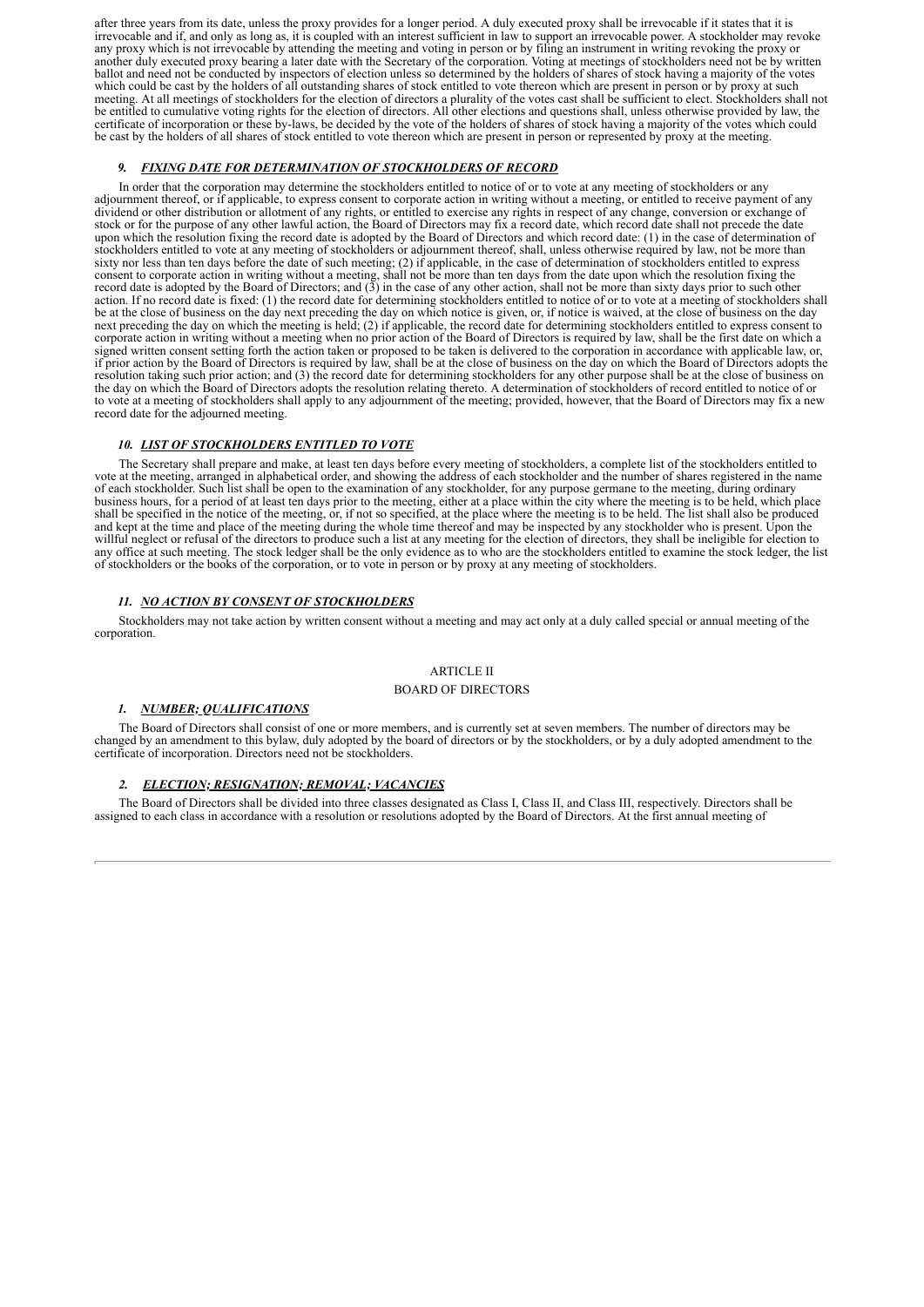stockholders following the closing of the first sale of the corporation's common stock pursuant to a firmly underwritten registered public offering (the "IPO"), the term of office of the Class I directors shall expire, and Class I directors shall be elected for a full term of three years. At the second annual meeting of stockholders following the date hereof, the term of office of the Class II directors shall expire, and Class II directors shall be elected for a full term of three years. At the third annual meeting of stockholders following the date hereof, the term of office of the Class III directors shall expire, and Class III directors shall be elected for a full term of three years. At each succeeding annual meeting of stockholders, directors shall be elected for a full term of three years to succeed the directors of the class whose terms expire at such annual meeting.

Notwithstanding the foregoing provisions of this Article, each director shall serve until his or her successor is duly elected and qualified or until his or her death, resignation, or removal. No decrease in the number of directors constituting the Board of Directors shall shorten the term of any incumbent director. Any director, or the entire Board of Directors, may be removed from office at any time (i) with cause by the affirmative vote of the holders of at least a majority of the voting power of all of the then-outstanding shares of the Voting Stock, voting together as a single class; or (ii) without cause by the affirmative vote of the holders of at least sixty-six and two-thirds percent (66-2/3%) of the voting power of all of the then-outstanding shares of the Voting Stock. Any director may resign at any time upon written notice to the corporation. Unless otherwise provided in the certificate of incorporation, any newly created directorship or any vacancy occurring in the Board of Directors for any cause may be filled by a majority of the remaining members of the Board of Directors, and each director so elected shall hold office until the expiration of the term of office of the director whom he has replaced or until his successor is elected and qualified.

#### *3. REGULAR MEETINGS*

Regular meetings of the Board of Directors may be held at such places within or without the State of Delaware and at such times as the Board of Directors may from time to time determine, and if so determined notices thereof need not be given.

# *4. SPECIAL MEETINGS*

Special meetings of the Board of Directors may be held at any time or place within or without the State of Delaware whenever called by the Board of Directors, Chairman of the Board, President or Chief Executive Officer of the Corporation. Notice of a special meeting of the Board of Directors shall be given by the person or persons calling the meeting at least twenty-four hours before the special meeting.

# *5. TELEPHONIC MEETINGS PERMITTED*

Members of the Board of Directors, or any committee designated by the Board of Directors, may participate in a meeting thereof by means of conference telephone or similar communications equipment by means of which all persons participating in the meeting can hear each other, and participation in a meeting pursuant to this by-law shall constitute presence in person at such meeting.

#### *6. QUORUM; VOTE REQUIRED FOR ACTION*

At all meetings of the Board of Directors a majority of the whole Board of Directors shall constitute a quorum for the transaction of business. Except in cases in which the certificate of incorporation or these by-laws otherwise provide, the vote of a majority of the directors present at a meeting at which a quorum is present shall be the act of the Board of Directors.

# *7. ORGANIZATION*

Meetings of the Board of Directors shall be presided over by the Chairman of the Board, if any, or in his absence by the Vice Chairman of the Board, if any, or in his absence by the President, or in their absence by a chairman chosen at the meeting. The Secretary shall act as secretary of the meeting, but in his absence the chairman of the meeting may appoint any person to act as secretary of the meeting.

#### *8. INFORMAL ACTION BY DIRECTORS*

Unless otherwise restricted by the certificate of incorporation or these by-laws, any action required or permitted to be taken at any meeting of the Board of Directors, or of any committee thereof, may be taken without a meeting if all members of the Board of Directors or such committee, as the case may be, consent thereto in writing, and the writing or writings are filed with the minutes of proceedings of the Board of Directors or such committee.

# ARTICLE III

# **COMMITTEES**

#### *1. COMMITTEES*

The Board of Directors may, by resolution passed by a majority of the whole Board of Directors, designate one or more committees, each committee to consist of one or more of the directors of the corporation. The Board of Directors may designate one or more directors as alternate members of any committee, who may replace any absent or disqualified member at any meeting of the committee. In the absence or disqualification of a member of the committee, the member or members thereof present at any meeting and not disqualified from voting, whether or not he or they constitute a quorum, may unanimously appoint another member of the Board of Directors to act at the meeting in place of any such absent or disqualified member. Any such committee, to the extent permitted by law and to the extent provided in the resolution of the Board of Directors, shall have and may exercise all the powers and authority of the Board of Directors in the management of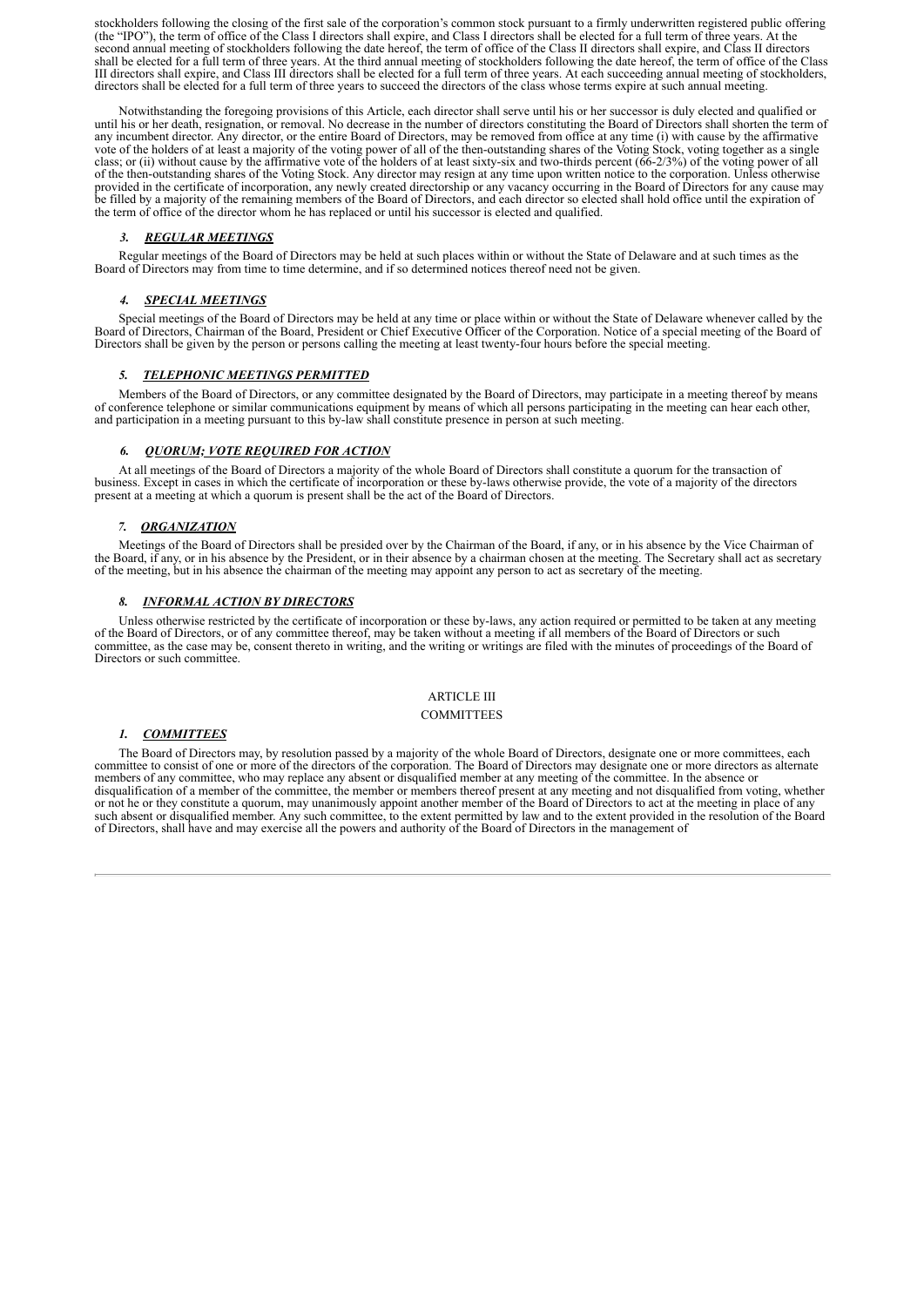the business and affairs of the corporation, and may authorize the seal of the corporation to be affixed to all papers which may require it.

# *2. COMMITTEE RULES*

Unless the Board of Directors otherwise provides, each committee designated by the Board of Directors may make, alter and repeal rules for the conduct of its business. In the absence of such rules each committee shall conduct its business in the same manner as the Board of Directors conducts its business pursuant to Article III of these by-laws.

#### ARTICLE IV **OFFICERS**

# *1. EXECUTIVE OFFICERS; ELECTION; QUALIFICATIONS; TERM OF OFFICE; RESIGNATION; REMOVAL; VACANCIES*

The Board of Directors shall elect a President and Secretary, and it may, if it so determines, choose a Chairman of the Board and a Vice Chairman of the Board from among its members. The Board of Directors may also choose one or more Vice Presidents, one or more Assistant Secretaries, a Treasurer and one or more Assistant Treasurers. Each such officer shall hold office until the first meeting of the Board of Directors after the annual meeting of stockholders next succeeding his election, and until his successor is elected and qualified or until his earlier resignation or removal. Any officer may resign at any time upon written notice to the corporation. The Board of Directors may remove any officer with or without cause at any time, but such removal shall be without prejudice to the contractual rights of such officer, if any, with the corporation. Any number of offices may be held by the same person. Any vacancy occurring in any office of the corporation by death, resignation, removal or otherwise may be filled for the unexpired portion of the term by the Board of Directors at any regular or special meeting.

#### *2. POWERS AND DUTIES OF EXECUTIVE OFFICERS*

The officers of the corporation shall have such powers and duties in the management of the corporation as may be prescribed by the Board of Directors and, to the extent not so provided, as generally pertain to their respective offices, subject to the control of the Board of Directors. The Board of Directors may require any officer, agent or employee to give security for the faithful performance of his duties.

# ARTICLE V **STOCK**

#### *1. CERTIFICATES*

Every holder of stock shall be entitled to have a certificate signed by or in the name of the corporation by the Chairman or Vice Chairman of the Board of Directors, if any, or the President or Vice President, and by the Treasurer or an Assistant Treasurer, or the Secretary or an Assistant Secretary, of the corporation, certifying the number of shares owned by him in the corporation. Any of or all the signatures on the certificate may be a facsimile. In case any officer, transfer agent, or registrar who has signed or whose facsimile signature has been placed upon a certificate shall have ceased to be such officer, transfer agent, or registrar before such certificate is issued, it may be issued by the corporation with the same effect as if he were such officer, transfer agent, or registrar at the date of issue.

#### *2. LOST, STOLEN OR DESTROYED STOCK CERTIFICATES; ISSUANCE OF NEW CERTIFICATES*

The corporation may issue a new certificate of stock in the place of any certificate theretofore issued by it, alleged to have been lost, stolen or destroyed, and the corporation may require the owner of the lost, stolen or destroyed certificate, or his legal representative, to give the corporation a bond sufficient to indemnify it against any claim that may be made against it on account of the alleged loss, theft or destruction of any such certificate or the issuance of such new certificate.

# ARTICLE VI

# INDEMNIFICATION

#### *1. THIRD PARTY ACTIONS*

The corporation shall indemnify any person who was or is a party or is threatened to be made a party to any threatened, pending, or completed action, suit or proceeding, whether civil, criminal, administrative or investigative (other than an action by or in the right of the corporation) by reason of the fact that he is or was a director or officer of the corporation, or that such director or officer is or was serving at the request of the corporation as a director, officer, employee or agent of another corporation, partnership, joint venture trust or other enterprise (collectively "Agent"), against expenses (including attorneys' fees), judgments, fines and amounts paid in settlement (if such settlement is approved in advance by the Company, which approval shall not be unreasonably withheld) actually and reasonably incurred by him in connection with such action, suit or proceeding if he acted in good faith and in a manner he reasonably believed to be in or not opposed to the best interests of the corporation, and, with respect to any criminal action or proceeding, had no reasonable cause to believe his conduct was unlawful. The termination of any action, suit or proceeding by judgment, order, settlement, conviction, or upon a plea of nolo contendere or its equivalent, shall not, of itself, create a presumption that the person did not act in good faith and in a manner which he reasonably believed to be in or not opposed to the best interest of the corporation, and, with respect to any criminal action or proceeding, had reasonable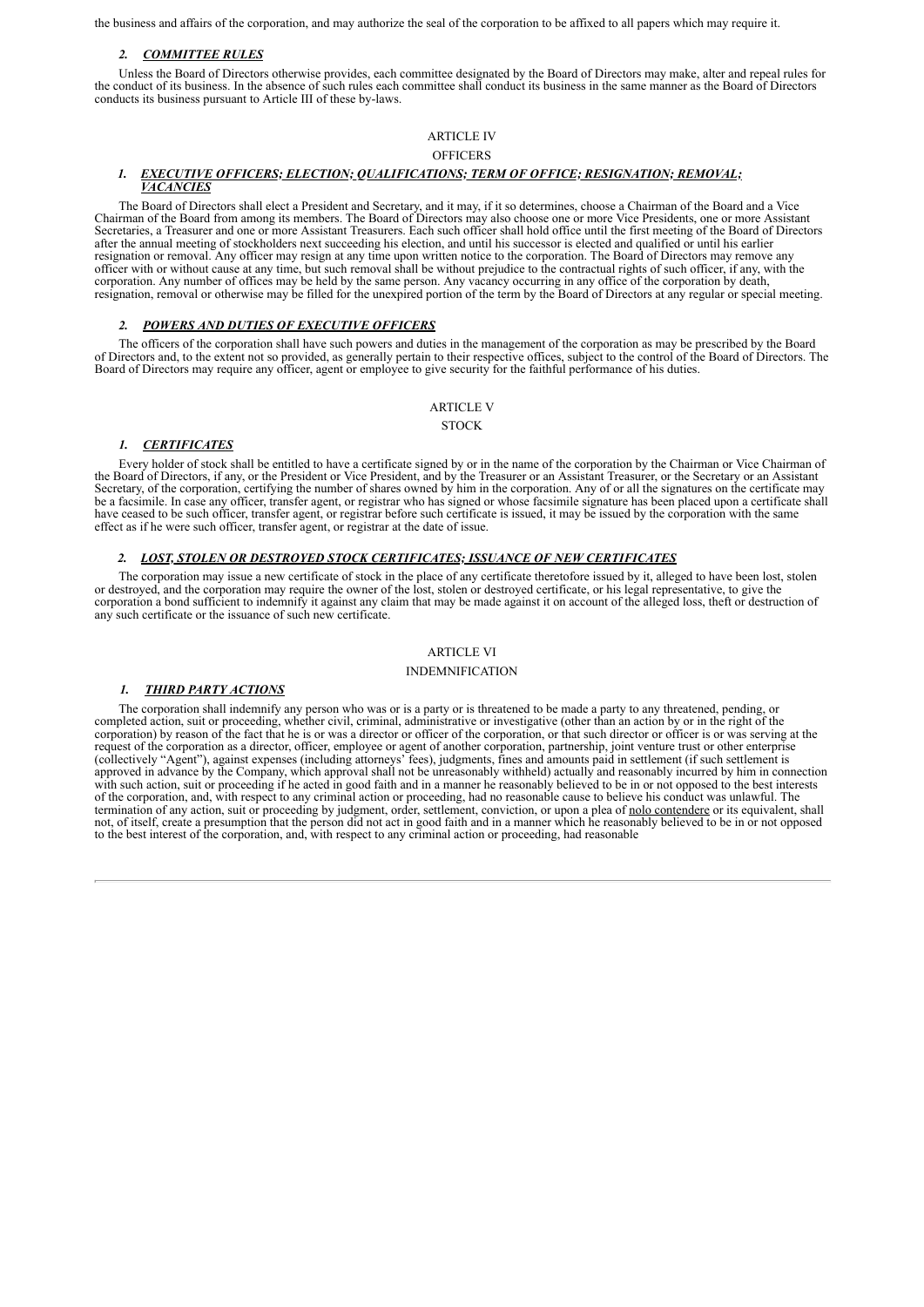cause to believe that his conduct was unlawful.

# *2. ACTIONS BY OR IN THE RIGHT OF THE CORPORATION*

The corporation shall indemnify any person who was or is a party or is threatened to be made a party to any threatened, pending or completed action or suit by or in the right of the corporation to procure a judgment in its favor by reason of the fact that he is or was an Agent (as defined in Section 6.1) against expenses (including attorneys' fees) actually and reasonably incurred by him in connection with the defense or settlement of such action or suit if he acted in good faith and in manner he reasonably believed to be in or not opposed to the best interests of the corporation and except that no indemnification shall be made in respect of any claim, issue or matter as to which such person shall have been adjudged to be liable to the corporation unless and only to the extent that the Delaware Court of Chancery or the court in which such action or suit was brought shall determine upon application that, despite the adjudication of liability but in view of all the circumstances of the case, such person is fairly and reasonably entitled to indemnity for such expenses which the Delaware Court of Chancery or such other court shall deem *<u>nroper</u>* 

# *3. SUCCESSFUL DEFENSE*

To the extent that an Agent of the corporation has been successful on the merits or otherwise in defense of any action, suit or proceeding referred to in Sections 6.1 and 6.2, or in defense of any claim, issue or matter therein, he shall be indemnified against expenses (including attorneys' fees) actually and reasonably incurred by him in connection therewith.

#### *4. DETERMINATION OF CONDUCT*

Any indemnification under Sections 6.1 and 6.2 (unless ordered by a court) shall be made by the corporation only as authorized in the specific case upon a determination that the indemnification of the Agent is proper in the circumstances because he has met the applicable standard of conduct set forth in Sections 6.1 and 6.2. Such determination shall be made (1) by the Board of Directors or an executive committee by a majority vote of a quorum consisting of directors who were not parties to such action, suit or proceeding, or (2) or if such quorum is not obtainable or, even if obtainable, a quorum of disinterested directors so directs, by independent legal counsel in a written opinion, or (3) by the stockholders.

#### *5. PAYMENT OF EXPENSES IN ADVANCE*

Expenses incurred in defending a civil or criminal action, suit or proceeding shall be paid by the corporation in advance of the final disposition of such action, suit or proceeding upon receipt of an undertaking by or on behalf of the director, officer, employee or agent to repay such amount if it shall ultimately be determined that he is not entitled to be indemnified by the corporation as authorized in this Article VI.

#### *6. INDEMNITY NOT EXCLUSIVE*

The indemnification and advancement of expenses provided or granted pursuant to the other subsections of this section shall not be deemed exclusive of any other rights to which those seeking indemnification or advancement of expenses may be entitled under any by-law, agreement, vote of stockholders or disinterested directors or otherwise, both as to action in his official capacity and as to action in another capacity while holding such office.

#### *7. INSURANCE INDEMNIFICATION*

The corporation shall have the power to purchase and maintain insurance on behalf of any person who is or was an Agent of the corporation, or is or was serving at the request of the corporation, as a director, officer, employee or agent of another corporation, partnership, joint venture, trust or other enterprise against any liability asserted against him and incurred by him in any such capacity, or arising out of his status as such, whether or not the corporation would have the power to indemnify him against such liability under the provisions of this Article VI.

# *8. THE CORPORATION*

For purposes of this Article VI, references to "the corporation" shall include, in addition to the resulting corporation, any constituent corporation (including any constituent of a constituent) absorbed in a consolidation or merger which, if its separate existence had continued, would have had power and authority to indemnify its directors and officers, so that any person who is or was a director or Agent of such constituent corporation, or is or was serving at the request of such constituent corporation as a director, officer, employee or agent of another corporation, partnership, joint venture, trust or other enterprise, shall stand in the same position under and subject to the provisions of this Article VI (including, without limitation the provisions of Section 6.4) with respect to the resulting or surviving corporation as he would have with respect to such constituent corporation if its separate existence had continued.

#### *9. EMPLOYEE BENEFIT PLANS*

For purposes of this Article VI, references to "other enterprises" shall include employee benefit plans; references to "fines" shall include any excise taxes assessed on a person with respect to an employee benefit plan; and references to "serving at the request of the corporation" shall include any service as a director, officer, employee or agent of the corporation which imposes duties on, or involves services by, such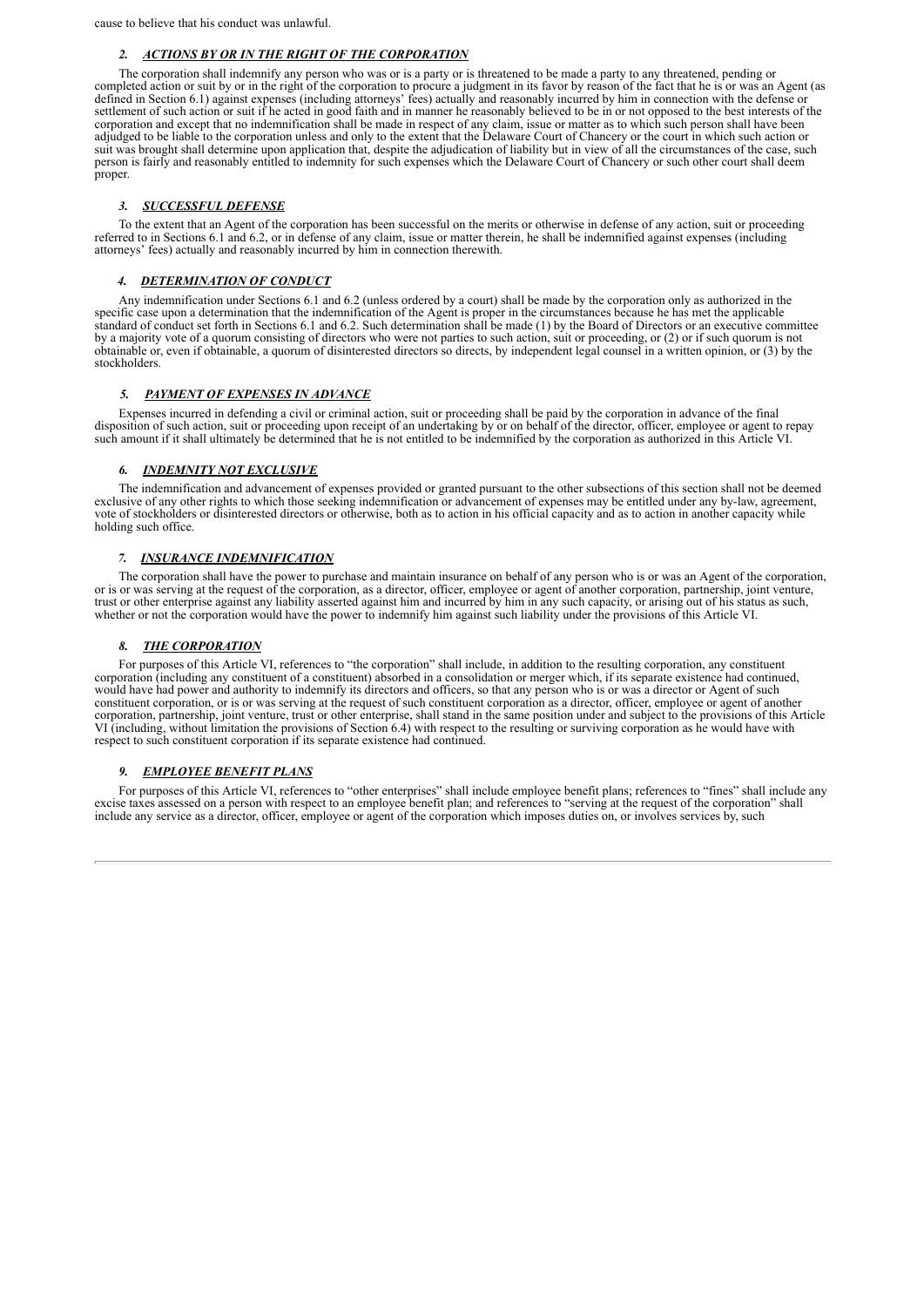director, officer, employee, or agent with respect to an employee benefit plan, its participants, or beneficiaries; and a person who acted in good faith and in a manner he reasonably believed to be in the interest of the participants and beneficiaries of an employee benefit plan shall be deemed to have acted in a manner "not opposed to the best interests of the corporation" as referred to in this Article VI.

# *10. INDEMNITY FUND*

Upon resolution passed by the Board, the corporation may establish a trust or other designated account, grant a security interest or use other means (including, without limitation, a letter of credit), to ensure the payment of certain of its obligations arising under this Article VI and/or agreements which may be entered into between the corporation and its officers and directors from time to time.

# *11. INDEMNIFICATION OF OTHER PERSONS*

The provisions of this Article VI shall not be deemed to preclude the indemnification of any person who is not an Agent (as defined in Section 6.1), but whom the corporation has the power or obligation to indemnify under the provisions of the General Corporation Law of the State of Delaware or otherwise. The corporation may, in its sole discretion, indemnify an employee, trustee or other agent as permitted by the General Corporation Law of the State of Delaware. The corporation shall indemnify an employee, trustee or other agent where required by law.

# *12. SAVINGS CLAUSE*

If this Article or any portion thereof shall be invalidated on any ground by any court of competent jurisdiction, then the corporation shall nevertheless indemnify each Agent against expenses (including attorney's fees), judgments, fines and amounts paid in settlement with respect to any action, suit, proceeding or investigation, whether civil, criminal or administrative, and whether internal or external, including a grand jury proceeding and an action or suit brought by or in the right of the corporation, to the full extent permitted by any applicable portion of this Article that shall not have been invalidated, or by any other applicable law.

#### *13. CONTINUATION OF INDEMNIFICATION AND ADVANCEMENT OF EXPENSES*

The indemnification and advancement of expenses provided by, or granted pursuant to, this Article VI shall, unless otherwise prided when authorized or ratified, continue as to a person who has ceased to be a director, officer, employee or agent and shall inure to the benefit of the heirs, executors and administrators of such a person.

# ARTICLE VII

# **MISCELLANEOUS**

# *1. FISCAL YEAR*

The fiscal year of the corporation shall be determined by resolution of the Board of Directors.

# *2. SEAL*

The corporate seal shall have the name of the corporation inscribed thereon and shall be in such form as may be approved from time to time by the Board of Directors.

#### *3. WAIVER OF NOTICE OF MEETINGS OF STOCKHOLDERS, DIRECTORS AND COMMITTEES*

Any written waiver of notice, signed by the person entitled to notice, whether before or after the time stated therein, shall be deemed equivalent to notice. Attendance of a person at a meeting shall constitute a waiver of notice of such meeting, except when the person attends a meeting for the express purpose of objecting, at the beginning of the meeting, to the transaction of any business because the meeting is not lawfully called or convened. Neither the business to be transacted at, nor the purpose of any regular or special meeting of the stockholders, directors, or members of a committee of directors need be specified in any written waiver of notice.

#### *4. INTERESTED DIRECTORS; QUORUM*

No contract or transaction between the corporation and one or more of its directors or officers, or between the corporation and any other corporation, partnership, association, or other organization in which one or more of its directors or officers are directors or officers, or have a financial interest, shall be void or voidable solely for this reason, or solely because the director or officer is present at or participates in the meeting of the Board of Directors or committee thereof which authorizes the contract or transaction, or solely because his or their votes are counted for such purpose, if: (1) the material facts as to his relationship or interest and as to the contract or transaction are disclosed or are known to the Board of Directors or the committee, and the Board of Directors or committee in good faith authorizes the contract or transaction by the affirmative votes of a majority of the disinterested directors, even though the disinterested directors be less than a quorum: or (2) the material facts as to his relationship or interest and as to the contract or transaction are disclosed or are known to the stockholders entitled to vote thereon, and the contract or transaction is specifically approved in good faith by vote of the stockholders; or (3) the contract or transaction is fair as to the corporation as of the time it is authorized, approved or ratified, by the Board of Directors, a committee thereof, or the stockholders. Common or interested directors may be counted in determining the presence of a quorum at a meeting of the Board of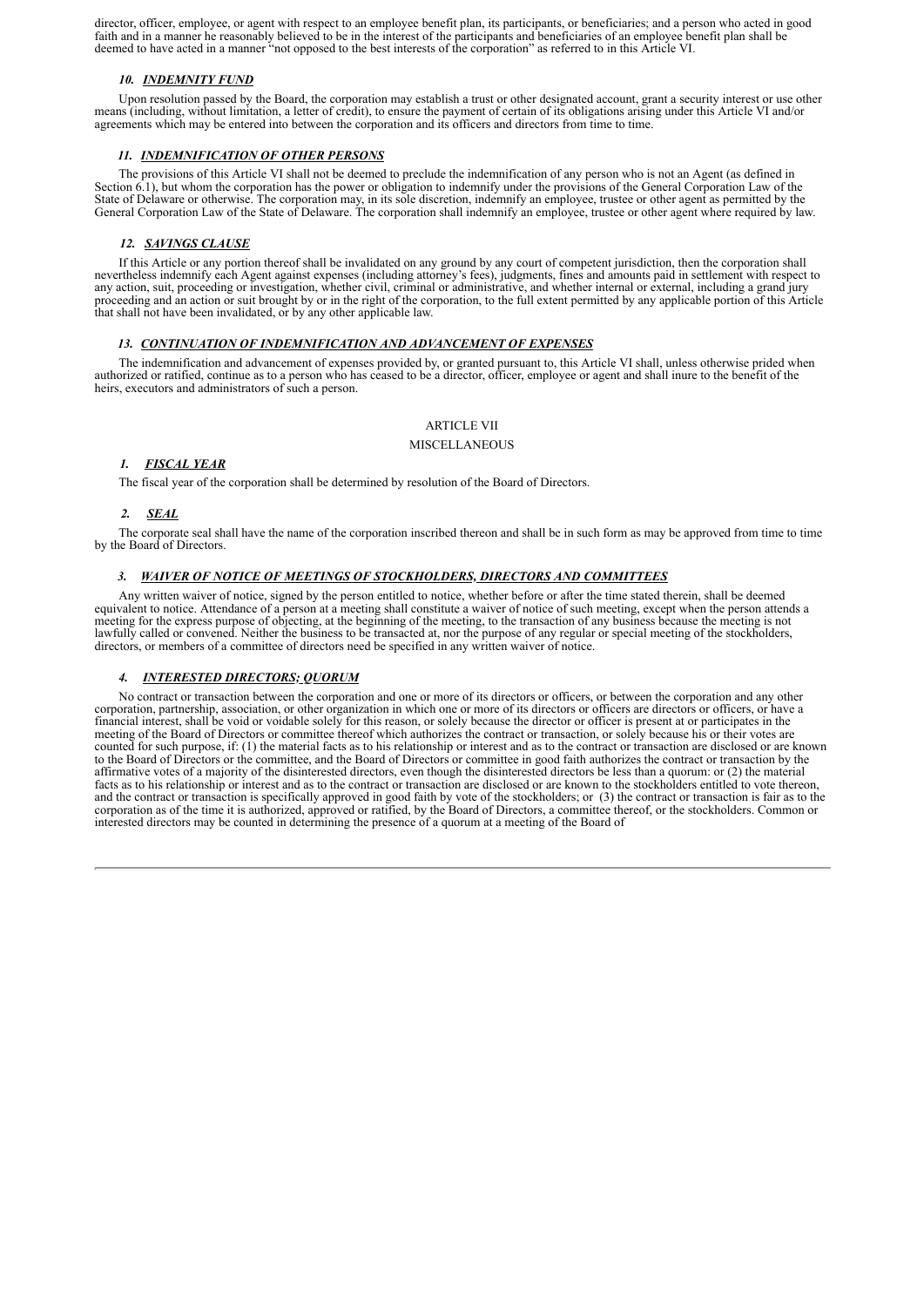Directors or of a committee which authorizes the contract or transaction.

# *5. FORM OF RECORDS*

Any records maintained by the corporation in the regular course of its business, including its stock ledger, books of account, and minute books, may be kept on, or be in the form of, punch cards, magnetic tape, photographs, microphotographs, or any other information storage device, provided that the records so kept can be converted into clearly legible form within a reasonable time. The corporation shall so convert any records so kept upon the request of any person entitled to inspect the same.

# *6. AMENDMENT OF BY-LAWS*

These by-laws may be altered or repealed, and new by-laws made, by the Board of Directors, but except as otherwise provided in the Certificate of Incorporation, the stockholders may make additional by-laws and may alter and repeal any by-laws whether adopted by them or otherwise.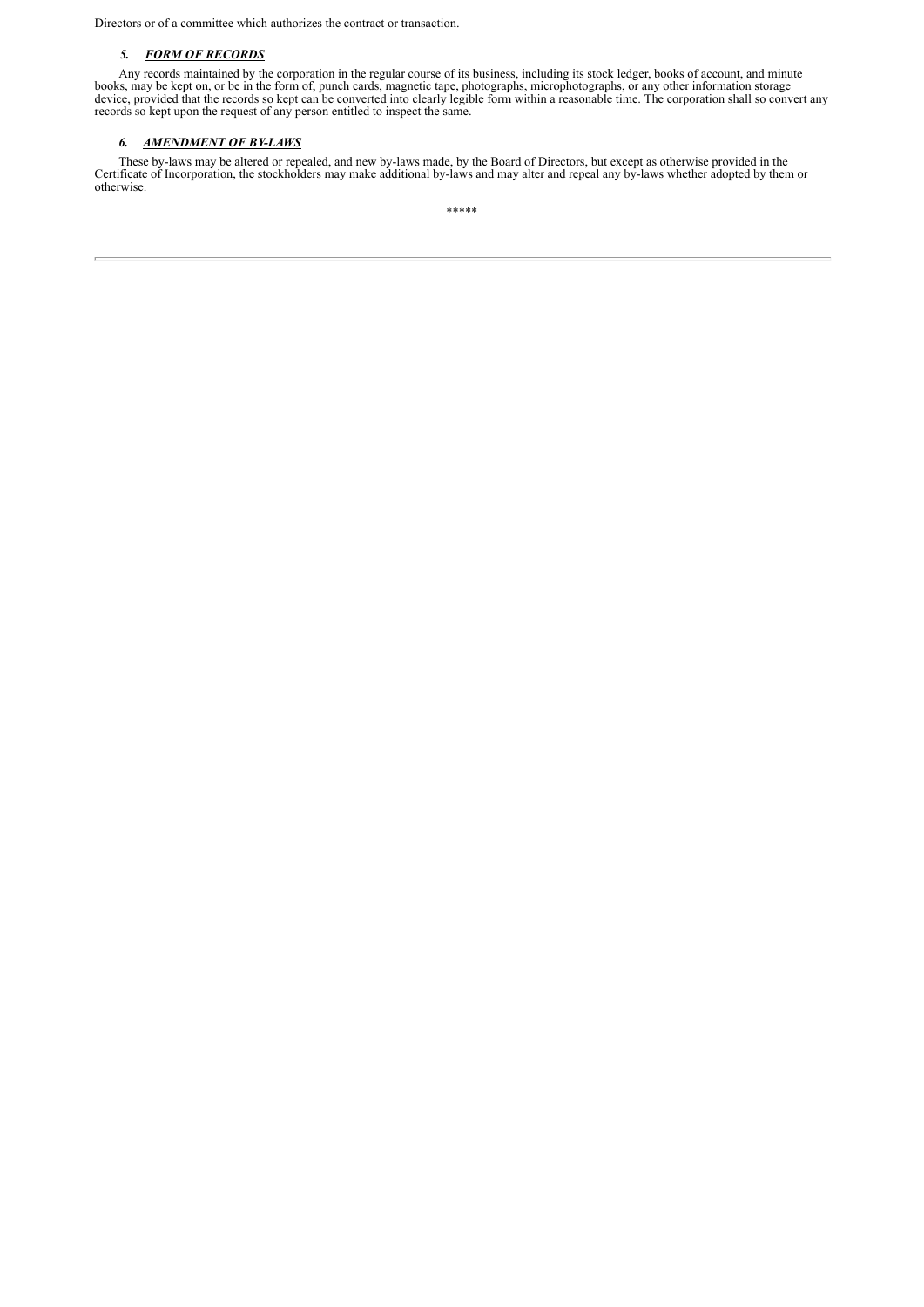# **Consent of Independent Registered Public Accounting Firm**

<span id="page-96-0"></span>We consent to the incorporation by reference in the following Registration Statements:

- 1) Registration Statement (Form S-3 No. 333-217319) and related Prospectus of Cassava Sciences, Inc.,
- 2) Registration Statement (Form S-8 No. 333-168390) pertaining to the 2000 Employee Stock Purchase Plan of Pain Therapeutics, Inc.,
- 3) Registration Statement (Form S-8 No. 333-225708) pertaining to the 2018 Omnibus Incentive Plan of Pain Therapeutics, Inc., and
- 4) Registration Statement (Form S-1 No. 333-228883) and related Prospectus of Cassava Sciences, Inc.,

of our report dated March 28, 2019, with respect to the financial statements of Cassava Sciences, Inc., included in this Annual Report (Form 10-K) for the year ended December 31, 2018.

/s/Ernst &Young LLP

Austin, Texas March 28, 2019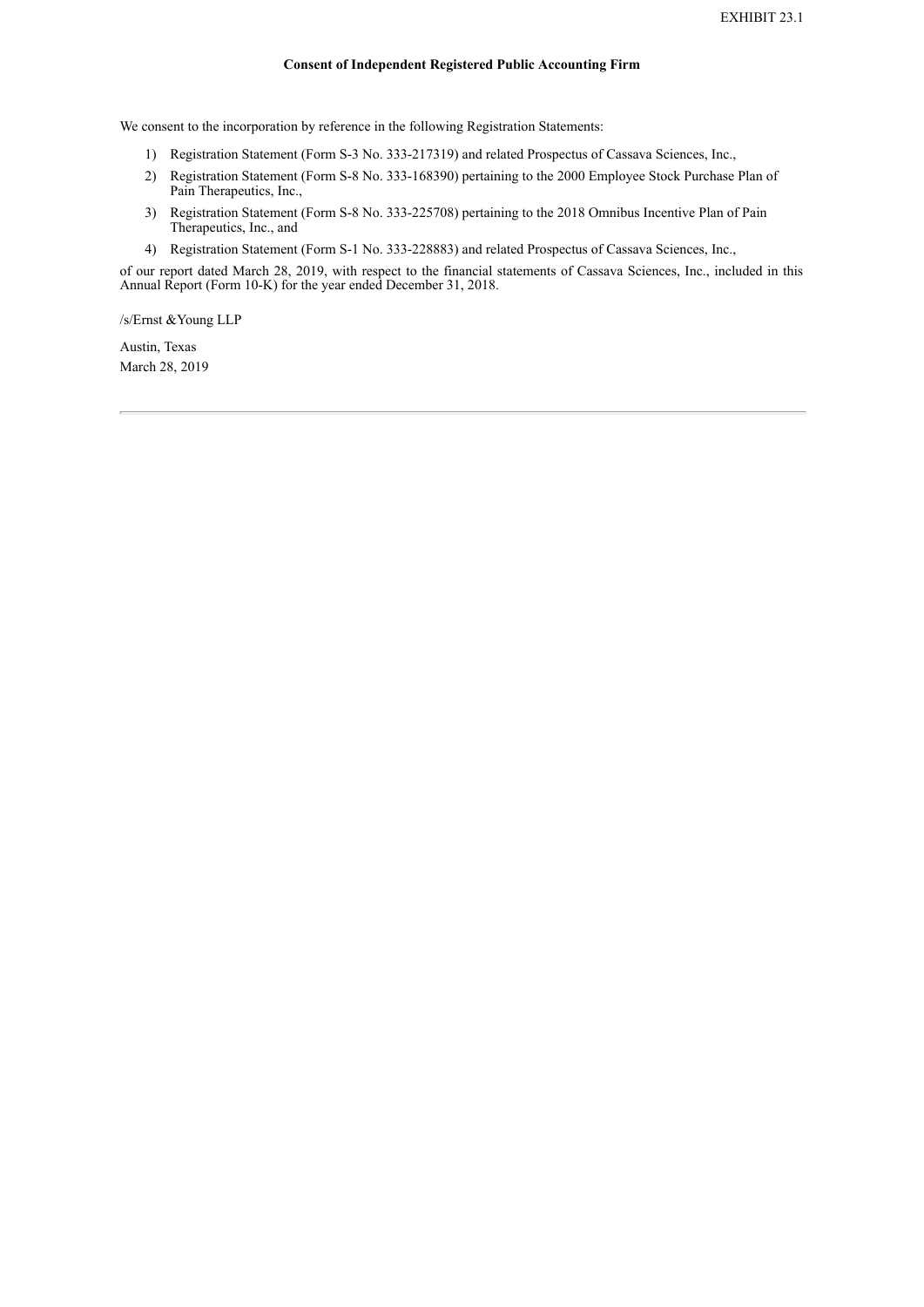#### PRINCIPAL EXECUTIVE OFFICER CERTIFICATION PURSUANT TO SECTION 302 OF THE SARBANES-OXLEY ACT OF 2002

#### <span id="page-97-0"></span>I, Remi Barbier, certify that:

- 1. I have reviewed this Annual Report on Form 10-K of Cassava Sciences, Inc.;
- 2. Based on my knowledge, this report does not contain any untrue statement of a material fact or omit to state a material fact necessary to make the statements made, in light of the circumstances under which such statements were made, not misleading with respect to the period covered by this report;
- 3. Based on my knowledge, the financial statements, and other financial information included in this report, fairly present in all material respects the financial condition, results of operations and cash flows of the registrant as of, and for, the periods presented in this report;
- The registrant's other certifying officer and I are responsible for establishing and maintaining disclosure controls and procedures (as defined in Exchange Act Rules 13a-15(e) and 15d-15(e)) and internal control over financial reporting (as defined in Exchange Act Rules 13a-15(f) and 15d-15(f)) for the registrant and have:
	- a. Designed such disclosure controls and procedures, or caused such disclosure controls and procedures to be designed under our supervision, to ensure that material information relating to the registrant, including its consolidated subsidiaries, is made known to us by others within those entities, particularly during the period in which this report is being prepared;
	- b. Designed such internal control over financial reporting, or caused such internal control over financial reporting to be designed under our supervision, to provide reasonable assurance regarding the reliability of financial reporting and the preparation of financial statements for external purposes in accordance with generally accepted accounting principles;
	- c. Evaluated the effectiveness of the registrant's disclosure controls and procedures and presented in this report our conclusions about the effectiveness of the disclosure controls and procedures, as of the end of the period covered by this report based on such evaluation; and
	- d. Disclosed in this report any change in the registrant's internal control over financial reporting that occurred during the registrant's most recent fiscal quarter (the registrant's fourth fiscal quarter in the case of an annual report) that has materially affected, or is reasonably likely to materially affect, the registrant's internal control over financial reporting; and
- 5. The registrant's other certifying officer and I have disclosed, based on our most recent evaluation of internal control over financial reporting, to the registrant's auditors and the audit committee of the registrant's board of directors (or persons performing the equivalent functions):
	- a. All significant deficiencies and material weaknesses in the design or operation of internal control over financial reporting which are reasonably likely to adversely affect the registrant's ability to record, process, summarize and report financial information; and
	- b. Any fraud, whether or not material, that involves management or other employees who have a significant role in the registrant's internal control over financial reporting.

/s/ REMI BARBIER Remi Barbier, Chairman of the Board of Directors, President and Chief Executive Officer (Principal Executive Officer)

Date: March 28, 2019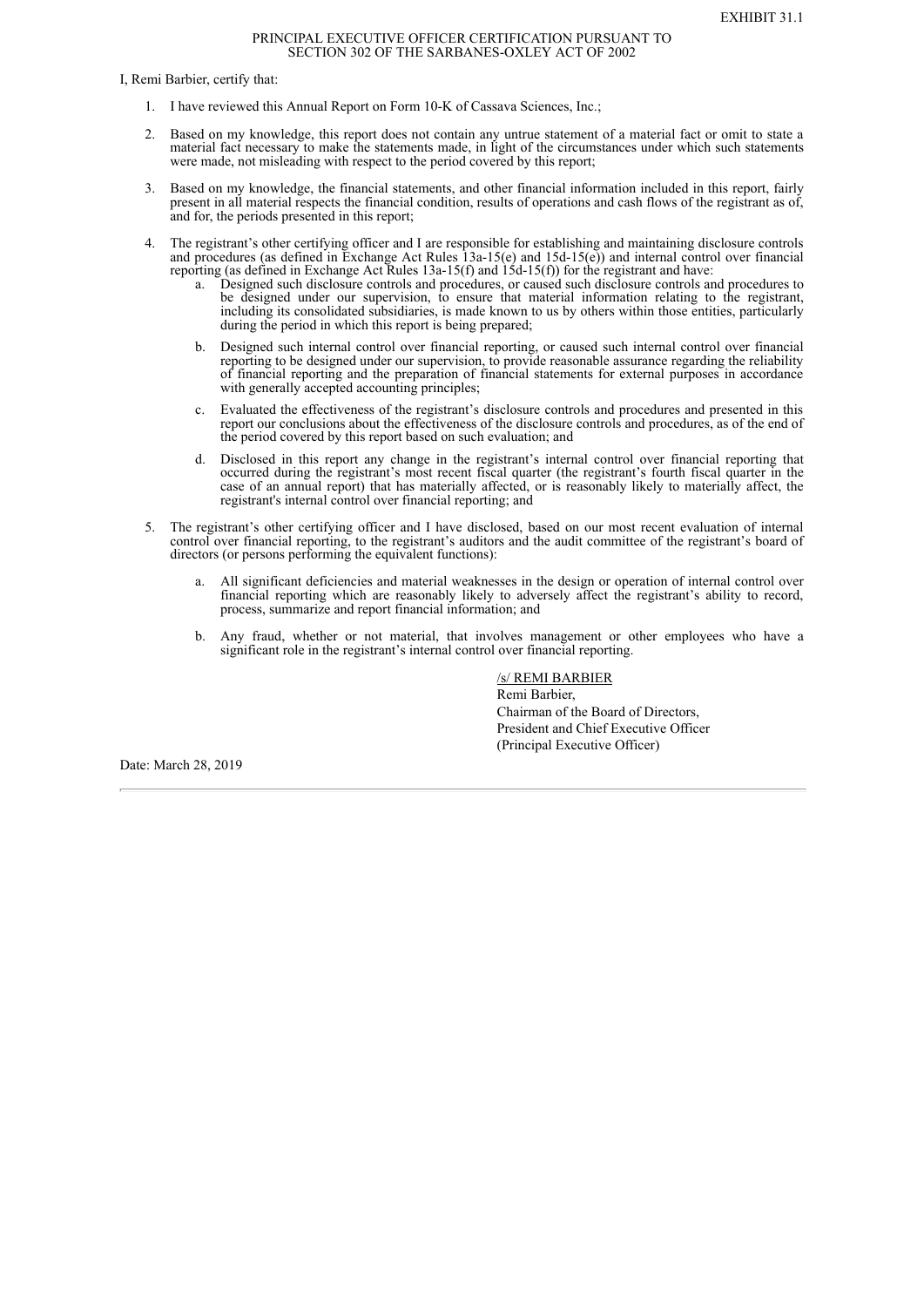#### PRINCIPAL FINANCIAL OFFICER CERTIFICATION PURSUANT TO SECTION 302 OF THE SARBANES-OXLEY ACT OF 2002

#### <span id="page-98-0"></span>I, Eric J. Schoen, certify that:

- 1. I have reviewed this Annual Report on Form 10-K of Cassava Sciences, Inc.;
- 2. Based on my knowledge, this report does not contain any untrue statement of a material fact or omit to state a material fact necessary to make the statements made, in light of the circumstances under which such statements were made, not misleading with respect to the period covered by this report;
- 3. Based on my knowledge, the financial statements, and other financial information included in this report, fairly present in all material respects the financial condition, results of operations and cash flows of the registrant as of, and for, the periods presented in this report;
- 4. The registrant's other certifying officer and I are responsible for establishing and maintaining disclosure controls and procedures (as defined in Exchange Act Rules 13a-15(e) and  $15d-15(\overline{e})$  and internal control over financial reporting (as defined in Exchange Act Rules 13a-15(f) and 15d-15(f)) for the registrant and have:
	- a. Designed such disclosure controls and procedures, or caused such disclosure controls and procedures to be designed under our supervision, to ensure that material information relating to the registrant, including its consolidated subsidiaries, is made known to us by others within those entities, particularly during the period in which this report is being prepared;
	- b. Designed such internal control over financial reporting, or caused such internal control over financial reporting to be designed under our supervision, to provide reasonable assurance regarding the reliability of financial reporting and the preparation of financial statements for external purposes in accordance with generally accepted accounting principles;
	- c. Evaluated the effectiveness of the registrant's disclosure controls and procedures and presented in this report our conclusions about the effectiveness of the disclosure controls and procedures, as of the end of the period covered by this report based on such evaluation; and
	- Disclosed in this report any change in the registrant's internal control over financial reporting that occurred during the registrant's most recent fiscal quarter (the registrant's fourth fiscal quarter in the case of an annual report) that has materially affected, or is reasonably likely to materially affect, the registrant's internal control over financial reporting; and
- 5. The registrant's other certifying officer and I have disclosed, based on our most recent evaluation of internal control over financial reporting, to the registrant's auditors and the audit committee of the registrant's board of directors (or persons performing the equivalent functions):
	- a. All significant deficiencies and material weaknesses in the design or operation of internal control over financial reporting which are reasonably likely to adversely affect the registrant's ability to record, process, summarize and report financial information; and
	- b. Any fraud, whether or not material, that involves management or other employees who have a significant role in the registrant's internal control over financial reporting.

/s/ ERIC J. SCHOEN Eric J. Schoen, Chief Financial Officer (Principal Financial Officer)

Date: March 28, 2019